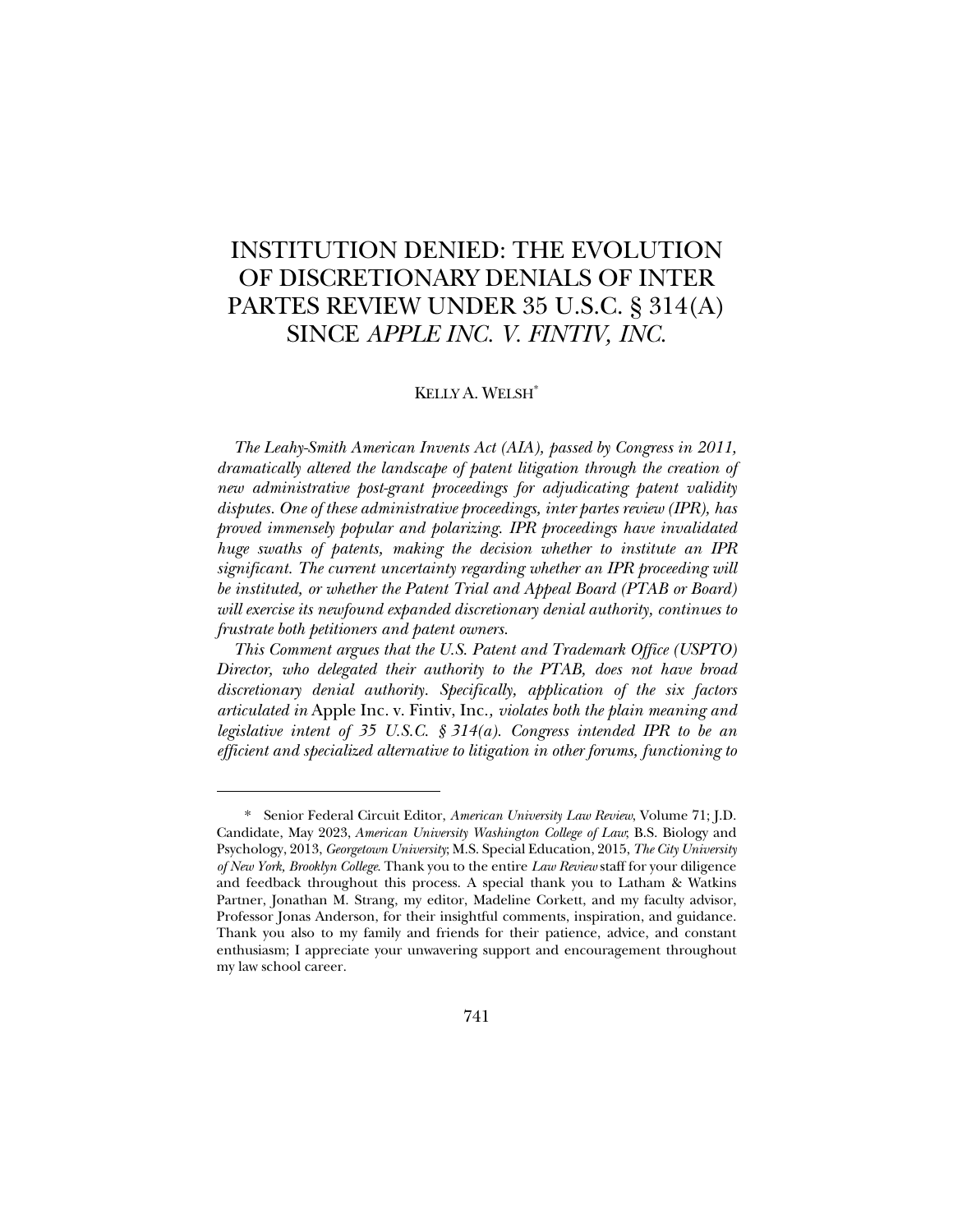*prune the unwieldy patent landscape. In creating IPR, Congress was not blind to the patent litigation landscape and accounted for the potential of parallel proceedings in the statutory scheme it created. The PTAB has inconsistently denied institution of meritorious IPR petitions by relying on its discretion under*  Fintiv*, flying in the face of congressional intent, creating the very inefficiencies Congress sought to remedy, and encouraging forum shopping and venue bias. Continued application of the* Fintiv *policy threatens to dismantle the entire IPR system, leaving "bad" patents to fester, which decreases the overall credibility of the U.S. patent system.*

# TABLE OF CONTENTS

| Ι. |    |                                                   |  |
|----|----|---------------------------------------------------|--|
|    |    | A. Law Governing Patents in the United States 748 |  |
|    |    |                                                   |  |
|    |    | The new process of IPR with the<br>a.             |  |
|    |    | additional NHK-Fintiv hurdle 751                  |  |
|    | В. | Mapping the Contours of Discretionary Denials-    |  |
|    |    | Institution Decisions, Statutes, Case Law, and    |  |
|    |    | Rulemaking Authority of the USPTO  756            |  |
|    |    | 1. Discretionary denial statutory authority 756   |  |
|    |    | 2. Institution decisions showing the evolution    |  |
|    |    |                                                   |  |
|    |    | 3. Case law shaping discretionary denial          |  |
|    |    |                                                   |  |
|    |    | 4. Rulemaking authority of the PTAB  767          |  |
|    | C. |                                                   |  |
|    |    | 1. Example of a traditional patent dispute  770   |  |
| П. |    |                                                   |  |
|    | А. | The PTAB May Not Apply the NHK-Fintiv Test        |  |
|    |    | to Deny Institution of an IPR in View of Parallel |  |
|    |    |                                                   |  |
|    |    | 1. NHK-Fintiv policy is not supported by the      |  |
|    |    |                                                   |  |
|    |    | a.                                                |  |
|    |    | Estoppel provisions under § 315(e)  778<br>b.     |  |
|    |    | $\mathbf{c}$ .                                    |  |
|    |    | d.                                                |  |
|    |    | Relation to other proceedings or actions<br>e.    |  |
|    |    |                                                   |  |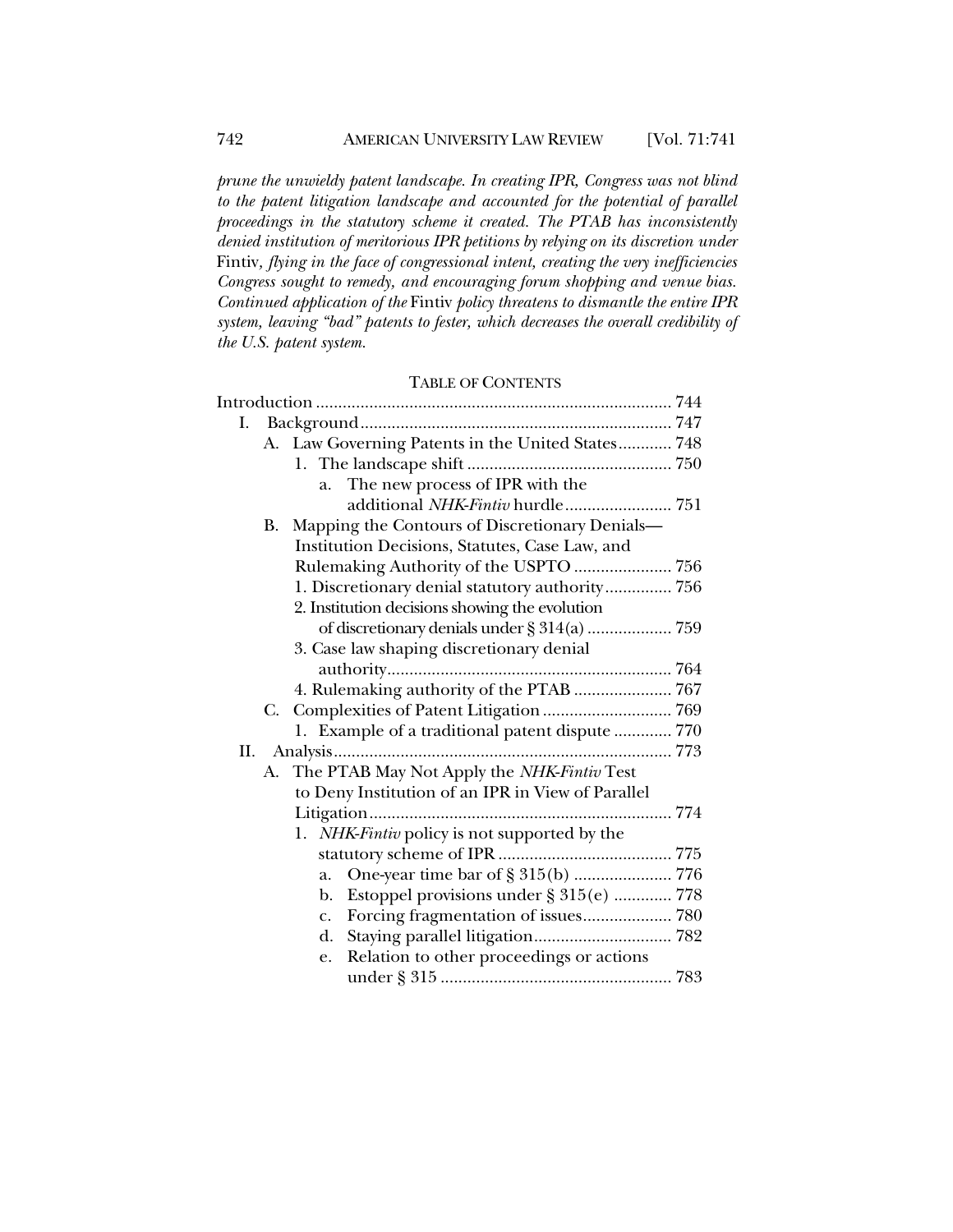# 2021] INSTITUTION DENIED 743

|           | Designation of discretionary authority<br>f.       |
|-----------|----------------------------------------------------|
|           |                                                    |
|           | 2. The NHK-Fintiv policy is not supported by       |
|           |                                                    |
|           | Bounds of statutory interpretation  790<br>a.      |
|           | b.                                                 |
| <b>B.</b> | Current Trends Demonstrate that the NHK-Fintiv     |
|           | Policy Leads to Disparate Results  793             |
|           |                                                    |
|           |                                                    |
|           | Factor 1: Whether the court granted<br>a.          |
|           | a stay or evidence exists that one may be          |
|           | granted if a proceeding is instituted 794          |
|           | Factor 2: Proximity of the court's trial<br>b.     |
|           | date to the Board's projected statutory            |
|           | deadline for a final written decision 796          |
|           | Factor 3: Investment in the parallel<br>c.         |
|           | proceeding by the court and the parties 798        |
|           | Factor 4: Overlap between the issues<br>d.         |
|           | raised in the petition and in the parallel         |
|           |                                                    |
|           | Factor 5: Whether the petitioner and the<br>e.     |
|           | defendant in the parallel proceeding are           |
|           |                                                    |
|           | Factor 6: Other circumstances that impact<br>f.    |
|           | the Board's exercise of discretion,                |
|           |                                                    |
| C.        | The NHK-Fintiv Policy Undermines the Efficiency    |
|           | of the Patent System and Encourages Forum          |
|           |                                                    |
|           |                                                    |
|           | 2. Forum shopping and venue bias 809               |
|           | D. The NHK-Fintiv Factors Should Not be Applied to |
|           |                                                    |
|           | 1. Recent trends post NHK Spring and Fintiv-the    |
|           | odds are stacked against petitioners  813          |
|           |                                                    |
|           |                                                    |
|           |                                                    |
|           |                                                    |
|           |                                                    |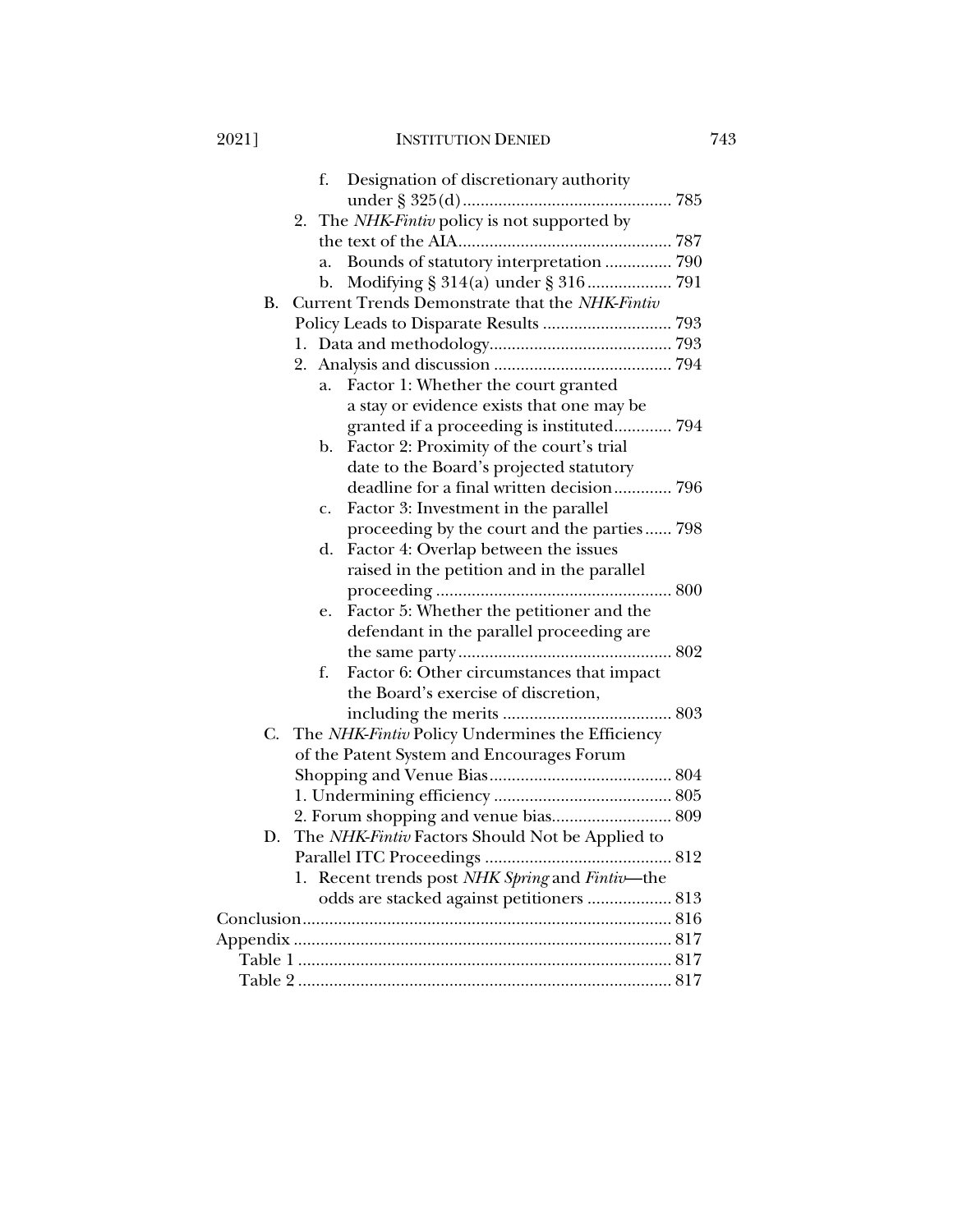| Table of All Institution Decisions from January 1, 2021 to |  |
|------------------------------------------------------------|--|
|                                                            |  |

# **INTRODUCTION**

The Leahy-Smith America Invents  $Act<sup>1</sup>$  (AIA) radically altered the landscape of patent litigation in the United States.<sup>2</sup> Patent challengers were no longer limited to fighting over patent validity in district courts or bringing mildly adversarial patent-validity challenges at the U.S. Patent and Trademark Office (USPTO).<sup>3</sup> The AIA ushered in a new era of trial-like proceedings, commonly known as post-grant proceedings, that are conducted at the USPTO to challenge the validity of a patent.<sup>4</sup> The purpose of these new adversarial proceedings is two-fold: (1) to provide a mechanism to "weed out" weak patents that never should have been granted in the first place and (2) to serve as an alternative to district court litigation.<sup>5</sup> More than  $12,000$  of these proceedings, commonly known as post-grant challenges, have been

<sup>1.</sup> Pub. L. No. 112-29, 125 Stat. 341 (2011) (codified in scattered sections of 35 U.S.C.).

<sup>2</sup>*. See* Aashish Kapadia, Inter Partes *Review: A New Paradigm in Patent Litigation*, 23 TEX. INTELL. PROP. L.J. 113, 116–21 (2015) (discussing the changes in the new postgrant proceedings, which include increased availability and decreased duration).

<sup>3</sup>*. See* Michael A. Carrier, *Post-Grant Opposition: A Proposal and a Comparison to the America Invents Act*, 45 U.C. DAVIS L. REV. 103, 110–11 (2011) (discussing the drawbacks of district court litigation); *see also* H.R. REP. NO. 112-98, at 45–47 (2011) (explaining that there were only two ways to challenge patent validity before the AIA introduced amendments).

<sup>4.</sup> Melissa F. Wasserman, *The Changing Guard of Patent Law:* Chevron *Deference for the PTO*, 54 WM. & MARY L. REV. 1959, 1983 (2013) (noting numerous references in the AIA's legislative history to trial-type proceedings); *see also* Gaia Bernstein, *The Rise of the End User in Patent Litigation*, 55 B.C. L. REV. 1443, 1472 (2014) (listing the new procedures used to replace inter partes reexamination: post-grant review, inter partes review, and covered business method review).

<sup>5</sup>*. See* Thryv, Inc. v. Click-To-Call Techs., LP, 140 S. Ct. 1367, 1374 (2020) (discussing Congress's concern regarding over-patenting and diminished competition that results when weak patents are left to fester in the system); *see also* H.R. REP. NO. 112-98, at 40 (2011) ("The legislation is designed to establish a more efficient and streamlined patent system that will improve patent quality and limit unnecessary and counterproductive litigation costs.").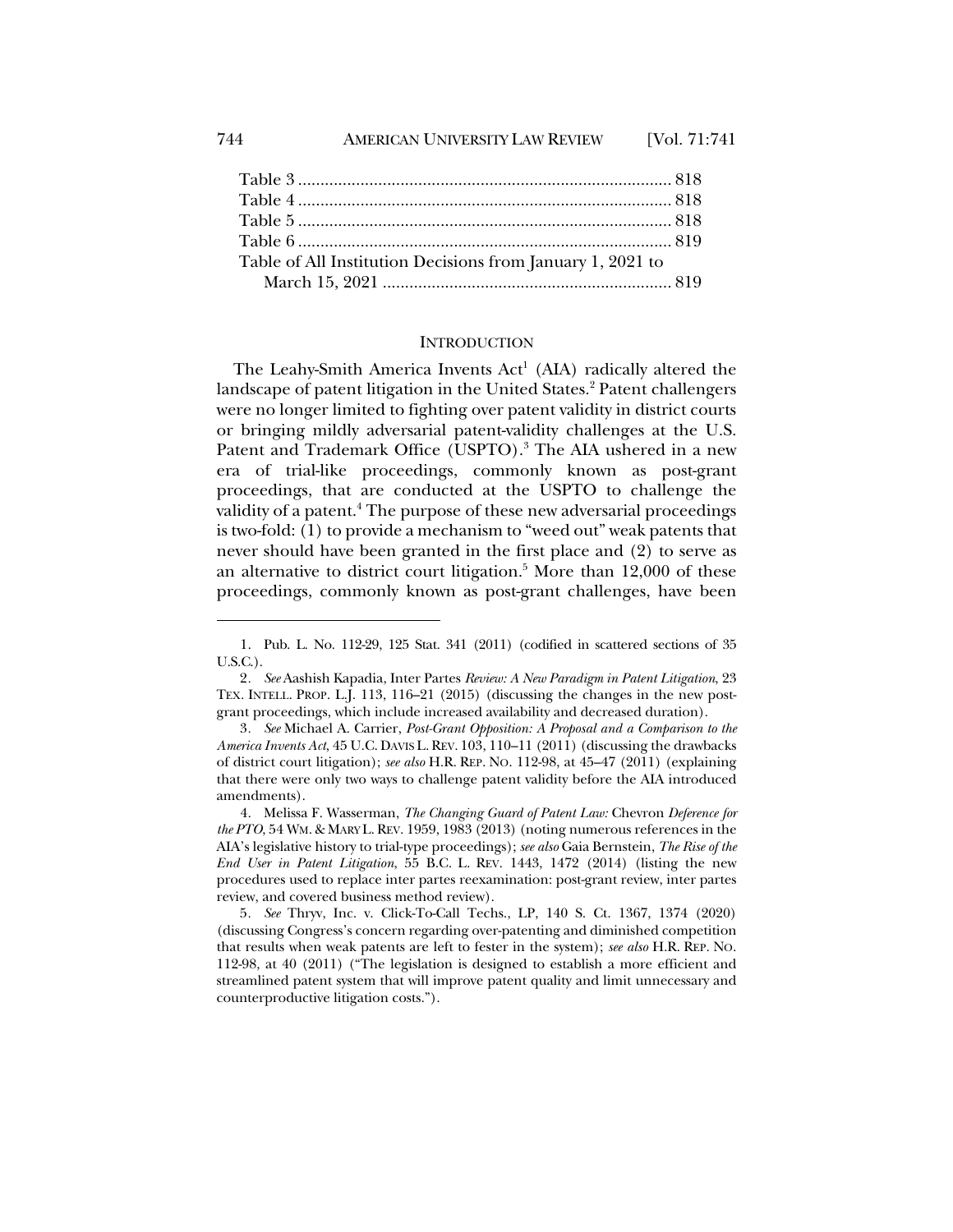filed as of November 2020, with over 11,500 of these challenges being inter partes review  $(IPR)$ .<sup>6</sup> Considering patents that undergo IPR are partially or fully invalidated approximately  $60\%$  of the time, $^7$  it appears IPRs are fulfilling congressional intent.8 However, the Patent Trial and Appeal Board (PTAB or Board) seeks to upend Congress's scheme by refusing to review patents challenged by IPR that are involved in a parallel proceeding, even when the petitioner meets the threshold merit standard showing a "reasonable likelihood . . . [to] prevail with respect to at least [one] of the claims challenged."9

When the PTAB refuses to review a meritorious petition, it has exercised its discretionary denial authority, which is considered a procedural denial.10 There are three main fact patterns that may result in a discretionary denial: (1) serial petitions, (2) petitions that fail with respect to only some of the challenged claims, and (3) parallel proceedings.11 The most recent and tremendously controversial type of discretionary denial occurs when the PTAB refuses to institute review because of a parallel district court litigation or a U.S. International Trade Commission (ITC) investigation.<sup>12</sup> The PTAB supports this type of discretionary denial relying on the language of 35 U.S.C. § 314(a), which explains that the Director (who delegated their

<sup>6.</sup> Inter Partes Review (IPR) is a trial like proceeding conducted at the USPTO by a panel of three Administrative Patent Judges (APJs) to review the patentability of one or more claims in a challenged patent. U.S.PAT.&TRADEMARK OFF., TRIAL STATISTICS:IPR,PGR,CBM 3 (2020) [hereinafter USPTO TRIAL STATISTICS NOVEMBER 2020], https://www.uspto.gov/ sites/default/files/documents/trial\_statistics\_20201130.pdf [https://perma.cc/66T8-XMSJ].

<sup>7.</sup> Clark A. Jablon, *Is the Sky Falling in the US Patent Industry?*, 36 INFO. DISPLAY 37, 38 (2020).

<sup>8</sup>*. See* Jablon, *supra* note 7, at 37 (discussing how inventors can navigate the harsh IPR environment).

<sup>9.</sup> 35 U.S.C. § 314(a); *see* Joel D. Sayers & Reid E. Dodge, *Unfettered Discretion: A Closer Look at the Board's Discretion to Deny Institution*, 19 CHI.-KENT J. INTELL. PROP. 536, 547 (2020) (noting expansive interpretation of denial authority under § 314(a) hinders congressional intent by reducing the effectiveness of IPRs in providing an effective alternative to litigation).

<sup>10.</sup> BOB STEINBERG ET AL., LATHAM & WATKINS, USPTO SEEKS COMMENTS ON PTAB'S DISCRETIONARY DENIALS OF REVIEW 1–2 (2020), https://www.lw.com/thoughtLeadership/ USPTO-Seeks-Comments-on-PTAB-Discretionary-Denials-of-Review [https://perma.cc/ 4XP9-KDFB].

<sup>11.</sup> Robert Colletti et al., *The Recent Rise of Discretionary Denials at the Patent Trial and Appeal Board*, JDSUPRA (Nov. 19, 2020), https://www.jdsupra.com/legalnews/therecent-rise-of-discretionary-97285 [https://perma.cc/88HN-U69Y].

<sup>12.</sup> STEINBERG, *supra* note 10, at 2 ("Perhaps the most controversial and hotly contested discretionary denial rationale involves parallel proceedings.").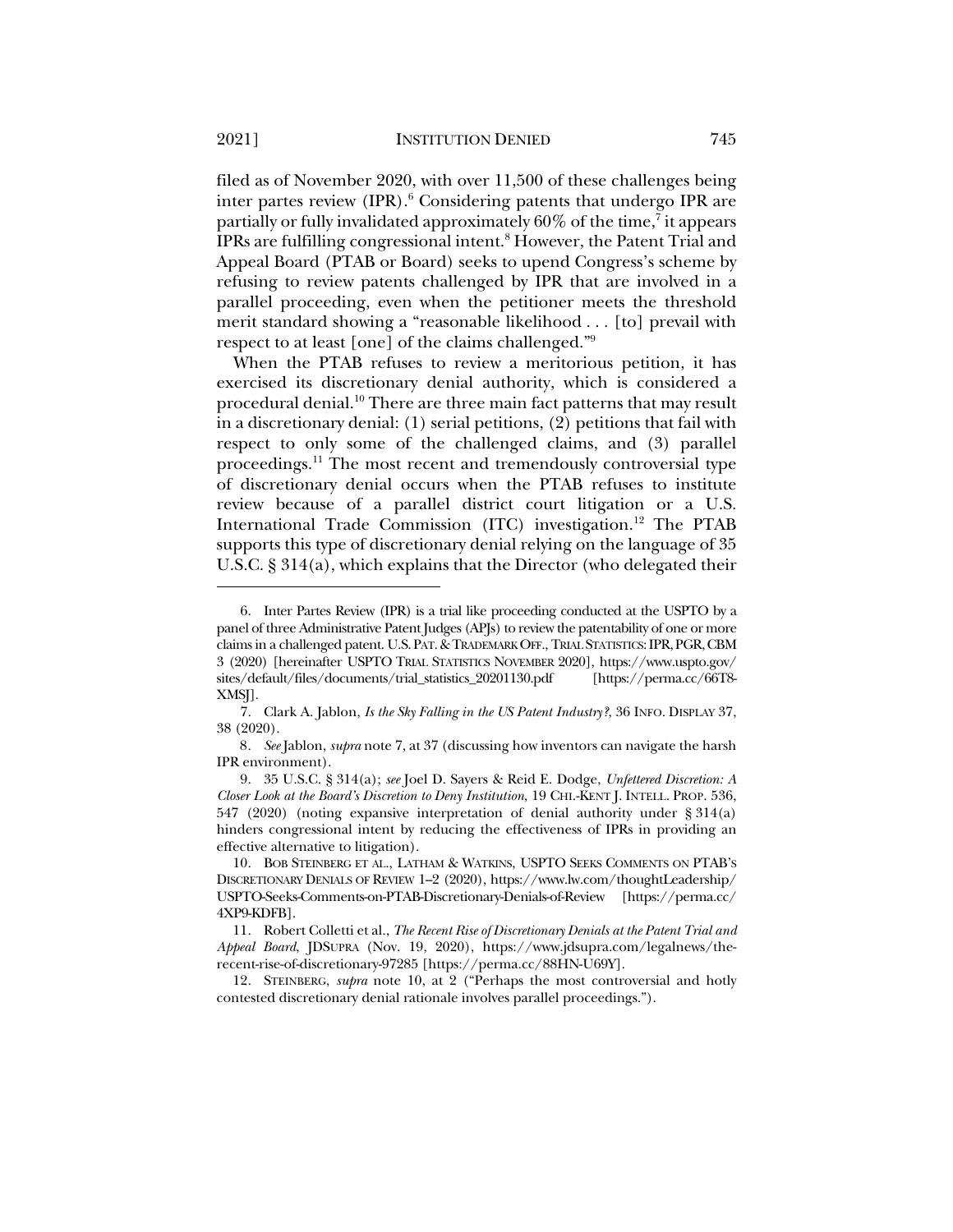authority to the PTAB) may not authorize an IPR to be instituted *unless* the petitioner demonstrates a reasonable likelihood of prevailing on the merits.<sup>13</sup>

The PTAB first explicitly exercised its discretionary denial authority under § 314(a) based on a parallel proceeding in 2018 in *NHK Spring Co. v. Intri-Plex Technologies, Inc.*<sup>14</sup> In *NHK-Spring*, while the parties were involved in district court litigation, NHK-Spring petitioned for an IPR seeking invalidation of the patent asserted against it.15 The PTAB reasoned that it would be inefficient and inconsistent with the AIA's goals to institute an IPR because of the advanced stage of the parallel district court proceeding involving the same patents and invalidity arguments.16 Expanding on this precedent, in *Apple Inc. v. Fintiv, Inc.*, 17 the PTAB established a six-factor test that claims to balance "considerations such as system efficiency, fairness, and patent quality" in situations where there is a parallel proceeding.<sup>18</sup> Under this new *NHK-Fintiv* policy, also known as the *Fintiv* policy, a timely, meritorious, and otherwise fully-compliant IPR petition can be denied simply because of a parallel proceeding.<sup>19</sup>

Criticism of the *NHK-Fintiv* policy is abundant, with technology companies and generic drug manufacturers leading the charge to prevent further application.<sup>20</sup> Unfortunately, in light of 35 U.S.C.

<sup>13.</sup> § 314(a).

<sup>14.</sup> No. IPR2018-00752 (P.T.A.B. Sept. 12, 2018) (designated precedential May 7, 2019).

<sup>15</sup>*. Id.* at 2.

<sup>16</sup>*. Id.* at 20 (noting that the trial was "nearing its final stages, with expert discovery ending . . . and a 5-day jury trial set to begin [in less than six months]"). For an indepth analysis of *NHK Spring Co. v. Intri-Plex Techs., Inc.*, see Jasper L. Tran et al., *Discretionary Denials of IPR Institution*, 19 CHI.-KENT J. INTELL. PROP. 253 (2019).

<sup>17.</sup> No. IPR2020-00019, (P.T.A.B. Mar. 20, 2020) (designated precedential May 5, 2020).

<sup>18</sup>*. Id.* at 5.

<sup>19.</sup> The *Fintiv* decision adopted the *NHK-Spring* parallel proceeding precedent as part of its broader six-factor test, accordingly, this Article will use "*NHK-Fintiv*" and "*Fintiv*" interchangeably to refer to the policy of considering information about a parallel proceeding in deciding whether to institute an IPR. Colleti, *supra* note 11; *see also* U.S. PAT. &TRADEMARK OFF., PATENT TRIAL AND APPEAL BOARD CONSOLIDATED TRIAL PRACTICE GUIDE 55 (2019) [hereinafter 2019 USPTO TRIAL PRACTICE GUIDE], https://www.uspto.gov/sites/default/files/documents/tpgnov.pdf [https://perma. cc/X7JE-GTT7] (noting that a timely petition that meets the merit standard is the minimum necessary for institution, implying more is often necessary to secure review).

<sup>20.</sup> Ryan Davis, Fintiv *Rule Challenges Face Long Odds After Fed. Circ. Ruling*, LAW360 (Mar. 16, 2021, 9:20 PM), https://www.law360.com/articles/1365655/fintiv-rule-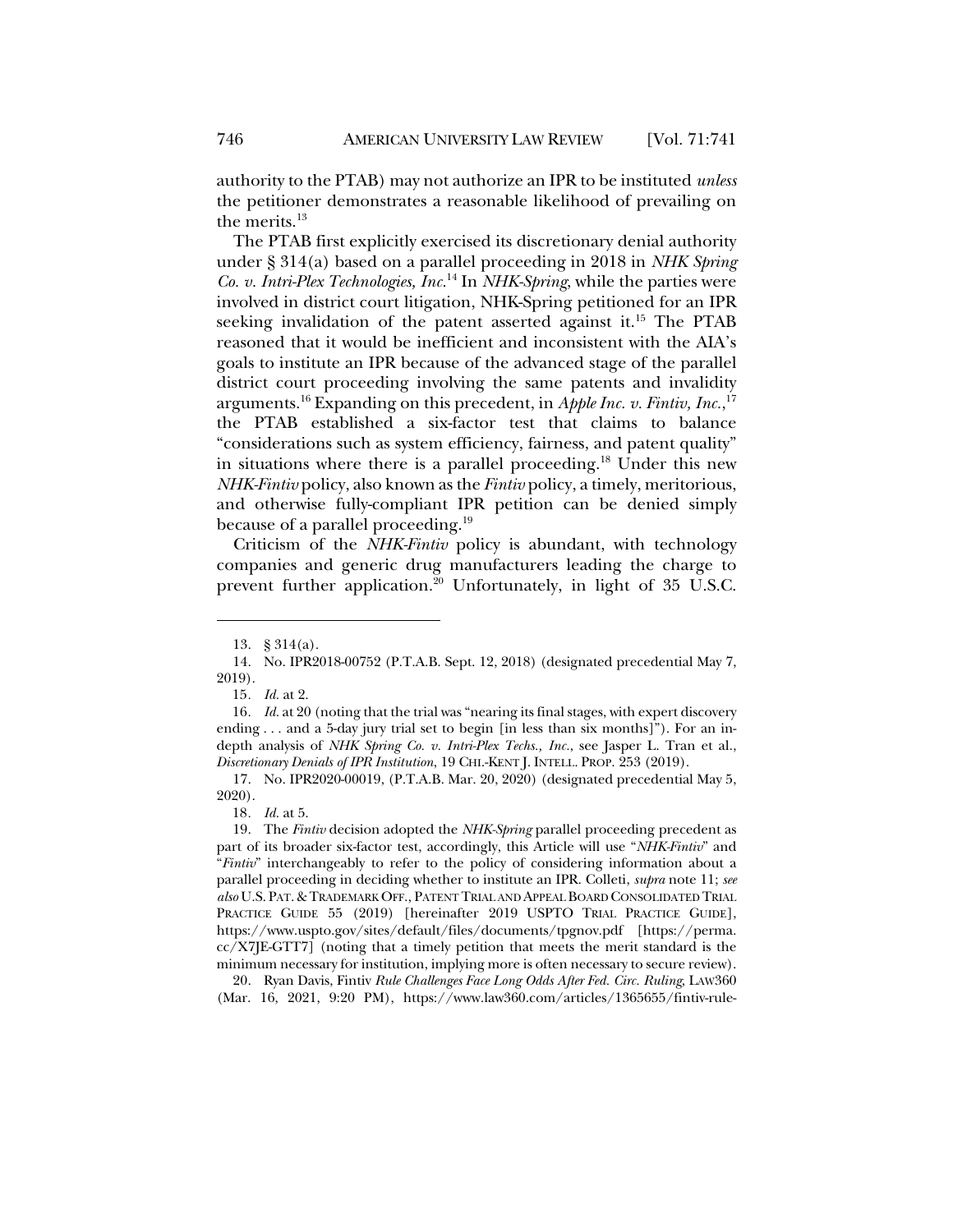§ 314(d), which provides that the determination regarding whether to institute an IPR is "final and nonappealable," court challenges to these decisions have been unsuccessful so far.<sup>21</sup>

This Comment examines the evolution of discretionary denials of IPR based on parallel proceedings since *Fintiv* and argues that the sixfactor test that the PTAB established exceeds statutory authority and should be eradicated. Part I provides background on the AIA and the landscape of patent challenges, including the rise of IPR as a mechanism for challenging patent validity. Part I also provides an example of a traditional patent feud and maps the contours of the PTAB's recently expanding discretion. Part II analyzes the statutory structure of the AIA and IPR, including the plain text of  $\S 314(a)$ , the legislative history, and relevant case law to show the dearth of support for broad discretionary authority. Part II also illustrates the harmful impact of the *NHK-Fintiv* policy in patent litigation as it encourages forum shopping and venue bias. Part II further argues that since application of the *NHK-Fintiv* factors leads to disparate outcomes, it enhances the very inefficiencies the AIA sought to remedy. Thus, the *NHK-Fintiv* test violates § 314(a).

### I. BACKGROUND

To understand the extent of discretionary denial authority the PTAB has under § 314(a), we first explore how the landscape of patent litigation changed with the promulgation of new adversarial proceedings, especially the expanding role of IPR in patent disputes. Section I.A begins by providing an overview of the laws governing patents and explains how the AIA altered patent litigation, including the procedure and popularity of IPR as a means of challenging patent validity. Section I.B maps the contours of discretionary denials, examining the central PTAB decisions, statutes, case law, and relevant rulemaking authority of the USPTO. Section I.C explains the role of IPR in the litigation landscape, especially in complex litigation, and provides an example of a typical multi-forum sequential patent dispute.

challenges-face-long-odds-after-fed-circ-ruling (noting that both Apple and Cisco have sued the USPTO over the *NHK-Fintiv* rule).

<sup>21.</sup> 35 U.S.C. § 314(d); *see* Mylan Lab'ys Ltd. v. Janssen Pharmaceutica, N.V., 989 F.3d 1375, 1377 (Fed. Cir. 2021) (denying request for mandamus after challenging application of *Fintiv* rule to deny institution based on parallel litigation involving a different defendant).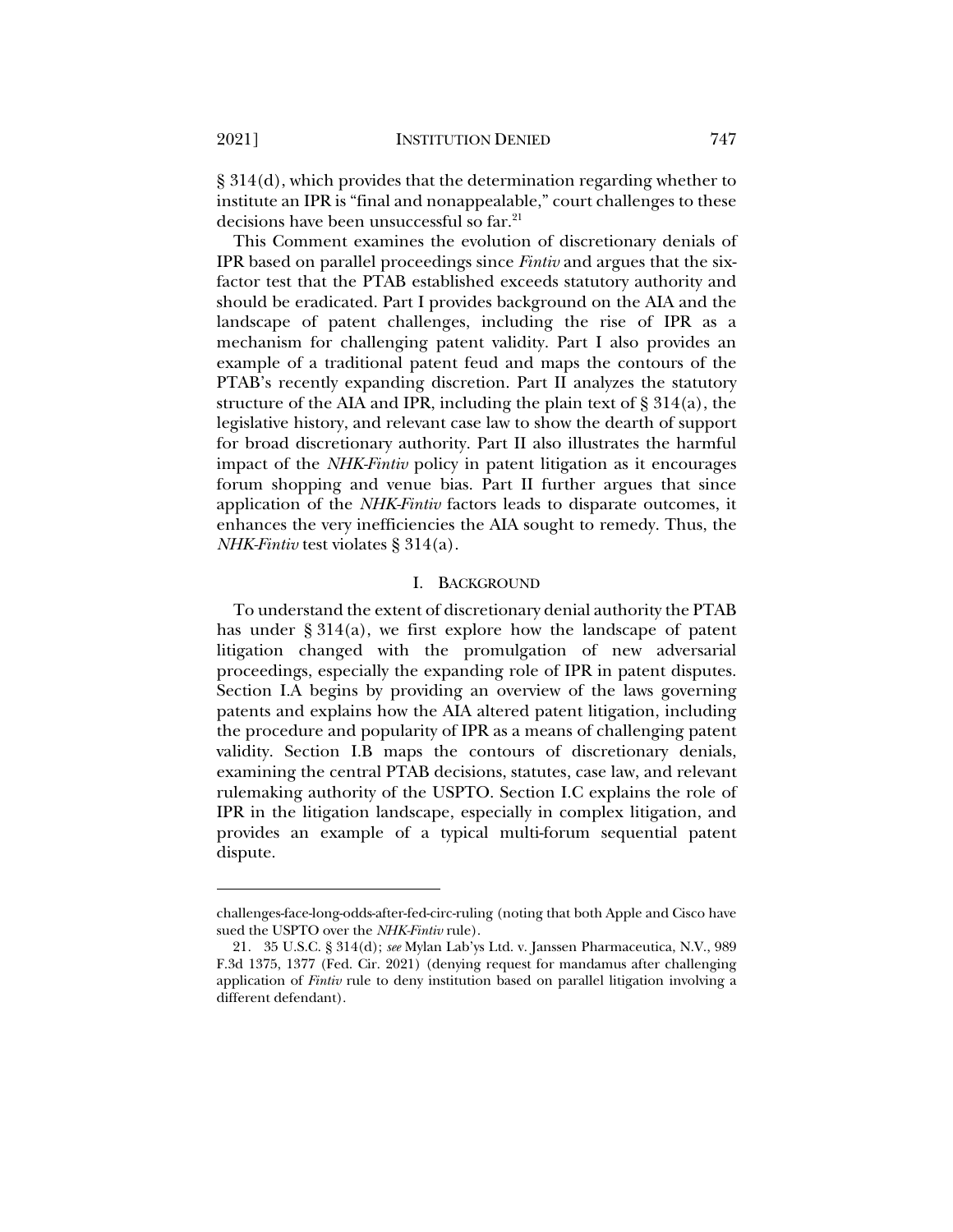### *A. Law Governing Patents in the United States*

Patent law strikes a delicate balance between promoting the sciences and arts and providing a short-term monopoly on inventions.<sup>22</sup> The Constitution grants Congress the power "[t]o promote the Progress of Science and useful Arts, by securing for limited Times to Authors and Inventors the exclusive Right to their respective Writings and Discoveries."23 The particulars of federal patent protection are left to Congress and the USPTO, the agency responsible for granting and cataloging patents and establishing regulations to govern post-grant proceedings.24 Until the AIA went into effect in 2013, patent law had existed relatively unchanged for half a century.<sup>25</sup>

As innovation flourished in the early 2000s, numerous organizations, institutions, and companies indicated concern with the quality and amount of issued patents.<sup>26</sup> These stakeholders worried that the increased volume and poor quality of issued patents could stifle future innovation and began calling for better post-grant patent review procedures.27 Congress heard the call and crafted the AIA in response to "a growing sense that questionable patents are too easily obtained and are too difficult to challenge."28 Though the USPTO already had reexamination proceedings, and Congress had recently made changes

28. H.R. REP. NO. 112-98, at 39–40.

<sup>22</sup>*. See* Bonito Boats, Inc. v. Thunder Craft Boats, Inc., 489 U.S. 141, 146 (1989) ("[F]ederal patent laws . . . embod[y] a careful balance between the need to promote innovation and [sustain] . . . a competitive economy.").

<sup>23.</sup> U.S. CONST. art. I, § 8, cl. 8.

<sup>24</sup>*. See* JOHN R. THOMAS, CONG. RSCH. SERV., R42014, THE LEAHY-SMITH AMERICA INVENTS ACT: INNOVATION ISSUES 1 (2014) (noting the reforms were intended to modernize the patent system and make it fairer and more effective).

<sup>25.</sup> Leahy-Smith America Invents Act, Pub. L. No. 112-29, 125 Stat. 284, 341 (2011) (codified in scattered sections of 35 U.S.C.); 35 U.S.C. §§ 1–293; *see* John Villasensor, *The Comprehensive Patent Reform of 2011: Navigating the Leahy-Smithy America Invents Act*, BROOKINGS (Sept. 8, 2011) https://www.brookings.edu/research/the-comprehensivepatent-reform-of-2011-navigating-the-leahy-smith-america-invents-act (explaining the major changes to patent law ushered in by the AIA, including the shift from a "first-toinvent" to "first-to-file" system).

<sup>26</sup>*. See* H.R. REP. NO. 112-98, at 40 (2011) ("[I]f the United States is to maintain its competitive edge in the global economy, it needs a system that will support and reward all innovators with high quality patents.").

<sup>27</sup>*. See* Colleen Chien et al., *Inter Partes Review and the Design of Post-Grant Patent Reviews*, 33 BERKELEY TECH. L.J. 817, 826–27 (2018) (noting that stakeholders, including the National Academies of Sciences and the American Intellectual Property Law Association, believed the USPTO was "improperly issuing large numbers of patents" in the early 2000s).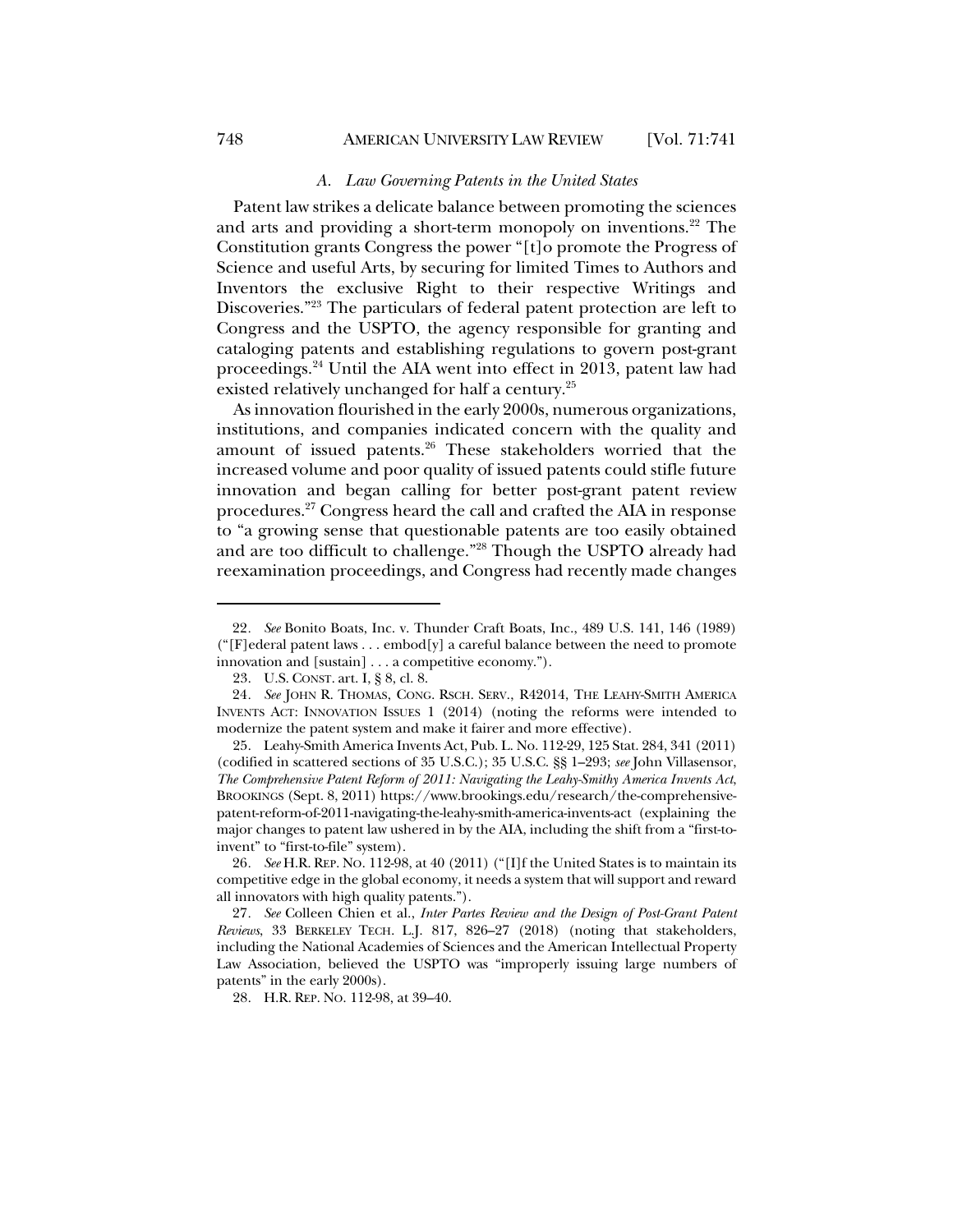to those proceedings in response to criticism, the proceedings remained underused and ineffective.29

This industry-wide desire for alternative means to deal with lowquality patents led Congress to develop the revamped AIA post-grant reexamination proceedings.<sup>30</sup> The previous inter partes reexamination was converted from "an examinational to an adjudicative proceeding" and renamed inter partes review (IPR).<sup>31</sup> The AIA also created two additional post-grant proceedings: post-grant reviews (PGRs), which must be filed within the first nine months after the date of grant but permit a broader validity challenge; and covered business methods (CBMs), which responded to a call to address the uniquely poor quality of patents in this area.32 Each of these new post-grant reexamination proceedings were intended to provide "quick and cost effective alternatives to litigation."33 This Comment will focus on IPRs because

<sup>29.</sup> H.R. REP. NO. 112-98, at 46; *see also* U.S. PAT. & TRADEMARK OFF., REPORT TO CONGRESS ON INTER PARTES REEXAMINATION 1, 5 (2004), https://www.immagic.com/ eLibrary/ARCHIVES/GENERAL/US\_PTO/P041217R.pdf [https://perma.cc/ NB9R-AY74] (recommending a complete overhaul of the current inter partes reexamination proceeding after a study found during a five-year period there were over 900,000 patents issued, yet only 53 requests for inter partes reexamination were filed); Raymond A. Mercado, *The Use and Abuse of Patent Reexamination: Sham Petitioning Before the USPTO*, 12 COLUM. SCI. & TECH. L. REV. 92, 105 (2011) (discussing the numerous flaws to the pre-AIA reexamination proceedings, including how they can be gamed by savvy players and unfairly leveraged to extort large settlements in parallel litigation).

<sup>30.</sup> Low-quality or "bad" patents are those that should not have issued because they are not novel or provide overly broad protection. *See* ORG. FOR ECON. CO-OPERATION & DEV., PATENTS AND INNOVATION: TRENDS AND POLICY CHALLENGES 23-29 (2004), https://www.oecd.org/science/inno/24508541.pdf [https://perma.cc/BX88-R6RT] (explaining that emergence of new technology, especially in fields of software and biotechnology, led to the proliferation of low-quality patents); *see also* Andrei Iancu & Ben Haber, *Post-Issuance Proceedings in the America Invents Act*, 93 J. PAT. & TRADEMARK OFF. SOC'Y 476, 476–77 (2011) (describing how "Congress clearly intend[ed] to make the [US]PTO a viable alternative to district court litigation for answering questions of patent validity").

<sup>31.</sup> H.R. REP. NO. 112-98, at 46–47; 35 U.S.C. §§ 311–19 (statues governing IPR).

<sup>32.</sup> H.R. REP. NO. 112-98, at 47–48, 54; 35 U.S.C. § 321. The covered business methods patent review was phased out on September 16, 2020. Ron D. Katznelson, *The CBM Program Should Expire This Week*, USI (Sept. 13, 2020), https://usinventor.org/thecbm-program-should-expire-this-week.

<sup>33.</sup> H.R. REP. NO. 112-98, at 48; *see also* H.R. REP. NO. 112-98, at 40 (2011) (articulating that the goal of these post-grant proceedings was to "establish a more efficient and streamlined patent system that will improve patent quality and limit unnecessary and counterproductive litigation costs"); JOHN R. THOMAS, CONG. RSCH.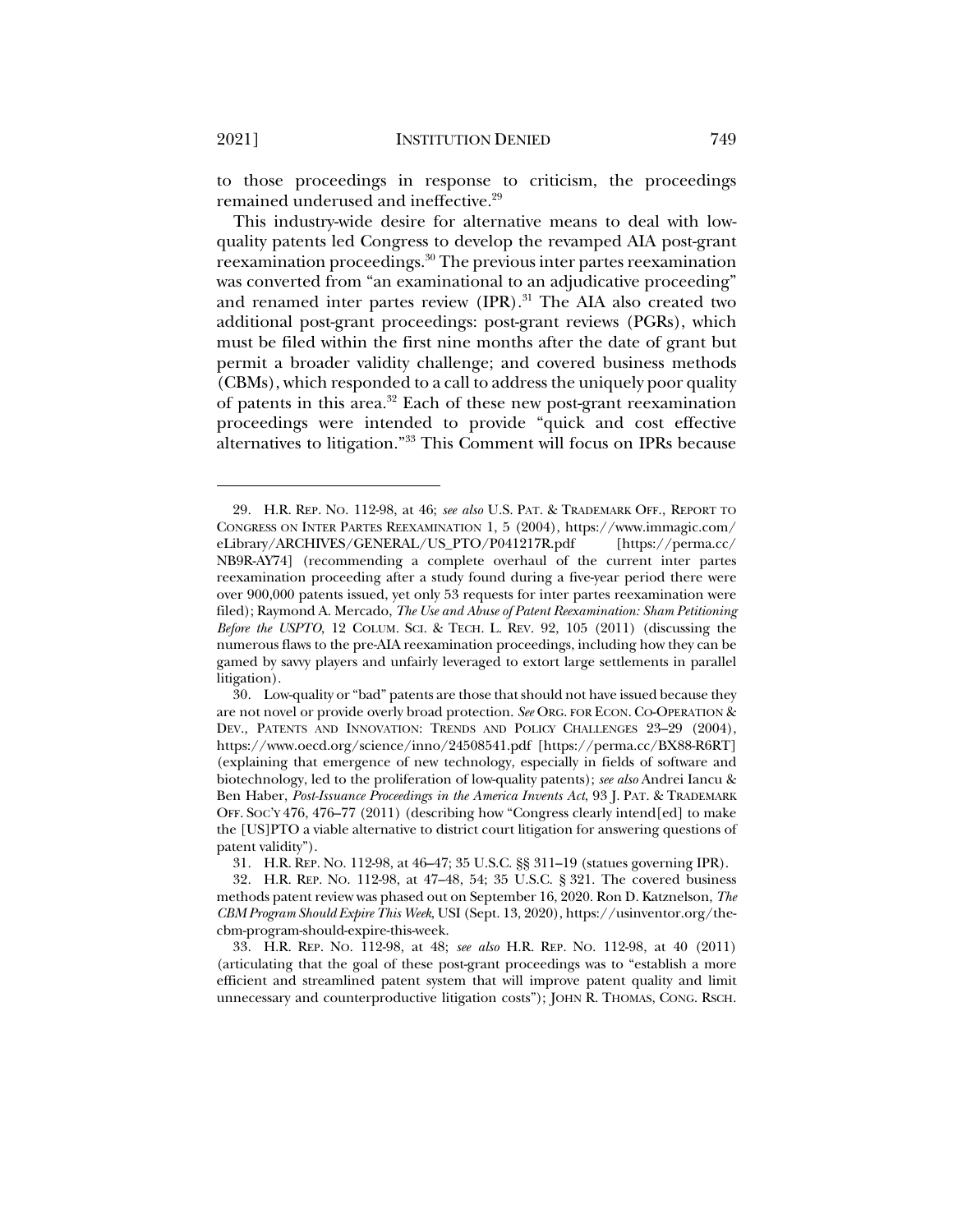they are by far the most common; CBMs have been phased out; and PGRs are just slowly beginning to ramp up because only post-AIA patents are eligible, and the challenge must be brought within nine months.

# *1. The landscape shift*

The creation of these new post-grant review proceedings began to shift the landscape of patent litigation. These proceedings started to supplement or serve as an alternative to the current methods for challenging patent validity. $34$  They helped to eliminate "bad" patents that slipped through the system by allowing parties to avail themselves of "the expertise of the Patent Office on questions of patentability."35 Though parties still file an abundance of lawsuits for patent infringement or declaratory judgment in federal district court, the overall number of district court actions has decreased and remained lower as the number of IPR petition filings have skyrocketed.<sup>36</sup>

IPR is the most popular post-grant proceeding, with more than 11,500 petitions filed as of November 2020 and almost 1,500 petitions filed per year. <sup>37</sup> Though these numbers are relatively small in comparison to the approximately 350,000 patents issued annually,<sup>38</sup> involvement in district court litigation has largely driven up the number of IPR filings, with approximately two-thirds of the patents

SERV., R44904, REMEDIES FOR PATENT INFRINGEMENT i (2017) (explaining that only the courts have power to award damages).

<sup>34</sup>*. See* SAS Inst. Inc. v. Iancu, 138 S. Ct. 1348, 1353 (2018) (explaining that Congress implemented various administrative remedies, such as the ex parte reexamination, to prevent "bad patents" from "slip[ping] through [the system]").

<sup>35.</sup> 157 CONG. REC. 3403 (2011) (statement of Sen. Mark Udall).

<sup>36</sup>*. See* 28 U.S.C. § 1338(a) (federal district courts have original jurisdiction over any civil action related to patents); *see also* Pedram Sameni, *Patexia Insight 74: Patents Increased by 16% and Litigation by 2% but IPR Dropped by 20% in 2019*, PATEXIA (Jan. 2, 2020), https://www.patexia.com/feed/patexia-chart-74-the-year-in-review-2019-pat ent-litigation-and-prosecution-20200102 [https://perma.cc/U2UY-FVYN] (showing there were 5,874 court filings in 2015 and only 3,587 in 2019).

<sup>37.</sup> USPTO TRIAL STATISTICS NOVEMBER 2020, *supra* note 6, at 3, 6; U.S. PAT. & TRADEMARK OFF., PTABTRIAL STATISTICS: FY20END OF YEAR OUTCOME ROUNDUP 3 (2020) [hereinafter USPTO TRIAL STATISTICS FY2020 END OF YEAR OUTCOME ROUNDUP], https://www.uspto.gov/sites/default/files/documents/ptab\_aia\_fy2020\_roundup.pdf [https://perma.cc/PE2H-ADQR].

<sup>38</sup>*. U.S. Patent Statistics Chart Calendar Years 1963–2020*, U.S. PAT. & TRADEMARK OFF. [hereinafter *Patent Statistics Chart*], https://www.uspto.gov/web/offices/ac/ido/ oeip/taf/us\_stat.htm [https://perma.cc/XE7J-82NJ].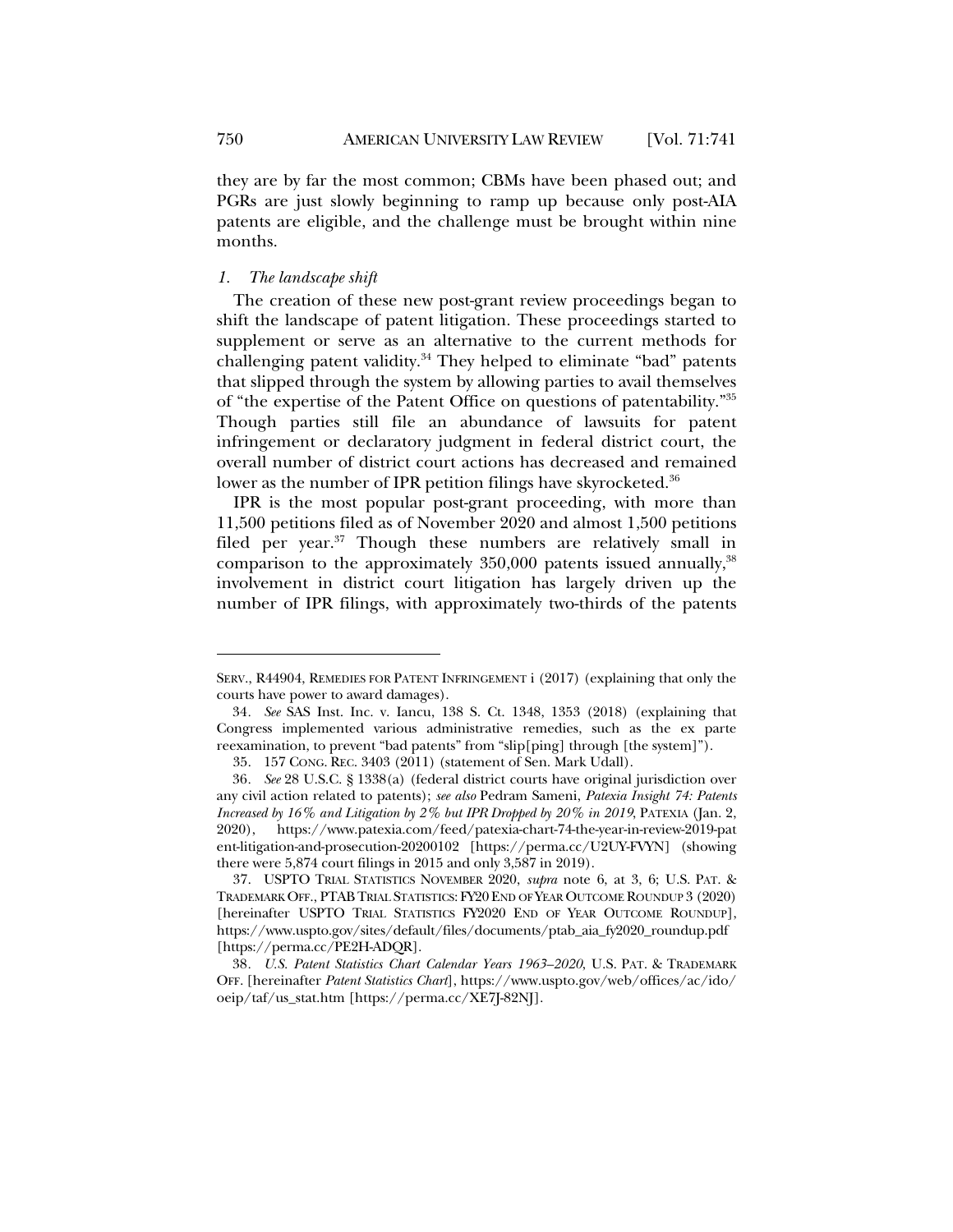challenged in an IPR also involved in a preceding district court litigation with the same parties and patents.<sup>39</sup>

IPR functions in a similarly adversarial manner to district court litigation, but its scope and remedies are narrower. $40$  The scope of an IPR is limited to challenging the validity of the claims of one patent for lack of novelty or obviousness.<sup>41</sup> Also, a petitioner can only assert prior art patents and printed publications to prove invalidity.<sup>42</sup> The only remedy in an IPR is invalidation of the challenged claims of the challenged patent.43 Another key difference between IPR and district court litigation that makes IPR a popular alternative is the adjudicatory body, which is a panel of administrative patent judges (APJs) at the PTAB as opposed to an Article III judge or jury, who often lack technical knowledge of the subject matter of the patent.<sup>44</sup> The final decision from either an IPR or district court litigation is appealable to the U.S Court of Appeals for the Federal Circuit.45

#### *a. The new process of IPR with the additional* NHK-Fintiv *hurdle*

The IPR process begins when an individual who is not the owner of the patent at issue files a petition with the USPTO.<sup>46</sup> The contents of

<sup>39</sup>*. See The PTAB Sees a Relatively Small Percentage of Patents Litigated in District Court*, RPX (Sept. 16, 2020), https://www.rpxcorp.com/data-byte/the-ptab-sees-a-relativelysmall-percentage-of-patents-litigated-in-district-court [https://perma.cc/5E4S-B5J2] ("[D]istrict court litigation has been a key driver of PTAB proceedings, as nearly two thirds of the patents challenged in IPR petitions have a preceding district court case."); *see also* USPTO TRIAL STATISTICS FY2020 END OF YEAR OUTCOME ROUNDUP, *supra* note 37, at 9, 17 (illustrating that 1,193 patents were challenged at PTAB in fiscal year 2020).

<sup>40.</sup> Jason Mock, *Post-Grant Proceedings at the USPTO and the Rising Tide of Federal Circuit Appeals*, 25 FED. CIR. BAR J. 15, 17–19 (2015).

<sup>41.</sup> In a district court action, parties can challenge any ground of validity or enforceability including prior use or sale, indefiniteness, written description, enablement, or inequitable conduct. Jason E. Stach & Jeffrey A. Freeman, *District Court or the PTO: Choosing Where to Litigate Patent Invalidity*, FINNEGAN (Mar./Apr. 2014), https://www.finnegan.com/en/insights/articles/district-court-or-the-pto-choosingwhere-to-litigate-patent.html [https://perma.cc/R7K8-ABEA].

<sup>42.</sup> 35 U.S.C. § 311(b).

<sup>43</sup>*. Id.*; *cf.* THOMAS, *supra* note 33, at 1 (explaining that in district court litigation, parties can obtain injunctions, monetary damages, and attorney fees).

<sup>44</sup>*. See* 35 U.S.C. § 6(a) ("[A]dministrative patent judges shall be persons of competent legal knowledge and scientific ability."); *see also* Michael Goodman, *What's So Special about Patent Law?*, 26 FORDHAM INTELL. PROP. MEDIA & ENT. L.J. 797, 842–43 (2016) (discussing the necessary technical background of APJs and the benefits of this technical knowledge in resolving patent disputes).

<sup>45.</sup> 35 U.S.C. § 141.

<sup>46</sup>*. Id.* § 311(a).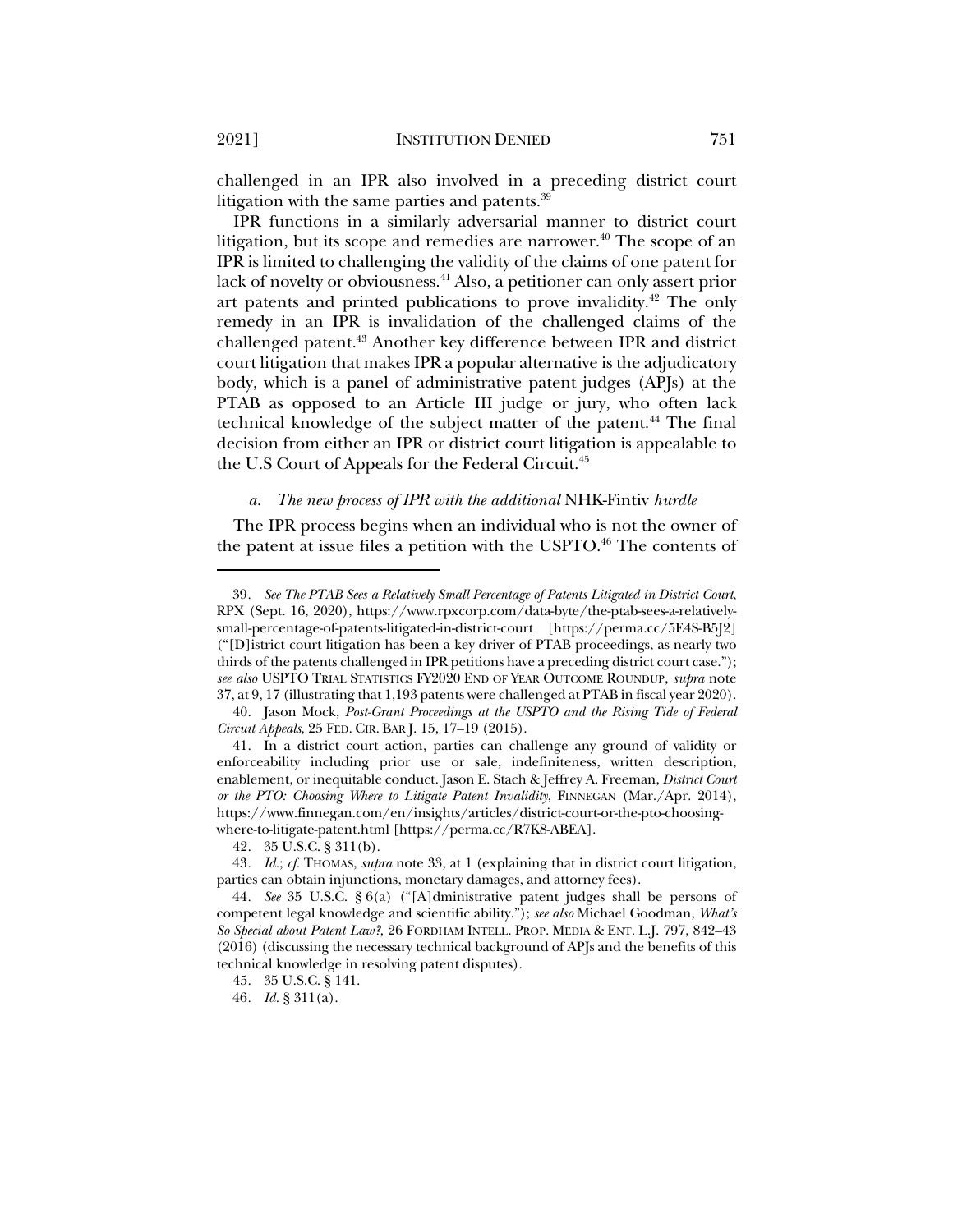the petition must include the following: each claim challenged, the grounds on which the challenge to each claim is based, and the evidence that supports the grounds for the challenge to each claim. $47$ The owner of the challenged patent then has the opportunity to file a preliminary response to this petition, explaining why the IPR should not be instituted based on the merits or for discretionary reasons.<sup>48</sup> If an IPR is instituted, the PTAB reviews the patent claims at issue for validity in light of the challenges raised.<sup>49</sup> Until recently, the patent owner mainly focused on why the petition did not meet the statutorily set merit standard of § 314(a) in its preliminary response, but *NHK-Fintiv* opened up a significant new rationale for denying institution to an otherwise meritorious petition. $50$  Now, since these two decisions were made precedential, $51$  in situations where the parties are involved in parallel proceedings, both the petitioner and patent owner typically brief the PTAB on how the petition does or does not overcome the *NHK-Fintiv* test in their initial filings.<sup>52</sup>

When the petitioner submits their initial brief, they not only include why the claims of the patent should be invalidated but also information about the stage of the parallel proceeding so that the PTAB can weigh that information in making its institution decision.<sup>53</sup> In their response,

51*. See* U.S. PAT. & TRADEMARK OFF., PATENT TRIAL AND APPEAL BOARD STANDARD OPERATION PROCEDURE 2, at 11 (Rev. 10, 2018) [hereinafter PTAB SOP MANUAL], https://www.uspto.gov/sites/default/files/documents/SOP2%20R10%20FINAL.pdf [https://perma.cc/XJ87-RB7D] ("A precedential decision is binding Board authority in subsequent matters involving similar facts or issues.").

52. Apple Inc. v. Fintiv, Inc., No. IPR2020-00019, Paper 11, at 2–15 (P.T.A.B. Mar. 20, 2020); 2019 USPTO TRIAL PRACTICE GUIDE, *supra* note 19, at 55 (noting the factors that the Board considers when it decides whether to institute review). The six factors are detailed *infra*, Section I.B.1 and text accompanying note 119.

53. When parties do not include information about the *NHK-Fintiv* factors in their initial filing, the PTAB will sometimes ask for supplemental briefing. *See, e.g.*, Sand Revolution II, LLC v. Cont'l Intermodal Grp. – Trucking LLC, No. IPR2019-01393, Paper 19, at 2–3 (P.T.A.B. Apr. 7, 2020) (warranting supplemental briefing based on the petitioner's request for rehearing to include information about the parallel proceeding).

<sup>47</sup>*. Id.* § 312(a)(3).

<sup>48</sup>*. Id.* § 313.

<sup>49</sup>*. Id.* §§ 6(b), 316(c).

<sup>50.</sup> IPRs have two phases: institution and trial. If the Director does not decide to institute (i.e. grant) review then the PTAB does not review the patentability of the challenged claims. St. Jude Med., Cardiology Div., Inc. v. Volcano Corp., 749 F.3d 1373, 1375–76 (Fed. Cir. 2014); *see also* 37 C.F.R. § 42.107 (2020) ("The response is limited to setting forth the reasons why no inter partes review should be instituted under 35 U.S.C. [§ ] 314.").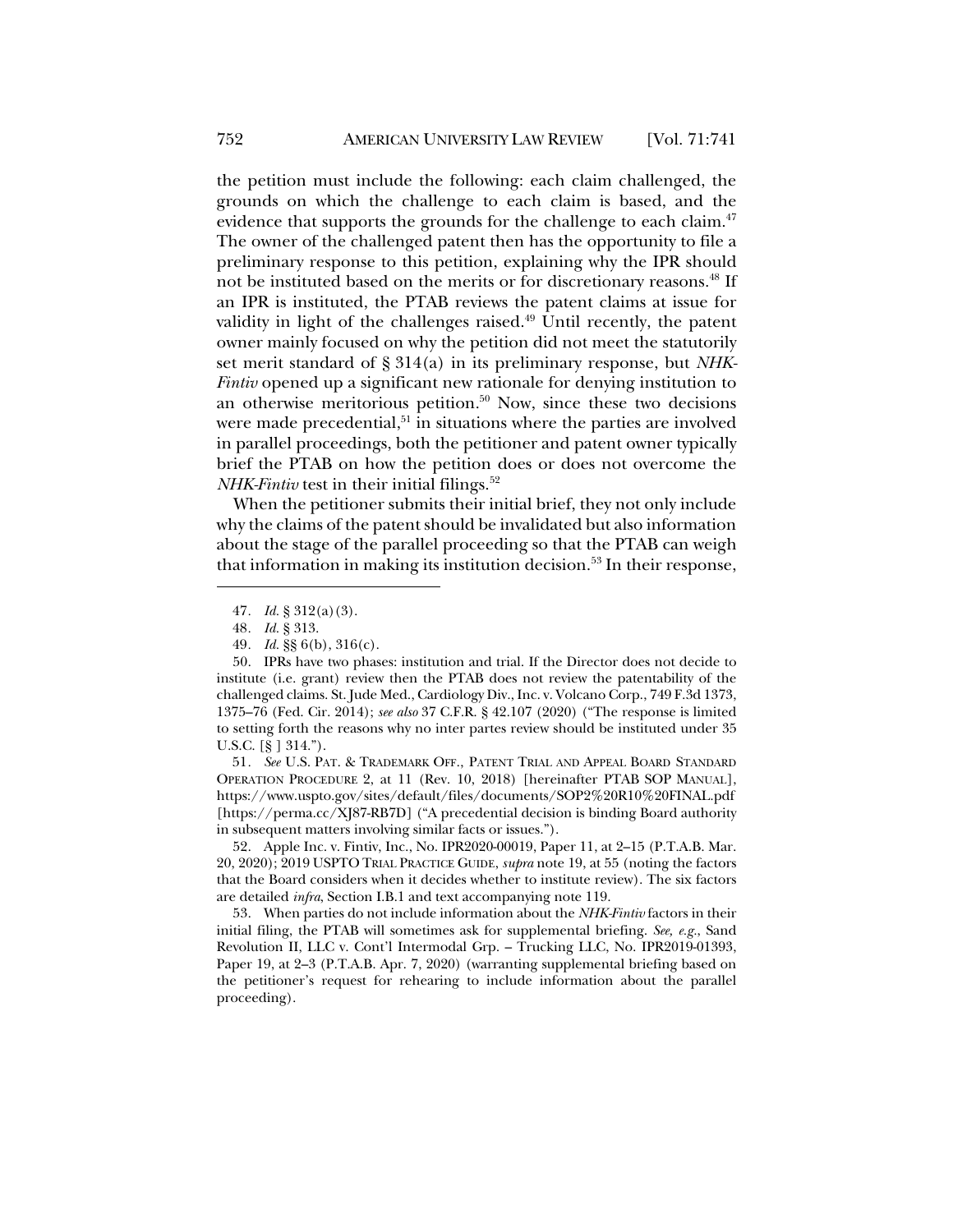the patent owner argues not only why the petitioner will not succeed in invalidating claims of the patent but also why the *NHK-Fintiv* factors indicate that IPR would be a waste of the PTAB's resources, thereby persuading the PTAB to deny meritorious petitions that it would otherwise review.54

After receiving both parties' briefs, the PTAB then decides whether to institute an IPR within three months using its discretionary authority under  $\S 314(a)$ .<sup>55</sup> The PTAB may not institute an IPR unless the petitioner meets the merit standard of showing "a reasonable likelihood that the petitioner would prevail with respect to at least [one] of the challenged claims."<sup>56</sup> Additionally, when there is a parallel proceeding (which occurs with more than two-thirds of the patents challenged), the Board also applies the *NHK-Fintiv* test.<sup>57</sup> The PTAB's determination of whether to institute an IPR is final and nonappealable.58 Accordingly, a petitioner who has been denied institution has little to no recourse.59

58. § 314(d); *see* Cuozzo Speed Techs., LLC v. Lee, 136 S. Ct. 2131, 2136 (2016) (holding that the meaning of "final" and "nonappealable" in 35 U.S.C. § 314(d) is not solely limited to grounds not expressly raised by the petitioner).

59. An unsuccessful petitioner has two options to have the decision reviewed: file a Request for Rehearing with the USPTO or seek mandamus. Requests for Rehearing are reviewed under the "abuse of discretion" standard and require the petitioner to prove that "the Board misapprehended or overlooked" a matter. *See* 37 C.F.R. § 42.71(c)–(d) (2020); *see also Requesting a Motion for Reconsideration/Rehearing at the PTAB? What You Need to Know*, JONES DAY (Nov. 2014), https://www.jonesday.com/en/ insights/2014/11/requesting-a-motion-for-reconsiderationrehearing-at-the-ptabwhat-you-need-to-know [https://perma.cc/2B2R-GX5K] (noting that requests for

rehearing are "almost always denied" after analyzing approximately 200 decisions and finding only a 3.5% success rate for requests relating to the institution decision); *In re*

<sup>54</sup>*. See, e.g.*, Medtronic CoreValve LLC v. Colibri Heart Valve LLC, No. IPR2020- 01454, Petition for Inter Partes Review, at 22 (P.T.A.B. Sept. 2, 2020) (petitioner arguing co-pending district court proceedings do not warrant discretionary denial under § 314(a) when applying *NHK-Fintiv* factors); *see also* Medtronic CoreValve LLC v. Colibri Heart Valve LLC, No. IPR2020-01454, Patent Owner's Preliminary Response under 35 U.S.C. and 37 C.F.R. § 42.107, at 16–28 (P.T.A.B. Dec. 10, 2020) (patent owner's response indicating *NHK-Fintiv* factors weigh in favor of the PTAB exercising discretion to deny under  $\S 314(a)$ ).

<sup>55.</sup> 35 U.S.C. § 314(a)–(b).

<sup>56</sup>*. Id.* § 314(a).

<sup>57</sup>*. The PTAB Sees a Relatively Small Percentage of Patents Litigated in District Court*, *supra* note 39. Since the *NHK-Fintiv* test is a "policy" adopted through precedential decision making, neither the petitioner nor the patent owner "bear the burden" of overcoming the test; rather, the ALJs sitting on the panel analyze the factors based on the information provided in the Petition and the Patent Owner Response.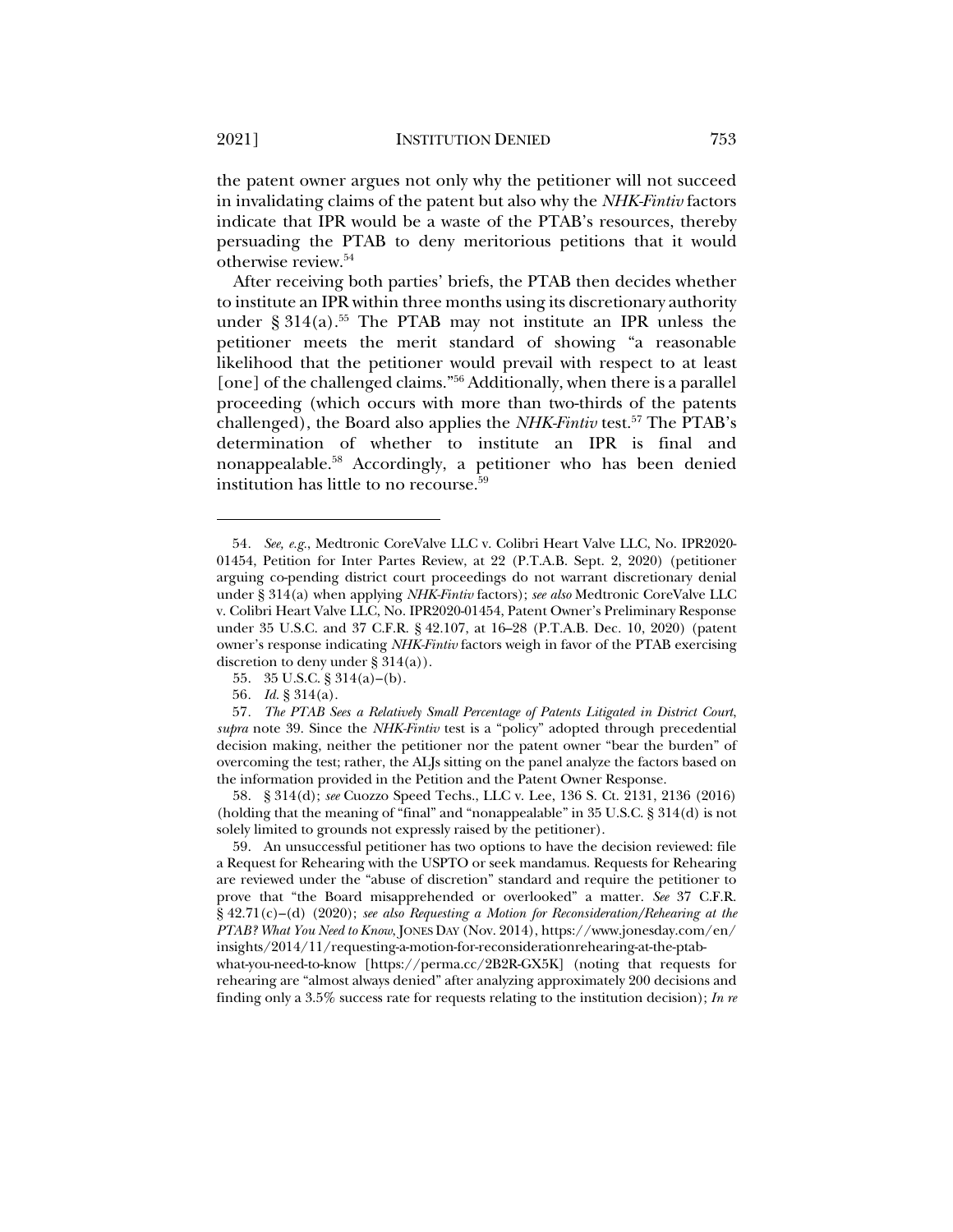For those lucky patent challengers who sneak through this new and unpredictable discretionary institution phase to find their petition granted, an IPR is instituted, and the PTAB reexamines the patent claims at issue for validity in light of the challenges raised. $60$ Considering that IPRs are adversarial, trial-like proceedings, the petitioner and the patent owner are entitled to discovery; $61$  to file affidavits, declarations, and written memoranda; $62$  and to have an oral hearing before the PTAB.<sup>63</sup> During an IPR, the patent owner may move to amend the patent by canceling a claim or by proposing substitutes, but these requests are rarely granted.<sup>64</sup> Sometimes, the parties settle and move to terminate the proceeding before the PTAB issues a final decision.65 If the proceeding is not terminated, the PTAB issues a final written decision no later than one year after it instituted the IPR.<sup>66</sup> The

63*. Id.* § 316(a)(10).

proceedings.pdf [https://perma.cc/RU8S-5MDW] (finding a 10.5% grant rate with only 40 out of 341 motions to amend granted since 2017).

65. 35 U.S.C. § 317(a); *see* USPTO TRIAL STATISTICS NOVEMBER 2020, *supra* note 6, at 8–9 (noting an average of 15% settle pre-institution and 25% settle post-institution for a total of approximately 40% of parties settling before a final written decision is issued).

66. 35 U.S.C.  $\S$ § 316(a)(11), 318(a). The PTAB can extend the trial up to six months beyond the statutorily provided twelve months for issuance of a final written decision but only for "good cause," 37 C.F.R. § 42.100(c) (2020), which may include providing the PTAB and/or parties sufficient time to analyze and integrate the guidance of newly decided precedential case law. *See* Minerva Surgical, Inc., v. Hologic, Inc., No. IPR2016-00868, Paper 57, at 1–2 (P.T.A.B. Oct. 5, 2017) ("Because of the potential impact of *Aqua Products* and limited amount of time for the Board and parties

Cisco Sys. Inc., 834 F. App'x 571, 573 (Fed. Cir. 2020) (seeking mandamus but not meeting the high standard requiring establishment of a clear and indisputable right to relief). Numerous parties have filed writs of mandamus and certiorari, but to date, no party has been successful in having its discretionary denial reviewed by a court. *See, e.g.*, Petition for a Writ of Certiorari, Apple Inc. v. Optis Cellular Tech., LLC, Nos. 2021- 1043, 2021-1044, 2021-1046, 2020 WL 7753630 (Fed. Cir. Dec. 21, 2020).

<sup>60.</sup> 35 U.S.C. §§ 6, 316(c); SAS Inst. Inc. v. Iancu, 138 S. Ct. 1348, 1353 (2018). The PTAB has the authority to invalidate patents, even though it is not an Article III court and there is no jury because the grant of a patent falls within the public-rights doctrine, and Congress has significant latitude to assign adjudication of public rights to entities other than Article III courts. *See* Oil States Energy Servs., LLC v. Greene's Energy Grp., LLC, 138 S. Ct. 1365, 1370 (2018) (holding that inter partes review does not violate Article III or the Seventh Amendment right to trial by jury).

<sup>61.</sup> 35 U.S.C. § 316(a)(5).

<sup>62</sup>*. Id.* § 316(a)(8).

<sup>64</sup>*. Id.* § 316(d)(1); *see* VENABLE FITZPATRICK, *2020 Analysis on PTAB Contested Proceedings*, POST GRANT HQ REP., June 30, 2020, at 9, https://www.venable.com/- /media/files/publications/2020/11/2020-analysis-on-ptab-contested-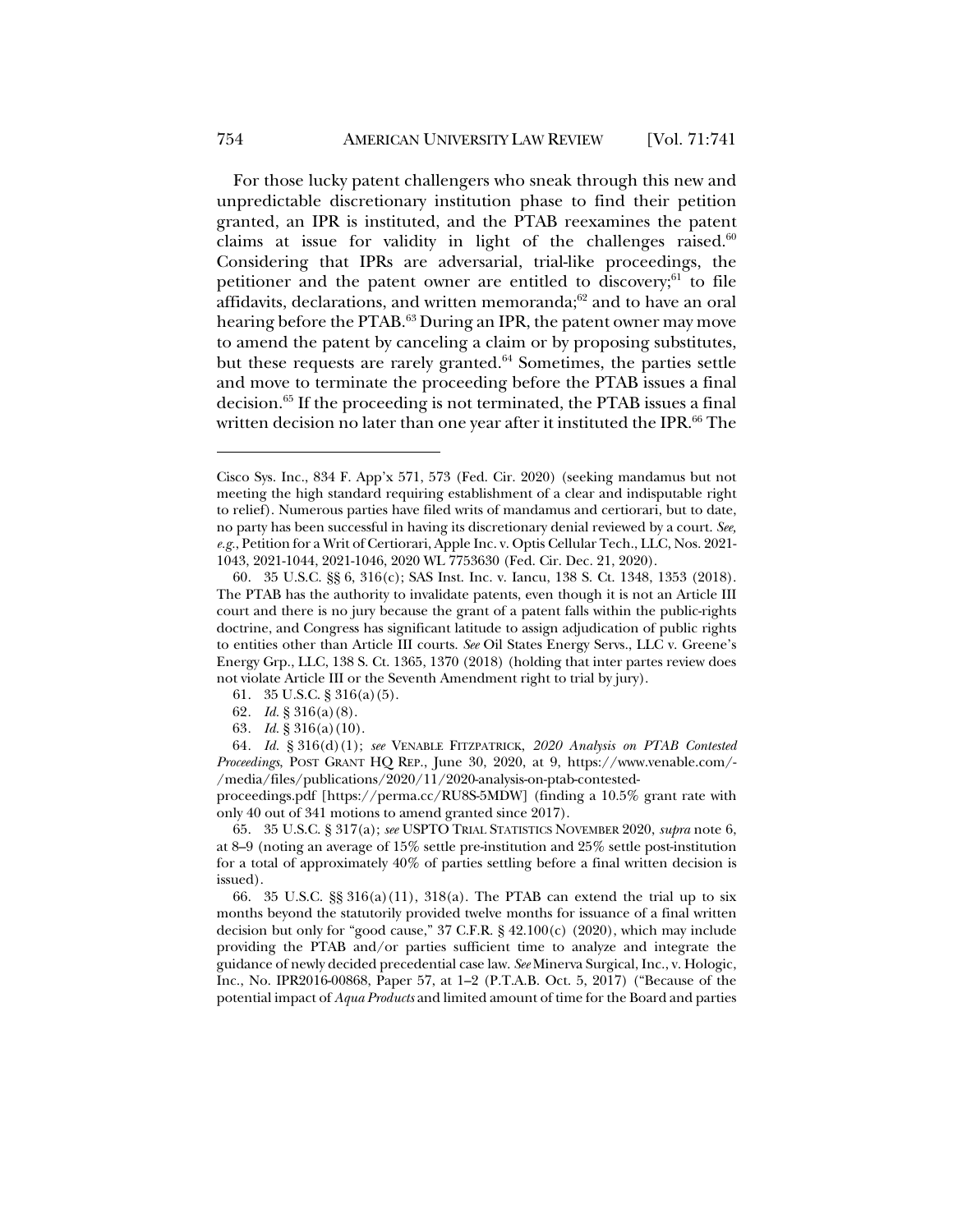entire process from petition filing to final decision typically takes about eighteen months.67 Parties can appeal the final decision to the Federal Circuit.<sup>68</sup>

IPRs have become a popular forum since their inception for a variety of reasons. First, IPR is not as costly as district court litigation.<sup>69</sup> Second, petitioners in IPR proceedings have a lower burden of proof (preponderance of the evidence)<sup>70</sup> than in civil cases in district court where patents are presumed valid, and challengers can only overcome this presumption with clear and convincing evidence.<sup>71</sup> Third, IPR is relatively quick, taking only eighteen months from start to finish compared with district court litigation, which usually takes more than four-and-a-half years to complete, not including likely appeals and post-decision motions.72 Fourth, petitioners succeed in invaliding

to analyze the guidance provided in *Aqua Products* and apply it to this proceeding, the Chief Judge has determined that good cause exists to extend the one-year period for issuing a Final Written Decision.").

<sup>67.</sup> 35 U.S.C. § 316(a)(11).

<sup>68</sup>*. Id.* § 141(c).

<sup>69.</sup> Josh Landau, *Inter Partes Review: Five Years, over \$2 Billion Saved*, PAT. PROGRESS (Sept. 14, 2017), https://www.patentprogress.org/2017/09/14/inter-partes-reviewsaves-over-2-billion [https://perma.cc/57RU-BFAY] (noting that the IPR system has helped plaintiffs and defendants save over \$2.31 billion in deadweight losses).

<sup>70.</sup> 35 U.S.C. § 316(e).

<sup>71</sup>*. Id.* § 282(a); *see also* Microsoft Corp. v. 141 Ltd. P'ship, 564 U.S. 91, 95 (2011) (holding that defendants must persuade the fact finder of invalidity by clear and convincing evidence).

<sup>72. 35</sup> U.S.C.  $\S$ § 316(a)(11), 318(a). The median time to trial of sixty patent cases from 2013 to 2017 was over two and a half years. *See* LANDAN ANSELL ET AL., PWC, 2018 PATENT LITIGATION STUDY 4 (2018), https://www.ipwatchdog.com/wp-content/ uploads/2018/09/2018-pwc-patent-litigation-study.pdf [https://perma.cc/9YHL-V2AB] (explaining that despite PTAB delays, the time to trial has not increased from 2013 to 2017).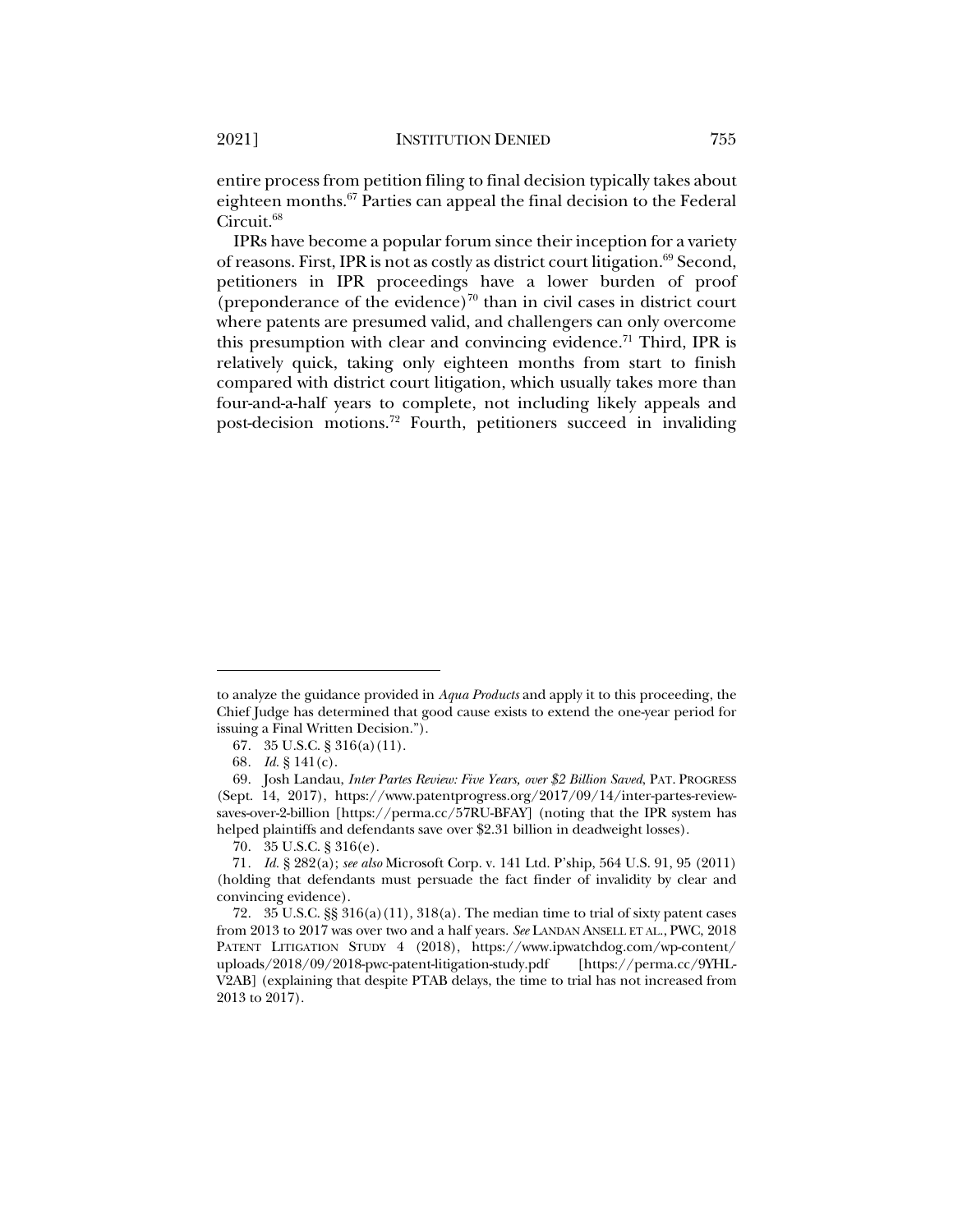claims in an IPR more often<sup>73</sup> than in patent suits in district court.<sup>74</sup> Finally, the Federal Circuit generally affirms appeals from IPR.75

These reasons make clear why petitioners prefer IPR to district court litigation. However, it is becoming increasingly difficult for petitioners to obtain institution of their IPR petitions considering the PTAB's reliance on discretionary denials under § 314(a).<sup>76</sup>

# *B. Mapping the Contours of Discretionary Denials—Institution Decisions, Statutes, Case Law, and Rulemaking Authority of the USPTO*

Since the USPTO is an administrative agency, and IPR is an administrative proceeding, understanding the extent of the USPTO's discretion to deny meritorious IPR petitions requires an examination of multiple interacting factors. This Section details the statutory scheme of the AIA, provides background on the important institution decisions, explains the case law indirectly interpreting § 314(a), and describes the rulemaking authority of the USPTO to inform whether the *NHK-Fintiv* test comports with the AIA.

#### *1. Discretionary denial statutory authority*

Two statutes provide guidance to the USPTO regarding when to accept or reject IPR petitions: one more general, § 314(a), and one

<sup>73.</sup> From September 16, 2012, to September 30, 2020, the PTAB issued 3,414 final written decisions in IPR proceedings. Of those decisions, in 673 (20%), all instituted claims were found patentable; in 627 (18%), some instituted claims were found unpatentable; and, in 2,114 (62%), all instituted claims were found unpatentable. *See* U.S. PAT. & TRADEMARK OFF., TRIAL STATISTICS IPR, PGR, CBM: PATENT TRIAL AND APPEAL BOARD 11 (2020), https://www.uspto.gov/sites/default/files/documents/ trial\_statistics\_20200930.pdf [https://perma.cc/CH8W-Y6ZA].

<sup>74.</sup> A sample of district court decisions shows "roughly 43.0[%] of patents that went to a final judgment on validity were invalidated, the technology-specific numbers ranged from a low of  $21.4\%$  for optics and  $25.6\%$  for chemistry to a high of 80.0[%] for biotechnology." John R. Allison et al., *Our Divided Patent System*, 82 U. CHI. L. REV. 1073, 1099 (2015).

<sup>75.</sup> Daniel F. Klodowski et al., *Federal Circuit PTAB Appeal Statistics Through April 30, 2020*, FINNEGAN (May 29, 2020), https://www.finnegan.com/en/insights/blogs/atthe-ptab-blog/federal-circuit-ptab-appeal-statistics-through-april-30-2020.html [https://perma.cc/P69A-6HQR] ("The Federal Circuit affirmed the PTAB on every

issue in 524 (72.98%) cases and reversed or vacated the PTAB on every issue in 100 (13.93%) cases. A mixed outcome on appeal, where at least one issue was affirmed and at least one issue was vacated or reversed, occurred in 68 (9.47%) cases.").

<sup>76</sup>*. See* Colletti, *supra* note 11 (warning defendants of the increased risks of denial especially in fast-moving dockets).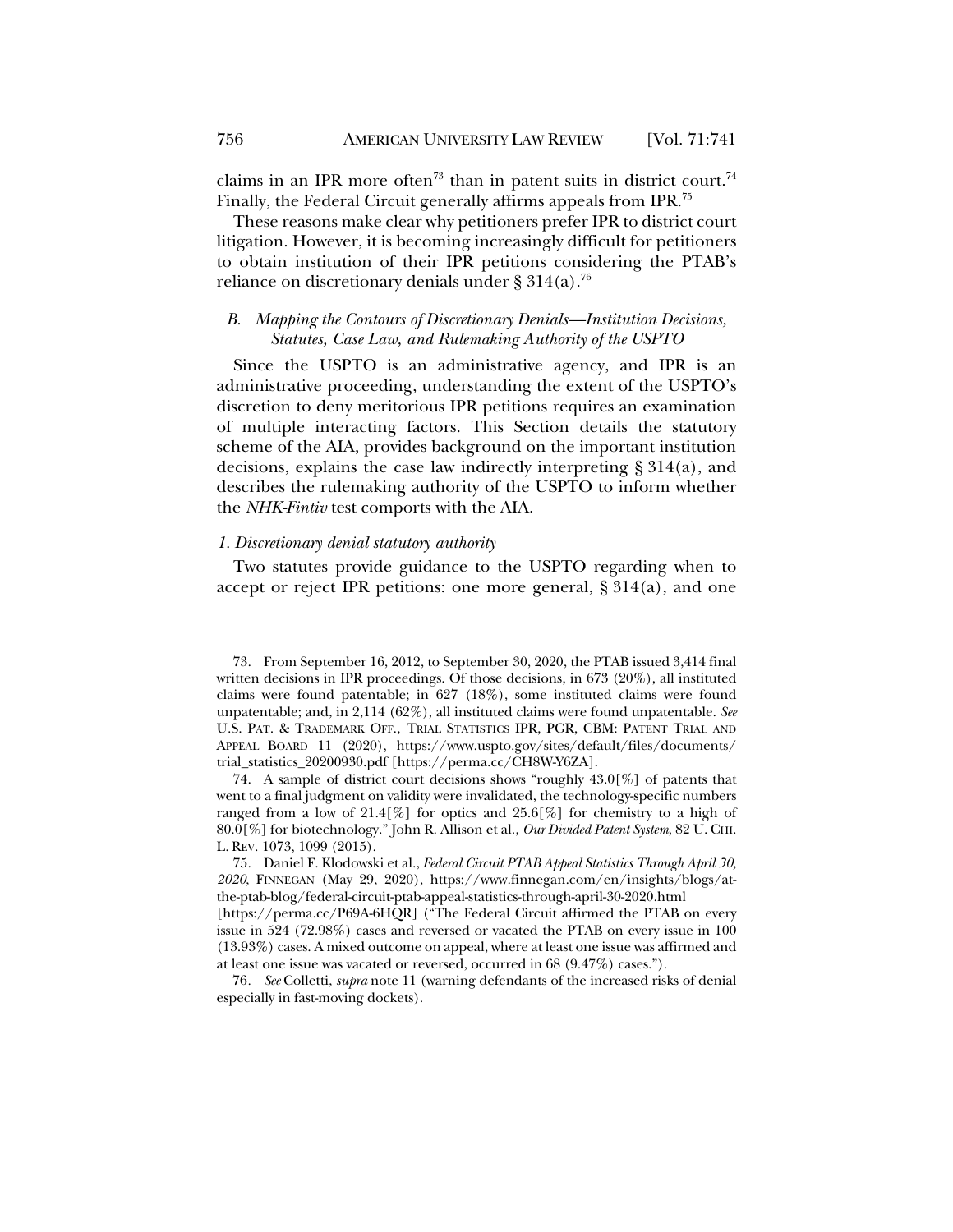more specific,  $\S 325(d)$ . Section 314(a), the general threshold merit standard, states:

[t]he Director may not authorize an inter partes review to be instituted unless the Director determines that the information presented in the petition . . . and any response filed . . . show[] that there is a reasonable likelihood that the petitioner would prevail with respect to at least [one] of the claims challenged in the petition.77

During the March 2011 AIA debates, Senator Jon Kyl characterized § 314(a) as an elevated threshold for initiating post-grant review proceedings, explaining that this provision allows the PTAB to avoid accepting challenges that would likely fail.<sup>78</sup> Senator Kyl also noted this elevated threshold would require challengers to front-load the review process, showing their hand at the outset to prevent reviews from "mushrooming" after review is instituted.<sup>79</sup> Congress referred to § 314(a) as a "safety valve" that the USPTO could employ "to decline to institute further proceedings if a high volume of pending proceedings threatens the [USPTO's] ability to timely complete all proceedings."80 Accordingly, § 314(a) gives the PTAB general authority to institute review of the challenged claims of a "bad" patent when a petition presents information showing a reasonable likelihood of success in proving the challenged claims are invalid.<sup>81</sup>

Section 325(d) provides more specific guidance regarding when the USPTO can exercise discretion in denying a petition that meets the general § 314(a) threshold standard, i.e., presents information that is reasonably likely to invalidate the challenged claims. Specifically, § 325(d) addresses "multiple proceedings" and notes that "the Director may take into account whether, and reject the petition or request because, the same or substantially the same prior art or arguments previously were presented to the Office."82 When the PTAB exercises discretion under § 325(d), it considers two questions. First, objectively, has the patent office previously been presented with or

<sup>77.</sup> 35 U.S.C. § 314(a).

<sup>78.</sup> 157 CONG. REC. 3428 (2011) (statement of Sen. Jon Kyl).

<sup>79</sup>*. Id.* at 3430; *see also id.* at 2849 (expressing the same sentiment during an earlier debate and noting that the elevated threshold would increase the efficiency of proceedings).

<sup>80</sup>*. Id.* at 3429–30.

<sup>81</sup>*. Id.* at 3403 (statement of Sen. Mark Udall).

<sup>82</sup>*. See* 35 U.S.C. § 325(d); *see also* 37 C.F.R. § 42.4(a) (delegating this discretion to the PTAB).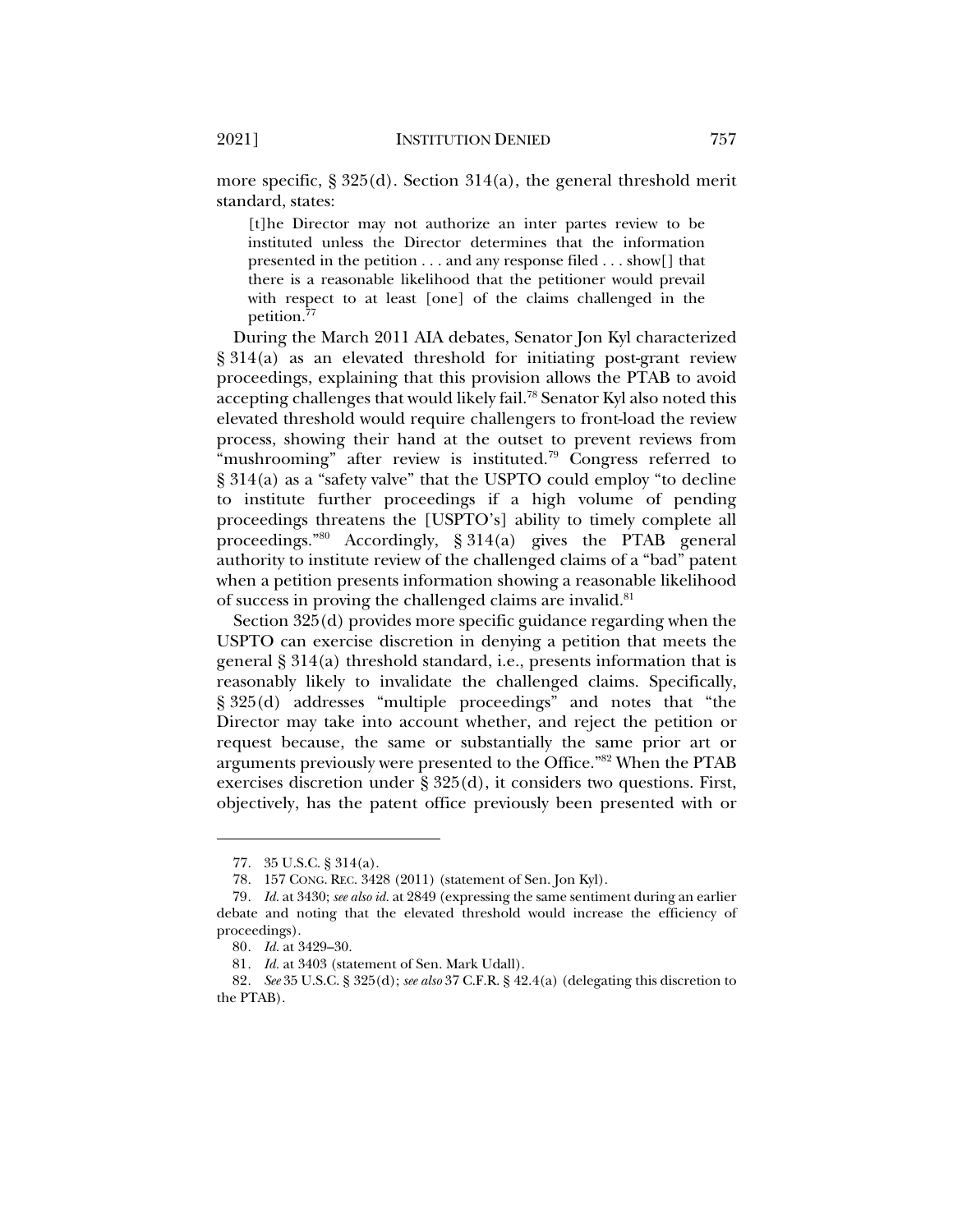considered the art at issue during examination or in another postgrant review?83 Second, subjectively, has the petitioner presented new ways or teachings to modify and combine references than was previously presented to the patent office or did the Examiner err in their analysis of those references?<sup>84</sup> Discretionary denial authority under § 325(d) is well supported in the legislative history and serves specific purposes, namely, to complement the estoppel provisions and prevent against abuse of IPR.85

Various other statutes advise the PTAB when it is appropriate to deny petitions, but none are discretionary.<sup>86</sup> For example,  $\S 315(b)$ specifically establishes a one-year time bar and mandates denial of a petition that was filed more than a year after the petitioner is served with a complaint alleging infringement of the patent. $87$  The additional provisions of § 315, which is titled "[r]elation to other proceedings or actions," set forth when an IPR is barred by civil action, stays of civil action, joinder, consolidation of multiple proceedings, and estoppel.<sup>88</sup> Inclusion of this provision indicates that Congress understood the intersection of IPR and parallel proceedings.<sup>89</sup>

Finally, when the PTAB exercises its discretionary denial authority to prevent institution of a petition, § 314(d) usually prevents courts from reviewing the decision. Section 314(d) provides "[t]he determination by the Director whether to institute an inter partes review under this section shall be final and nonappealable."90 After

<sup>83.</sup> Jason D. Eisenberg & Trent W. Merrell, *The PTAB Gives Section 325(d) Sharp Teeth*, STERNE KESSLER (May 2018), https://www.sternekessler.com/news-insights/ publications/ptab-gives-section-325d-sharp-teeth [https://perma.cc/9D6T-FWWN] (listing questions that the PTAB may consider when determining whether the art at issue has previously been presented and considered).

<sup>84.</sup> Kelly Eberspecher & Katherine Cappaert, *A Shield and a Sword: 325(d) Arguments at the PTAB*, LAW360 (Mar. 21, 2018, 12:46 PM), https://www.law360.com/ articles/1022912/a-shield-and-a-sword-325-d-arguments-at-the-ptab; *see also* Advanced Bionics, LLC v. MED-EL Elektromedizinische Geräte GMBH, No. IPR2019-01469, Paper 6 (P.T.A.B. Feb. 13, 2020) (considering Examiner error during prosecution).

<sup>85.</sup> 157 CONG.REC. 3429 (2011) (statement of Sen. Jon Kyl) ("[S]ection 325(d) . . . will prevent parties from mounting attacks on patents that raise issues that are substantially the same as issues that were already before the Office with respect to the patent.").

<sup>86</sup>*. See* 35 U.S.C. §§ 311–15 (listing other grounds to consider during the institution decision).

<sup>87</sup>*. Id.* § 315(b).

<sup>88</sup>*. Id.* § 315.

<sup>89</sup>*. Id.*

<sup>90</sup>*. Id.* § 314(d).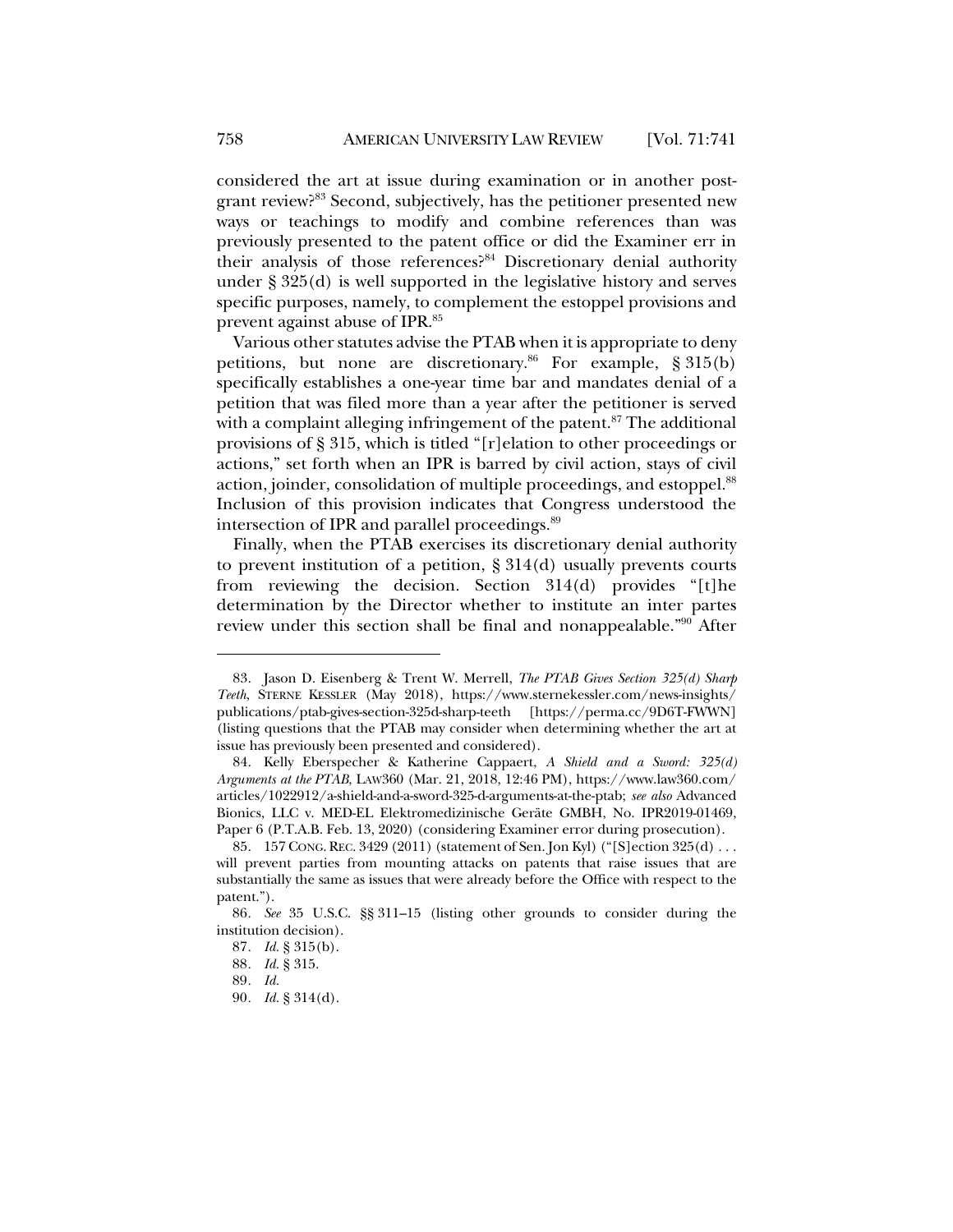2021] INSTITUTION DENIED 759

recognizing the "strong presumption" in favor of judicial review, the Supreme Court explained that § 314(d) "forbid[s] an appeal that attacks a 'determination . . . whether to institute' review."91 The scope of § 314(d) is limited to matters implicating the application and interpretation of statutes closely related to the institution decision.<sup>92</sup> Since the *NHK-Fintiv* policy touches on whether to institute an IPR, the Federal Circuit has been weary of reviewing institution decisions applying the *NHK-Fintiv* policy.93

# *2. Institution decisions showing the evolution of discretionary denials under § 314(a)*

Through a series of precedential institution decisions, the PTAB has expanded the contours of its discretionary denial authority.<sup>94</sup> Initially, the PTAB appeared to view  $\S 314(a)$  as simply establishing the threshold "reasonable likelihood" of success standard for institution.<sup>95</sup> During the notice-and-comment rulemaking process for IPR regulations, the PTAB recognized only two forms of discretion under § 314(a): (1) the interpretation of the "reasonable likelihood" standard,<sup>96</sup> and (2) "whether the review could be timely completed."<sup>97</sup> The PTAB also recognized its ability to exercise discretion based on other statutory authority, specifically under § 325(d), which allows the PTAB to deny institution when the petitioner presents arguments and prior art that the USPTO has already considered.<sup>98</sup>

<sup>91.</sup> Cuozzo Speed Techs., LLC v. Lee, 136 S. Ct. 2131, 2139–40 (2016).

<sup>92</sup>*. Id.* at 2141.

<sup>93</sup>*. See* Mylan Lab'ys Ltd. v. Janssen Pharmaceutica, N.V., 989 F.3d 1375 (Fed. Cir. 2021) (noting that the Federal Circuit's scope of review over institutional decisions is limited because the decision is committed to the USPTO), *cert. granted*, No. 21-202 (U.S. Aug. 12, 2021).

<sup>94.</sup> Andrew Holtman & Melissa Gibson, *What You Missed At PTAB: Contours of IPR Institution Denial*, LAW360 (Aug. 6, 2020, 1:44 PM), https://www.law360.com/articles/ 1297073/what-you-missed-at-ptab-contours-of-ipr-institution-denial (highlighting several precedential decisions in which the PTAB exercised discretion to deny institution of a petition).

<sup>95</sup>*. See* 77 Fed. Reg. 48,754, 48,765 (Aug. 14, 2012) ("In instituting the trial, the Board will consider whether or not a party has satisfied the relevant statutory institution standard."); *see also* Microsoft Corp. v. ProxyConn, Inc., No. IPR2012-00026, Paper 17, at 2 (P.T.A.B. Dec. 21, 2012) ("The standard for instituting an *inter partes* review is set forth in 35 U.S.C.  $\S 314(a) \ldots$ .").

<sup>96.</sup> 77 Fed. Reg. at 48,765 (Aug. 14, 2012) ("The 'reasonable likelihood' standard is a somewhat flexible standard that allows the Board room to exercise judgment.").

<sup>97.</sup> 77 Fed. Reg. 48,680, 48,702 (Aug. 14, 2012) (response to comment 57).

<sup>98</sup>*. PTAB/District Court Trial Date Denials Spiraling Upward: PTAB Discretionary Denials Third-Quarter Report*, UNIFIED PATS. (Oct. 21, 2020), https://www.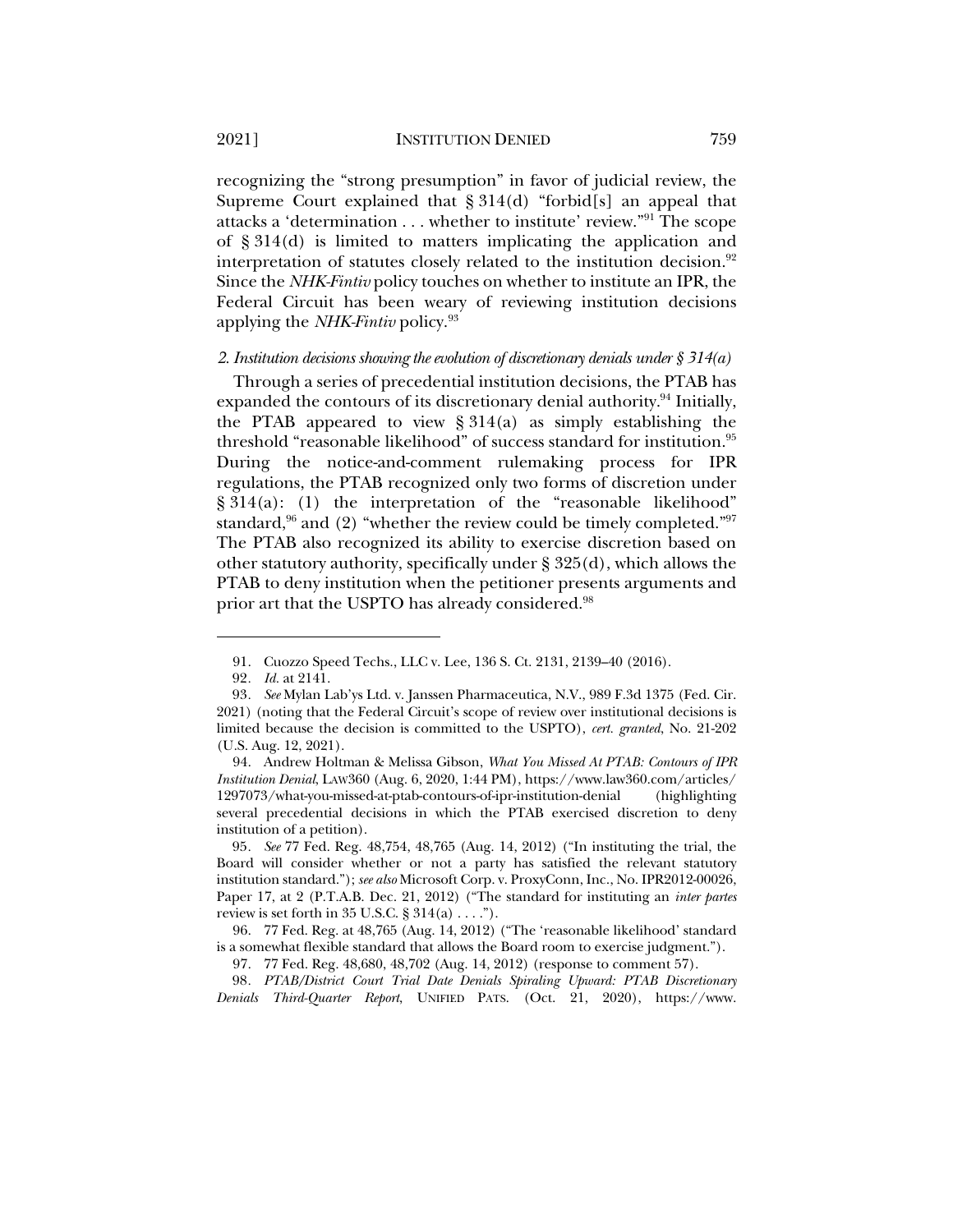Though the PTAB had hinted at its authority to exercise discretion regarding institution of an IPR under  $\S 314(a)$  as early as 2013,<sup>99</sup> it never explicitly separated its discretionary authority under § 314(a) from its discretionary authority under § 325(d) until *General Plastic Industrial Co. v. Canon Kabushiki Kaisha*<sup>100</sup> in 2017.101 In *General Plastic*, the petitioner simultaneously filed petitions seeking review of two patents, both of which the PTAB denied on the merits.<sup>102</sup> Subsequently, General Plastic filed two new petitions challenging the same patents but based on different prior art.<sup>103</sup> For each of these "follow-on" petitions, the PTAB exercised its discretion to deny institution under § 314(a) after applying a seven-factor framework<sup>104</sup> for analyzing serial IPR petitions.<sup>105</sup> The PTAB explained that this case involved "sequential attacks" on the same claims, which gave the petitioner the opportunity to change positions along the way, thus imposing inequities on the patent owner.<sup>106</sup> In applying the seven

100. No. IPR2016-01357, Paper 19 (P.T.A.B. Sept. 6, 2017).

102*. Gen. Plastic*, No. IPR2016-01357, Paper 19, at 2, 6 (P.T.A.B. Sept. 6, 2017).

103*. Id.* at 2–3, 6–8.

unifiedpatents.com/insights/2020/10/21/ptabdistrict-court-trial-date-denials-

spiraling-upward-ptab-discretionary-denials-third-quarter-report [https://perma.cc/ PE6C-JW49]; *see also* Becton, Dickinson & Co. v. B. Braun Melsungen AG, No. IPR2017- 01586, Paper 8, § III.C.5 (P.T.A.B. Dec. 15, 2017) (applying and delineating discretionary factors applied by the Board in evaluating whether to exercise discretion to deny under section 325(d) when the same or substantially the same prior art or arguments previously were presented). The PTAB recently refined the *Becton, Dickinson* factors to a two-prong framework in *Advanced Bionics, LLC v. MED-EL Elektromedizinische Geräte GMBH*, No. IPR2019-01469, Paper 6, at 7 (P.T.A.B. Feb. 13, 2020).

<sup>99</sup>*. See* Intelligent Bio-Sys., Inc. v. Illumina Cambridge Ltd., No. IPR2013-00324, Paper 19 at 4 (P.T.A.B. Nov. 21, 2013) ("Congress did not mandate that [IPR] must be instituted under certain conditions. Rather, ... Congress made institution discretionary.").

<sup>101.</sup> Previous denials relied on 37 C.F.R. § 42.108; *see also* Zetec, Inc. v. Westinghouse Elec. Co., No. IPR2014-00384, Paper 10, at 5 (P.T.A.B. July 23, 2014) ("The standard for institution [under  $\S 314(a)$ ] is written in permissive terms ... [t]hus, Congress has given the Office discretion whether to institute a review or not institute a review.").

<sup>104.</sup> The PTAB previously applied the framework in two cases, but the denials remained under 37 C.F.R. § 42.108. *See* NVIDIA Corp. v. Samsung Elecs. Co., No. IPR2016-00134, Paper 9 (P.T.A.B. May 4, 2016) (exercising discretion to deny IPR institution of petitioner's serial attacks on the same claims); LG Elecs. Inc. v. Core Wireless Licensing S.A.R.L., No. IPR2016-00986, Paper 12 (P.T.A.B. Aug. 22, 2016) (denying IPR institution after applying the seven-factor framework).

<sup>105</sup>*. Gen. Plastic*, No. IPR2016-01357, Paper 19, at 3 (P.T.A.B. Sept. 6, 2017). 106*. Id.* at 11.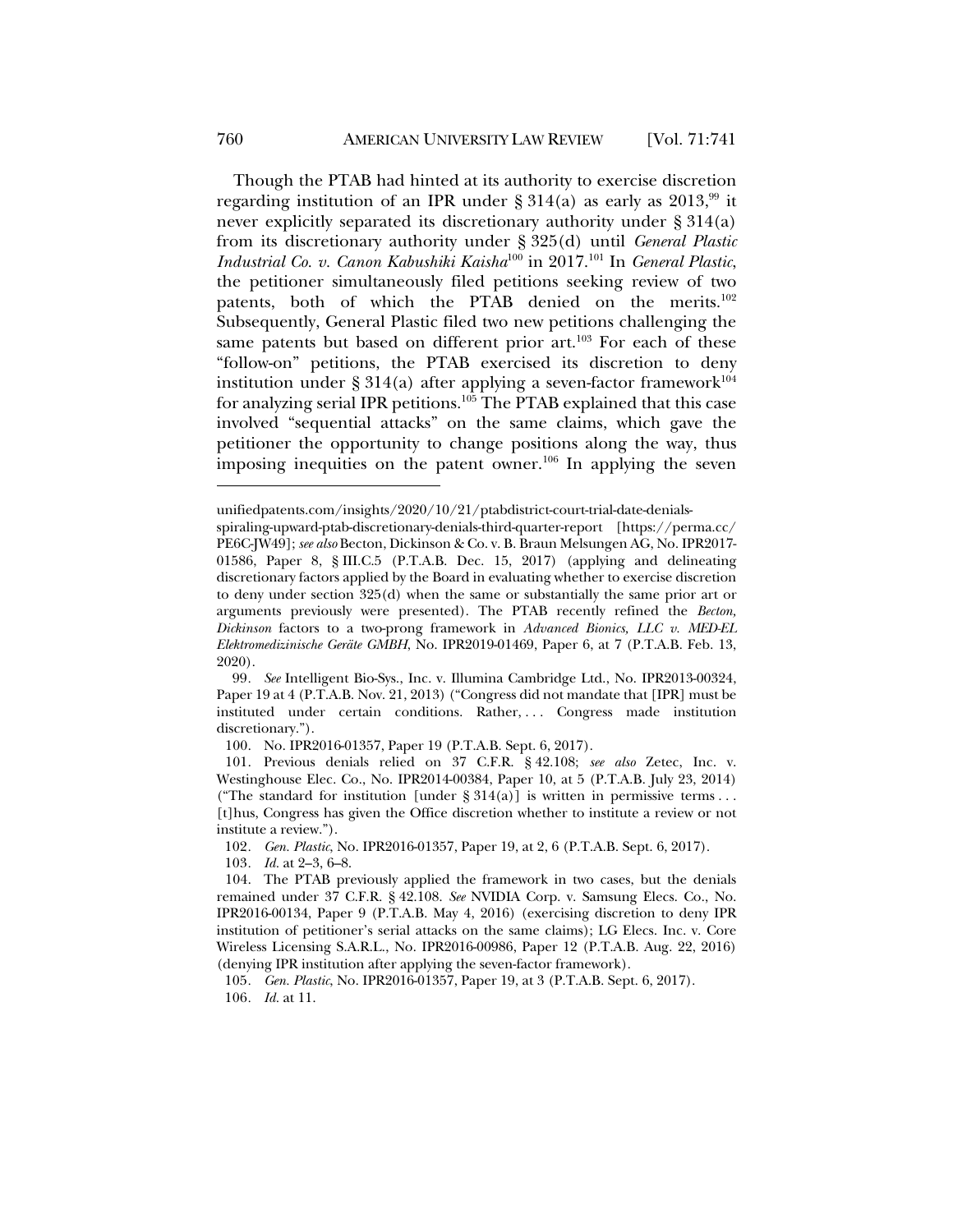factors, the PTAB sought to balance prejudice to the patentee with administrative inefficiencies of multiple petitions.107 This decision caused less controversy, presumably because serial petitions are rare, and the legislative history contemplates denial when IPR is "used as [a] tool[] for harassment or a means to prevent market entry through repeated litigation and administrative attacks on the validity of a patent."108

Just one year after *General Plastic*, the PTAB extended its discretionary denial authority under § 314(a) from applying only in instances of serial petitions to denying petitions based on the existence of parallel district court litigation.109 In *NHK Spring*, the petitioner requested an IPR of several claims of a patent directed to a low profile swage mount for attaching a suspension assembly to an actuator arm in a hard disk drive.<sup>110</sup> The PTAB denied institution under  $\S 314(a)$ because the parallel district court case involved the same parties and was scheduled to go to trial six months before the PTAB would finish reviewing the merits and issue a final written decision.<sup>111</sup> The PTAB reasoned that IPR would be an inefficient use of resources because the district court proceeding was "nearing its final stages."112 The PTAB clarified that just "because we exercise our discretion to deny the Petition under § 325(d) does not mean that we cannot consider and weigh additional factors that favor denying institution under § 314(a)."113 Decisions with parallel proceedings following *NHK-Spring*

<sup>107</sup>*. Id.* at 17.

<sup>108.</sup> H.R. REP. NO. 112-98, at 48 (2011).

<sup>109</sup>*. See* NHK Spring Co. v. Intri-Plex Techs., Inc., No. IPR2018-00752, Paper 8 (P.T.A.B. Sept. 12, 2018) (differentiating discretionary authority under § 314(a) and  $§ 325(d)$  explicitly).

<sup>110</sup>*. Id.* at 2.

<sup>111</sup>*. Id.* at 20. The PTAB also relied on its discretionary authority under § 325(d), noting that the petition relied on substantially the same prior art and arguments set forth in the district court litigation. *Id.* The district court ended up postponing the parallel district court trial for more than eight months, so the PTAB's decision would have been issued before the trial and ultimate settlement. Tom Ritchie & Matthew Johnson, *NHK § 314(a) Analysis Results in Denial*, JONES DAY (Oct. 28, 2019), https://www.ptablitigationblog.com/nhk-%C2%A7-314a-analysis-results-in-denial [https://perma.cc/A575-9SCA].

<sup>112</sup>*. NHK Spring*, No. IPR2018-00752, Paper 8, at 20 (P.T.A.B. Sept. 12, 2018).

<sup>113</sup>*. Id.* The PTAB also cited the August 2018 Update to the Office Patent Trial Practice Guide which invited parties to address additional factors that may bear on the PTAB's discretionary decision to institute or not under §§ 314(a) and 325(d). *See* 83 Fed. Reg. 39,989, 39,989 (Aug. 13, 2018) ("The Office publishes the [Trial Practice Guide] to provide practitioners with guidance on typical procedures and times for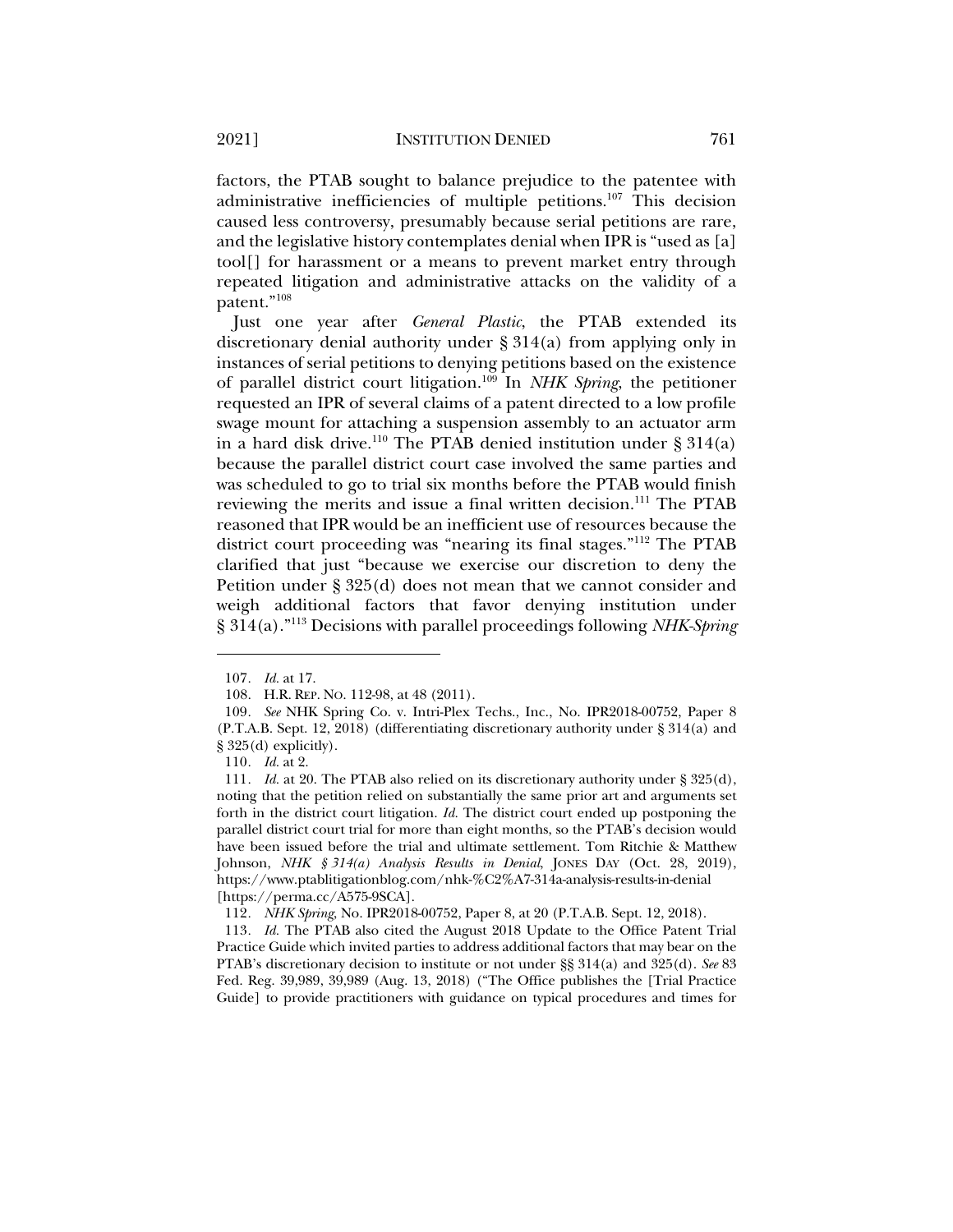led to various results, but the proposition that temporal proximity of the trial date can be used as an independent basis to deny under §  $314(a)$  stuck.<sup>114</sup>

*NHK-Spring* opened the floodgates and allowed petitions to be denied based on an early trial date in parallel proceedings.<sup>115</sup> The USPTO subsequently issued a new *Trial Practice Guide* in 2019, which explicitly authorized the PTAB to contemplate "various considerations" when deciding whether to exercise discretion under  $\S 314(a)$ , leading to a significant increase in denials.<sup>116</sup>

In *Apple Inc. v. Fintiv, Inc.*, the petitioner challenged the validity of a patent directed to a system and method of storing credit cards in a virtual mobile wallet application that allowed contactless payment, which was also the subject of district court litigation.<sup>117</sup> After asking for supplemental briefing on the status of the parallel proceeding and the issue of discretion under  $\S 314(a)$ , the PTAB articulated for the first time a six-factor test.<sup>118</sup> The six factors are

(1) whether the court granted a stay or evidence exists that one may be granted if a proceeding is instituted;

(2) proximity of the court's trial date to the Board's projected statutory deadline for a final written decision;

(3) investment in the parallel proceeding by the court and the parties;

(4) overlap between issues raised in the petition and in the parallel proceeding;

(5) whether the petitioner and the defendant in the parallel proceeding are the same party; and

taking action in AIA trials, as well as to ensure consistency of procedure among panels of the Board.").

<sup>114</sup>*. See* Ritchie & Johnson, *supra* note 111 (reminding practitioners that "[t]he PTAB has discretion to deny an IPR that would not conclude before a trial date set in a parallel district court case," even if a petition is filed before the one-year time bar under § 315(b)).

<sup>115</sup>*. See, e.g.*, Mylan Pharms., Inc. v. Bayer Intell. Prop. GMBH, No. IPR2018-01143, Paper 13, at 1, 13-14 (P.T.A.B. Dec. 3, 2018) (denying institution with trial four months away); Amazon.com, Inc. v. CustomPlay, LLC, No. IPR2018-01496, Paper 12, at 2, 7, 10, 44 (P.T.A.B. Mar. 7, 2019) (granting institution with trial five months away); E-One, Inc. v. Oshkosh Corp., No. IPR2019-00161, Paper 16, at 6, 9 (P.T.A.B. May 15, 2019) (denying institution with trial eleven months away).

<sup>116</sup>*. See* Tran, *supra* note 16 (analyzing the impact of *NHK-Spring*); *see also* 2019 USPTO TRIAL PRACTICE GUIDE, *supra* note 19, at 55.

<sup>117</sup>*. Id.* at 3.

<sup>118</sup>*. Id.* at 2, 6–8.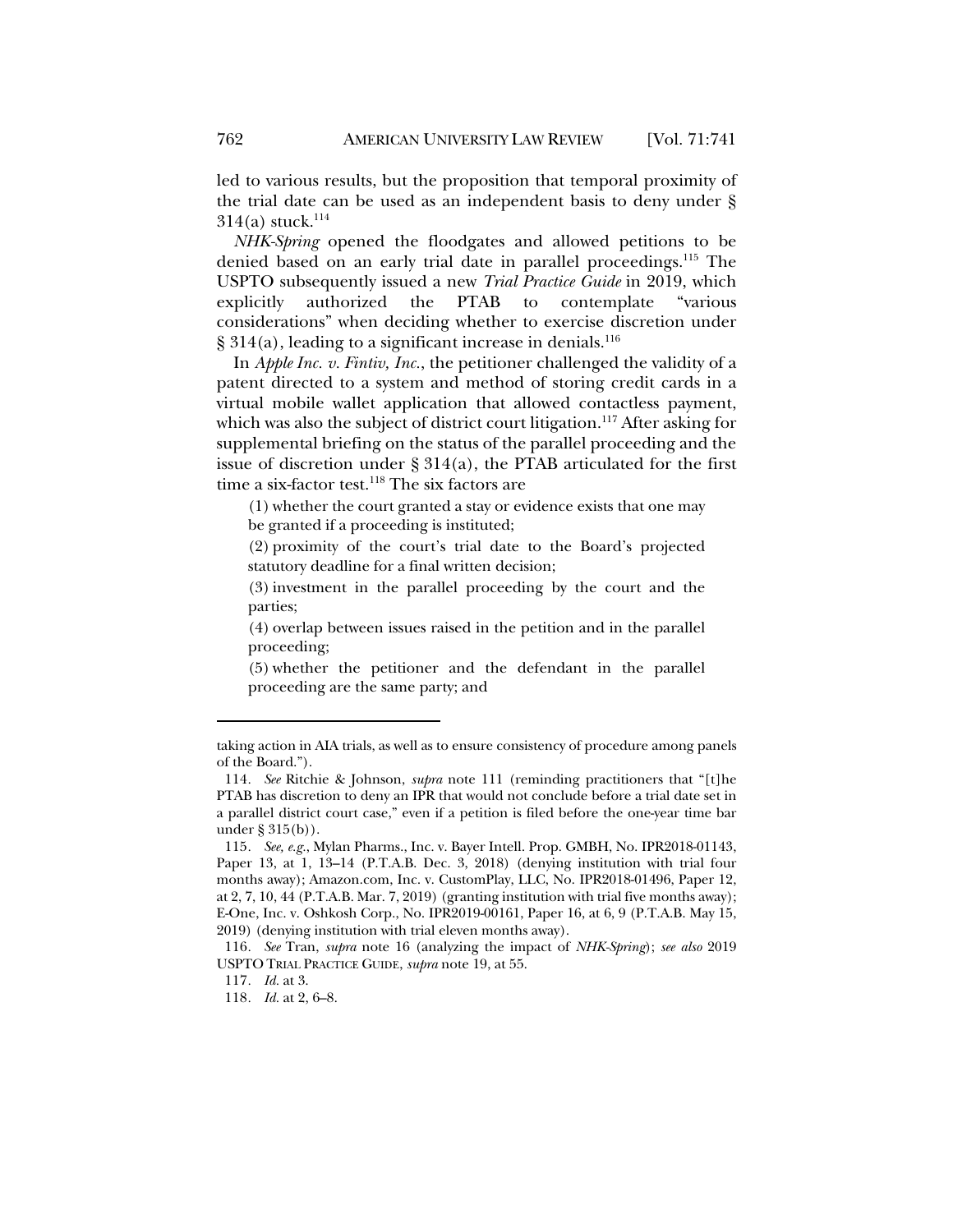(6) other circumstances that impact the Board's exercise of discretion, including the merits. $119$ 

In setting forth the factors, the PTAB explained the policy would balance "efficiency, fairness, and the merits" and presumably allow practitioners involved in parallel litigation who seek IPR to assess whether their petition will be accepted.<sup>120</sup> The PTAB also stated it takes a "holistic view" to determine "whether efficiency and integrity of the system are best served by denying or instituting review."<sup>121</sup> This policy gives the PTAB essentially limitless discretion to deny institution under  $§ 314(a).^{122}$ 

Institution rates had held relatively steady at 66% annually until *NHK Spring* and *Fintiv* were designated precedential, making their precedents binding in subsequent matters involving similar facts or issues.<sup>123</sup> Institution rates have now fallen to  $56\%$  for 2020 and are estimated to fall to 53% or lower in 2021.<sup>124</sup> Of all denials of institution through July 2020, about a quarter have been procedural.<sup>125</sup> But § 314(a) denials have exploded since 2018, particularly as a percentage of the falling filing numbers and institution rates.<sup>126</sup>

126*. PTAB Discretionary Denials Up 60%+ in 2020: Fueled Entirely by 314(a) Denials*, UNIFIED PATS. (Jan. 5, 2021), https://www.unifiedpatents.com/insights/2020-ptab-

<sup>119</sup>*. Id.* at 6.

<sup>120</sup>*. Id.*

<sup>121</sup>*. Id.*

<sup>122</sup>*. See* 2019 USPTO TRIAL PRACTICE GUIDE, *supra* note 19, at 55 ("In deciding whether to institute the trial, the Board considers at a minimum whether or not a party has satisfied the relevant statutory institution standard."); *id.* at 58 ("[P]arties may wish to address in their submissions whether any other such reasons exist in their case that may give rise to additional factors that may bear on the Board's discretionary decision to institute or not institute . . . .").

<sup>123.</sup> NHK Spring Co. v. Intri-Plex Techs., Inc., No. IPR2018-00752, Paper 8 (P.T.A.B. Sept. 12, 2018) (designated precedential May 7, 2019); Apple Inc. v. Fintiv, Inc., No. IPR2020-00019, Paper 11 (P.T.A.B. Mar. 20, 2020) (designated precedential May 5, 2020); *see also* PTAB SOP MANUAL, *supra* note 51, at 1, 3–4 (discussing the makeup of the precedential opinion panel and procedures for designating precedential and informative decisions).

<sup>124.</sup> USPTO TRIAL STATISTICS NOVEMBER 2020, *supra* note 6, at 6. As of September 30, 2021, the actual institution rate for 2021 is 59%. U.S. PAT. & TRADEMARK OFF., PTAB TRIAL STATISTICS: IPR, PGR, CBM 3 (2021) https://www.uspto.gov/sites/default/ files/documents/ptab\_aia\_fy2021\_\_roundup.pdf [https://perma.cc/EFA8-VHRM].

<sup>125</sup>*. PTAB Discretionary Denials: in the First Half of 2020, Denials Already Exceed All of 2019*, UNIFIED PATS. (July 27, 2020), https://www.unifiedpatents.com/insights/ 2020/7/27/ptab-discretionary-denials-in-the-first-half-of-2020-denials-already-exceedall-of-2019 [https://perma.cc/M9N5-YAK4].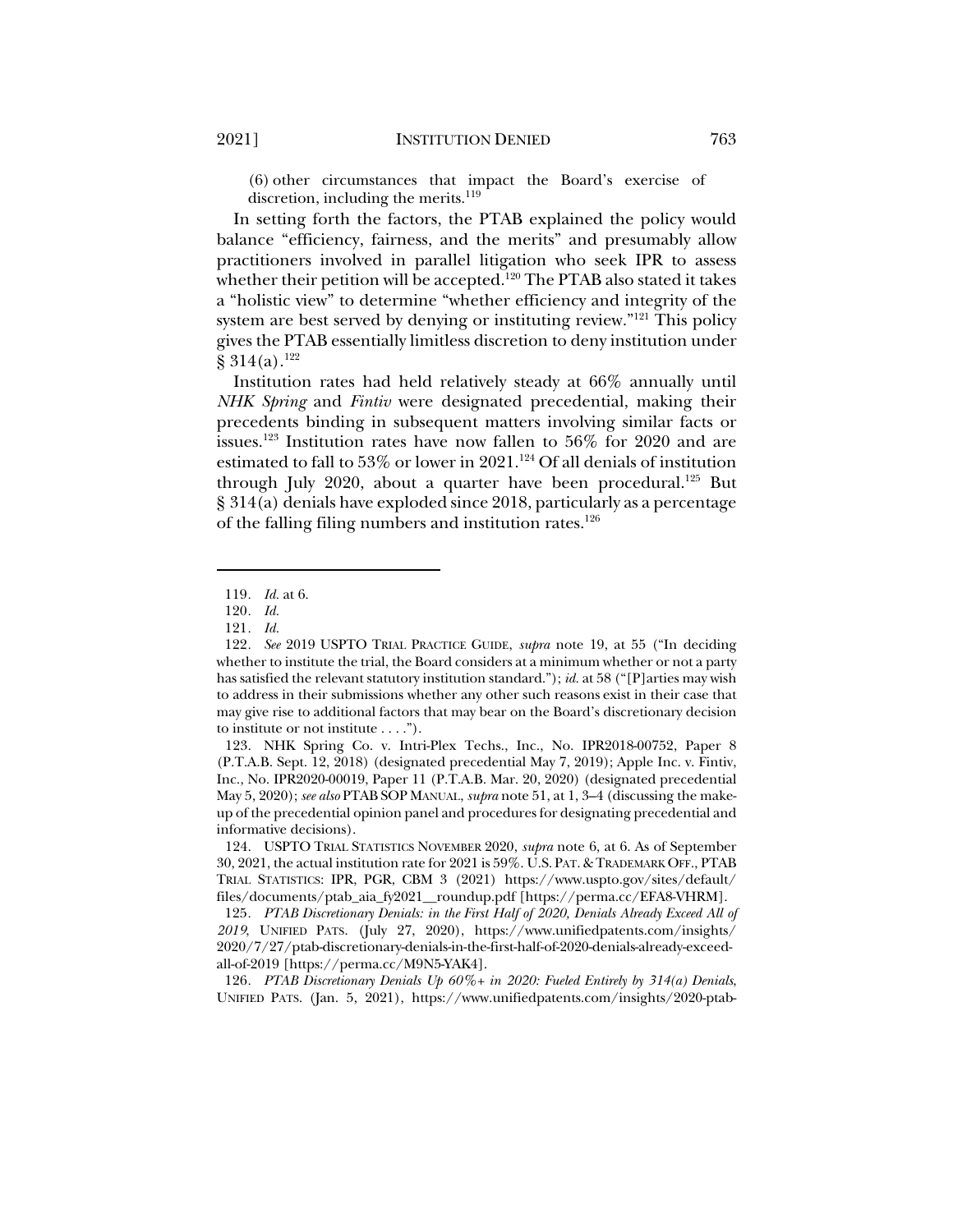#### *3. Case law shaping discretionary denial authority*

Since the AIA is still relatively new, courts have had limited opportunities to interpret each provision. This is especially true of § 314(a), which is essentially shielded from interpretation because review of the institution decision is final and cannot be appealed.<sup>127</sup> However, the Supreme Court had the opportunity to weigh in on the meaning of § 314(a) in three cases, beginning with *Cuozzo Speed Technologies, LLC v. Lee.*<sup>128</sup> In *Cuozzo*, the petitioner sought IPR of a claim of a patent directed to a speedometer that monitors the speed limit of the road and alerts the driver when they have exceeded the limit.129 The PTAB agreed to institute the petition and review the claim but also reviewed two related claims, which were not challenged but depended on the challenged claim.<sup>130</sup> The PTAB issued a final written decision invalidating the claims.131 *Cuozzo* appealed the institution decision under § 314(d), arguing that the USPTO improperly instituted review.132

The Supreme Court held that the language of § 314(d) unequivocally bars judicial review of an institution decision when the appeal raises a mere legal question and nothing more.<sup>133</sup> The Court stated "a contrary holding would undercut one important congressional objective, namely, giving the Patent Office significant power to revisit and revise earlier patent grants."134 The Court left open the ability to challenge final written decisions or bring challenges under the Administrative Procedure Act<sup>135</sup> (APA), which enables "courts to 'set aside agency action' that is 'contrary to constitutional right,' 'in excess of statutory jurisdiction,' or 'arbitrary [and] capricious."<sup>136</sup>

discretionary-denials-report [https://perma.cc/LGC9-VQJK] (noting that § 314(a) denials made up 73% of procedural denials in 2020).

<sup>127</sup>*. See* 35 U.S.C. § 314(d) ("The determination by the Director whether to institute an inter partes review under this section shall be final and nonappealable."). 128. 136 S. Ct. 2131 (2016).

<sup>129</sup>*. Id.* at 2138.

<sup>130</sup>*. Id.*

<sup>131</sup>*. Id.* at 2139.

<sup>132</sup>*. Id.*

<sup>133</sup>*. Id.* at 2141.

<sup>134</sup>*. Id.* at 2139–40.

<sup>135.</sup> Pub. L. No. 79-404, 60 Stat. 237 (1946) (codified as amended at 5 U.S.C. §§ 551–59, 701–06, 1305, 3105, 3344, 5372, 7521).

<sup>136</sup>*. Id.* at 2142 (alteration in original); 35 U.S.C. § 319; 5 U.S.C. § 706(2)(A)–(D).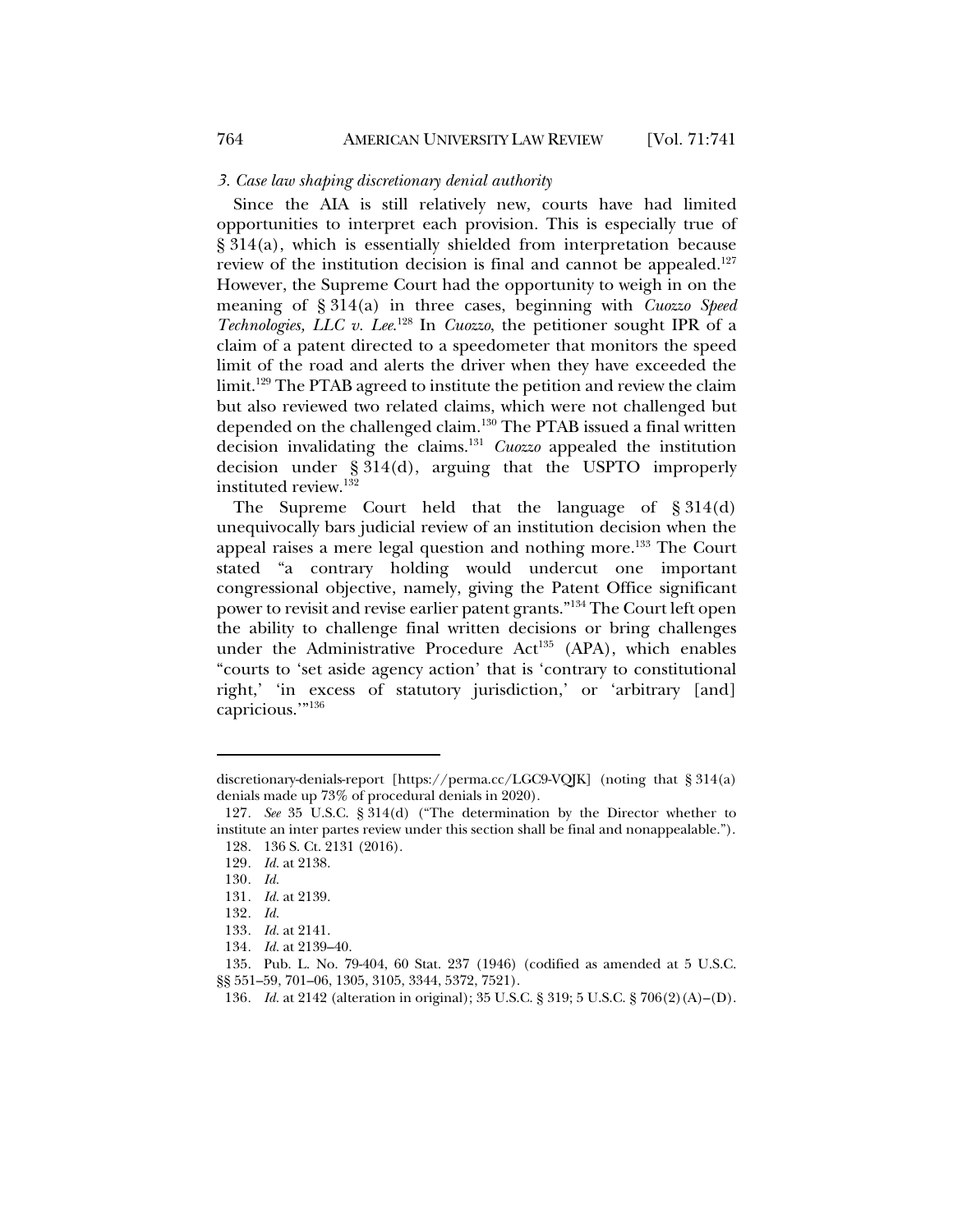The Court also had an opportunity to consider  $\S 314(a)$ , wherein it explains the "decision to deny a petition is a matter committed to the [USPTO's] discretion," noting there is "no mandate to institute review" as that would render the no appeal provision of § 314(d) superfluous.<sup>137</sup> The Court explained the institution decision is a "preliminary" determination of whether there is a "reasonable likelihood" that the claims are unpatentable, making it possible to overcome the "'strong presumption' in favor of judicial review" in line with other contexts.<sup>138</sup> The dissent also weighed in on the amount of discretionary authority afforded to the USPTO, noting that though "one can infer from the statutory scheme that the [USPTO] has discretion to deny [IPR] even if a challenger satisfies the threshold requirements for review . . . . [T]he law does not say so directly and Congress may not have thought the point self-evident."139

Two years later, the Court had another opportunity to indirectly consider the bounds of discretionary authority under § 314(a) in *SAS Institute Inc. v. Iancu.*<sup>140</sup> In *SAS*, the petitioner sought IPR of multiple claims of a software patent.<sup>141</sup> The PTAB determined that the petitioner was likely to succeed with respect to at least one of the challenged claims (i.e. had met the merit standard under § 314(a)) but instead of instituting review on all of the claims challenged, it only instituted review on some of the claims and denied review of the rest.<sup>142</sup> The Court held that the plain text of § 318(a) forbids "partial institution" and requires the PTAB to institute review of every claim the petitioner has challenged.143 The Court went on to address the Director's argument that  $\S 314(a)$  affords the PTAB this broad authority, explaining that the text of  $\S 314(a)$  "says only that the Director can decide 'whether' to institute the requested review—not 'whether *and to what extent*' review should proceed."<sup>144</sup> The Court explained "that the petitioner's petition, not the Director's discretion, is supposed to guide the life of the [IPR]."145 *SAS* is an example of the extraordinary situation where § 314(d) does not bar judicial review

- 139*. Id.* at 2153 (Alito, J., dissenting).
- 140. 138 S. Ct. 1348 (2018).
- 141*. Id.* at 1354.
- 142*. Id.*
- 143*. Id.* at 1354, 1358.
- 144*. Id.* at 1356.
- 145*. Id.*

<sup>137</sup>*. Cuozzo*, 136 S. Ct. at 2140.

<sup>138</sup>*. Id.*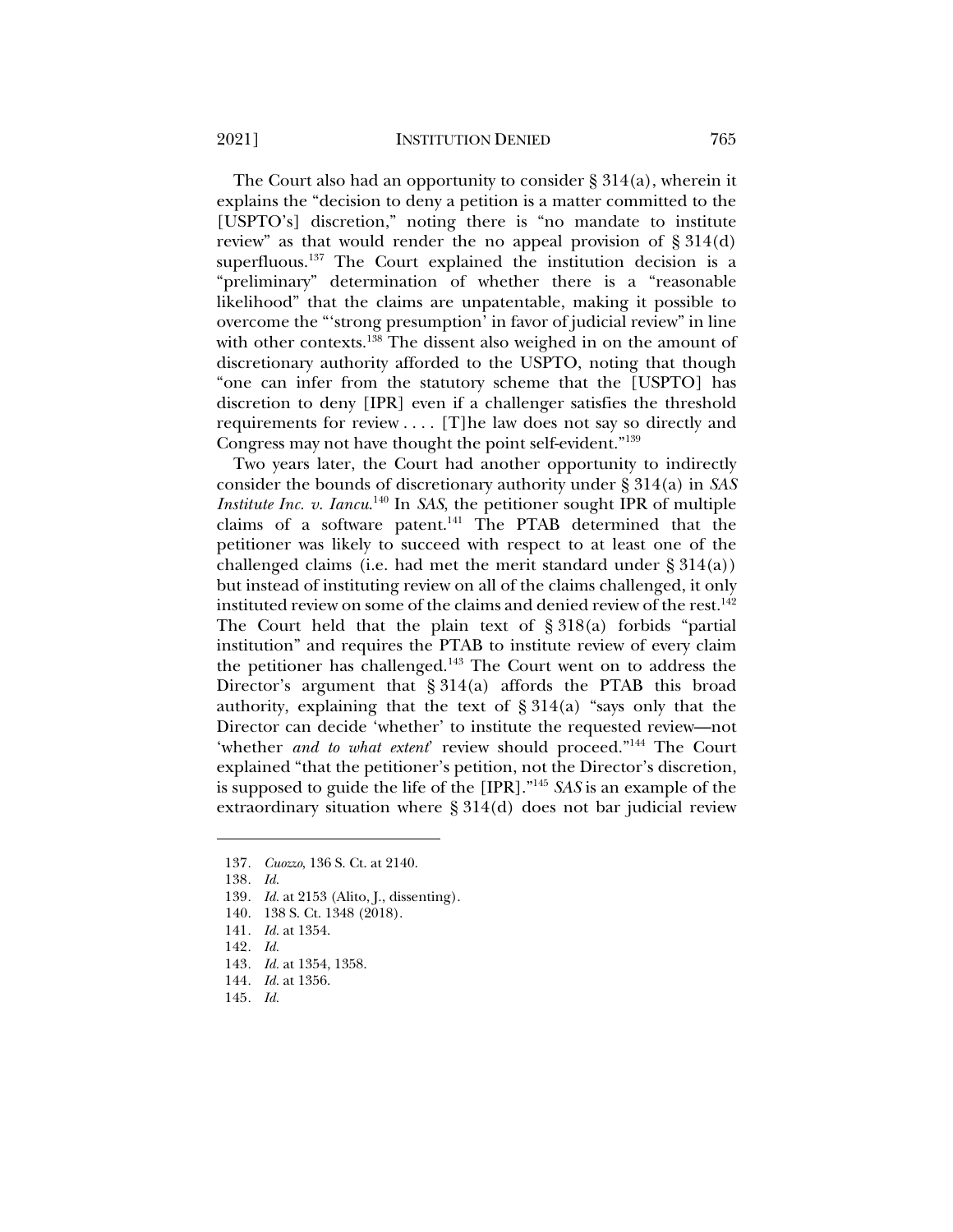because the USPTO has acted "in excess of statutory jurisdiction, authority, or limitations" by adopting partial institution, and the adoption of the *Fintiv* factors is another instance of these PTAB "shenanigans."146

Most recently, in *Thryv, Inc. v. Click-To-Call Technologies, LP*, <sup>147</sup> the Court again indirectly interpreted the PTAB's authority under § 314(a). In *Thryv*, the petitioner was served with a complaint in 2001 but waited until 2013 to file an IPR, which exceeded the one-year time bar set forth in § 315(b), yet the PTAB decided to institute review because the 2001 suit ended in a voluntary dismissal without prejudice.<sup>148</sup> The patent owner appealed the institution decision, arguing that a challenge of § 315(b) was not within the scope of the "no appeal" provision of  $\S 314(d)$ .<sup>149</sup> The Court held that  $\S 315(b)$ 's time limitation is integral to and a condition on which institution is predicated; therefore, it easily meets the *Cuozzo* test barring review of matters "closely tied to the application and interpretation of statutes related to the Patent Office's decision."150

In explaining the expanse of the no appeal provision of  $\S 314(d)$ , the Court noted that every decision under § 314 must take into account the specifications in other provisions.151 Accordingly, though the bar on judicial review extends beyond the agency's threshold determination under § 314(a) of whether the petitioner meets the merit standard, the *SAS* precedent is left intact, allowing challenges to policies and precedents wherein the USPTO has acted outside of its statutory authority, as it has done in promulgating the *Fintiv* policy.152 Further, *Thryv* reaffirms that § 314(a) sets forth "only . . . the agency's threshold determination," noting that the question of whether to institute review must be informed by the application and interpretation of the statutes closely related to the PTAB's decision whether to institute IPR.<sup>153</sup>

<sup>146</sup>*. Id.* at 1359 (citing 5 U.S.C. §§ 706(2)(A), (C)).

<sup>147.</sup> 140 S. Ct. 1367 (2020).

<sup>148</sup>*. Id.* at 1371.

<sup>149</sup>*. Id.*

<sup>150</sup>*. Id.* at 1373, 1375 (internal quotation marks omitted).

<sup>151</sup>*. Id.* at 1375.

<sup>152</sup>*. Id.* at 1376.

<sup>153</sup>*. Id.* at 1368, 1375.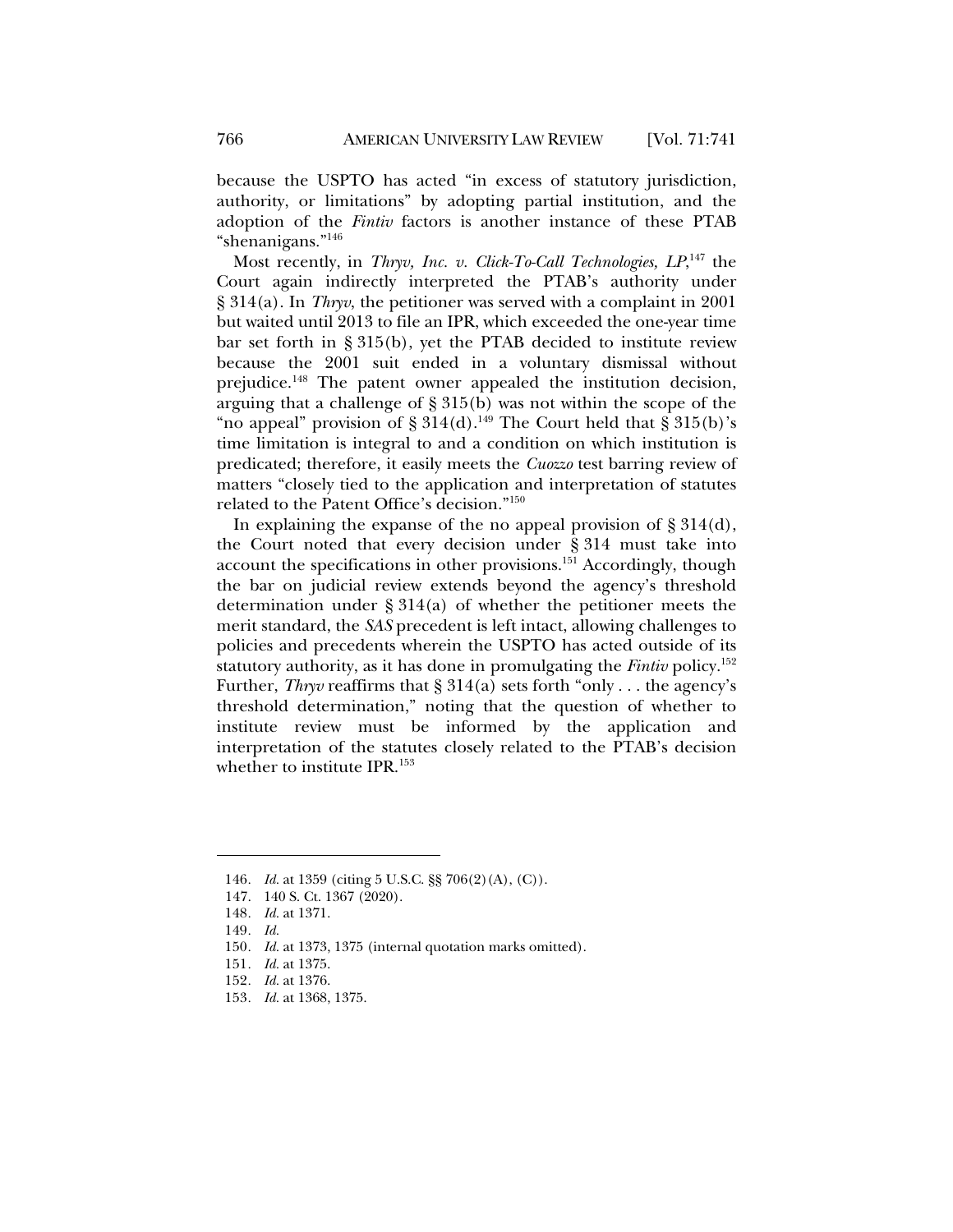# *4. Rulemaking authority of the PTAB*

The PTAB, like all federal agencies and agency components, must act within its statutory authority and in compliance with rulemaking procedures.154 As a general rule, the PTAB has no substantive rulemaking authority.155 There are some narrow and specific areas where Congress gives the USPTO substantive rulemaking authority; the ability to modify § 314(a) is one of those areas.<sup>156</sup> In effectuating the AIA, Congress appreciated that the law cannot keep pace with innovation and gave the USPTO some authority to promulgate rules to fill in statutory gaps.<sup>157</sup>

The APA governs all actions by executive branch agencies and sets the guidelines of agency rulemaking.158 To bind the public through a regulation, agency rulemaking generally must involve notice-andcomment procedures.159 The limited exemptions from notice-andcomment procedures are rules of agency organization, procedure, or practice; interpretive rules that add little substantive interpretation of the law; and general statements of policy.160 There are a few isolated

160. VANESSA K. BURROWS & TODD GARVEY, CONG. RSCH. SERV., R41546, A BRIEF OVERVIEW OF RULEMAKING AND JUDICIAL REVIEW 6–8 (2011) (noting that rules related

<sup>154.</sup> David Boundy, *The PTAB Is Not an Article III Court, Part 3: Precedential and Informative Opinions*, 47 AIPLA Q.J. 1, 5 (2019) (explaining limits on a federal agency's rulemaking authority).

<sup>155</sup>*. See, e.g.*, Koninklijke Philips Elecs. N.V. v. Cardiac Sci. Operating Co., 590 F.3d 1326, 1336–37 (Fed. Cir. 2010) ("[T]he Board  $\dots$  must follow judicial precedent instead of [PTO regulations] . . . because the PTO lacks the substantive rulemaking authority to administratively set aside judicial precedent."); Merck & Co. v. Kessler, 80 F.3d 1543, 1549–50 (Fed. Cir. 1996) (noting the statute "does [not] grant the Commissioner the authority to issue substantive rules").

<sup>156.</sup> 35 U.S.C. § 316(a)(2) ("The Director shall prescribe regulations . . . setting forth the standards for the showing of sufficient grounds to institute a review under section  $314(a) \ldots$ .").

<sup>157.</sup> 153 CONG. REC. 23,934 (2007) (statement of Rep. Melvin Watt).

<sup>158</sup>*. Id.* §§ 551–59.

<sup>159</sup>*. Id.* § 553(b)–(d). Federal notice-and-comment rulemaking begins with an agency publishing notice of a proposed rule in the Federal Register. *Id.* § 553(b). The public then has at least thirty days to comment on the rule. *Id.*  $\S 553(c) - (d)$ . Then the agency determines whether the proposed rule will help accomplish the goals or solve the problems identified based on the reasoning and conclusions on the rulemaking record including the comments, data, expert opinions, and facts. *Id.* § 553(c). *See generally A Guide to the Rulemaking Process*, OFF. OF THE FED. REG., https://www. federalregister.gov/uploads/2011/01/the\_rulemaking\_process.pdf [https://perma. cc/7WZU-L3E7] (outlining the agency rulemaking process by describing the role that public comments have in forming the final rule).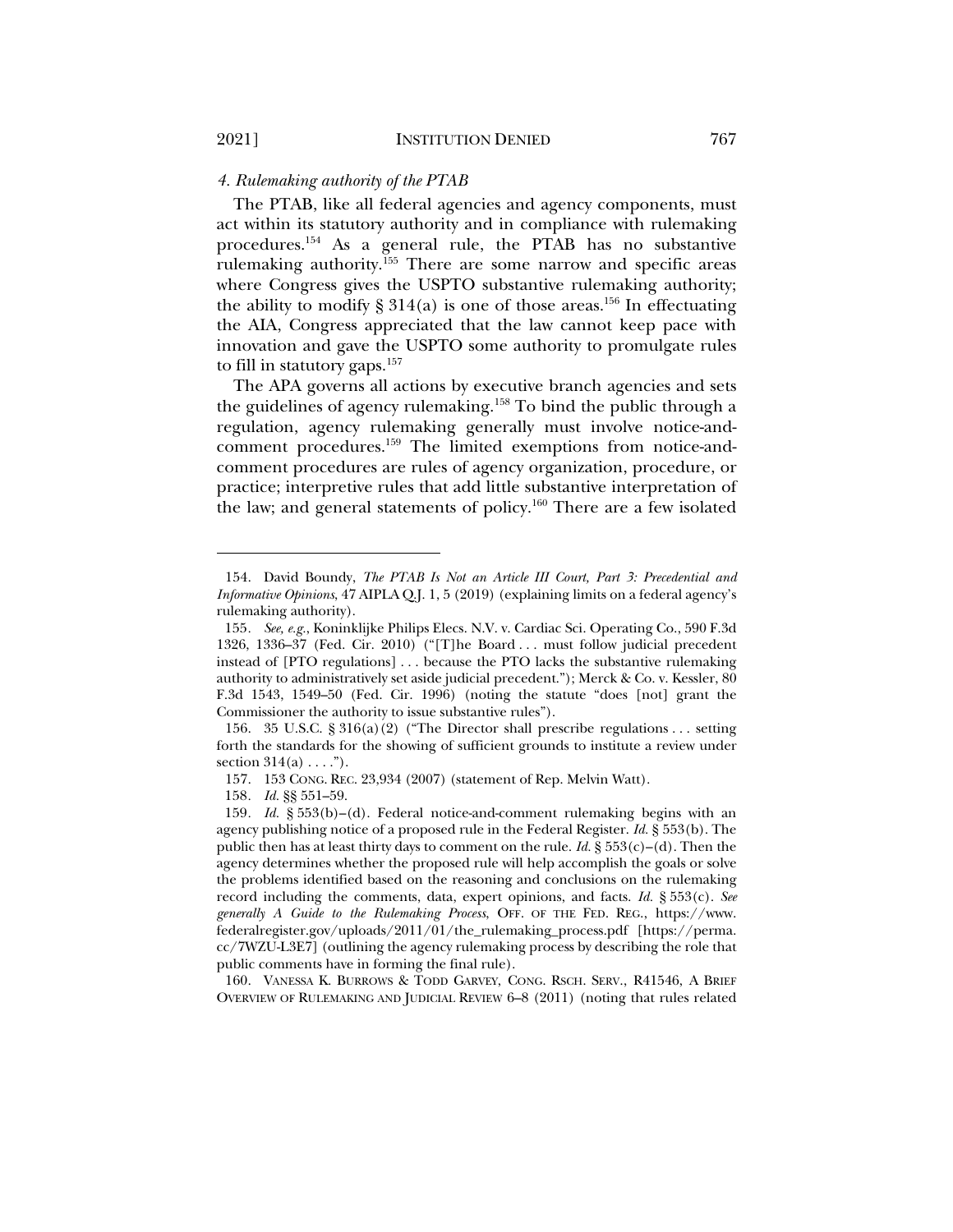areas where the PTAB specifically has subject matter jurisdiction to issue precedential decisions with binding weight, $161$  but these precedents can be at most interpretive rules.162 Notably, rules binding on USPTO personnel that have adverse effects against applicants, such as the *NHK-Fintiv* policy, are expressly precluded under this subject matter authority.163 Accordingly, for the PTAB to apply the *NHK-Fintiv* test in institution decisions, the APA is best read as requiring the policy to go through notice-and-comment procedures to ensure interested parties are aware of the new requirements and have a chance to provide feedback.164

In response to the PTAB adopting the *NHK-Fintiv* policy, arguably improperly via precedential decision, Apple, Cisco, Google, and Intel collectively filed a lawsuit against the previous USPTO Director, Andrei Iancu.165 They argued the *NHK-Fintiv* policy is contrary to the legislative history and text of the AIA; the policy is arbitrary and capricious as the factors lead to unpredictable disparities among similarly situated IPR petitions; and the policy is procedurally invalid because it was not adopted through notice-and-comment rulemaking, which the AIA and APA require.<sup>166</sup> Though this complaint was recently dismissed for lack of subject matter jurisdiction, an appeal is likely. 167

166*. Id.* at \*2.

to how agencies transact business or how agencies perform day-to-day routines are exempt from the notice-and-comment process).

<sup>161.</sup> The areas of precedential authority include decisions: explaining scope of jurisdiction, exercising housekeeping power including rules binding on personnel, and interpreting ambiguity in procedural regulations of PTAB proceedings. Boundy, *supra* note 154, at 44–45.

<sup>162</sup>*. Id.* at 46.

<sup>163</sup>*. See id.* at 44–46 (noting areas where the PTAB has authority to issue precedential decisions).

<sup>164.</sup> Rules that set forth policies that bind the public must be promulgated by legislative rules. *See* Robert A. Anthony, *Interpretive Rules, Policy Statements, Guidances, Manuals, and the Like—Should Federal Agencies Use Them To Bind The Public?*, 41 DUKE L.J. 1311, 1312 (1992).

<sup>165.</sup> Complaint for Declaratory and Injunctive Relief, Apple Inc. v. Iancu, No. 20 cv-06128, 2020 WL 5198351 (N.D. Cal. Aug. 31, 2020).

<sup>167.</sup> Order Granting Motion to Dismiss; Terminating Motion for Summary Judgment, Apple Inc. v. Iancu, No. 20-cv-06128 (N.D. Cal. Nov. 10, 2021). The court held that though the plaintiffs demonstrated Article III standing, in view of the Supreme Court's interpretation of § 314(d) in *Cuozzo* and *Thryv*, the court was precluded from reviewing the case because the court would have to analyze "questions that are closely tied to the application and interpretation of statutes related to the [Director's] decision to initiate inter partes review." Order Granting Motion to Dismiss; Terminating Motion for Summary Judgment, *supra*, at 10–11. Accordingly,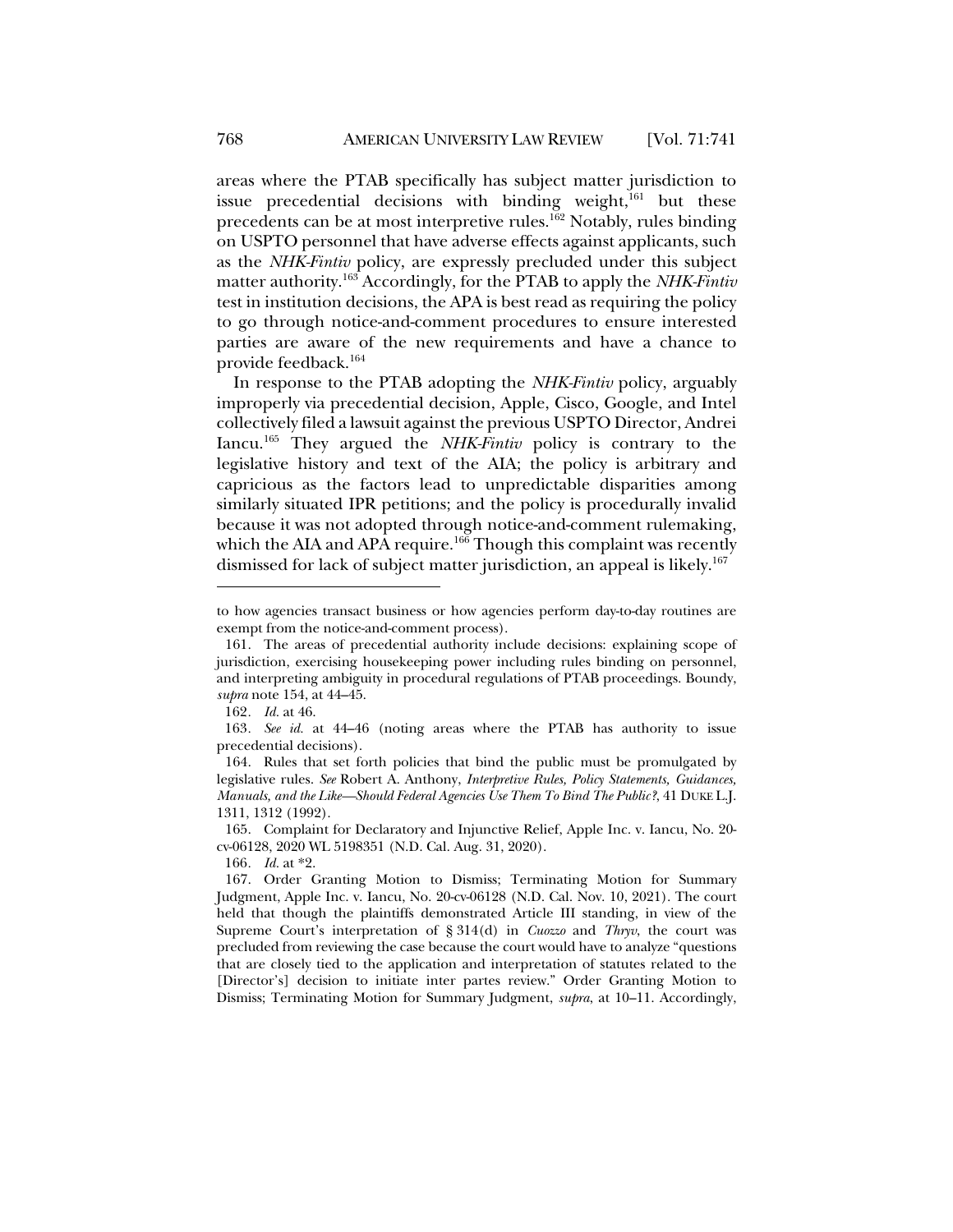2021] INSTITUTION DENIED 769

Moreover, in response, the USPTO published a request for public comments on the appropriate considerations for instituting trials before the PTAB under the AIA, seemingly in an attempt to correct the procedural invalidity prong of the complaint.<sup>168</sup> The USPTO received over 800 comments, which it will review to determine if the *NHK-Fintiv* policy and other aspects of the proposed rule that would grant broad discretionary denial to institute authority will "help[] . . . ensure that (a) AIA proceedings do not create excessive costs and uncertainty for the patent owner and the system, while (b) meritorious challenges by petitioners can be maintained."169

#### *C. Complexities of Patent Litigation*

With the rise and recent fall of IPRs, as well as the increase in ITC proceedings, the patent litigation landscape has become increasingly complex and unpredictable.<sup>170</sup> In these sprawling patent disputes, parties often use district court, USPTO, and ITC proceedings simultaneously.<sup>171</sup> Now, patent owners commonly first file an

the court concluded that Supreme Court precedent "forbids this" and they must conclude that the "challenge to the *NHK-Fintiv* rule is barred by § 314(d)" as nonjusticiable. Order Granting Motion to Dismiss; Terminating Motion for Summary Judgment, Apple Inc. v. Iancu, No. 20-cv-06128 (N.D. Cal. Nov. 10, 2021). *But see* Ryan Davis, *Fintiv Rule Fight to Continue After Tech Challenge Fails*, LAW360 (Nov. 10, 2021, 9:57 PM), https://www.law360.com/articles/1439885/fintiv-rule-fight-to-continue-aftertech-challenge-fails (explaining that the dismal is a "weak decision" and there is a strong argument that the judge did not properly analyze the legal precedent).

<sup>168.</sup> Request for Comments on Discretion to Institute Trials Before the Patent Trial and Appeal Board, 85 Fed. Reg. 66,502, 66,503–05 (Oct. 20, 2020) [hereinafter USPTO Request for Comments].

<sup>169.</sup> *Discretion to Institute Trials Before the Patent Trial and Appeal Board*, REGULATIONS.GOV [hereinafter *Comments Received on PTAB Discretion*], https://www. regulations.gov/document/PTO-C-2020-0055-0001/comment [https://perma.cc/ 9JWV-XJ4G]; USPTO Request for Comments, 85 Fed. Reg. at 66,505.

<sup>170</sup>*. See Section 337 Statistics: Number of New, Completed, and Active Investigations by Fiscal Year*, U.S. INT'L TRADE COMM'N, https://www.usitc.gov/intellectual\_property/ 337\_statistics\_number\_new\_completed\_and\_active.htm [https://perma.cc/TW4Q-9BQD] (noting there are over 72 active investigations already in the first quarter of 2021, compared with 120 total active investigations in all of 2020); *see also* Linda Sun, Note, *The ITC Is Here to Stay: A Defense of the International Trade Commission's Role in Patent Law*, 17 NW. J. TECH. & INTELL. PROP. 137, 138 (2019) (discussing the important role the ITC plays in patent disputes by preventing imports of products that infringe valid U.S. patents).

<sup>171.</sup> Holly Grant, *ITC, District Court, PTAB (Oh, My): Managing Triple-Header Patent Litigation*, PTAB BLOG (May 2, 2016), https://www.ptab-blog.com/2016/05/02/itc-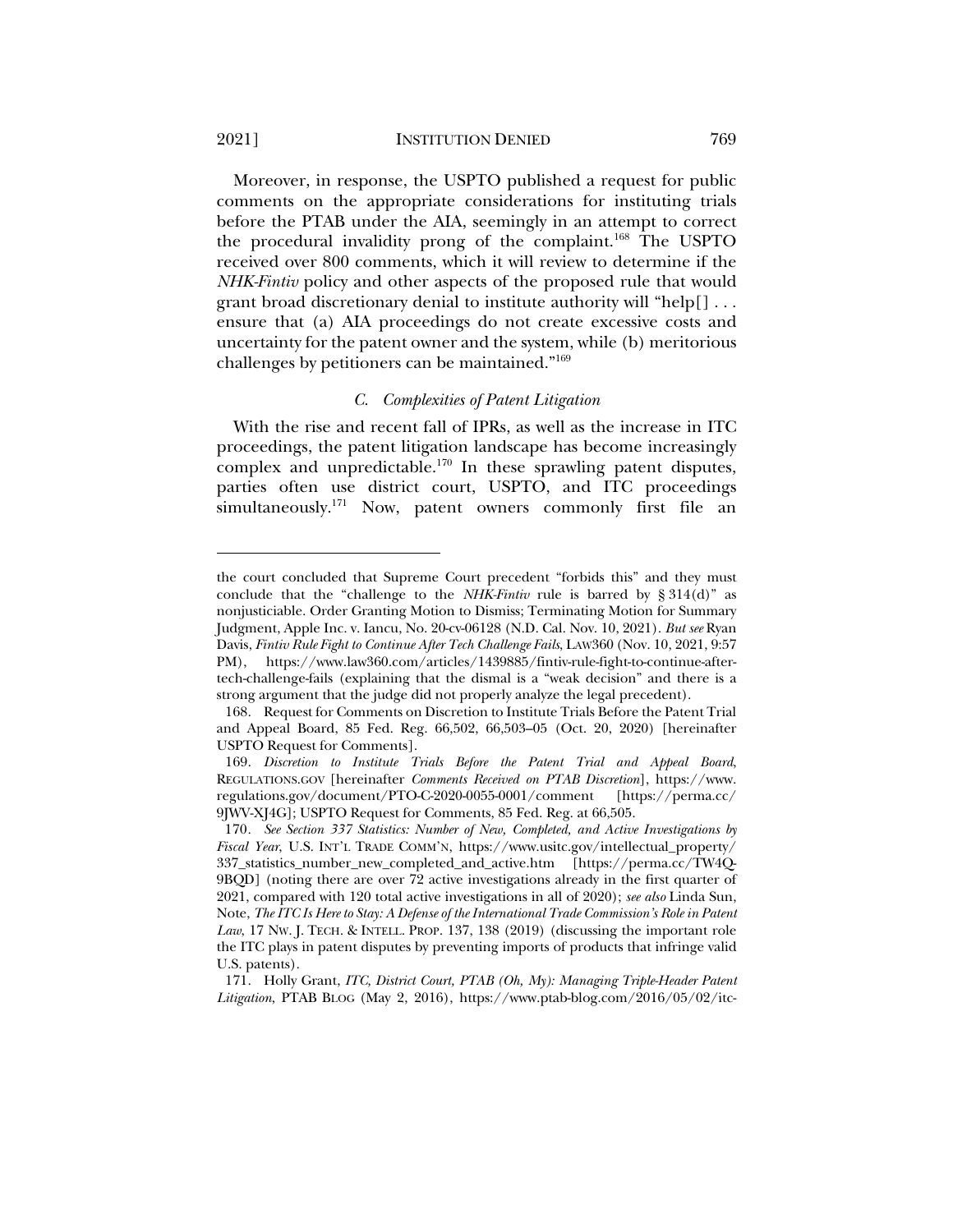infringement suit in district court, which is sometimes accompanied by a request for investigation by the ITC.172 In response, the potential infringer files for IPR(s), seeking a review of the patent(s) at issue in the parallel proceeding.173 Understanding the role of IPR in the landscape of complex patent disputes helps illustrate why it is imperative that IPR functions in accordance with congressional intent, as well as to prevent sequential litigation, which forces innovators to spend more on constant proceedings, ultimately decreasing research and development investments. 174

# *1. Example of a traditional patent dispute*

A recent example of this scenario helps illustrate this simultaneous utilization of each forum and how IPRs would sufficiently reduce the need for all these parallel disputes if IPRs functioned as intended. SK Innovation and LG Chem spent years fighting over various patents covering lithium-ion battery cells used in electric vehicles.175 This dispute followed the standard playbook for complex, high-stakes patent litigation using multiple forums including federal district court, the ITC, and the USPTO.176 First, LG Chem simultaneously filed a

district-court-ptab-oh-my-managing-triple-header-patent-litigation [https://perma. cc/X2AD-EMCC] (showing the classic three-forum dispute).

<sup>172</sup>*. See* Jacob S. Sherkow, *Administrating Patent Litigation*, 90 WASH.L.REV. 205, 211– 12, 259–68 (2015) (interesting discussion about how to remedy this problem).

<sup>173.</sup> Matthew Bultman, *PTAB Taking Note of Parallel Litigation in Review Decisions*, LAW360 (Oct. 24, 2018, 9:39 PM), https://www.law360.com/articles/1095512/ptabtaking-note-of-parallel-litigation-in-review-decisions ("Most of the patents challenged in inter partes review at the PTAB—approximately 85 percent in 2017—are involved in district court litigation . . . .").

<sup>174.</sup> Josh Landau, *Changes Reducing IPR Institution Rate Have Increased Litigation Frequency and Cost*, PAT. PROGRESS (Nov. 25, 2020), https://www.patentprogress.org/ 2020/11/25/changes-reducing-ipr-institution-rate-have-increased-litigation-

frequency-and-cost [https://perma.cc/536V-VA8R] (noting that the higher percentage of procedural denials increases overall litigation costs and creates more incentives to fight in district court thereby further increasing costs).

<sup>175.</sup> Chris Randall, *SK Innovation & LG Energy Solution Settle US Legal Battle*, ELECTRIVE.COM (Apr. 12, 2021, 11:31 AM), https://www.electrive.com/2021/04/12/ sk-innovation-lg-chem-settle-us-legal-battle [https://perma.cc/AQA5-FG8U] (summarizing the world-wide legal dispute between SK Innovation and LG Chem, which involved litigation in multiple U.S. and South Korean venues).

<sup>176.</sup> Blake Brittain, *Google, Sonos Slammed by Court Over Sprawling Patent Dispute*, BLOOMBERG L. (Nov. 23, 2020, 1:09 PM), https://news.bloomberglaw.com/ip-law/ google-sonos-slammed-by-court-over-sprawling-patent-dispute [https://perma.cc/ 6XGG-QH7Q] (noting parties in complex patent litigations tend to file lawsuits in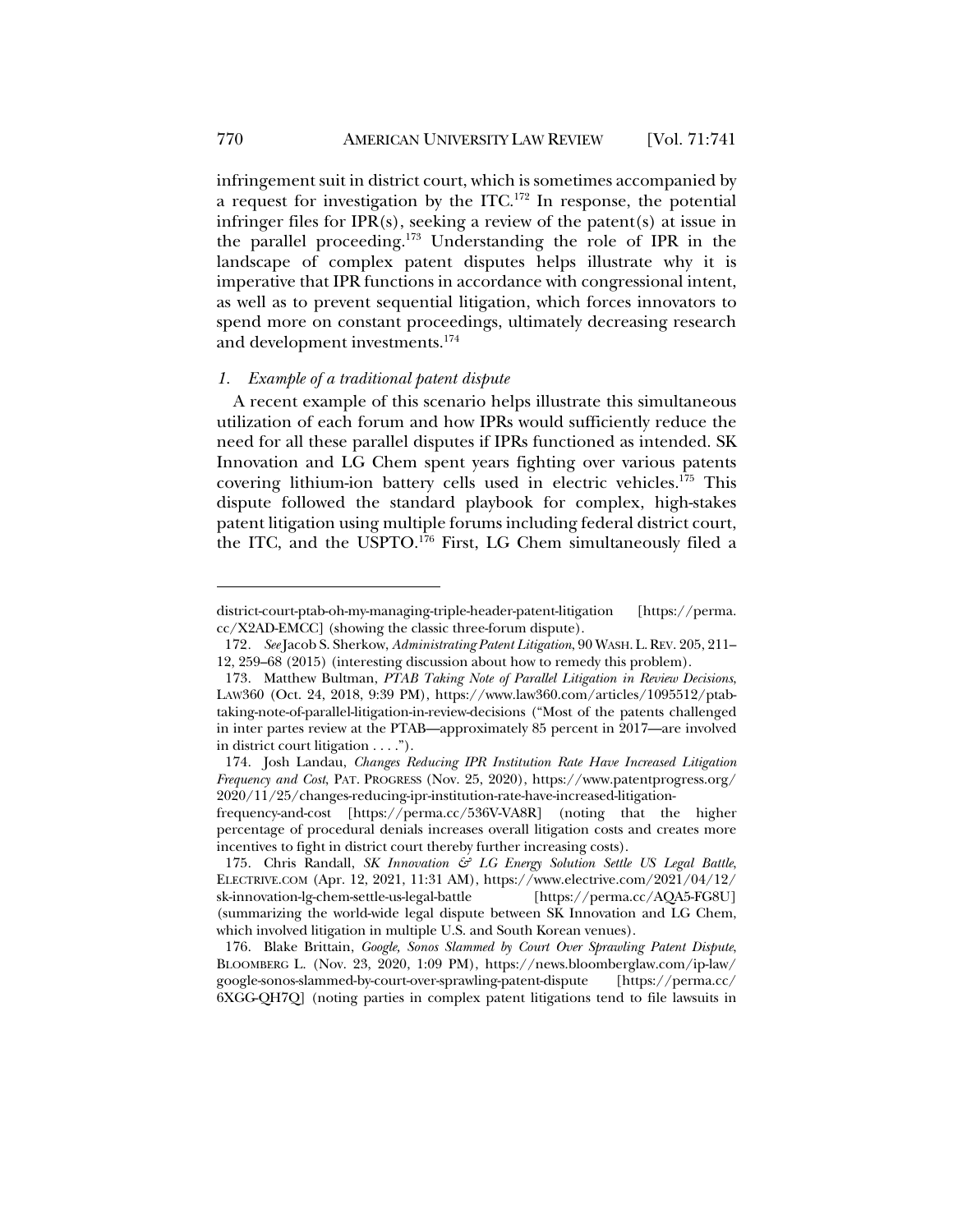complaint in the District Court of Delaware and at the ITC, alleging infringement of several patents.177 In response, SK Innovation filed several IPR petitions challenging every patent asserted against it in district court and at the ITC.178 After analyzing the *Fintiv* factors and concluding that the "[p]etitioner present[ed] a reasonably strong case of unpatentability," the PTAB still exercised its discretion to deny the petition, concluding that "the ITC will address most, if not all, of the issues presented by the parties six months before our projected date to issue a final written decision."179

However, denying the petition based on a pending ITC investigation is problematic because the ITC cannot invalidate patents, so even if the ITC "address[es] . . . the issues," the decision will have no collateral estoppel effect in court.<sup>180</sup> Had the PTAB accepted the petitions, which it could have done since the petitioner met the merit standard, the

179. SK Innovation Co. v. LG Chem, Ltd., No. IPR2020-01239, Paper 14, at 22–23 (P.T.A.B. Jan. 12, 2021).

multiple US district courts, at the ITC, and with the USTPO, as well as in various countries).

<sup>177.</sup> LG Chem, Ltd. v. SK Innovation Co., No. 1-19-cv-01805 (D. Del. 2021); *Certain Lithium-Ion Battery Cells, Battery Modules, Battery Packs, Components Thereof, and Products Containing the Same*, Inv. No. 337-TA-1181 (Sept. 26, 2019) (inactive).

<sup>178.</sup> SK Innovation Co. v. LG Chem, Ltd., No. IPR2020-00981, Paper 3 (P.T.A.B. May 26, 2020); SK Innovation Co. v. LG Chem, Ltd., No. IPR2020-00982, Paper 3 (P.T.A.B. May 26, 2020); SK Innovation Co. v. LG Chem, Ltd., No. IPR2020-00987, Paper 3 (P.T.A.B. May 26, 2020); SK Innovation Co. v. LG Chem, Ltd., No. IPR2020- 00991, Paper 3 (P.T.A.B. May 27, 2020); SK Innovation Co. v. LG Chem, Ltd., No. IPR2020-00992, Paper 3 (P.T.A.B. May 27, 2020); SK Innovation Co. v. LG Chem, Ltd., No. IPR2020-01036, Paper 3 (P.T.A.B. June 4, 2020); SK Innovation Co. v. LG Chem, Ltd., No. IPR2020-01239, Paper 4 (P.T.A.B. July 6, 2020); SK Innovation Co. v. LG Chem, Ltd., No. IPR2020-01240, Paper 3 (P.T.A.B. July 6, 2020). Note there are more IPR petitions than patents challenged because some of the petitions challenged the same patents, just different claim sets.

<sup>180.</sup> Note, *Recasting the U.S. International Trade Commission's Role in the Patent System*, 126 HARV. L. REV. 2337, 2339 (2013) [hereinafter *Recasting*] ("The ITC . . . is not currently an option for invalidating bad patents because its patent invalidity findings are not granted collateral estoppel effect in the district courts."). This example works similarly if the ITC is not involved, but the district court case is filed in one of the "rocket dockets" such as the Eastern and Western Districts of Texas and the Eastern District of Virginia. *See, e.g.*, Robert Tata, *The 'Rocket Docket' Show Goes on Despite Setbacks*, LAW360 (July 24, 2020, 5:11 PM), https://www.law360.com/articles/1294943/therocket-docket-show-goes-on-despite-setbacks (noting the speed of the Eastern District of Virginia); *see also* David Lisch & David G. Henry, *The Newest Patent 'Rocket Docket': Waco, Texas*, IPWATCHDOG (Feb. 18, 2019), https://www.ipwatchdog.com/2019/02/ 18/newest-patent-rocket-docket-waco-texas/id=106453 [https://perma.cc/X9S9- SG4D] (explaining the rise of patent litigation in the Western District of Texas).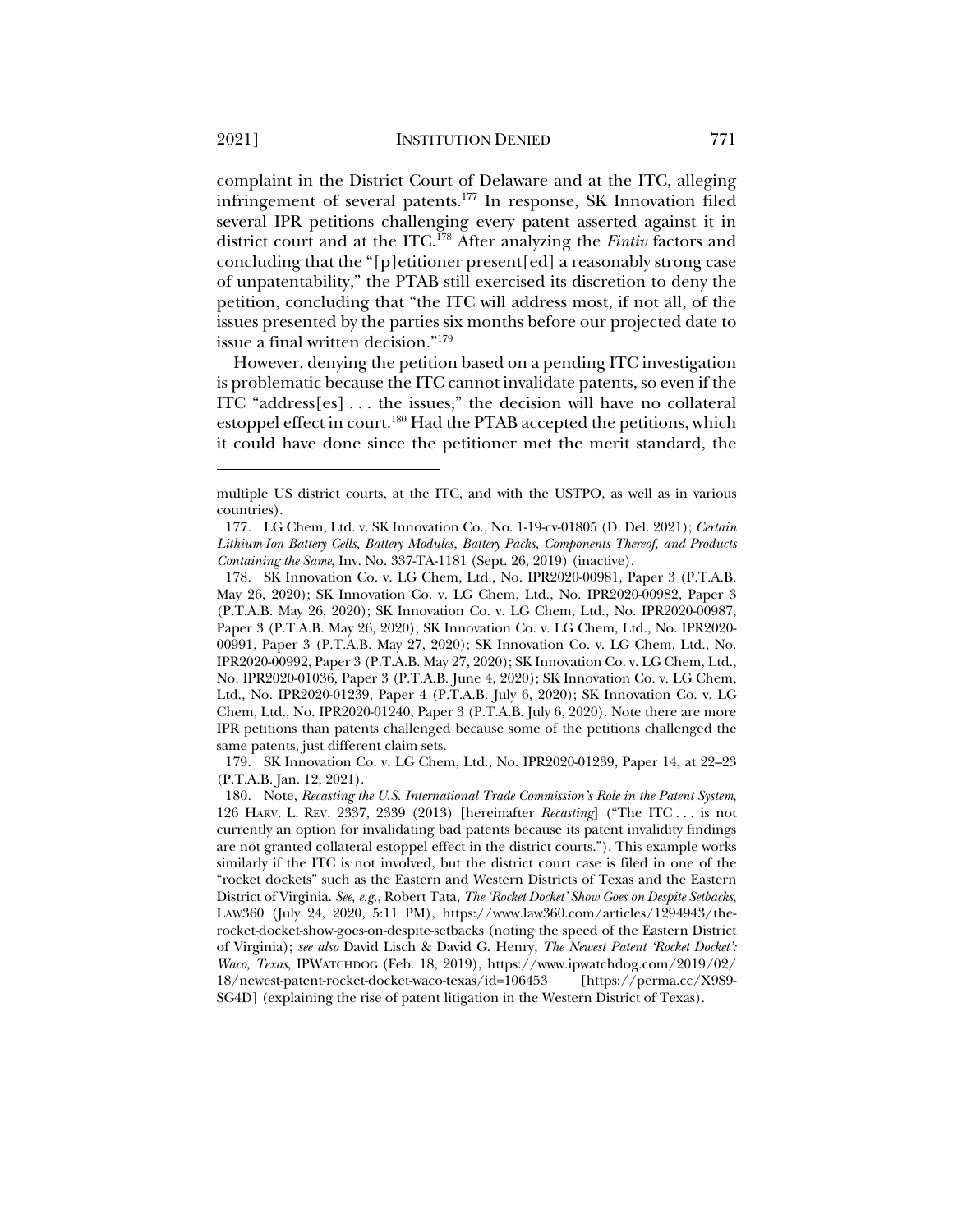PTAB could have actually "addressed the issues," and the decision would have a broad form of estoppel in court.<sup>181</sup> Accordingly, the district court could have stayed a substantial portion of the case and deferred to the experts at the USPTO to resolve some validity contentions and only resumed the litigation to resolve any remaining issues.182

This example demonstrates just how inefficient the current patent litigation system is, particularly as a result of applying the *NHK-Fintiv* factors to discretionarily deny IPR due to parallel proceedings.183 If the system functioned as Congress intended, wherein the PTAB would institute an IPR whenever the merit standard is met, the PTAB would institute IPR for all the challenged claims of the challenged patents, and the district court and ITC would stay their proceedings until the PTAB has "spoken."184 Then the district court and ITC would resume their proceedings to deal with any remaining issues. Instead, parties litigate an overlapping dispute in multiple forums; worse, the forum that often takes the lead is the ITC, which cannot even invalidate the patents.185 This anti-cumulative litigation pattern will only worsen if the PTAB continues to expand its discretionary authority.<sup>186</sup>

The *NHK-Fintiv* policy has exacerbated the worst aspects of patent litigation by adding uncertainty to the landscape.<sup>187</sup> Instead of serving as a cost-effective alternative to district court litigation, it has simply

<sup>181</sup>*. Recasting*, *supra* note 180, at 2342.

<sup>182</sup>*. See* 157 CONG. REC. 3403 (2011) (statement of Sen. Mark Udall) (referring to the APJs as "experts . . . more likely to reach the correct decision on a technical question").

<sup>183</sup>*. See* Landau, *supra* note 174 (noting that the increase in discretionary denials makes the overall cost of litigation more expensive).

<sup>184.</sup> The PTAB noted in each of the institution decisions that Philip Morris had met the merit standard by demonstrating a reasonable likelihood of prevailing with invalidating at least one of the challenged claims. *See, e.g.*, Philip Morris Prods., S.A. v. RAI Strategic Holdings, Inc., No. IPR2020-00921, Paper 9, at 21, 26, 27 (P.T.A.B. Nov. 16, 2020) (per curiam).

<sup>185.</sup> Under 28 U.S.C. § 1659(a), the district court must stay its case at the respondent's request.

<sup>186</sup>*. See* Landau, *supra* note 174 (explaining that discretionary denials expose innovators to more patent lawsuits while eliminating the IPR process as a meaningful defense).

<sup>187</sup>*. See* Google LLC v. Sonos, Inc., No. 20-cv-06754, 2020 WL 6822880, at \*3 (N.D. Cal. Nov. 20, 2020) (noting that this multifront battle is "emblematic of the worst aspects of patent litigation").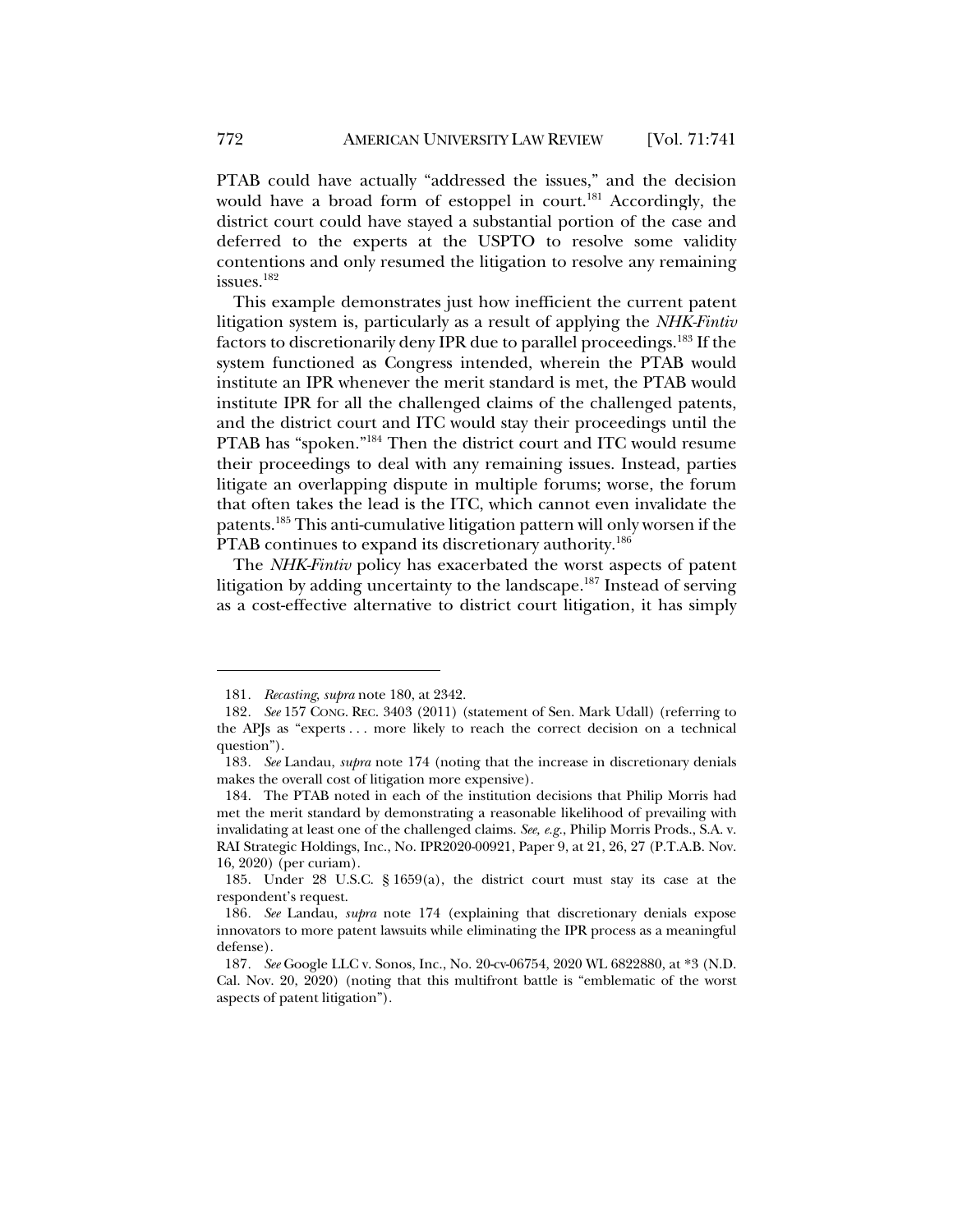become an extra expense to innovators.<sup>188</sup> The time is ripe for abolition of the *NHK-Fintiv* policy. This Comment argues only one of the ways in which this policy is unlawful—by violating the discretionary authority afforded to the PTAB under  $\S 314(a)$ . However, because this is an agency policy, it could possibly be expunged by a challenge under the APA.189 Furthermore, since the USPTO Director who spearheaded the creation and application of this policy has stepped down, the new Director could tailor or abolish this test if the courts will not.<sup>190</sup> Finally, if the new Director is unwilling to do so, Congress could step in enact a legislative solution.191

#### II. ANALYSIS

This Part articulates how the six-factor *NHK-Fintiv* test violates § 314(a), demonstrating that the discretionary authority afforded to the PTAB under § 314(a) is minimal.<sup>192</sup> First, this Part analyzes how the statutory scheme addresses the issue of parallel proceedings, explains how the plain text of the AIA does not support broad discretionary authority, and outlines the proper way for the USPTO to modify this

<sup>188</sup>*. See* Joe Nocera, *Why Sonos Has Already Lost its Patent Suit Against Google*, PITTSBURGH POST-GAZETTE (Jan. 18, 2020, 5:00 AM), https://www.post-gazette.com/ opinion/Op-Ed/2020/01/18/Joe-Nocera-Why-Sonos-has-already-lost-its-patent-suitagainst-Google/stories/202001180004 [https://perma.cc/KKN8-UG8P] (explaining that even if the IPR fails, it soaks up time and money).

<sup>189</sup>*. See supra* Section I.B.4 (explaining the rulemaking authority of the PTAB under the APA). *But see*, Order Granting Motion to Dismiss; Terminating Motion for Summary Judgment, Apple Inc. v. Iancu, No. 20-cv-06128 (N.D. Cal. Nov. 10, 2021) (noting that before an APA challenge can be successfully brought, the court must first determine that the question is justiciable and resolution of the *NHK-Fintiv* policy is not because it is barred by the Supreme Court's interpretation of § 314(d) in *Cuozzo* that matters closely tied to institution are not reviewable).

<sup>190.</sup> Richard Lloyd, *Love Him or Loathe Him, Few USPTO Directors Have Left an Impression Like Iancu*, LEXOLOGY (Jan. 29, 2021), https://www.lexology.com/library/ detail.aspx?g=611913a6-fa58-4fac-9153-593cd6fe91b2 [https://perma.cc/RC5D-LWUF] (summarizing the legacy of outgoing USPTO Director Andrei Iancu).

<sup>191.</sup> On September 29, 2021, Senators Patrick Leahy and John Cornyn introduced the "Restoring the America Invents Act," which would eliminate the *NHK-Fintiv* policy by rewriting the text of § 314(a) to read, "[s]ubject only to the discretion of the Director under section  $325(d)(4)$ , a petition that meets the requirements of this chapter shall be instituted if . . . there is a reasonable likelihood that the petitioner would prevail with respect to at least [one] of the claims challenged in the petition." S. 2891 § 1, 117th Cong. (2021); Davis, *supra* note 20.

<sup>192.</sup> 35 U.S.C. §§ 311–19; *see also* Sayers & Dodge, *supra* note 9, at 543 (suggesting the PTAB's broad discretionary denial authority is not strongly supported by the text of § 314(a)); 157 CONG. REC. 2847–49 (2011) (statement of Sen. Jon Kyl).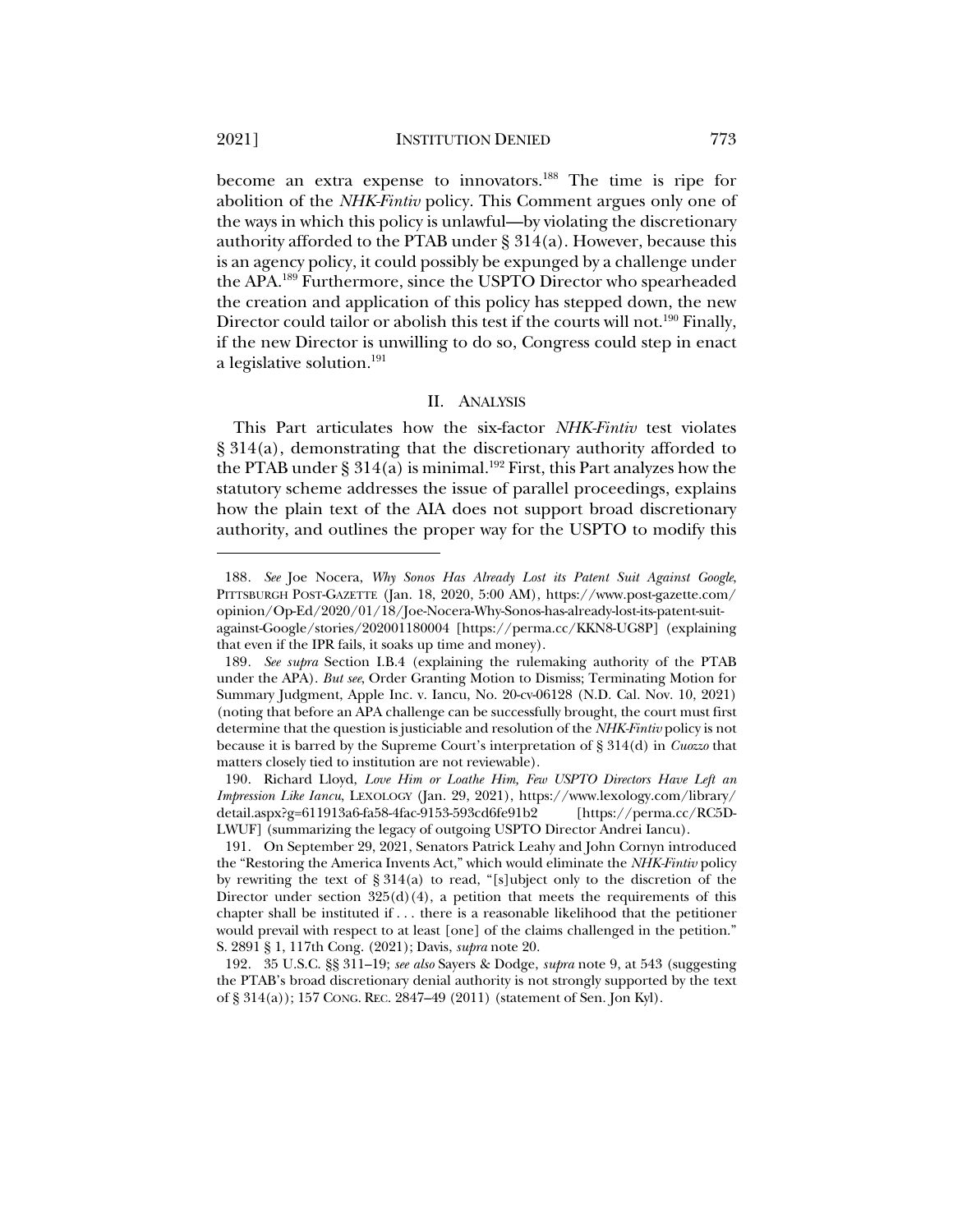standard should "administrative efficiency" need to be invoked.<sup>193</sup> Second, this Part outlines how each *NHK-Fintiv* factor creates inefficiencies in the patent system including an empirical analysis of current trends. Third, this Part explains how the *NHK-Fintiv* policy undermines the overall efficiency of the patent system and encourages forum shopping and venue bias. Fourth, this Part explains why applying the *NHK-Fintiv* policy to deny petitions due to parallel ITC proceedings also violates § 314(a).

# *A. The PTAB May Not Apply the* NHK-Fintiv *Test to Deny Institution of an IPR in View of Parallel Litigation*

The patent system is vital to the country's economic growth.<sup>194</sup> However, the system only works if it effectively protects and issues patents for novel inventions, while preventing low quality patents from being issued and providing effective means to remove them if issued.<sup>195</sup> In enacting the AIA, Congress realized the current system did not adequately serve patent owners or accused infringers.196 Accused infringers frequently faced vexatious litigation based on questionable patents (often asserted by non-practicing entities or "trolls"), and the existing post-grant proceedings were too slow and one-sided in favor of the patent owner.197 Also, repeated administrative challenges left legitimate patent owners vulnerable so long as each new challenge was made by a different entity or presented a slightly different argument.<sup>198</sup>

The new post-grant proceedings, especially IPRs, were effective at addressing these issues and had begun gradually improving patent quality, as evidenced by the increasing number of challenges to patents

<sup>193.</sup> 35 U.S.C. §§ 314(a), 316(b).

<sup>194</sup>*. See* Adam Mossoff, *Uncertain Patent Rights and a Weakening U.S. Innovation Economy: A Mixed Legacy on IP Policy*, 11 LANDSLIDE 40, 40, 42 (2018) (noting the negative impact of uncertainty in patent law on the economy).

<sup>195</sup>*. See id.* (explaining how the patent troll narrative has limited an inventor's ability to enforce valid patents).

<sup>196</sup>*. See* THOMAS, *supra* note 24, at 1–2.

<sup>197</sup>*. Id.*; *see* H.R. REP. NO. 112-98, at 45 (2011) (restrictions on post-grant process "ma[d]e it a less viable alternative to litigation for evaluating patent validity than Congress intended"); *see also* J. Jonas Anderson & Paul R. Gugliuzza, *Federal Judge Seeks Patent Cases*, 71 DUKE L.J.(forthcoming 2021) (manuscript at 3–7) (on file with authors) (discussing the troll forum-shopping problem).

<sup>198.</sup> H.R. REP. NO. 112-98, at 47.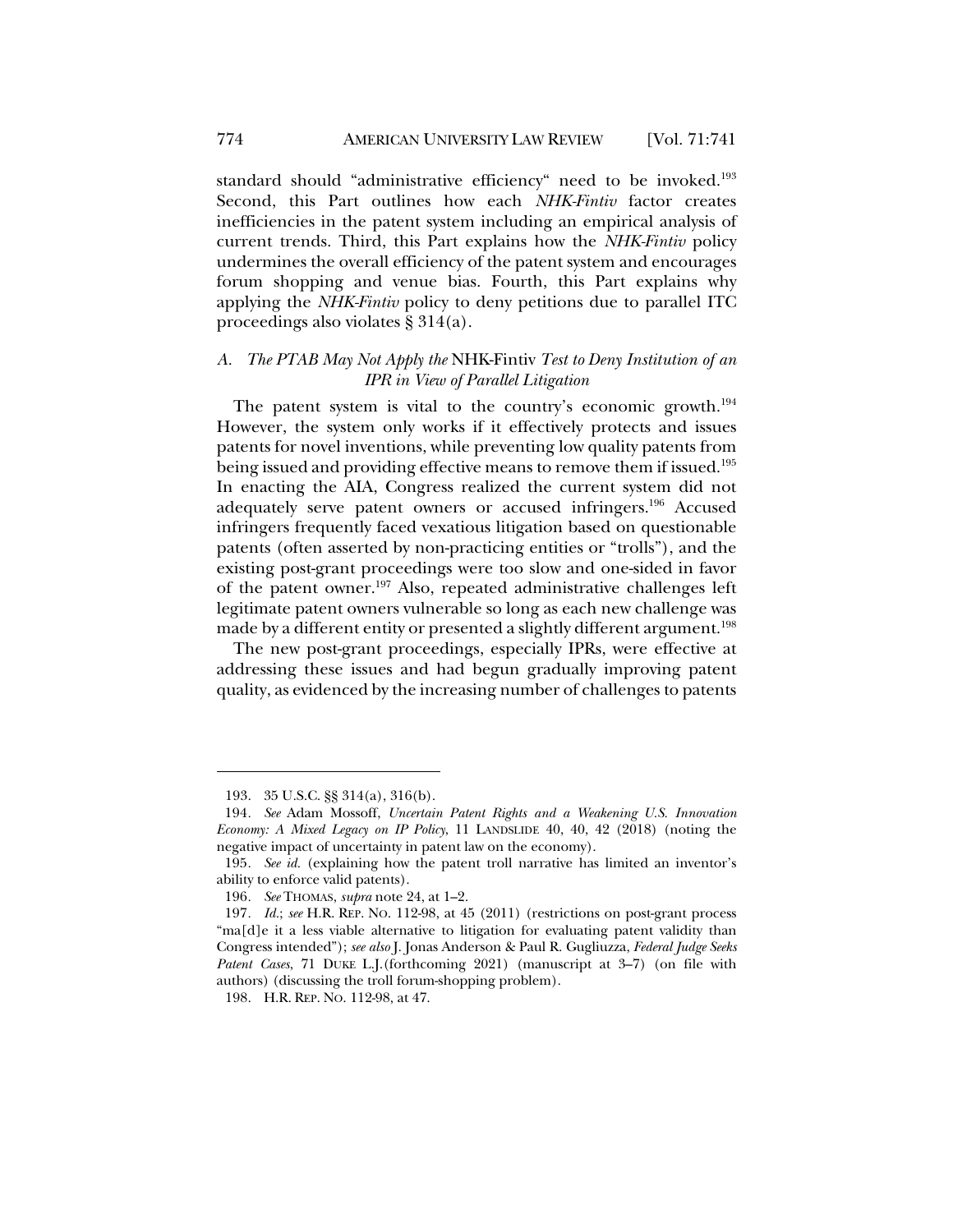and the reduced cost of litigation, $199$  without impeding further innovation.200 However, the *NHK-Fintiv* test, which authorizes the PTAB to exercise unchecked discretionary authority by allowing denial of meritorious petitions in view of parallel proceedings, threatens to upset these gains.201 Congress understood IPR would exist in the landscape of parallel litigation and crafted the statutory scheme to account for these instances.<sup>202</sup>

#### *1.* NHK-Fintiv *policy is not supported by the statutory scheme of IPR*

The *NHK-Fintiv* test directly overrides Congress's deliberate decision to allow IPR to proceed even when related infringement actions are pending in the district courts.203 Congress considered the factors the agency must and may consider when deciding whether to grant institution and clearly articulated them in the statutes, choosing not to include discretion to deny based on perceived overlap with another tribunal.204 Rather, the floor statements reveal that Congress intended IPR to take precedence over the related court proceeding, noting the court should defer to the expertise of the PTAB by staying the parallel litigation.205 To demonstrate that Congress considered the possibility of overlapping litigation and did not create unbounded discretion to formulate the *NHK-Fintiv* test under § 314(a), we look, as the Supreme

<sup>199</sup>*. Id.* at 39–40; *see also* Landau, *supra* note 69 (estimating the amount parties saved on legal fees and opining that these savings yield more spending for the creation of new jobs and technology).

<sup>200.</sup> The number of applications filed and patents granted has grown steadily every year since the AIA took effect with applications increasing more than 12% and grants increasing more than 40%. *Patent Statistics Chart*, *supra* note 38.

<sup>201.</sup> Sayers & Dodge, *supra* note 9, at 547.

<sup>202</sup>*. See* Joel Sayers & Julie Wahlstrand, *To Stay or Not to Stay Pending IPR? That Should Be a Simpler Question*, 17 CHI.-KENT J. INTELL. PROP. 52, 56 (2018) (noting IPRs were intended to be a complete substitute for district court litigation).

<sup>203</sup>*. Id.* at 55.

<sup>204</sup>*. See, e.g.*, 35 U.S.C. §§ 314(a), 325(d). The statute allows the agency to establish additional institution criteria via regulation, so long as they are consistent with the statute, but this is not how the USPTO established the *NHK-Fintiv* rule. *See id.* § 316(a)(2).

<sup>205</sup>*. See* 157 CONG. REC. 3,430–33 (2011) (statement of Sen. Jon Kyl) (referencing specifically the landscape of parallel litigation and explaining that denial of an IPR because of lack of resources should not ""create problems for civil litigants); *see also* 153 CONG. REC. 23,939 (2007) (statement of Rep. Darrell Issa) ("The creation of a post grant review procedure at the Patent Office will help direct some conflicts away from court to an administrative remedy, hopefully saving vast resources in time and money.").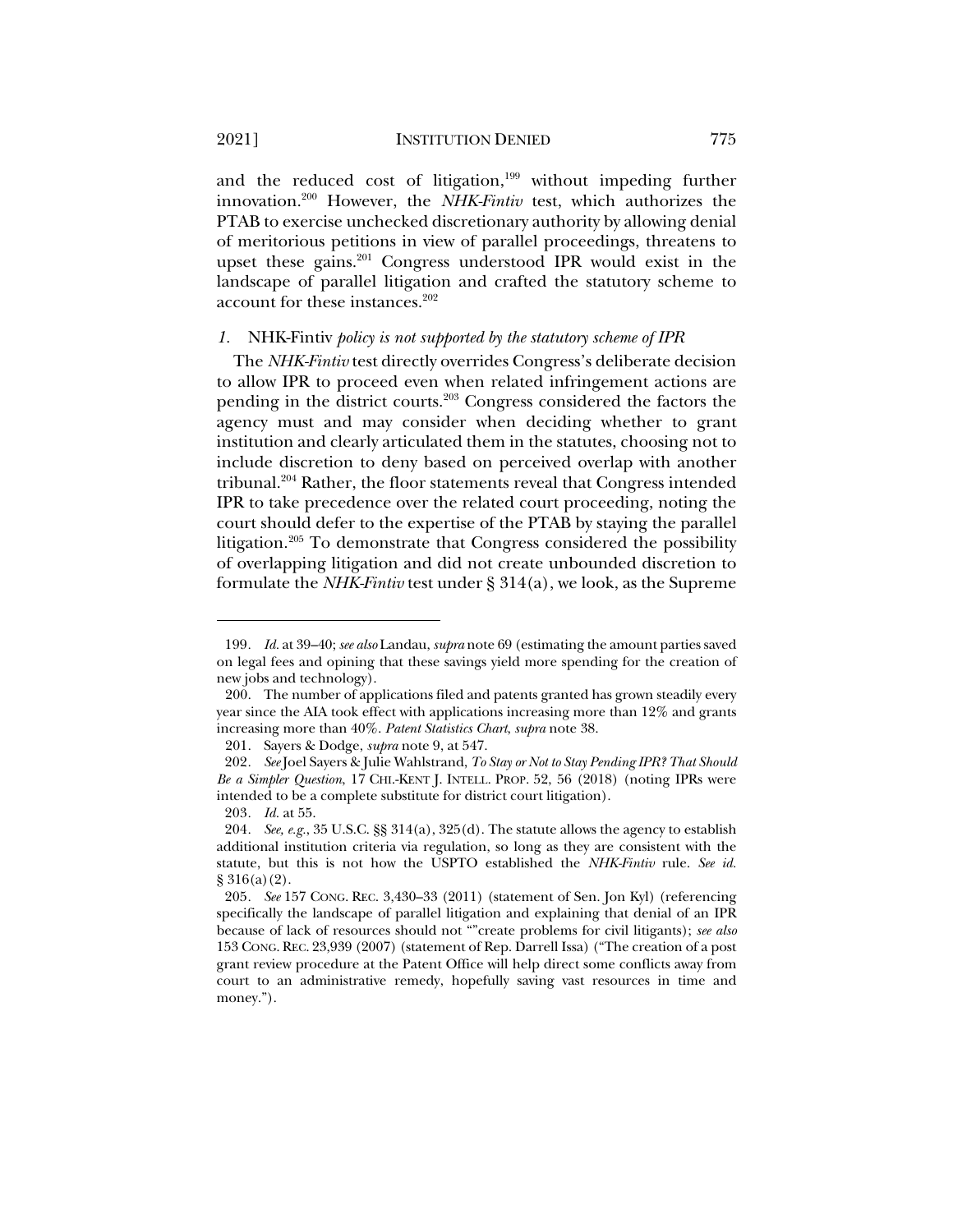Court does when it seeks to ascertain congressional intent of a statute, to the related patent statutes.<sup>206</sup>

# *a. One-year time bar of § 315(b)*

Looking first at who may seek review of a patent, § 311 states any "person who is not the owner of a patent," including an accused infringer, may file a petition seeking IPR.<sup>207</sup> Section 315(b) then grants petitioners a one-year period upon receiving "a complaint alleging infringement of the [challenged] patent" to file an IPR.208 Congress carefully contemplated the one-year time bar.<sup>209</sup> The initial six-month deadline was actually extended to one year to give defendants enough time to analyze the complaint, fully understand what the plaintiff is asserting, and formulate its strategy of defense, which may include filing an IPR. $210$ 

The Supreme Court explained the meaning of § 315(b) in *Thryv*, noting that the purpose was to "minimize burdensome overlap between inter partes review and patent-infringement litigation."<sup>211</sup> Rather than precluding or cutting off parallel proceedings, Congress chose to address this potential for overlap a different way: by setting a one-year deadline for the accused infringer to petition for IPR.212 The Court explained that the petitioner who was time-barred under § 315(b) was not without recourse because the PTAB could still review the challenged patent for validity so long as it is challenged by another party.213 The Court also noted that the time-barred petitioner can seek to join the IPR brought by the other party.214 Careful consideration and ultimate inclusion of the one-year deadline barring institution of late

<sup>206</sup>*. See* Cuozzo Speed Techs. LLC v. Lee, 136 S. Ct. 2131, 2140 (2016) ("[T]he existence of similar provisions in this, and related, patent statutes reinforces our conclusion.").

<sup>207.</sup> 35 U.S.C. § 311.

<sup>208</sup>*. Id.* § 315(b) (barring institution of late filed petitions).

<sup>209.</sup> 157 CONG. REC. 13,187 (2011) (statement of Sen. Jon Kyl) (noting one-year provides an "opportunity to identify and understand the patent claims that are relevant to the litigation").

<sup>210</sup>*. See* Joe Matal, *A Guide to the Legislative History of the America Invents Act: Part II of II*, 21 FED. CIR. BAR J. 539, 611–12 (2012) (noting the March 2011 Senate bill included a six-month bar and explaining why, after discussions, the committee ultimately agreed to a one-year time period).

<sup>211.</sup> Thryv, Inc. v. Click-To-Call Techs., LP, 140 S. Ct. 1367, 1374–75 (2020).

<sup>212</sup>*. Id.* at 1374.

<sup>213</sup>*. Id.*

<sup>214</sup>*. Id.*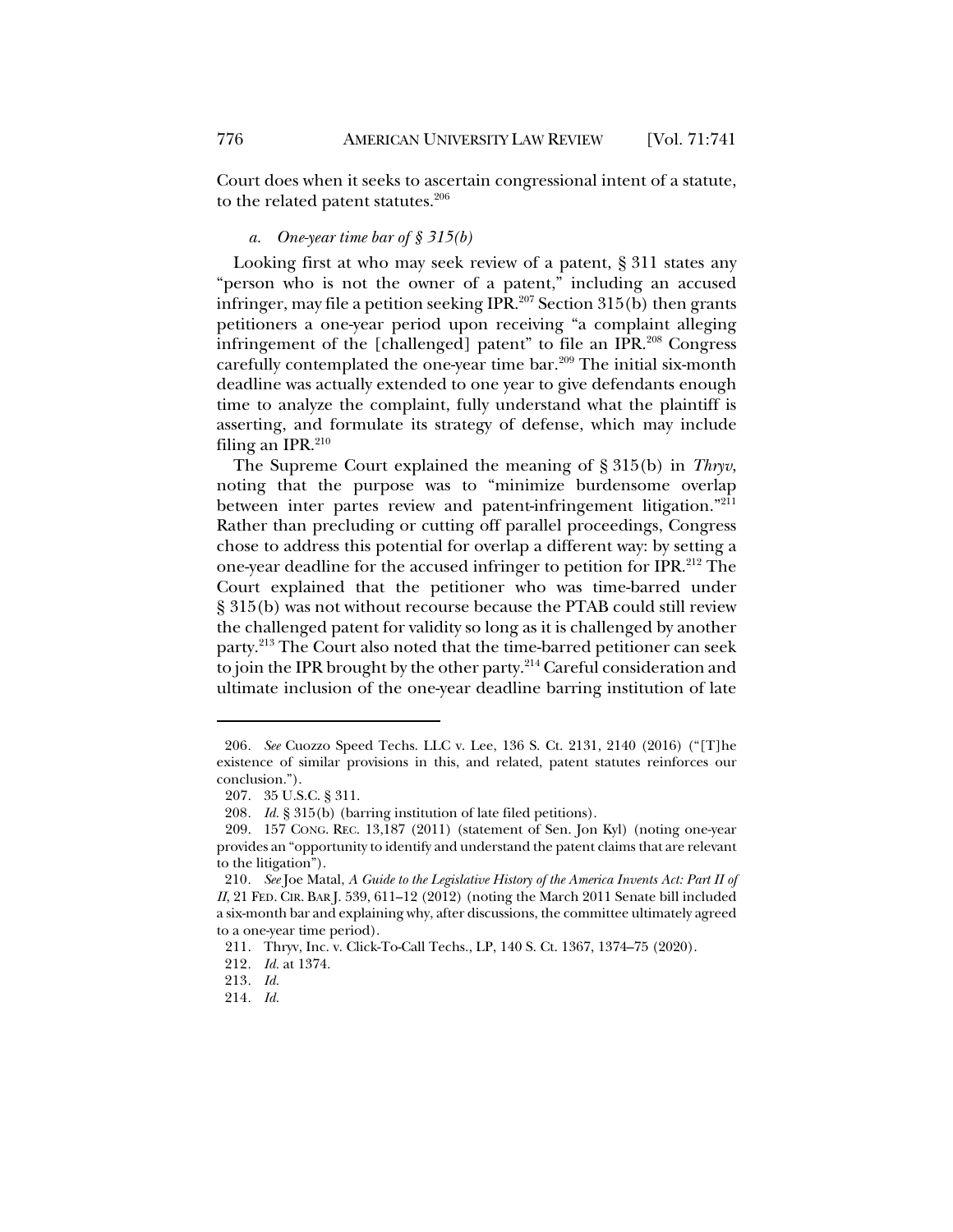filed petitions indicates that Congress understood the parallel litigation landscape and intended timely filed meritorious petitions be reviewed.215 The one-year deadline strikes the proper balance between the interests of patent owners and accused infringers, while not prohibiting the PTAB from reviewing a potentially invalid patent just because the petitioner was time-barred.<sup>216</sup>

The time limit was carefully crafted to preclude unreasonable, prejudicial delay, and therefore cannot be invoked to preclude adjudication of a claim brought within the statutory window.217 The AIA's purpose and design strongly reinforce the goal of having all meritorious challenges reviewed so that all invalid patents are eliminated.218 This is why a petitioner's failure to timely bring a challenge does not prevent the USPTO from conducting an IPR: it can do so if another petitioner who is not time-barred requests such.<sup>219</sup> The USPTO has a duty "to follow its commands as written, not to supplant those commands with others it may prefer" when "a statute's language carries a plain meaning."220 The one-year time bar in the entire statutory scheme makes Congress's command clear: the Director may not deny a petition based on parallel litigation when the petition is timely filed and meets the other necessary standards.

The one-year time bar makes even more sense in the context of the legislative history, the estoppel provisions, and the purpose of IPR as a streamlined and specialized alternative to district court litigation.<sup>221</sup> By giving defendants in parallel litigation one year to analyze the complaint, Congress encouraged petitioners to tailor IPR petitions to patent owners' assertions and put together a strong petition that would most likely lead to the patent being invalidated, thereby letting IPR

<sup>215</sup>*. See id.* (noting that the statutory scheme "consistently elevat[es] resolution of patentability above a petitioner's compliance . . . thereby preserving the Board's adjudication of the merits").

<sup>216.</sup> Cent. United Life Ins. Co. v. Burwell, 827 F.3d 70, 73 (D.C. Cir. 2016) ("Disagreeing with Congress's expressly codified policy choices isn't a luxury administrative agencies enjoy.").

<sup>217.</sup> Petrella v. Metro-Goldwyn-Mayer, Inc., 572 U.S. 667, 677–79, 685 (2014).

<sup>218</sup>*. Thryv*, 140 S. Ct. at 1374.

<sup>219</sup>*. Id.*; 35 U.S.C. § 311(a).

<sup>220.</sup> SAS Inst. Inc. v. Iancu, 138 S. Ct. 1348, 1355 (2018).

<sup>221</sup>*. See* 157 CONG. REC. 13,187 (2011) (statement of Sen. Jon Kyl) ("[I]n light of the . . . enhanced estoppels, it is important that the section 315(b) deadline afford defendants a reasonable opportunity to identify and understand the patent claims that are relevant to the litigation.").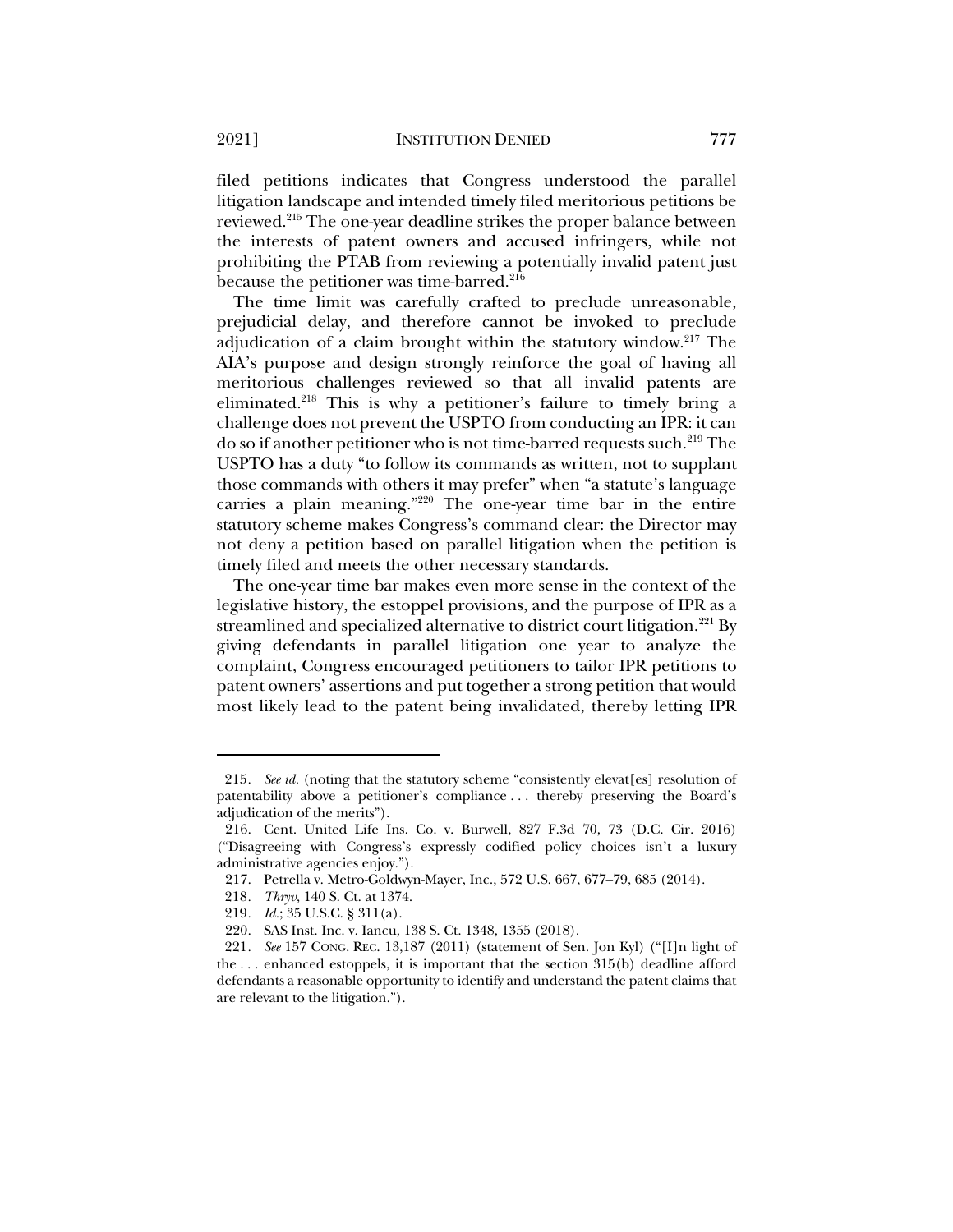fulfill its purpose of serving as an alternative to litigation.<sup>222</sup> In discussing why extension of the time bar from six-months to one-year is necessary, Senator Kyl noted,

[C]ompanies . . . are often sued by defendants asserting multiple patents with large numbers of vague claims, making it difficult to determine in the first few months of the litigation which claims will be relevant and how those claims are alleged to read on the defendant's products.<sup>223</sup>

Without this provision, accused infringers must forgo IPR despite meritorious arguments, or file overbroad and underdeveloped IPR petitions before the issues in litigation have crystallized.<sup>224</sup>

Congress expressly invited overlap from defendants accused of patent infringement, encouraging them to bring timely meritorious challenges to the USPTO for resolution. <sup>225</sup> By treating overlap as a reason to deny institution as the *NHK-Fintiv* policy does, IPR becomes unavailable, thus defeating its opportunity to serve as an efficient mechanism to eliminate invalid patents.<sup>226</sup> Preventing IPR ultimately weakens the patent system and allows bad patents to remain in force exactly the opposite of what Congress set out to achieve with the AIA.<sup>227</sup>

#### *b. Estoppel provisions under § 315(e)*

Further evidence of congressional intent for IPR to co-exist or trump district court litigation is found in the estoppel provisions, especially  $\S 315(e)(2)$ , which relate to civil actions and other proceedings. This provision prevents a

petitioner in an inter partes review . . . that results in a final written decision  $\ldots$  [from] assert [ing] either in a civil action  $\ldots$  or in a proceeding before the International Trade Commission . . . any ground that the petitioner raised or reasonably could have raised during that inter partes review.<sup>228</sup>

<sup>222</sup>*. Id.*

<sup>223</sup>*. Id.*

<sup>224</sup>*. Id.*

<sup>225</sup>*. See supra* Section II.A.1 (summarizing how the *NHK-Fintiv* rule violates Congress's intent to allow IPRs to proceed even when related infringement actions are pending in the district court); H.R. REP. NO. 112-98, at 48 (2011); Thryv, Inc. v. Click-To-Call Techs., LP, 140 S. Ct. 1367, 1374–75 (2020) (noting Congress's concerns about diminished competition due to overpatenting).

<sup>226</sup>*. See* Landau, *supra* note 174 (noting the recent increase in discretionary denials has led to more sequential and anti-cumulative litigation).

<sup>227</sup>*. Thryv*, 140 S. Ct. at 1374.

<sup>228.</sup> 35 U.S.C. § 315(e)(2).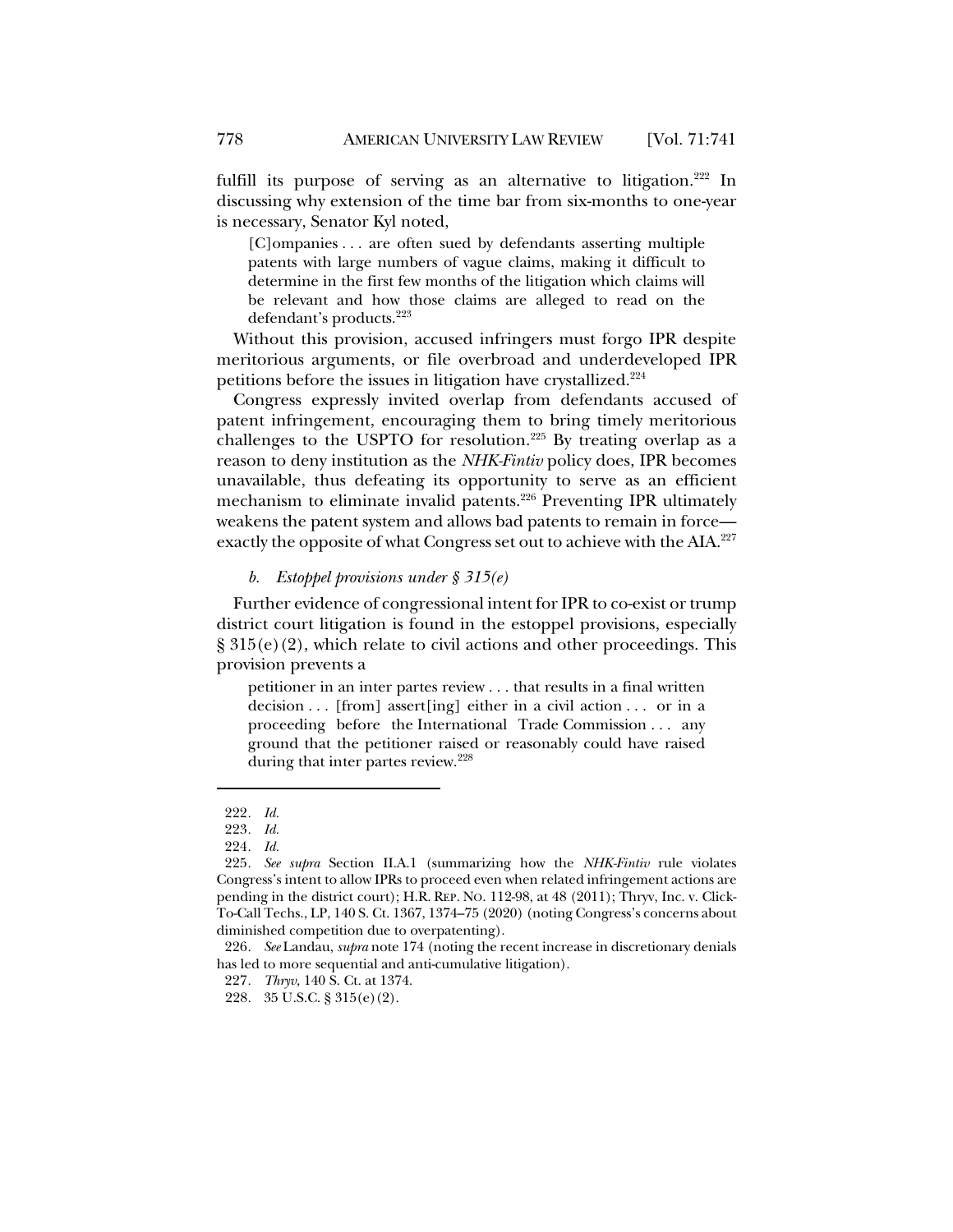The legislative history of the AIA suggests that  $\S 315(e)(2)$  was intended to prevent the same party from repeatedly challenging the validity of a patent based on patents and printed publications.<sup>229</sup> Importantly, estoppel does not attach unless there is a final written decision, so the petitioner is not estopped from presenting any arguments raised in the petition in a parallel proceeding unless that petition is taken up and a final written decision is issued.230 However, by applying the overlapping issues factor of the *NHK-Fintiv* test, which specifically accounts for whether the petitioner broadly stipulates not to pursue the same grounds in the parallel proceeding, the PTAB rewrites the estoppel provision, making it attach *prior* to the written decision.231 Congress expressly rejected this meaning in writing § 315(e)(2).232 Rather, Congress wanted to encourage prompt patent challenges so it narrowly crafted the estoppel provision and specifically noted the time at which it attaches, giving parties the opportunity to avoid estoppel attachment by settling or terminating.233 Now, the *NHK-Fintiv* factors all but force a petitioner, especially one who is a defendant in a fast-moving parallel venue, to agree to a broad estoppel stipulation just to have its challenge heard.<sup>234</sup>

Congress specifically contemplated how IPR and overlapping proceedings should be managed, and in all instances crafted outcomes

<sup>229.</sup> 157 CONG. REC. 3,400–34 (2011) (statement of Sen. Chuck Grassley) (noting the purpose of the estoppel provision is to "ensure that if an [IPR] is instituted while litigation is pending, that review will completely substitute for at least the patents-andprinted-publications portion of the civil litigation").

<sup>230.</sup> Synopsys, Inc. v. Mentor Graphics Corp., 814 F.3d 1309, 1316 (Fed. Cir. 2016) ("[V]alidity of claims for which the Board did not institute [IPR] can still be litigated in district court.").

<sup>231</sup>*. See* Sotera Wireless, Inc. v. Masimo Corp., No. IPR2020-01019, Paper 12, at 19 (P.T.A.B. Dec. 1, 2020) (explaining that a broad stipulation "ensures that an [IPR] is a 'true alternative' to the district court proceeding").

<sup>232.</sup> Matal, *supra* note 210, at 616–20.

<sup>233</sup>*. Perspectives on Patents: Post-Grant Review Procedures and Other Litigation Reforms: Hearing Before the Subcomm. on Intell. Prop. of the S. Comm. on the Judiciary*, 109th Cong. 5 (2006); *see also* Christa J. Laser, *The Scope of IPR Estoppel: A Statutory, Historical, and Normative Analysis*, 70 FLA. L. REV. 1127, 1169 (2018) (advocating for narrow reading of estoppel provision while discussing the varying approaches taken in the courts).

<sup>234</sup>*. See, e.g.*, Samsung Elecs. Co. v. Acorn Semi, LLC, No. IPR2020-01204, Paper 21, at 17 (P.T.A.B. Jan. 13, 2021) (resorting to a broad stipulation because they were also being sued in the Eastern District of Texas, which maintains an extremely fast-moving patent docket).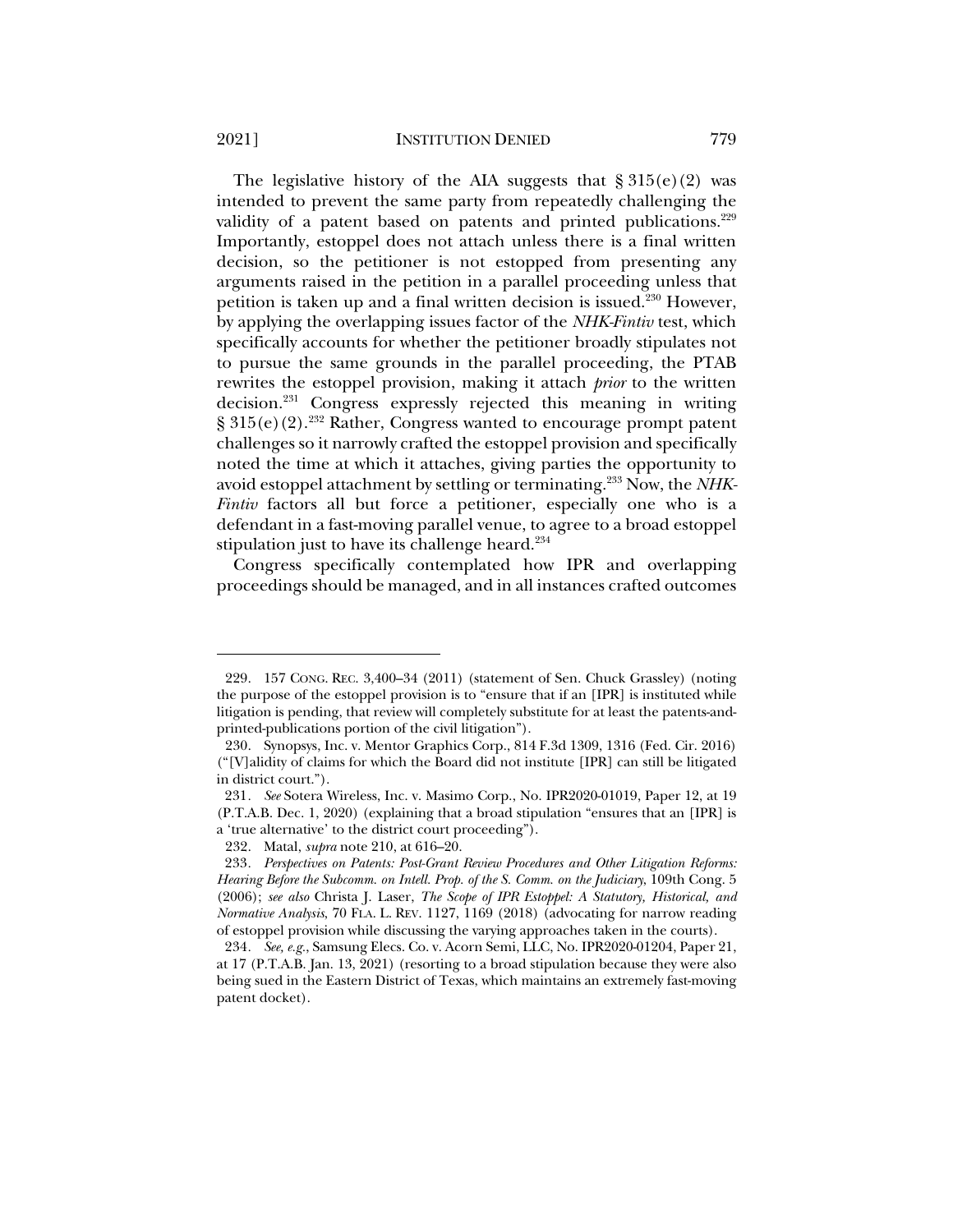that would lead to invalidation of more patents. $235$  These provisions were fashioned to account for administrative efficiency to the extent that Congress deemed it necessary.<sup>236</sup> Just as a court cannot substitute its judgement for that of the agency, the agency cannot substitute its judgment for Congress's when there are no ambiguities in the statute.<sup>237</sup> The estoppel provisions, especially  $\S 315(e)(2)$ , clearly contemplate how and when they will attach.238 Allowing the PTAB to substitute its judgment under *NHK-Fintiv*, demanding petitioners submit to estoppel provisions early just to have a "bad" patent reviewed, is an exercise of improper agency discretion.<sup>239</sup>

## *c. Forcing fragmentation of issues*

One of the main purposes in creating IPR was to provide an additional, more efficient, and specialized pathway to resolve the same issues that the challenger could otherwise have brought only in litigation.240 The statutory scheme encourages the petitioner to present all their best arguments in the petition to ensure the PTAB institutes a review by penalizing a party who intentionally withholds better arguments in two ways. First, since the IPR process is divided into two phases, institution and trial, if the petitioner withholds better arguments, the PTAB may deny institution of the petition for failing to meet the statutorily set merit standard.<sup>241</sup> Second, if an IPR petition results in a final written decision, the petitioner is barred from asserting any ground for invalidity it could have reasonably raised during the IPR in litigation.<sup>242</sup>

The *NHK-Fintiv* policy, however, encourages fragmenting issues between IPR and litigation. The policy forces petitioners to minimize overlap between the petition and pending litigation to avoid denial of

<sup>235.</sup> Thryv, Inc. v. Click-To-Call Techs., LP, 140 S. Ct. 1367, 1374 (2020) (noting that Congress's goal was to efficiently eliminate "bad" patents).

<sup>236.</sup> 157 CONG. REC. 3,428 (2011) (statement of Sen. Jon Kyl).

<sup>237.</sup> Motor Vehicle Mfrs. Ass'n v. State Farm Mut. Auto. Ins. Co., 463 U.S. 29, 43 (1983) (explaining the Court's narrow scope of review when determining whether an agency's actions were "arbitrary and capricious").

<sup>238.</sup> 35 U.S.C. § 315(e).

<sup>239.</sup> 5 U.S.C. § 706(2)(A).

<sup>240.</sup> H.R. REP. NO. 112-98 at 48; *Thryv*, 140 S. Ct. at 1374–75.

<sup>241.</sup> Audrey Millemann & Weintraub Tobin, *How to Challenge a Patent in the PTO*, JDSUPRA (Mar. 29, 2021), https://www.jdsupra.com/legalnews/how-to-challenge-apatent-in-the-pto-4643150 [https://perma.cc/LP7J-K5A6].

<sup>242.</sup> 35 U.S.C. § 315(e)(2).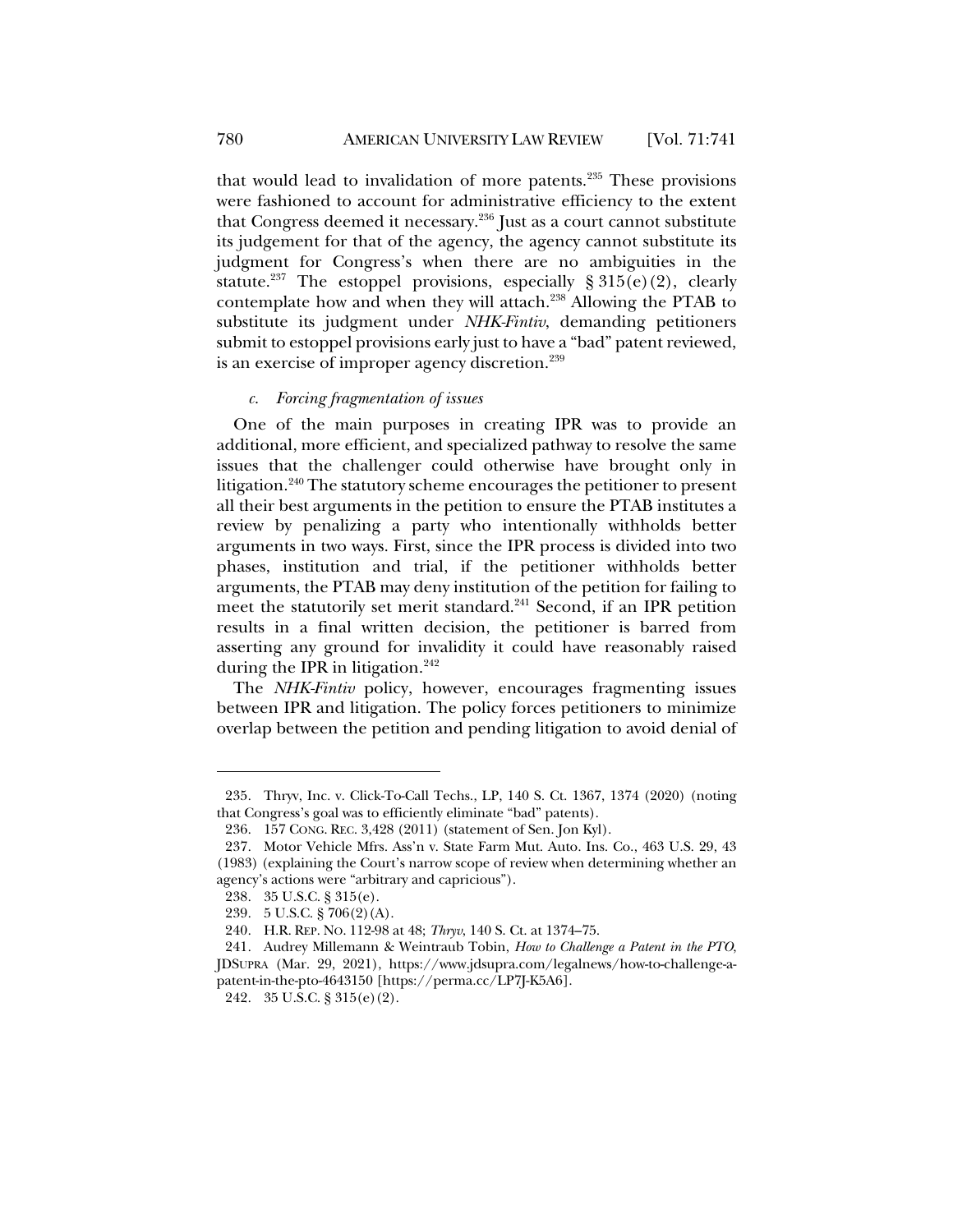institution. <sup>243</sup> However, if a petitioner-defendant holds back an issue from its litigation defense to avoid overlap with the IPR, it will forfeit that defense in the litigation.<sup>244</sup> Conversely, if the petitioner-defendant holds back an issue from its IPR petition, it forgoes invalidation on that ground and potentially weakens the merits, reducing the chance of securing an IPR at all.<sup>245</sup> Forcing a petitioner-defendant to divide issues between the IPR and district court directly contravenes the purpose of the AIA to serve as an alternative to litigation, making it not only illogical but also inefficient. 246

Congress never intended this self-defeating forced fragmentation conception of IPR.247 Moreover, the Court expressly rejected this type of forced fragmentation in *SAS*, where the Court rejected the Director's argument that § 314(a) allowed the PTAB to "curate" a petition by instituting on only some of the challenged claims.<sup>248</sup> The Court explained that the statutory provisions "deliver unmistakable commands," which require the PTAB to address every claim challenged.<sup>249</sup> The Court also noted that  $\S 314(a)$  "does not require the Director to evaluate every claim individually . . . the language anticipates a regime where a reasonable prospect of success on a single claim justifies review of all."250 As explained in *SAS*, "the petitioner's petition, not the Director's discretion, is supposed to guide the life of

<sup>243</sup>*. See* Sand Revolution II, LLC v. Cont'l Intermodal Grp. – Trucking LLC, No. IPR2019-01393, Paper 24, at 12 (P.T.A.B. June 16, 2020) (encouraging petitioner to broadly stipulate to improve chances of institution of IPR).

<sup>244</sup>*. See* Jason D. Reinecke, *Does Patent Law Allow Plaintiffs Too Many Bites at the Apple?*, 99 J. PAT. & TRADEMARK OFF. SOC'Y 360, 368 (2017) (discussing under what circumstances a defendant is precluded from bringing another challenge on similar grounds).

<sup>245</sup>*. See* Libbie DiMarco & Nathan Speed, *Litigating Invalidity After IPR Resolution*, 19 CHI.-KENT J. INTELL. PROP. 266, 267 (2019) (discussing the practical impact of IPR estoppel strategic considerations for IPR parties involved in parallel district court or ITC proceedings).

<sup>246.</sup> Saurabh Vishnubhakat et al., *Strategic Decision Making in Dual PTAB and District Court Proceedings*, 31 BERKELEY TECH. L.J. 45, 73 (2016) (discussing the frequency with which petitioners are involved in parallel proceedings asserting the same arguments and the same patents).

<sup>247</sup>*. See* SAS Inst. Inc. v. Iancu, 138 S. Ct. 1348, 1353 (2018) (holding that the plain meaning of 35 U.S.C. § 318(a) dictates that once IPR is granted, the USPTO is required to render judgement on all of petitioner's claims).

<sup>248</sup>*. Id.*

<sup>249</sup>*. Id.* at 1358.

<sup>250</sup>*. Id.* at 1356.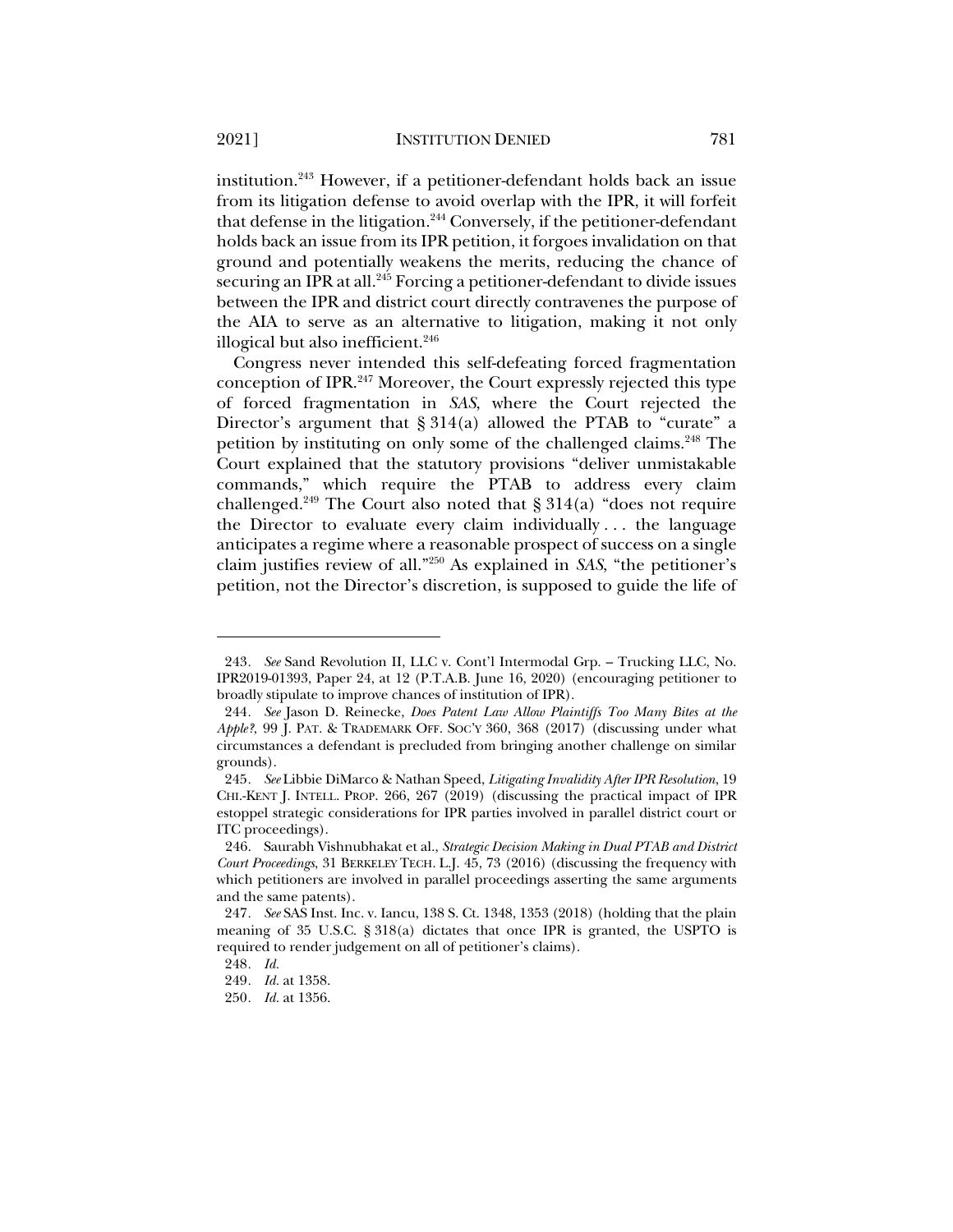the [IPR]."251 Therefore, application of the *NHK-Fintiv* test, which forces a petitioner to divide issues between the court and the PTAB to increase the likelihood of institution, exceeds the bounds of discretion under § 314(a).

## *d. Staying parallel litigation*

In promulgating the statutory scheme of IPRs, Congress balanced the considerations of the one-year time bar and the estoppel provisions with the fact that courts have the power to manage their dockets and issue stays to reduce the burdens on the court and the parties.<sup>252</sup> In discussing these new post-grant procedures, Congress suggested that using the four-factor test in *Broadcast Innovation, LLC v. Charter Communications, Inc.*<sup>253</sup> should lead most courts to grant a stay in view of the efficiency of IPR.254 The four factors commonly used to determine whether a stay of proceedings is proper are

(1) whether a stay will simplify the issues in question and streamline the trial;

(2) whether discovery is complete and whether a trial date has been set;

(3) whether a stay would unduly prejudice the nonmoving party or present a clear tactical advantage for the moving party; and

(4) whether a stay will reduce the burden of litigation on the parties and on the court.

Since the one-year time bar encourages parties to file quickly, and the estoppel provision prevents the court from relitigating any invalidity grounds the petitioner raised or reasonably could have raised, these factors almost always weigh in favor of staying the case and allowing the IPR to proceed first, indicating that Congress contemplated situations in which parallel litigation would occur.255

Relating to factor one, staying in favor of an IPR almost always simplifies the issues in question by determining some aspects of validity of the patent claims; coupled with the estoppel provisions that ensure similar validity contentions will not be rehashed, thereby streamlining

<sup>251</sup>*. Id.*

<sup>252.</sup> 35 U.S.C. § 315(b), (e)(2); *see* Fed. R. Civ. P. 16 (setting forth court docket and scheduling management procedures).

<sup>253.</sup> No. 03-cv-2223, 2006 WL 1897165 (D. Colo. July 11, 2006).

<sup>254</sup>*. Id.* at \*4.

<sup>255</sup>*. Id.* at \*10 (citing Softview Comput. Prods. Corp. v. Haworth, Inc., No. 97 CIV. 8815, 2000 WL 1134471, at \*2 (S.D.N.Y. Aug. 10, 2000)).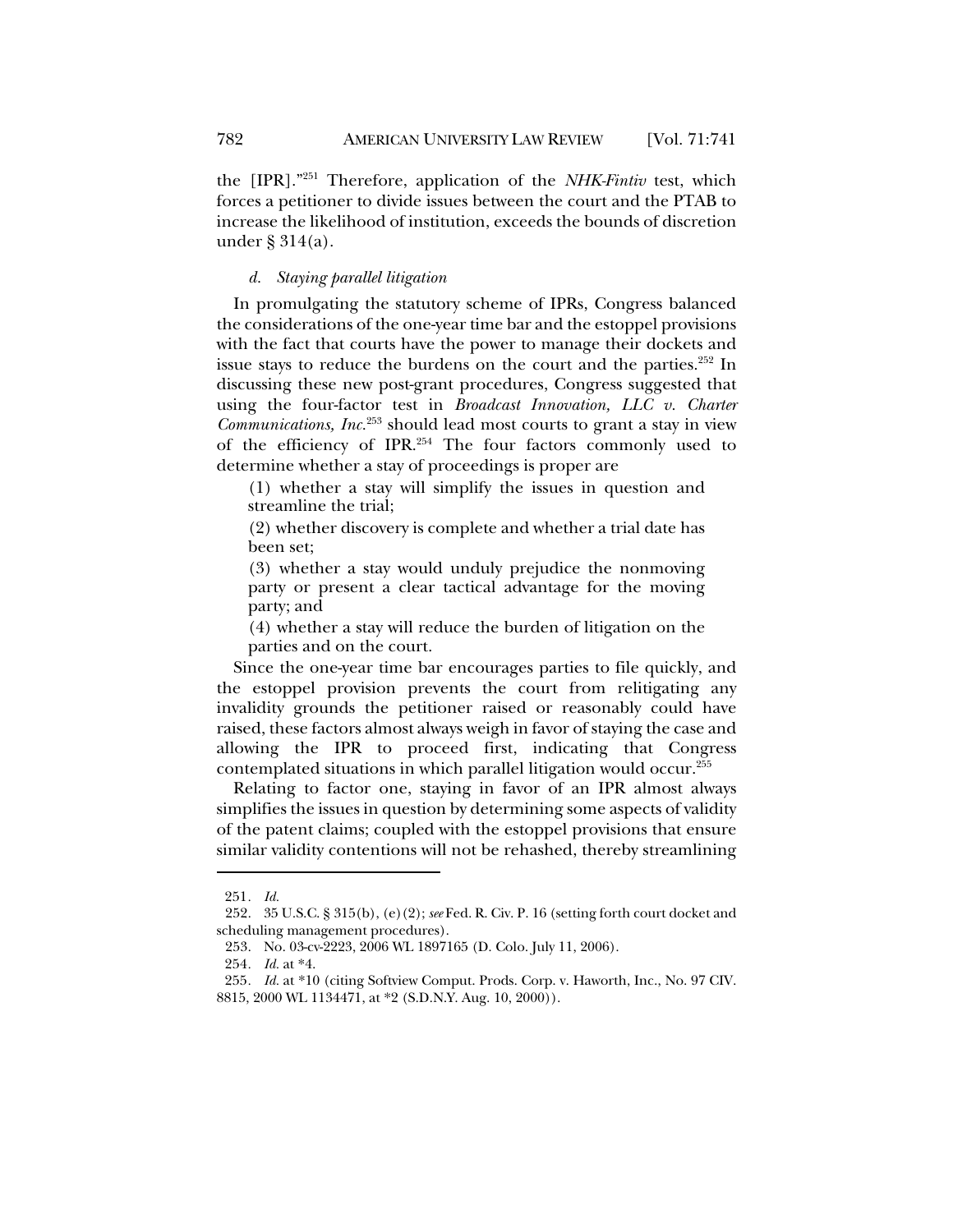the trial. <sup>256</sup> Relating to factor two, the one-year time bar encourages the defendant to file quickly, before discovery is complete and a trial date set, again indicating that a stay is favorable.<sup>257</sup> Relating to factor three, rarely would a stay unduly prejudice the nonmoving party because the nonmoving party will still have a legal remedy if the PTAB determines the patent claims are valid.<sup>258</sup> Finally, relating to factor four, staying in favor of IPR reduces the burden of litigation on the parties and the court by deciding some of the validity questions, thereby reducing the resources spent by the parties and the court.259 By carefully crafting the time bar and estoppel provisions, Congress tipped the balance in favor of court stays in all but extraordinary situations, thus making it nearly impossible to believe that Congress intended the PTAB to be the one "staying" (i.e. rejecting) in favor of the courts. $260$ 

The *NHK-Fintiv* policy overrides Congress's deliberate decision to make IPR the dominate forum.<sup>261</sup> Congress was seemingly unhappy with the way courts previously "allow[ed] litigation to grind on while a reexamination [was] being conducted, forcing the parties to fight in two fora at the same time."262 Accordingly, Congress structured IPR with a one-year time bar, broad estoppel provisions, and a quick completion time to increase the number of court stays in favor of IPR, allowing it to serve as an efficient alternative to litigation for "weed[ing] out bad patent claims" that never should have issued.<sup>263</sup>

#### *e. Relation to other proceedings or actions under § 315*

Various other provisions in the AIA statutory structure help illustrate how the PTAB should handle situations with parallel proceedings. For example,  $\S 315(a)(3)$  specifically provides that defendants in district court infringement actions may raise invalidity arguments without

<sup>256</sup>*. Id.* at \*5.

<sup>257</sup>*. Id.* at \*8 (explaining that this factor is the weakest and regularly outweighed by other factors including the value of USPTO expertise and simplification of the issues). 258*. See id.* at \*10 (citing *Softview Comput. Prods. Corp.*, No. 97 CIV. 8815 KMW HBP, 2000 WL 1134471, at \*2) (noting the crucial question in determining whether prejudice will result is whether the legal remedy will be impacted).

<sup>259</sup>*. Id.*

<sup>260.</sup> 157 CONG. REC. 3,416 (2011).

<sup>261</sup>*.* Cisco Sys. Inc. v. Ramot at Tel Aviv Univ. Ltd., 834 F. App'x 571, 572–73 (Fed. Cir. 2020) (seeking mandamus relief after being denied institution under this rule).

<sup>262.</sup> 157 CONG. REC. 3,416 (2011).

<sup>263.</sup> Thryv, Inc. v. Click-To-Call Techs., LP, 140 S. Ct. 1367, 1374 (2020).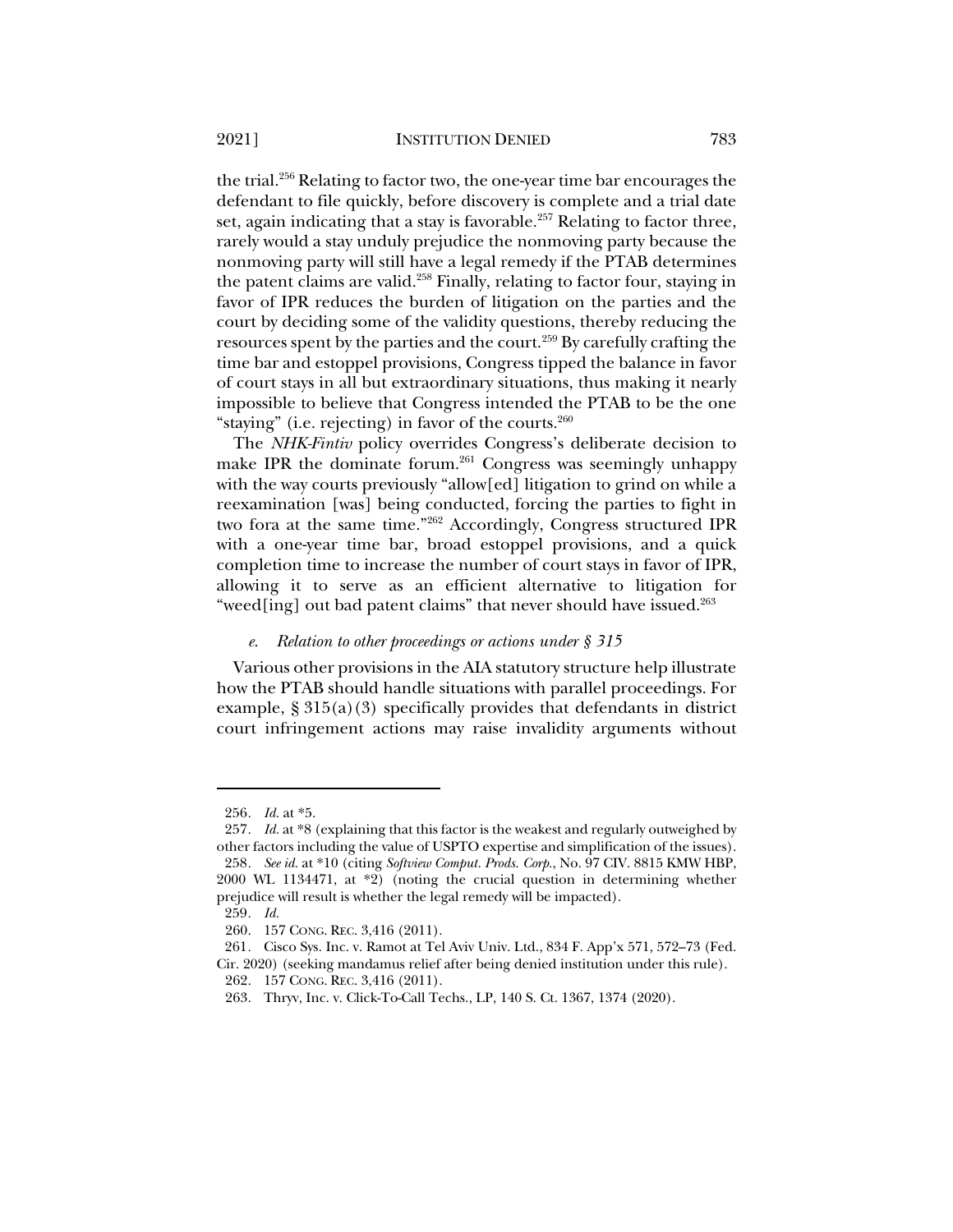risking their ability to seek IPR.<sup>264</sup> Additionally, § 315(a)(1) preempts institution when certain related actions are pending, indicating that Congress intended the petitioner to have the option to choose IPR over district court litigation.265 However, should the petitioner choose to commence the action in district court, the petitioner could not then seek IPR—that "move" belongs to the defendant.<sup>266</sup> The fact that Congress chose to bar or stay parallel litigation if it is initiated by the plaintiff in a parallel litigation, but not when it is initiated by the defendant, indicates that Congress was well aware of the potential for parallel proceedings, and made deliberate policy choices to account for them in the IPR framework.267 As explained by the Court in *Cuozzo*, "[t]his possibility [of parallel proceedings] . . . has long been present in our patent system, which provides different tracks—one in the Patent Office and one in the courts—for the review and adjudication of patent claims."268 Accordingly, the Supreme Court determined that Congress crafted the structure of the AIA to account for these parallel proceedings, leaving no wiggle room for the PTAB to promulgate its own policy in *NHK-Fintiv* under § 314(a).

These provisions further congressional intent and are logical for several reasons. First, they level the playing field by preventing financially blessed plaintiffs from forcing defendants to defend in multiple fora. <sup>269</sup> Second, they prevent the plaintiff from creating administrative inefficiencies by presenting validity challenges in multiple venues.<sup>270</sup> In fact, over  $85\%$  of petitions involve a patent that the parties are simultaneously litigating in district court.<sup>271</sup> Congress

<sup>264. 35</sup> U.S.C. § 315(a)(3). Other grounds that the agency either must or may consider as part of the institution decision are set forth in the statute as well. *See, e.g.*, *id.* §§ 311–15.

<sup>265</sup>*. See* H.R. REP. NO. 112-98, at 39–40, 45–47 (2011) (noting Congress designed an "efficient system for challenging patents that should not have issued").

<sup>266</sup>*. Id.* at 47.

<sup>267</sup>*. See* Cuozzo Speed Techs., LLC v. Lee, 136 S. Ct. 2131, 2146 (2016) (noting that inconsistency of results between the USPTO and the courts is inherent to Congress's design).

<sup>268</sup>*. Id.*

<sup>269</sup>*. See* Matteo Sabattini, PTAB Challenges and Innovation: A Probabilistic Approach (Aug. 6, 2020) (unpublished manuscript), https://ssrn.com/abstract= 3668216 (discussing the ease with which parties can challenge the validity of patents in multiple venues).

<sup>270</sup>*. See id.* (conducting an empirical analysis of patents challenged at the PTAB and finding that patents are usually challenged more than once on different grounds).

<sup>271.</sup> Vishnubhakat, *supra* note 246, at 69; *see also* David P. Ruschke & William V. Saindon, *Chat with the Chief: An Analysis of Multiple Petitions in AIA Trials*, USPTO (Oct.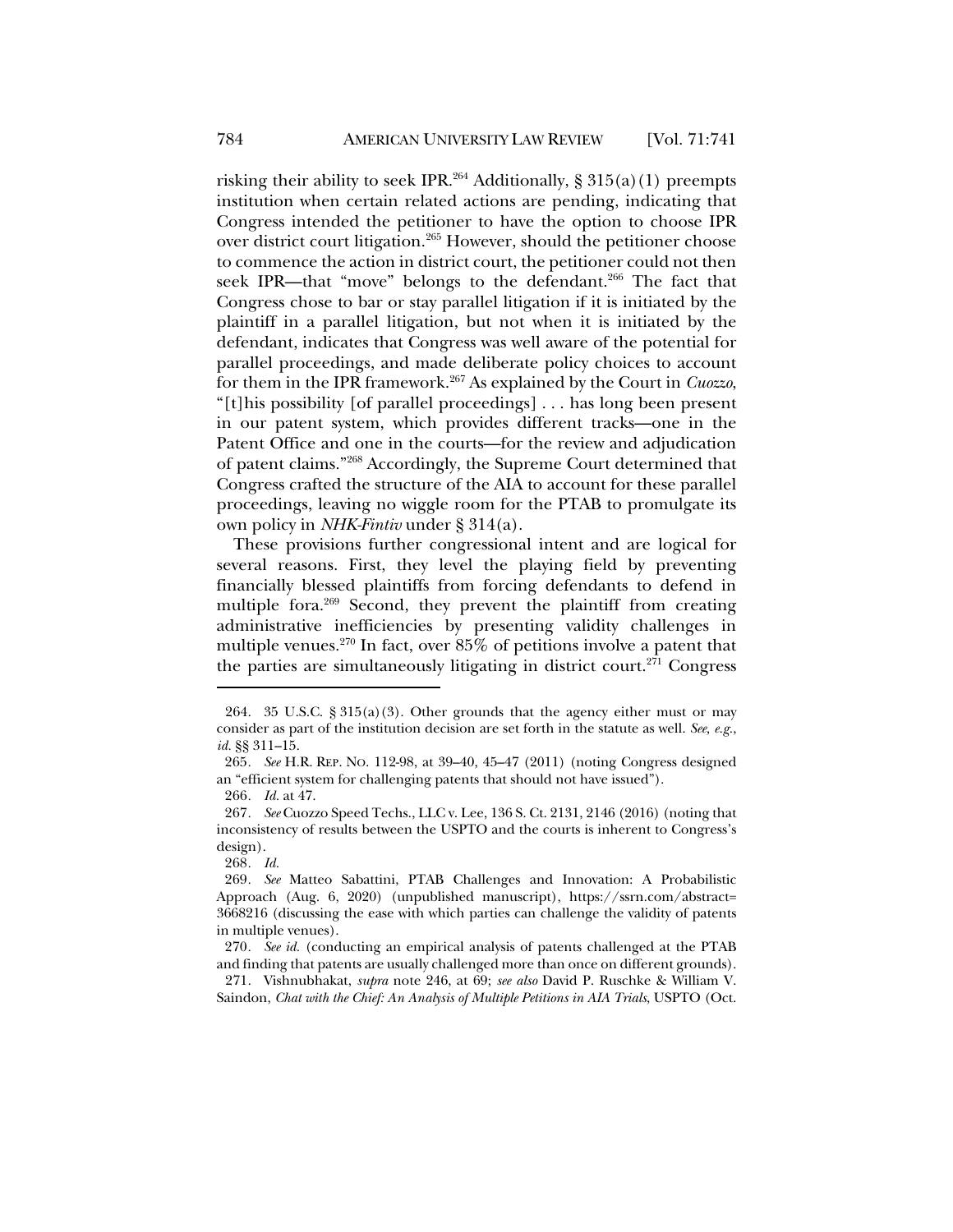decided that if the IPR petition is timely filed and meritorious, it should be reviewed.

#### *f. Designation of discretionary authority under § 325(d)*

Congress knows exactly how to grant discretionary authority; had it intended to grant the Director essentially limitless discretion over when to institute an IPR petition, it would have said so.<sup>272</sup> For example, Congress expressly granted the Director discretion to decide how to manage IPR when there are parallel proceedings *before* the USPTO by providing authority to "stay, transfer, consolidateral or terminaterial providing authority to "stay, transfer, consolidaters", or terminated any matter or proceeding and by "reject[ing] the petition or request because[] the same or substantially the same prior art or arguments previously were presented to the Office."273 If Congress wanted to give the Director authority to deny petitions based on the stage of parallel proceedings, it would have said so explicitly.274

When Congress revamped administrative proceedings under the AIA, it wanted to fix the infrequent use of inter partes reexaminations, which it sought to accomplish by creating IPR. $275$  Giving unbounded discretion to deny institution weakens IPR as an alternative to litigation.<sup>276</sup> Therefore, Congress would have been explicit if it intended to confer such discretion.277

Inclusion of a modicum of discretion in  $\S 325(d)$  shows that Congress contemplated giving the Director broad discretionary denial authority, but it chose instead to limit the Director's authority to

<sup>24, 2017) [</sup>hereinafter *Chat with Chief Judge of PTAB*], https://www.uspto.gov/sites/ default/files/documents/Chat\_with\_the\_Chief\_Boardside\_Chat\_Multiple\_Petition\_ Study\_20171024\_2.pdf [https://perma.cc/V5AX-6AXW].

<sup>272</sup>*. See* SAS Inst. Inc. v. Iancu, 138 S. Ct. 1348, 1356 (2018) (remarking that Congress knows how to grant administrative discretion in its statutory drafting).

<sup>273.</sup> 35 U.S.C. § 325(d).

<sup>274</sup>*. See* State Farm Fire & Cas. Co. v. United States *ex rel.* Rigsby, 137 S. Ct. 436, 443– 44 (2016) (noting Congress knows how to draft statutory language to afford discretion and does so clearly).

<sup>275.</sup> 157 CONG. REC. 13,041 (2011) (statement of Sen. Sheldon Whitehouse) (noting that the previous inter partes reexamination had "broken down, resulting in further delay, cost, and confusion" and was no longer serving as an efficient alternative to litigation).

<sup>276.</sup> As discretionary denials have risen, IPR institution rates have fallen from 2014 (75%) to 2020 (56%) with rates expected to fall to 53% in 2021. USPTO TRIAL STATISTICS NOVEMBER 2020, *supra* note 6, at 6.

<sup>277.</sup> Cuozzo Speed Techs., LLC v. Lee, 136 S. Ct. 2131, 2153 (2016) (Alito, J., dissenting) ("[T]he law does not say so directly and Congress may not have thought the point self-evident.").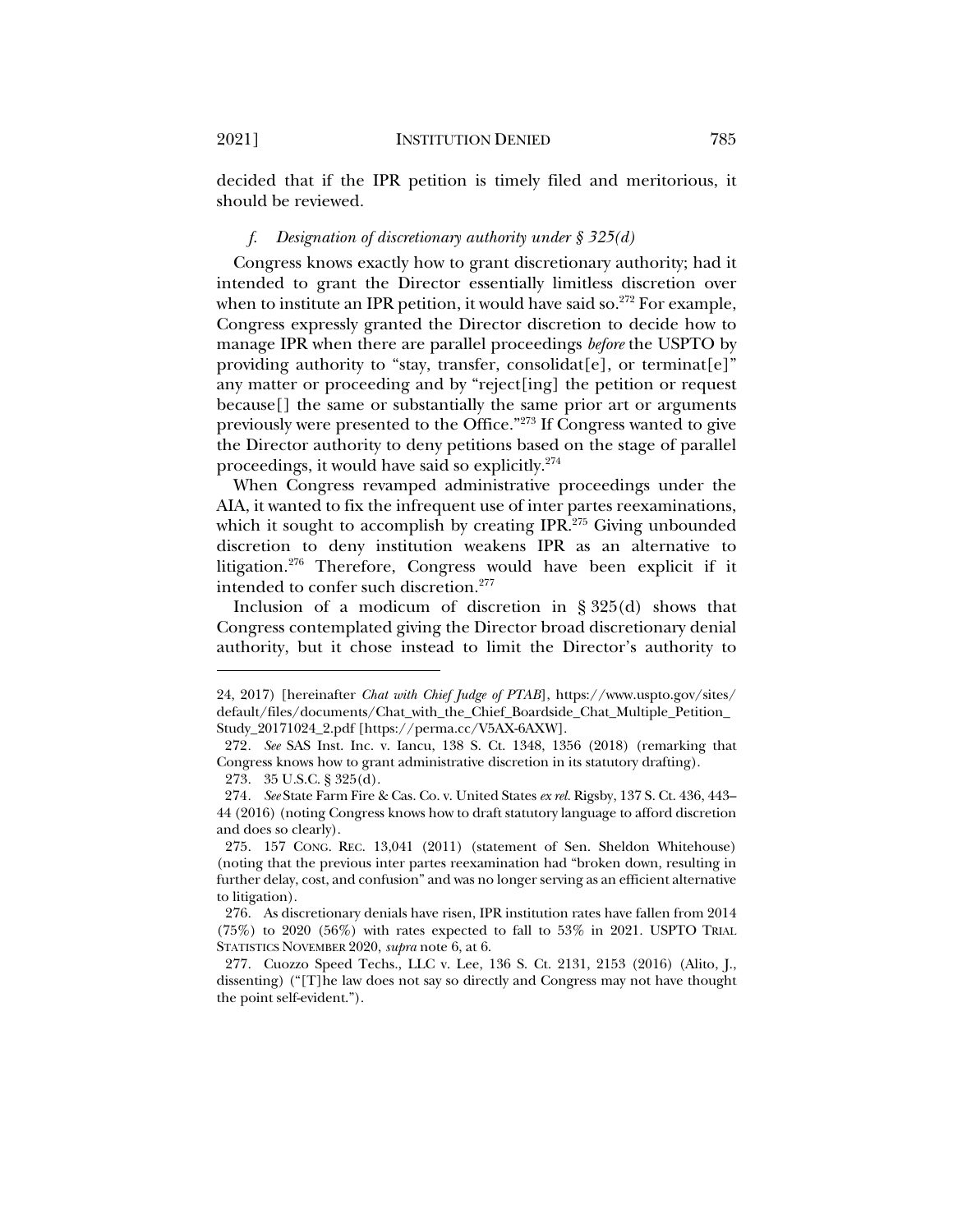petitions that have the same prior art or arguments previously presented.<sup>278</sup> Section 325(d) states, "[i]n determining whether to institute or order a proceeding . . . the Director may take into account whether, and reject the petition or request because, the same or substantially the same prior art or arguments previously were presented . . . ."279 Inclusion of discretion in § 325(d) comports with the entire purpose of the AIA because it gives the USPTO flexibility to institute review even though the petitioner relies on the same prior art or arguments, thereby elevating the resolution of patentability and giving the USPTO the opportunity to correct a potential error it made in initially granting the patent.<sup>280</sup> Accordingly, though the PTAB can exercise discretion to deny under § 325(d) after it considers whether the petitioner presented any nuances or Examiner error in the previously considered prior art, it can also exercise its discretion to institute, which was prohibited pre-AIA.281 Congress included discretion in § 325(d) so that if a petitioner brought a bad patent the USPTO's attention, it could be reviewed and invalidated even if the petitioner relied on the same previously presented prior art or arguments.282

Applying an expansive reading of discretionary denial under § 314(a), as the PTAB has done with *NHK-Fintiv* for parallel proceedings, renders § 325(d) superfluous because the PTAB could account for the same prior art previously presented under its § 314(a) discretion.283 In *Cuozzo*, the Court rejected a reading of § 314(d) that would make it superfluous, explaining that a statute should be read, if possible, so that all of its provisions are given effect.<sup>284</sup> Therefore, § 314(a) must be read narrowly as conferring discretion only as to whether the petition meets the "reasonable likelihood" threshold standard to avoid superfluidity of § 325(d).<sup>285</sup> Because the *NHK-Fintiv* policy does not comport with the statutory scheme of IPR, it should be abolished.

<sup>278.</sup> Sayers & Dodge, *supra* note 9, at 544.

<sup>279.</sup> 35 U.S.C. § 325(d).

<sup>280</sup>*. See* Thryv, Inc. v. Click-To-Call Techs., LP, 140 S. Ct. 1367, 1374 (2020).

<sup>281</sup>*. See* Matal, *supra* note 210, at 614–16 (discussing the required "newness" threshold pre-AIA).

<sup>282</sup>*. Id.* at 615–16.

<sup>283.</sup> Sayers & Dodge, *supra* note 9, at 544.

<sup>284.</sup> Cuozzo Speed Techs., LLC v. Lee, 136 S. Ct. 2131, 2140 (2016).

<sup>285</sup>*. Id.*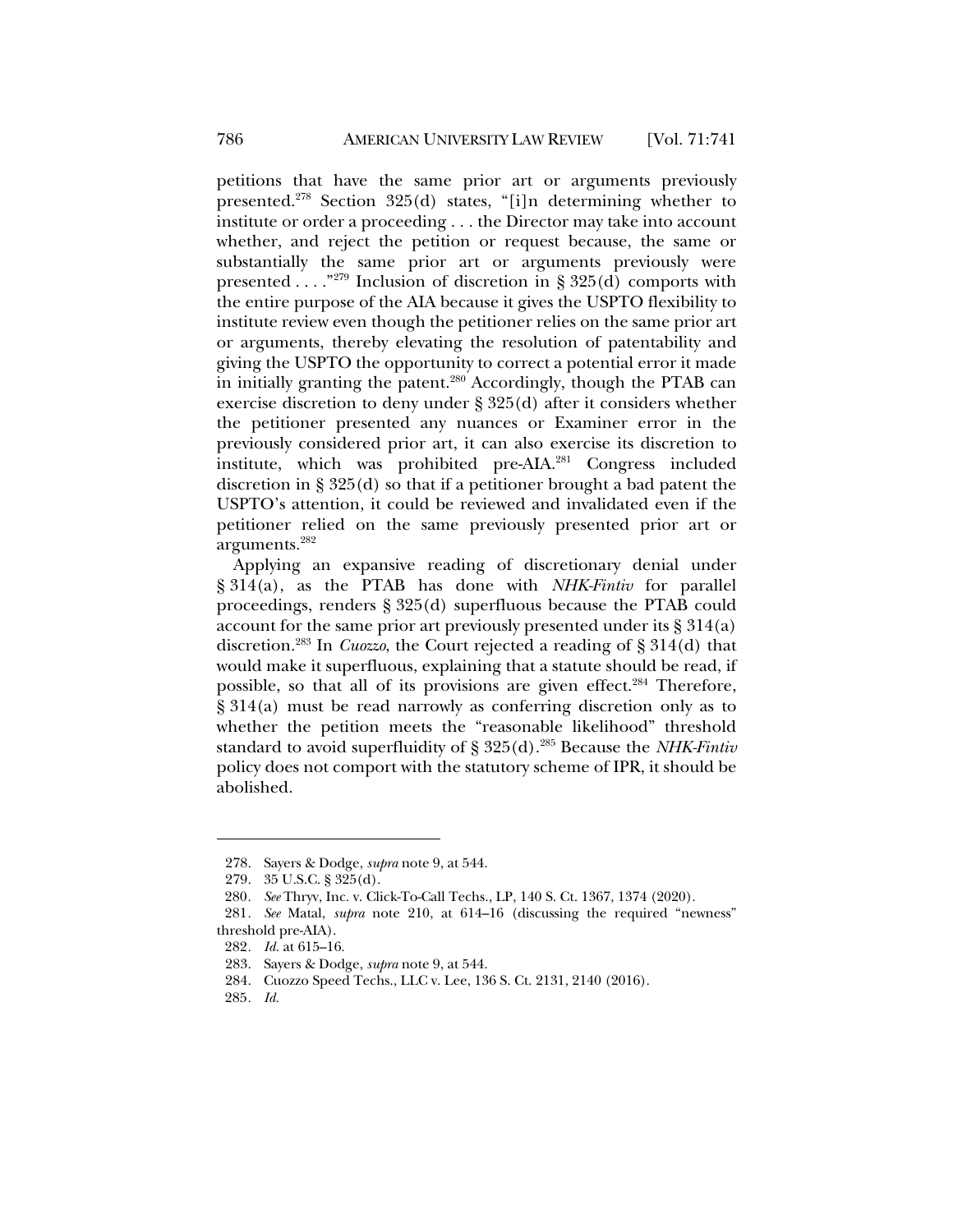## *2. The* NHK-Fintiv *policy is not supported by the text of the AIA*

The *NHK-Fintiv* policy is also unsupported by the text of the statutes governing IPR provisions because they merely "set[] out prerequisites for institution."286 The text of these provisions specifically addresses the conduct of IPR when there is parallel litigation involving the same patent and expressly provides for instances where an IPR cannot be instituted in the face of parallel litigation.<sup>287</sup> First, the text states that the Director "may not" institute an IPR if the petitioner previously "filed a civil action challenging the validity of a claim of the [same] patent."288 However, the text provides an exception, which makes that bar inapplicable if the previous challenge to the patent was made in a counterclaim.289 Next, the text provides that if the petitioner files in court after petitioning for the IPR, the lawsuit will be "automatically stayed until" the patent owner asserts an infringement claim or counterclaim, at which point the stay can be lifted and the infringement litigation can proceed. $290$  Finally, the text states that when there is overlap with a pending infringement litigation, an IPR "may not be instituted if the petition . . . is filed more than [one] year after the date on which the petitioner . . . is served with" the infringement complaint. $^{291}$  Thus, the text expressly recognizes that IPR may proceed in parallel with infringement litigation, putting the burden on the petitioner to determine whether they want to avail themselves of the experts at the PTAB or fight in court.<sup>292</sup>

The language of the statutes governing the conduct of IPR when there is parallel litigation involving the same patent contrasts sharply with the language used to permit discretion to the Director when there are multiple parallel proceedings taking place at the USPTO. For instance, the text notes the Director "may . . . reject the petition . . . because[] the same or substantially the same prior art or arguments previously were presented to the Office."293 Additionally, the text

<sup>286.</sup> Thryv, Inc. v. Click-To-Call Techs., LP, 140 S. Ct. 1367, 1371 (2020).

<sup>287</sup>*. See* 35 U.S.C. § 315(b) (setting forth the one-year time bar).

<sup>288</sup>*. Id.* § 315(a)(1).

<sup>289</sup>*. Id.* § 315(a)(3).

<sup>290</sup>*. Id.* § 315(a)(2)(B).

<sup>291</sup>*. Id.* § 315(b).

<sup>292.</sup> Petition for Writ of Certiorari at 7, Apple Inc. v. Optis Cellular Tech., LLC, No. 21-118 (July 26, 2021) (arguing that the Director cannot decline to institute an IPR based on a parallel proceeding); *see* 157 CONG. REC. 3403 (2011) (statement of Sen. Mark Udall).

<sup>293.</sup> 35 U.S.C. § 325(d).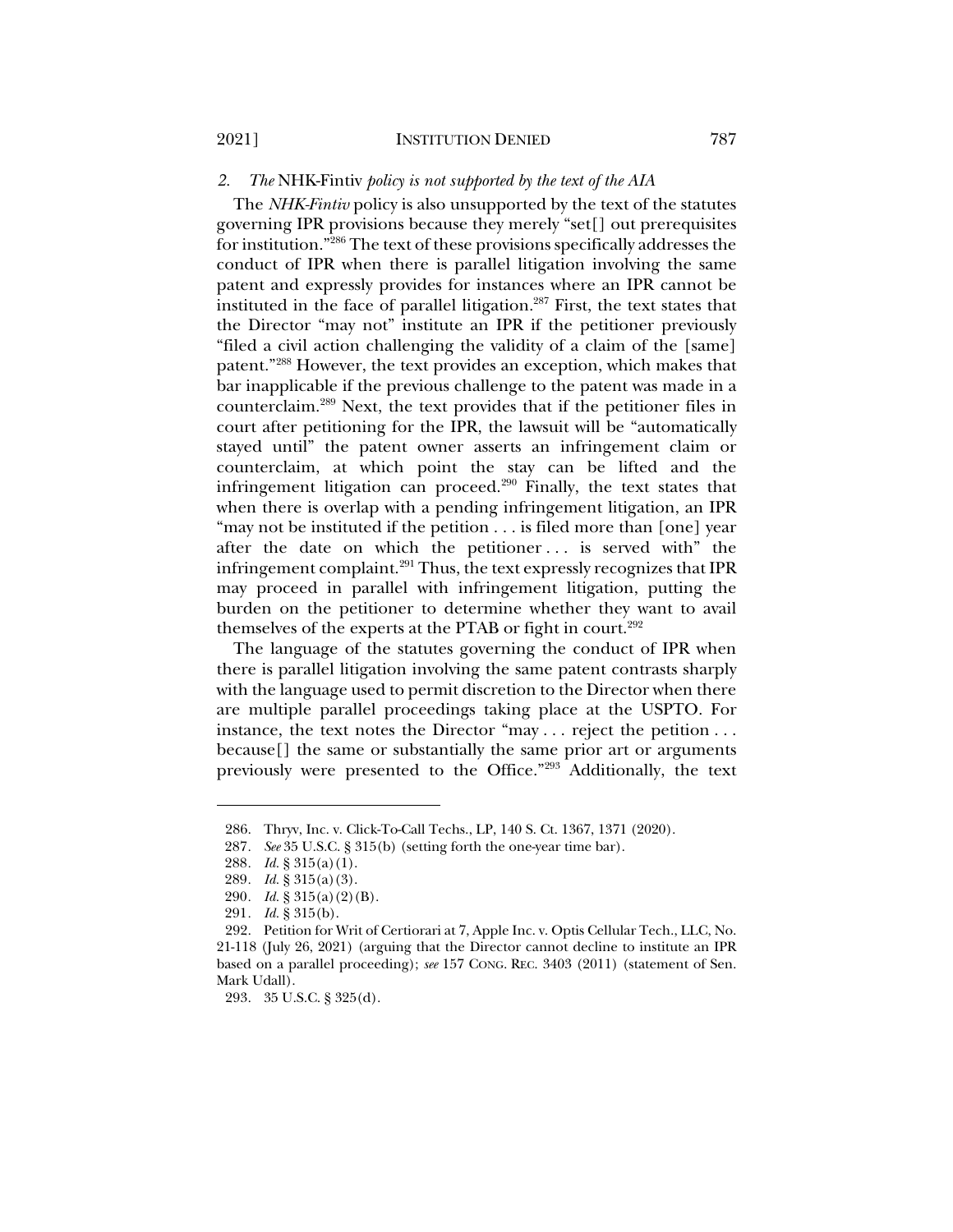provides that "the Director *may* . . . stay . . . or terminat[e]" an IPR "if another proceeding or matter involving the [same] patent is before the Office."294 Notably, none of the statutory provisions authorize the Director to decline to conduct an IPR based on potential overlap with a pending infringement lawsuit asserting the same patent.<sup>295</sup>

Turning now to the provision used to facilitate discretionary denials, § 314(a), when considered in the context of the statutory scheme, it is evident that § 314(a) sets forth only a threshold standard for institution.<sup>296</sup> The permissive construction of  $\S 314(a)$  that the PTAB relies upon to support its *NHK-Fintiv* discretion is proven faulty when considering the provision in the context of the entire statutory scheme. Section 314(a) provides

Threshold.—The Director may not authorize an inter partes review to be instituted unless the Director determines that the information presented in the petition filed under section 311 and any response filed under section 313 shows that there is a reasonable likelihood that the petitioner would prevail with respect to at least [one] of the claims challenged in the petition.<sup>297</sup>

Congress's intent for this provision is clear from the first word: "threshold." The purpose of this provision is to provide the merit or threshold standard that must be met for institution of an IPR.298 The tenuous support for the PTAB's expansive view of its discretionary authority stems from the "may not . . . unless" construction, but this merely sets a precondition for institution without indicating any more about the basis for instituting or not.<sup>299</sup>

The USPTO has improperly interpreted § 314(a) as granting discretionary authority to institute inter partes review or not, noting

<sup>294</sup>*. Id.* § 315(d) (emphasis added).

<sup>295.</sup> Petition for Writ of Certiorari, *supra* note 292, at 7.

<sup>296.</sup> 35 U.S.C. § 314(a).

<sup>297</sup>*. Id.*

<sup>298</sup>*. Id.*; Thryv, Inc v. Click-To-Call Techs., LP, 140 S. Ct. 1367, 1375 (2020) (interpreting the title of § 314(a) as providing a command to the Director).

<sup>299.</sup> § 314(a); *see* Biofrontera Inc. v. DUSA Pharms. Inc., No. IPR2018-01585, Paper 10, at 2, 14–15 (P.T.A.B. Feb. 26, 2019) ("We [the PTAB] have authority under 35 U.S.C. § 314, which provides that an *inter partes* review may not be instituted unless the information presented in the Petition and the Preliminary Response shows that 'there is a reasonable likelihood that the petitioner would prevail with respect to at least [one] of the claims challenged in the petition.").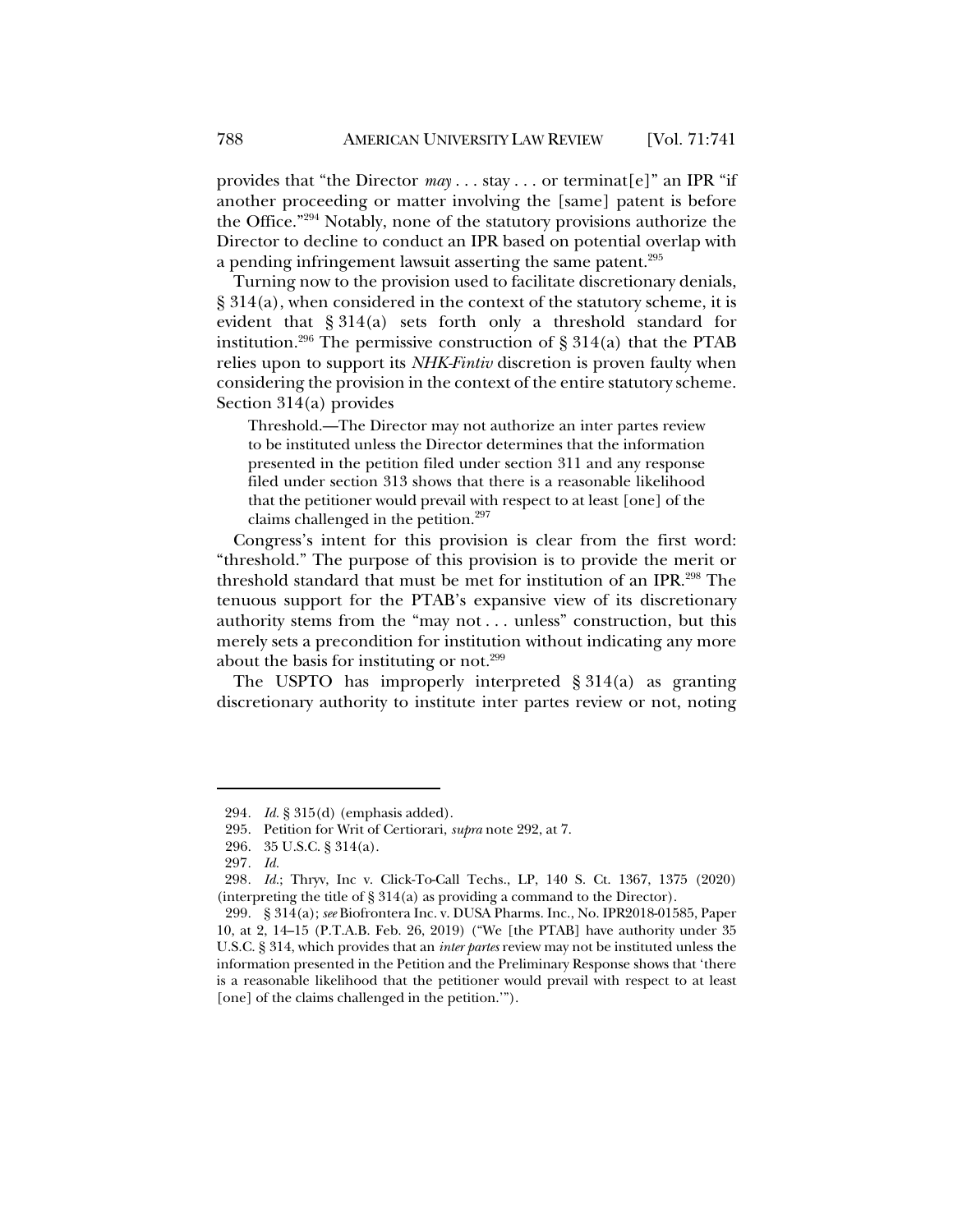"[t]he standard . . . is written in permissive terms." 300 Though the Supreme Court has explained time and time again that the permissive language of  $§ 314(a)$  makes "the agency's decision to deny a petition . . . a matter committed to the Patent Office's discretion," it does not follow that its discretion can be applied arbitrarily and contrary to the text of the statute, the statutory scheme, and congressional intent.301

The relevant Supreme Court precedents in *Cuozzo* and *Thryv* center on the unreviewability of institution decisions as defined by the language of § 314(d).<sup>302</sup> Accordingly, these decisions should be read as endorsing broad unreviewability of institution decisions under § 314(d) but not as a wholesale endorsement of broad discretionary denial authority under § 314(a).303 Even if *Cuozzo* and *Thryv* are read to forbid appeals of PTAB decisions applying the *NHK-Fintiv* test, it does not necessarily follow that the Court endorses the *NHK-Fintiv* policy as supported by  $\S 314(a)$ . Rather, the precedent only seems to support an inference that a denial of institution based on perceived improper application of the *NHK-Fintiv* policy cannot be challenged on appeal because § 314(d) makes clear institution decisions are unreviewable. $^{\rm 304}$ Accordingly, the decisions seem to indicate that to eliminate a policy like *NHK-Fintiv* that deals with discretionary denial authority under § 314(a), it is necessary to bring a challenge under the APA or lobby Congress to enact a legislative solution. 305

<sup>300.</sup> Zetec, Inc. v. Westinghouse Elec. Co., No. IPR2014-00384, Paper 10, at 5 (P.T.A.B. July 23, 2014) (asserting that "Congress has given the Office discretion whether to institute a review or not institute a review.").

<sup>301.</sup> Cuozzo Speed Techs., LLC v. Lee, 136 S. Ct. 2131, 2140 (2016). In *Cuozzo*, the Court had no reason to limit the Director's discretion to deny institution because that case involved an instituted proceeding. There is no reason to read *Cuozzo* as endorsing general discretionary denial power. *See id.*

<sup>302</sup>*. Id.* at 2131; Thryv, Inc v. Click-To-Call Techs., LP, 140 S. Ct. 1367 (2020).

<sup>303</sup>*. See Cuozzo*, 136 S. Ct. at 2140 (noting institution decisions are unreviewable because they are not "final" and Congress's "specific language" in § 314(d) makes it clear they intended to bar review of institution decisions).

<sup>304</sup>*. See Thyrv*, 140 S. Ct. at 1373 (noting the language of § 314(d) "indicates that a party generally cannot contend *on appeal* that the agency should have refused to 'institute an inter partes review'" (emphasis added)).

<sup>305.</sup> 5 U.S.C. § 706(2)(A)–(D); *see also Cuozzo*, 136 S. Ct. at 2142 (explaining "'shenanigans' may be properly reviewable . . . under the Administrative Procedure Act, which enables reviewing courts to 'set aside agency action' that is 'contrary to constitutional right,' 'in excess of statutory jurisdiction,' or 'arbitrary [and] capricious.'").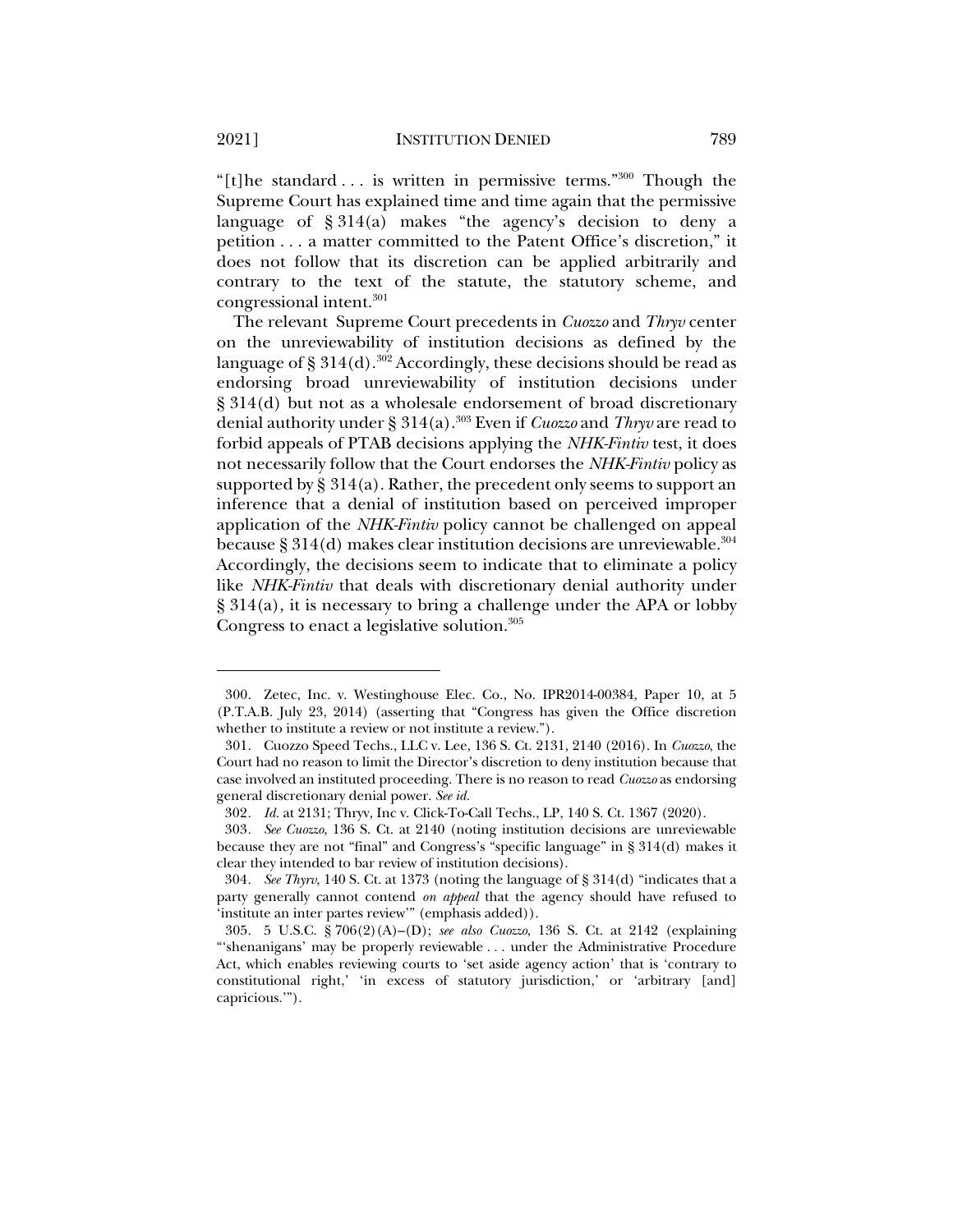Further, the Court has explained that the discretion has bounds, noting in *SAS* that "while § 314(a) invests the Director with discretion on the question *whether* to institute review, it doesn't follow that the statute affords him discretion regarding *what* claims that review will encompass."306 Accordingly, the PTAB's expansive view of its discretion to deny institution is not supported by the text of the AIA nor Supreme Court precedent.<sup>307</sup>

### *a. Bounds of statutory interpretation*

Whatever discretion the PTAB might have under § 314(a), it cannot be exercised in a manner that contravenes the statute's text, structure, and purpose.<sup>308</sup> Even when a statute confers discretion, agencies must operate within the reasonable bounds set forth by Congress.309 Congress determined that IPR can proceed and even thrive in the landscape of parallel litigation and built adequate features to promote efficiency and define the boundaries of PTAB discretion into the AIA.310 The Director cannot supplant Congress's commands with other commands they may prefer or rewrite clear statutory provisions to effectuate their sense of how IPR should operate.<sup>311</sup>

The legislative history of  $\S 314(a)$  informs the proper interpretation and limits of any discretion. The prefatory clause, "[t]he Director may not authorize an [IPR] to be instituted unless" the merit standard is

<sup>306.</sup> SAS Inst., Inc. v. Iancu, 138 S. Ct. 1348, 1356 (2018).

<sup>307</sup>*. Cuozzo*, 136 S. Ct. at 2153 (Alito, J., dissenting) ("I agree that one can infer from the statutory scheme that the Patent Office has discretion to deny inter partes review even if a challenger satisfies the threshold requirements for review. But the law does not say so directly . . . .").

<sup>308</sup>*. See* Util. Air Regul. Grp. v. EPA, 573 U.S. 302, 321 (2014) (noting that agency interpretations must be "reasonable" in light of "the broader context of the statute as a whole" (quoting Robinson v. Shell Oil Co., 519 U.S. 337, 341 (1997))).

<sup>309.</sup> Tokyo Kikai Seisakusho, Ltd. v. United States, 529 F.3d 1352, 1361 (Fed. Cir. 2008) (enumerating several guidelines by which agencies must abide when interpreting statutes).

<sup>310</sup>*. See* Matthew R. Frontz, *Staying Litigation Pending Inter Partes Review and the Effects on Patent Litigation*, 24 FED. CIR. BAR J. 469, 483–85 (2015) (discussing the benefits of IPR filings including expedited timelines and resolutions, especially when parallel litigation is stayed). *But see* Stephen N. Kulhanek, *Inter Partes Review and Federal Litigation: Parallel Proceedings and Inconsistent Results*, 90 ST. JOHN'S L. REV. 1093, 1093 (2016) (illustrating the scenario where IPR and district court litigation proceed in parallel resulting in conflicting judgments).

<sup>311</sup>*. Util. Air Regul. Grp.*, 573 U.S. at 328 (striking down the EPA's rule because it was inconsistent with the authorizing statute); *see also SAS Inst. Inc.*, 138 S. Ct. at 1355 (preventing the PTAB from implementing partial institution in IPRs).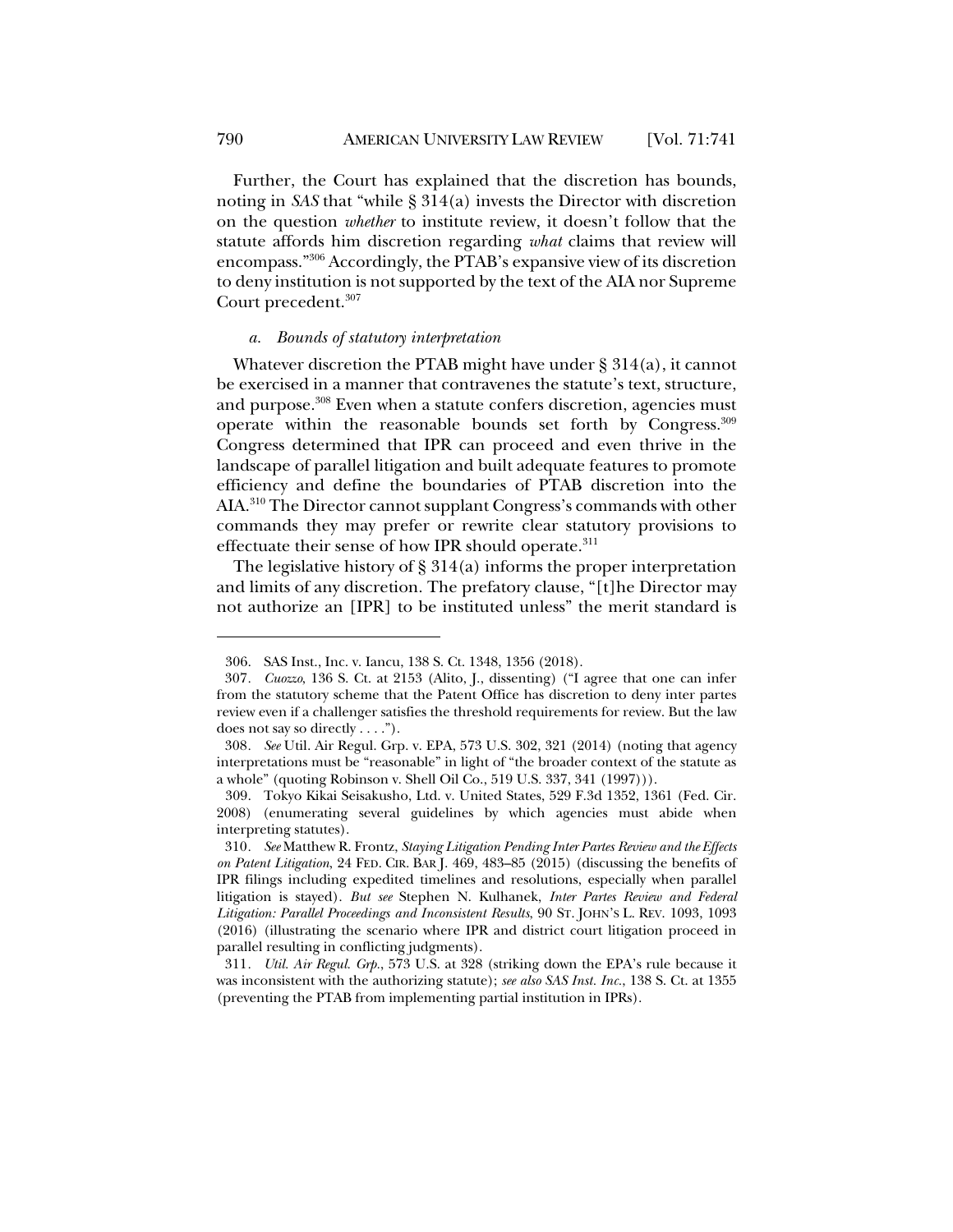met, was only intended to allow discretionary denial in circumstances where the merit standard is not met or high volume threatens agency's efficiency.312 Accordingly, though the PTAB has some discretion given Congress's use of "may," it cannot exercise that discretion in ways that violate the statute or negate Congress's carefully considered choices.<sup>313</sup> Considering that "[the] statutory scheme so consistently elevate[s] resolution of patentability above [compliance with rules]" and always aims to "preserv[e] the [PTAB's] adjudication of the merits," discretionary authority in § 314(a) must be read narrowly so more patents are reviewed and invalidated—not less—which occurs under the *NHK-Fintiv* policy.314

### *b. Modifying § 314(a) under § 316*

Section 316 sets forth the conduct of IPR, including the areas where the USPTO shall prescribe regulations and factors it should consider in prescribing those regulations.<sup>315</sup> The text of  $\S 316(a)(2)$  states the Director shall "set[] forth the standards for the showing of sufficient grounds to institute a review under section  $314(a)$ ,"<sup>316</sup> and § 316(b) states "the Director shall consider the effect of any such regulation on the economy, the integrity of the patent system, the efficient administration of the Office, and the ability of the Office to timely complete proceedings."317

Looking at the entire text of the provisions together and in light of how regulations must be enacted under the AIA, it becomes clear that relying on the considerations of § 316(b) to adopt the *NHK-Fintiv* test as a regulation under  $\S 316(a)(2)$  would not be proper either because it is not consistent with the statute.<sup>318</sup> Under § 316(b), the Director considers the economy, integrity of the system, efficiency, and ability to timely complete review of IPR, not as independent factors whenever taking any action, but only when promulgating the specific types of regulations that  $\S 316(a)$  instructs the Director to issue.<sup>319</sup> Had the

<sup>312.</sup> 35 U.S.C. § 314(a); 157 CONG. REC. 3430 (2011) (statement of Sen. Kyl).

<sup>313</sup>*. Tokyo Kikai Seisakusho*, 529 F.3d 1352, 1361 (Fed. Cir. 2008) ("An agency cannot . . . exercise its inherent authority in a manner that is contrary to a statute.").

<sup>314.</sup> Thryv, Inc v. Click-To-Call Techs., LP, 140 S. Ct. 1367, 1374 (2020).

<sup>315.</sup> 35 U.S.C. § 316.

<sup>316</sup>*. Id.* § 316(a)(2).

<sup>317</sup>*. Id.* § 316(b).

<sup>318</sup>*. See supra* Section II.A.2.b (discussing the legislative history and congressional intent behind the controlling statute).

<sup>319.</sup> 35 U.S.C. § 316(b).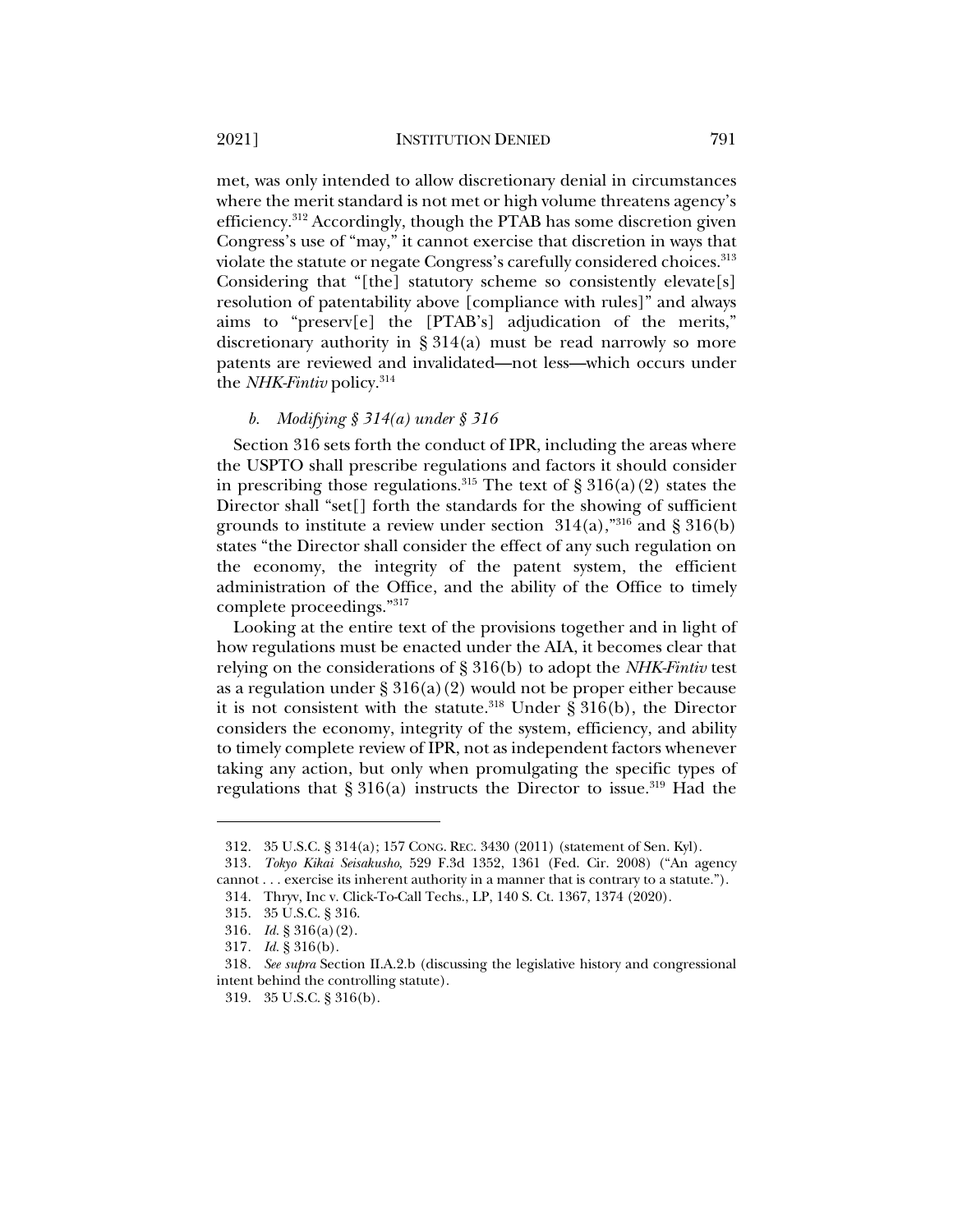PTAB attempted to construe the language of "standard" under  $\S 316(a)(2)$  as giving it general authority under  $\S 314(a)$  to set up precedential roadblocks, like the seven-factor test in *General Plastic* for serial petitions and the six-factor test in *NHK-Fintiv* for parallel proceedings, whenever the considerations of  $\S 316(b)$ , such as efficiency, might justify denying meritorious petitions, its interpretation would have been flawed for three reasons. 320

First, the statute gives the Director authority to prescribe regulations, meaning the regulations should not be adopted through precedential decision making, rather they should go through the notice-and-comment process.<sup>321</sup> Second, the statute refers to setting standards for showing sufficient grounds, which refers only to the merit standard, meaning that the Director could only raise or lower the "reasonable likelihood [of success]" standard.<sup>322</sup> Third, even if "standard" encompassed more than the merit threshold, "standard" is defined as "[a] criterion for measuring acceptability, quality, or accuracy," implying it is a measure that a petitioner can set themselves up to meet, not an unpredictable balancing test like *NHK-Fintiv* test.323

Accordingly, even if  $\S 316(a)(2)$  supported promulgation of rules to deny IPR for reasons other than merits, the Director could not invoke that authority to adopt grounds for denial that contradict or undermine the AIA's text, structure, and purpose, such as the *NHK-Fintiv* policy.<sup>324</sup> When the PTAB acts in this manner, frustrations flare and lawsuits arise as patent owners and patent challengers struggle to make sense of the new requirement.<sup>325</sup>

<sup>320</sup>*. See* Colletti et al., *supra* note 11 (discussing the precedential roadblocks).

<sup>321.</sup> This article will not attempt to address in depth how adoption of the *NHK-Fintiv* test by precedential decision instead of notice-and-comment rulemaking was improper under the Administrative Procedure Act; however, this very issue is currently being litigated. *See* Complaint at 2, Apple Inc. v. Iancu, No. 20-cv-06128, 2020 WL 5198351 (N.D. Cal. Aug. 31, 2020).

<sup>322.</sup> 35 U.S.C. § 314(a).

<sup>323</sup>*. See* Standard Definition, *Black's Law Dictionary* (11th ed. 2019).

<sup>324</sup>*. See* SAS Inst., Inc. v. Iancu, 138 S. Ct. 1348, 1359 (2018) (noting the USPTO cannot engage in "shenanigans" that "exceed[] its statutory bounds").

<sup>325.</sup> The USPTO received 826 comments. *See Comments Received on PTAB Discretion*, *supra* note 169. Of those comments, "about 350 support some form of discretionary denial rule, 310 oppose discretionary denial rules, and 160 fall into an 'other' category." About 70% of the comments on the support side were identical form letters. Looking at only the substantive comments, 27 support, 38 oppose, and 4 have a mixed view. Josh Landau, *Comments on USPTO's Newest Regulation Overall Oppose Discretionary Denials*, PAT. PROGRESS (Dec. 9, 2020), https://www.patentprogress.org/2020/12/09/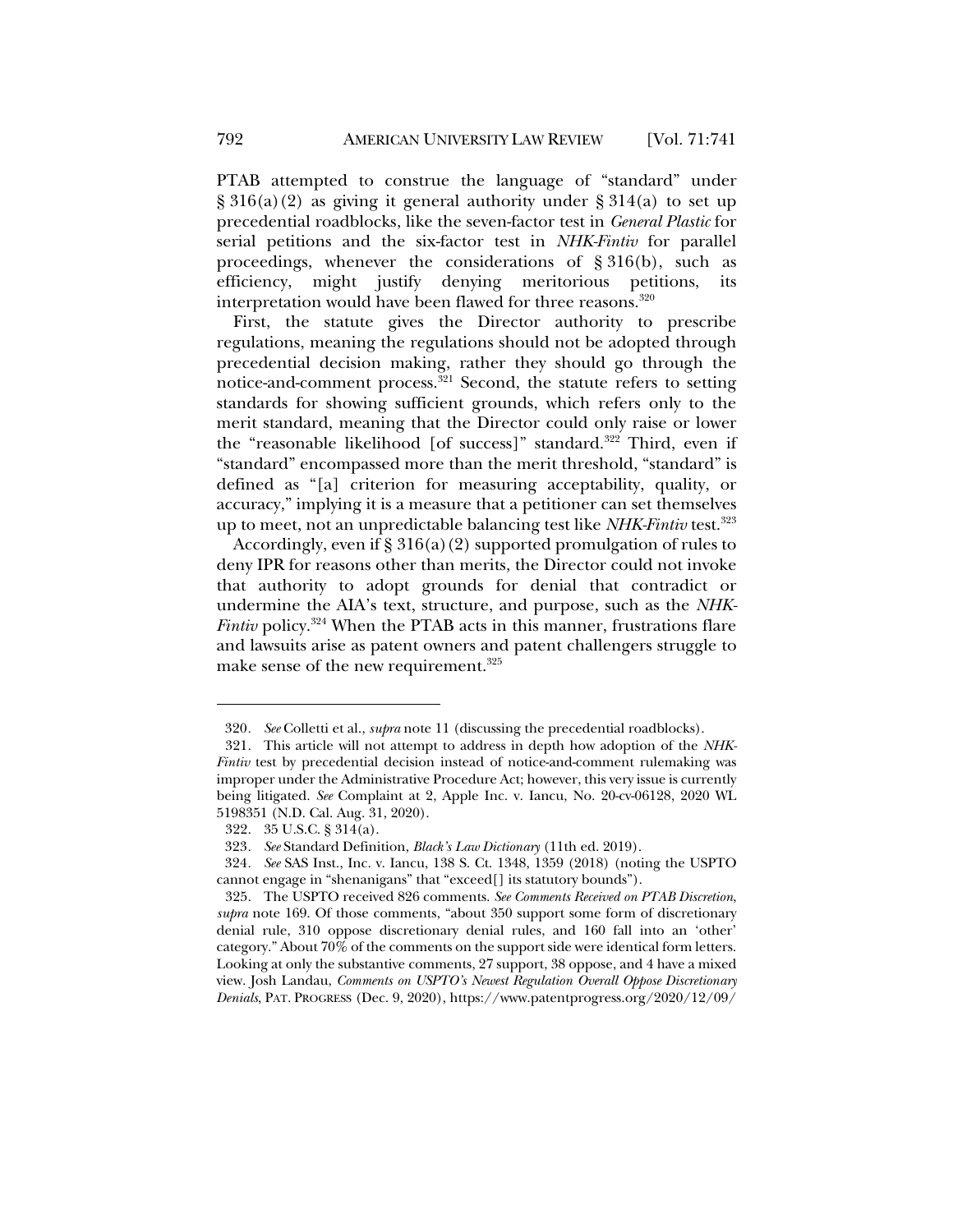## *B. Current Trends Demonstrate that the* NHK-Fintiv *Policy Leads to Disparate Results*

The rate of institution of IPR petitions has fallen dramatically since the *NHK-Fintiv* rule went into effect.<sup>326</sup> In 2020, procedural denials accounted for almost half of all denials.<sup>327</sup> Discretionary denials resulting from application of the *NHK-Fintiv* factors made up 62% of the overall increase, and procedural denials saw a more than 1,300% increase.328 The PTAB relied on its broadened discretionary authority to deny eighty-five petitions for procedural reasons in 2020, up from six denials in the previous year.<sup>329</sup>

As the *NHK-Fintiv* denials increased, many have sought to identify which, if any, of the six factors has a dispositive impact.<sup>330</sup> Though the PTAB claims that application of the factors is a balancing test and none of the factors is dispositive, an analysis of the recent denials invoking *NHK-Fintiv* tell a shockingly different story.331 The *NHK-Fintiv* factors lead to disparate outcomes on similar facts because the PTAB often speculates about the likely course of litigation.<sup>332</sup> This Section analyzes each of the six factors individually to illustrate these issues.

#### *1. Data and methodology*

The following insights are the result of a case study of forty-six institution decisions applying the *NHK-Fintiv* test from January 1, 2021, to March 15, 2021.333 For each decision, the *Fintiv* factors were sorted

comments-on-usptos-newest-regulation-overall-oppose-discretionary-denial-rules [https://perma.cc/8E4G-9AVH].

<sup>326.</sup> USPTO TRIAL STATISTICS NOVEMBER 2020, *supra* note 6, at 6.

<sup>327</sup>*. PTAB Discretionary Denials Up 60%+ in 2020: Fueled Entirely by 314(a) Denials*, *supra* note 126.

<sup>328</sup>*. Id.*

<sup>329</sup>*. Id.*

<sup>330</sup>*. See* Brenton Babcock & Tyler Train, *PTAB Factors for Instituting IPR: What the Stats Show*, LAW360 (Sept. 18, 2020, 2:29 PM), https://www.law360.com/articles/ 1309742/ptab-factors-for-instituting-ipr-what-the-stats-show (finding factors four and six, overlap of issues, and other circumstances including merits, are most determinative in a twenty-four case study post-*Fintiv*).

<sup>331.</sup> Apple Inc. v. Fintiv, Inc., No. IPR2020-00019, Paper 11, at 6 (P.T.A.B. Mar. 20, 2020) (noting the PTAB considers the six factors taking "a holistic view of whether efficiency and integrity of the system are best served by denying or instituting review"). 332. Colleti, *supra* note 11.

<sup>333.</sup> This analysis treats multiple IPRs involving the same parties but challenging different patents as a single case when the PTAB issued institution decisions with the same analysis of the *NHK-Fintiv* factors.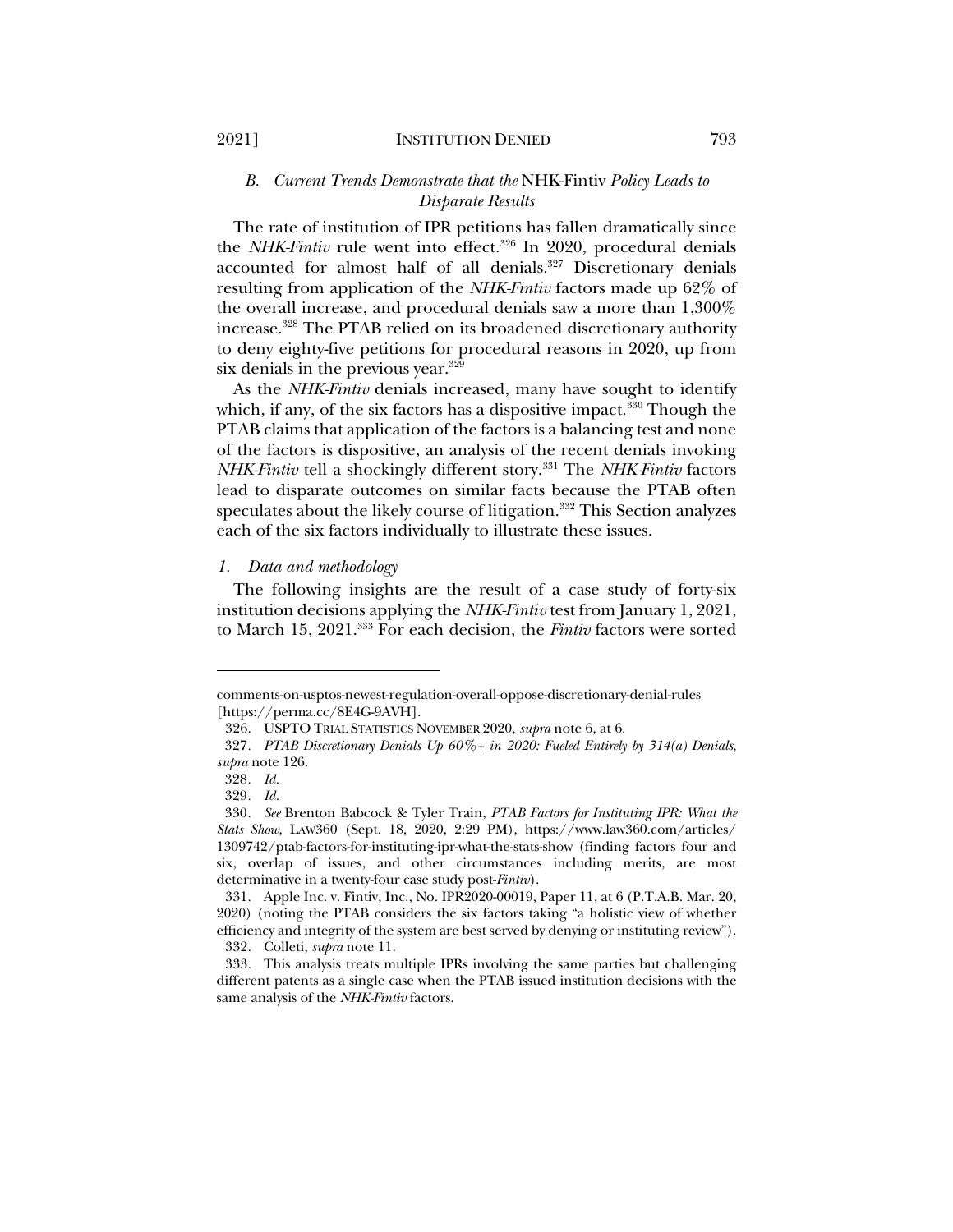into three categories: (1) factors weighing in favor of denial, (2) factors weighing against denial, and (3) factors that were neutral or not discussed. Among those categories, markings of "strongly" or "slightly" were recorded when the PTAB indicated that a particular factor weighed heavily, or only minimally, in favor of or against institution. A match percentage was calculated by recording the number of times each factor aligned with the institution decision. The location of the parallel proceeding was also recorded so the impact of venue could be assessed. This purpose of this case study is to shed light on the unpredictability of the *NHK-Fintiv* test, as well as provide tips for petitioner-defendants.

#### *2. Analysis and discussion*

During the first two-and-a-half months of 2021, there were forty-six institution decisions applying the *NHK-Fintiv* factors between different parties, with thirty resulting in institution and sixteen resulting in discretionary denial under  $\S 314(a).$ <sup>334</sup> Considering institution decisions cannot be appealed, it is essential for petitioner-defendants to understand the impact of each factor so they can set themselves up for success.<sup>335</sup>

# *a. Factor 1: Whether the court granted a stay or evidence exists that one may be granted if a proceeding is instituted*

The PTAB considers whether a stay has been granted or may be granted in the future when analyzing factor one. <sup>336</sup> Initially, the PTAB considered evidence regarding whether a stay might be granted based on particular locations or judges in parallel litigation, and some petitioners and patent owners still include this information.337 Recently, however, the PTAB has strictly applied this factor, declining to speculate the likelihood of a stay where none has been requested or

<sup>334</sup>*. See infra* Appendix (finding discretionary denial authority exercised 34% of the time).

<sup>335</sup>*. See supra* Section I.A.1.a (discussing the IPR process and the role the *Fintiv* factors play in it).

<sup>336</sup>*. Fintiv*, No. IPR2020-00019, Paper 11, at 6–7.

<sup>337</sup>*. See, e.g.*, Cellco P'ship v. Huawei Techs. Co., No. IPR 2020-01129, Paper 9, at 8 (P.T.A.B. Feb. 2, 2021) (noting Western District of Texas Judge Albright "has never granted a defendant's-petitioner's opposed motion to stay litigation pending PTAB proceeding"); Samsung Elecs. Co. v. Clear Imaging Rsch., LLC, No. IPR2020-01399, Paper 13, at 10 (P.T.A.B. Feb. 3. 2021) (noting Eastern District of Texas Judge Gilstrap "heavily disfavors stays pending IPRs").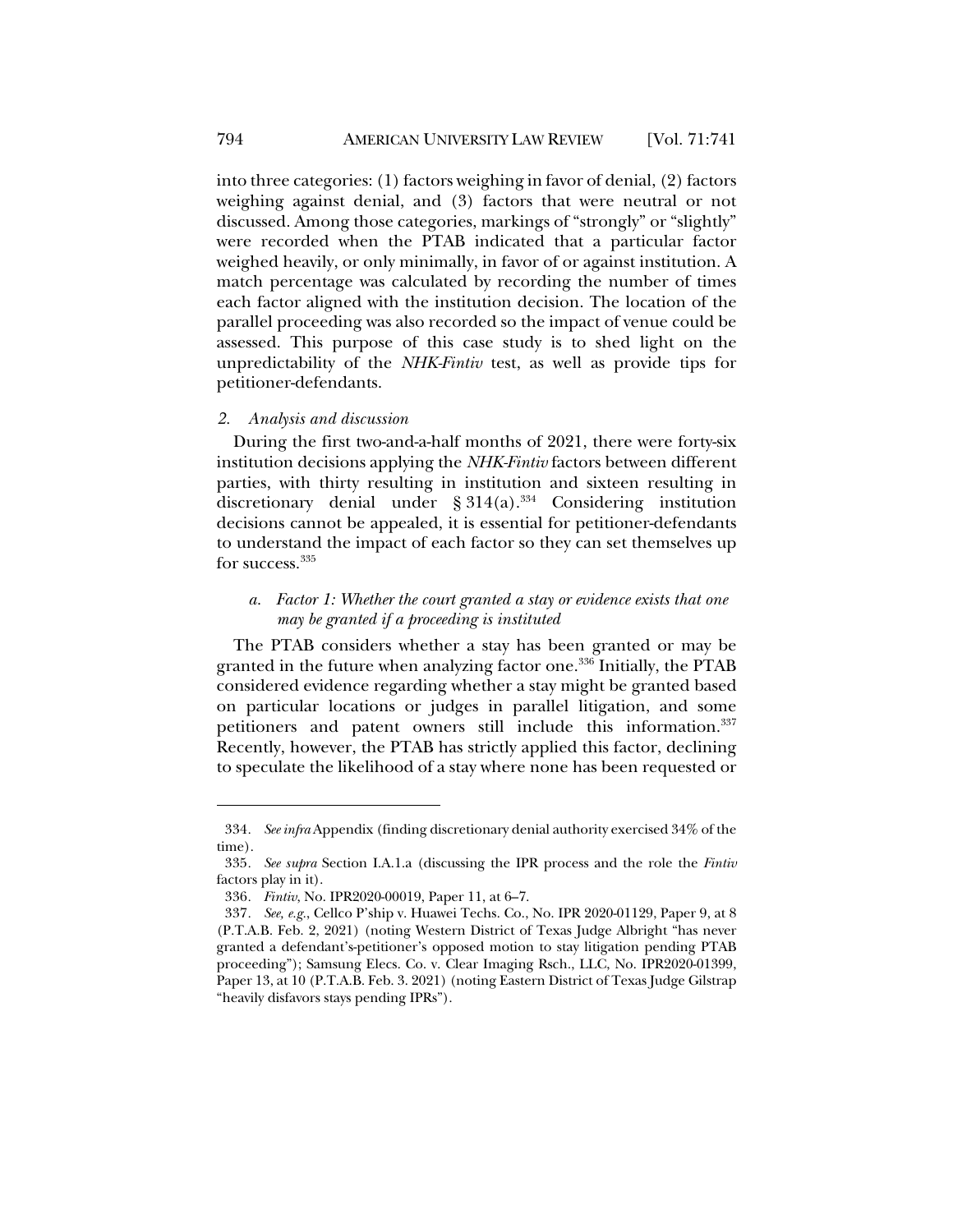secured. <sup>338</sup> Even when a district court expresses a willingness to reconsider a stay motion request following an institution decision, the PTAB declines to apply this factor in favor of institution.<sup>339</sup> So, the only way this factor favors institution is if the petitioner obtains a preinstitution stay, which is often denied as premature. $340$  Accordingly, this factor almost always weighs against institution or is neutral.

This factor was easily most determinative of outcome, aligning with the institution decision in all but one instance. $341$  Accordingly, if a petitioner can obtain a pre-institution stay, they can feel confident that the PTAB will take up their petition if it meets the merit standard of  $§ 314(a).$ <sup>342</sup> Even when the likelihood that a district court will grant a stay is low, it may be wise for petitioner to request one as evidence to the PTAB that they will seek a stay if the PTAB institutes. At a minimum, petitioners should stipulate that they will request a stay upon institution, helping to swing this factor from negative to neutral.<sup>343</sup> Further, since the PTAB typically "decline[s] to speculate" regarding the likelihood that a stay will be granted in the particular parallel venue, petitioners should not waste space in their briefs

<sup>338</sup>*. See, e.g.*, Supercell Oy v. Gree, Inc., No. IPR2020-00215, Paper 10, at 9 (P.T.A.B. June 10, 2020) ("[T]he least speculative course of action is to focus on the record in this case, which is silent as to whether the district court has granted a stay, or has commented on [that] possibility.").

<sup>339</sup>*. See, e.g.*, Cisco Sys., Inc. v. Ramot at Tel Aviv Univ. Ltd., No. IPR2020-00122, Paper 15, at 6–7 (P.T.A.B. May 15, 2020) (noting even where the district court has an "established practice" to reconsider a motion to stay if the IPR is instituted, the PTAB "decline[s] to speculate how the district court would rule . . . [because] stay[s are] based on the facts in each case").

<sup>340.</sup> Jim Warriner, *Measuring the Success of Motions to Stay Pending IPR*, LAW360 (June 6, 2017, 11:39 AM), https://www.law360.com/articles/928654/measuring-the-successof-motions-to-stay-pending-ipr (explaining the success of a pre-institution motion to stay depends on venue).

<sup>341</sup>*. See infra* Appendix, Table 1.

<sup>342</sup>*. See* Warriner, *supra* note 340 (discussing how fast-moving venues rarely grant pre-institution stays); *see also* Sayres & Wahlstrand, *supra* note 202, at 54 (noting that courts often deny early filed stay requests without prejudice because the potential for simplification of issues is low).

<sup>343</sup>*. See* Canon Inc. v. Optimum Imaging Techs. LLC, No. IPR2020-01321, Paper 10, at 5 (P.T.A.B. Mar. 1, 2021) (finding factor one weighs in favor of denial when petitioner does not expressly state they will seek a stay); *see also* Holtman & Gibson, *supra* note 94 (recommending petitioners file a motion to stay shortly after filing a petition).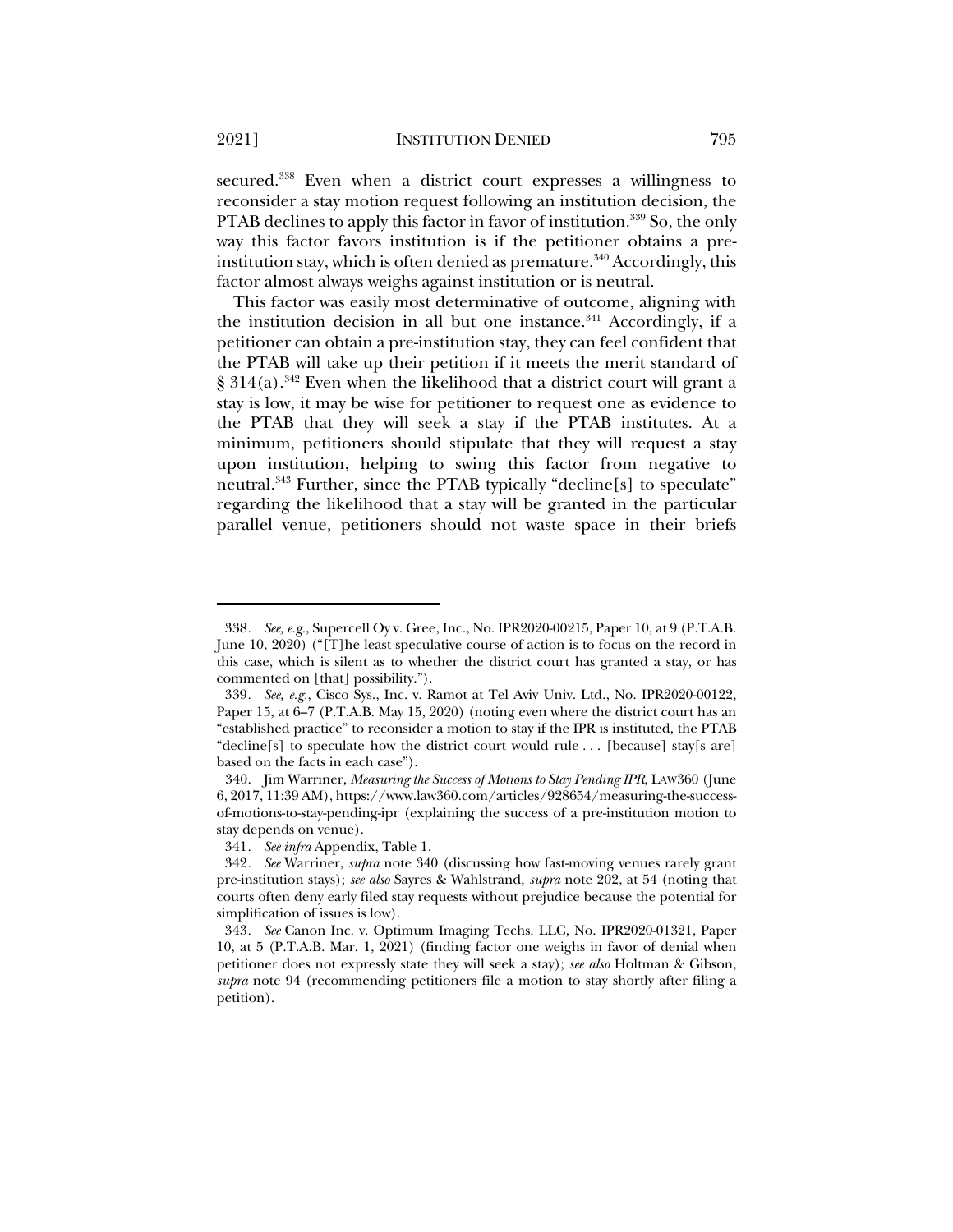arguing the same.<sup>344</sup> Unless there is evidence of a stay, beyond the petitioner indicating they will seek a stay and that a stay would not unduly prejudice the patent owner, the most a petitioner should hope for with this factor is neutrality.

# *b. Factor 2: Proximity of the court's trial date to the Board's projected statutory deadline for a final written decision*

The PTAB looks to the possibility of a district court trial occurring prior to the projected statutory deadline for a final written decision when analyzing factor two. $^{345}$  The PTAB considers whether the district court's trial date, determined by the schedule submitted before the institution decision date (if available), will occur earlier than the projected statutory deadline.<sup>346</sup> Application of factor two ignores the reality that schedules entered early in district court cases are not fixed and are frequently modified and extended during litigation.<sup>347</sup> Also, the PTAB inconsistently weighs this factor in the balancing test, making it impossible for petitioners to know how their particular situation will be analyzed and the impact of this factor in the holistic scheme.<sup>348</sup> Thus, a patent owner is incentivized to game the system by

<sup>344</sup>*. See* Beckman Coulter, Inc. v. Sysmex Corp., No. IPR2020-01503, Paper 10, at 22–23 (P.T.A.B. Feb. 23, 2021) (including statistics about the high grant rate of stay motions in Delaware did not sway this factor to weigh in favor of institution).

<sup>345</sup>*. See* Google LLC v. Parus Holdings, Inc., No. IPR2020-00847, Paper 9, at 15 (P.T.A.B. Oct. 21, 2020) ("This proximity inquiry is a proxy for the likelihood that the trial court will reach a decision on validity issues before the Board reaches a final written decision.").

<sup>346.</sup> If the court has not yet set a trial date, the PTAB may infer. *See* Intel Corp. v. VLSI Tech. LLC, No. IPR2020-00582, Paper 19, at 6 (P.T.A.B. Oct. 1, 2020) (denying petition with no firm trial date reasoning there was no indication the trial would occur after the statutory deadline).

<sup>347</sup>*. See* Precision Planting, LLC v. Deere & Co., No. IPR2019-01044, Paper 17, at 14 (P.T.A.B. Dec. 2, 2019) (noting trial dates are moving targets with courts often extending deadlines); *see also* Dani Kass, *Fintiv Fails: PTAB Uses 'Remarkably Inaccurate' Trial Dates*, LAW360 (Nov. 2, 2021, 9:09 PM), https://www.law360.com/articles/ 1436071/fintiv-fails-ptab-uses-remarkably-inaccurate-trial-dates (finding that 94.1% of the time the PTAB denied institution based on a related trial date, the court extended the trial by several months, beyond the date by which the PTAB would have rendered a final decision).

<sup>348</sup>*. See, e.g.*, Ethicon, Inc. v. Bd. of Regents, Univ. of Tex. Sys., No. IPR2019-00406, Paper 27, at 9 (P.T.A.B. June 10, 2020) (denying institution because the fact that the trial had been continued indefinitely strongly weighs against institution); Google LLC v. Uniloc 2017 LLC, No. IPR2020-00441, Paper 13, at 35 (P.T.A.B. July 17, 2020) (granting institution because the lack of trial date weighs significantly in favor of institution).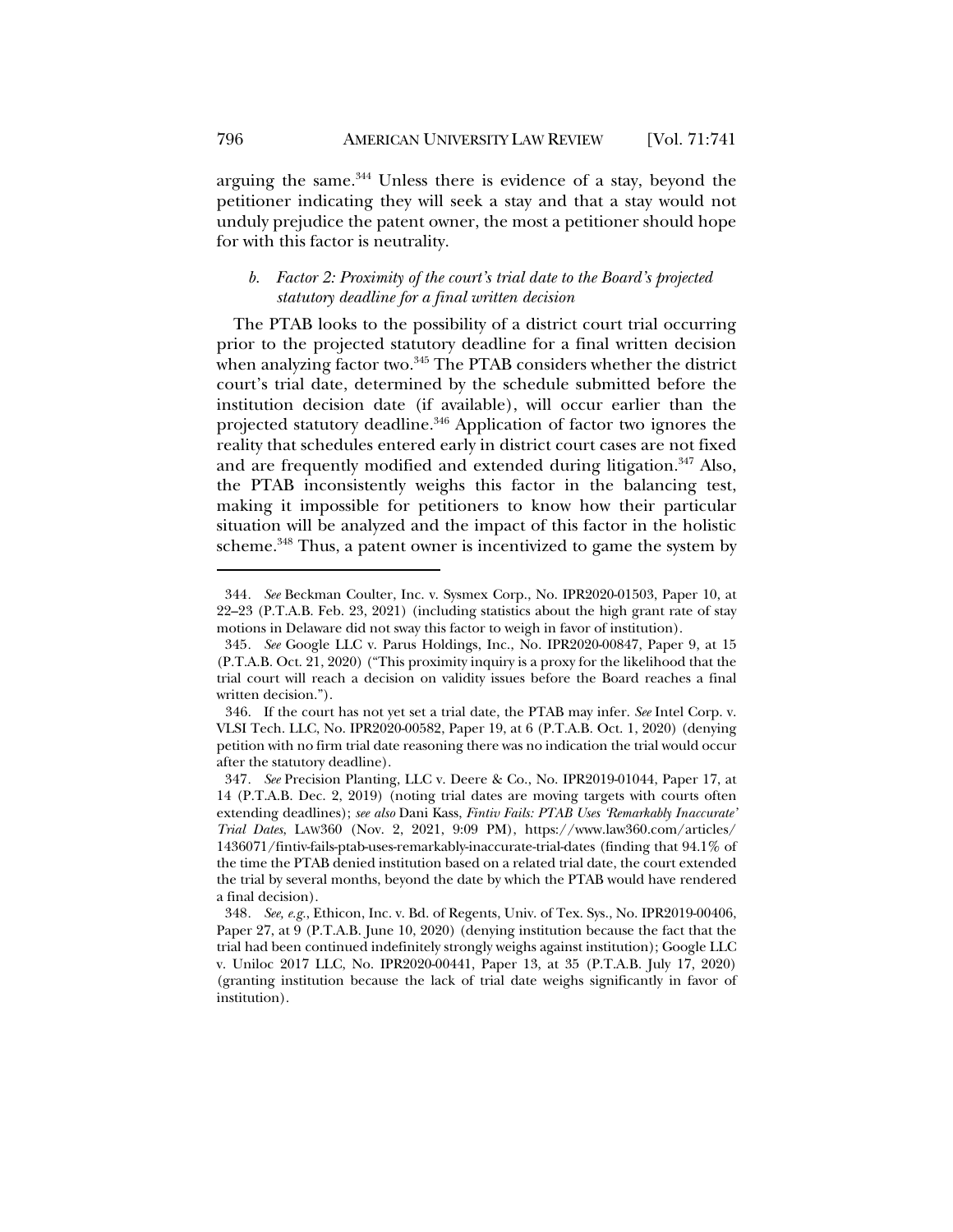accelerating the district court schedule at the start of the litigation only to later request extensions or slow the progress after institution is denied.<sup>349</sup>

For petitioners to secure this factor in their favor or even shift it to neutral, they must file an IPR at least eighteen months before the trial is scheduled in a parallel proceeding, which is impossible in some venues where the scheduled trial date is set sooner than the statutory deadline even if the accused infringer files a petition shortly after the lawsuit commences.350 Application of this factor essentially forecloses the IPR option when an accused infringer is sued in a fast-moving jurisdiction, which leads to discriminatory, venue dependent outcomes.351 In turn, defendants who are sued in fast-moving venues are often disadvantaged, having a shorter period to petition for IPR compared to other defendants who are only subject to venue in slowermoving jurisdictions.<sup>352</sup> Congress most likely did not intend for such unequal consequences—especially when the consequences result from a factor not within the petitioner's control, and the statute provides no basis of support for this factor.

Petitioners are particularly frustrated at the unfairness of factor two, which is wholly outside of the petitioners' control and is seemingly unpredictable.<sup>353</sup> Though the data show this factor is not quite as unpredictable as initially imagined, the results strongly suggest that venue bias is afoot. $354$  Though the overall match percentage is comparatively low, all fifteen times this factor weighed in favor of institution, the proceeding was instituted, so the only uncertainty in this factor concerns petitions that are ultimately denied.355 Accordingly, if the petitioner can sway factor two in their favor, they can all but guarantee the petition will be granted.

<sup>349</sup>*. See* Mercado, *supra* note 29, at 105, 109 (discussing how Congress sought to eliminate gamesmanship in AIA post-grant review proceedings).

<sup>350</sup>*. See* Tata, *supra* note 180 (identifying the district court venues with the fastest time to trial).

<sup>351</sup>*. See* Anderson & Gugliuzza, *supra* note 197, at 34–40 (discussing local rules for U.S. District Judge Alan D. Albright who schedules trial well before the eighteenmonth statutory deadline).

<sup>352</sup>*. Id.* at 36.

<sup>353</sup>*. See* Holtman & Gibson, *supra* note 94 (contrasting cases where factor two either weighed in favor or against PTAB's discretion to deny institution).

<sup>354.</sup> This factor weighed in favor of institution in each of the fifteen instituted proceedings. *See infra* Appendix, Table 2.

<sup>355</sup>*. See infra* Appendix, Table 2 (matching the institution decision only 76% of the time).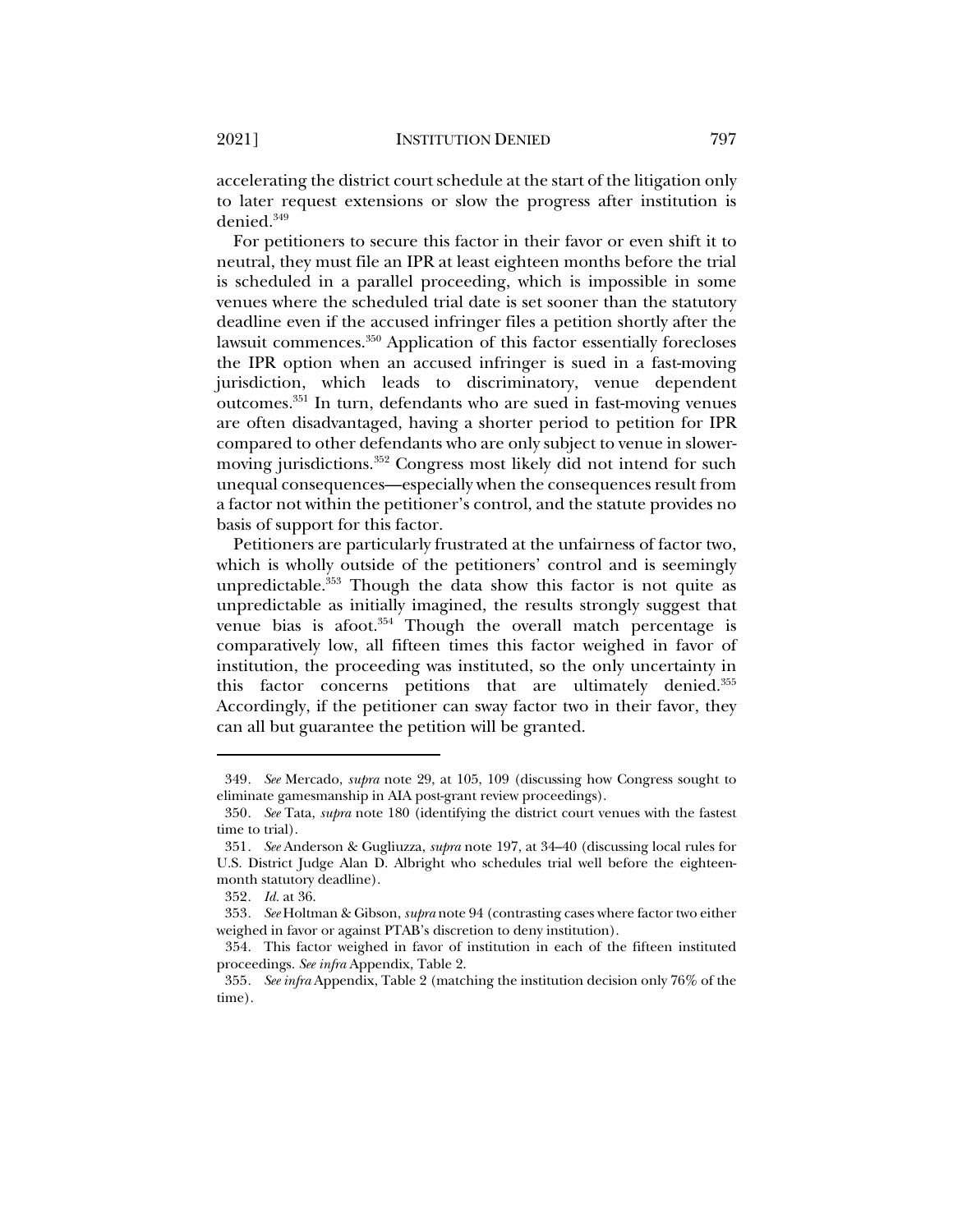Looking closer at the impact of venue bias, out of the twenty-six times factor two weighed against petitioner, twenty-two times, or approximately 85% of the time, the petitioner was involved in parallel litigation in a fast-moving venue, such as the Eastern District of Texas, Western District of Texas, Eastern District of Virginia, or the ITC, through no fault of their own.356 The *NHK-Fintiv* policy only fuels gamesmanship—a feature that Congress has long sought to eliminate in patent litigation.357 To counterbalance the weight of factor two, especially when litigating in a parallel fast-moving venue, petitioners should present as much evidence as possible regarding the speculative nature of the trial date.<sup>358</sup>

# *c. Factor 3: Investment in the parallel proceeding by the court and the parties*

The PTAB considers the amount and type of work already completed in the parallel litigation, as well as the diligence of the petitioner in filing the petition when analyzing factor three. 359 Concerning the amount and type of investment, the PTAB advises that "district court claim construction orders may indicate that the court and parties have invested sufficient time in the parallel proceeding to favor denial."360 The amount of investment has been disparately applied, resulting in a range of outcomes for the acceptable time period to file the petition seemingly in relation to other litigation milestones.<sup>361</sup> Often, the PTAB discusses whether the claims have been formally construed by the district court and declines institution

<sup>356</sup>*. See infra* Appendix, Chart of All Institution Decisions from January 1, 2021 to March 15, 2021.

<sup>357.</sup> S. REP. NO. 110-259, at 53, 56 (2008).

<sup>358</sup>*. See* Mediatek Inc. v. Nippon Tel. & Tel. Corp., No. IPR2020-01404, Paper 14, at 10–11 (P.T.A.B. Feb. 16, 2021) (weighing factor two in favor of institution because "while [a trial date] may well be set around the time our final decision is mailed, at this time the trial date is 'estimated' as [only one month prior to written decision deadline]").

<sup>359.</sup> Apple Inc. v. Fintiv, Inc., No. IPR2020-00019, Paper 11, at 9, 11 & n.21 (P.T.A.B. Mar. 20, 2020).

<sup>360</sup>*. Id.* at 10.

<sup>361</sup>*. See* Paul A. Ragusa, *The Post-*Fintiv *World: The Interplay Between PTAB Discretionary Factors to Deny Institution and Parallel Litigation*, BAKER BOTTS (Feb. 24, 2021), https://www.bakerbotts.com/thought-leadership/publications/2021/march/the-

post-fintiv-world [https://perma.cc/GD8C-DH9H] (noting the investment inquiry largely turns on whether a parallel tribunal has issued substantive orders or made any merit-based rulings such as the claim construction order).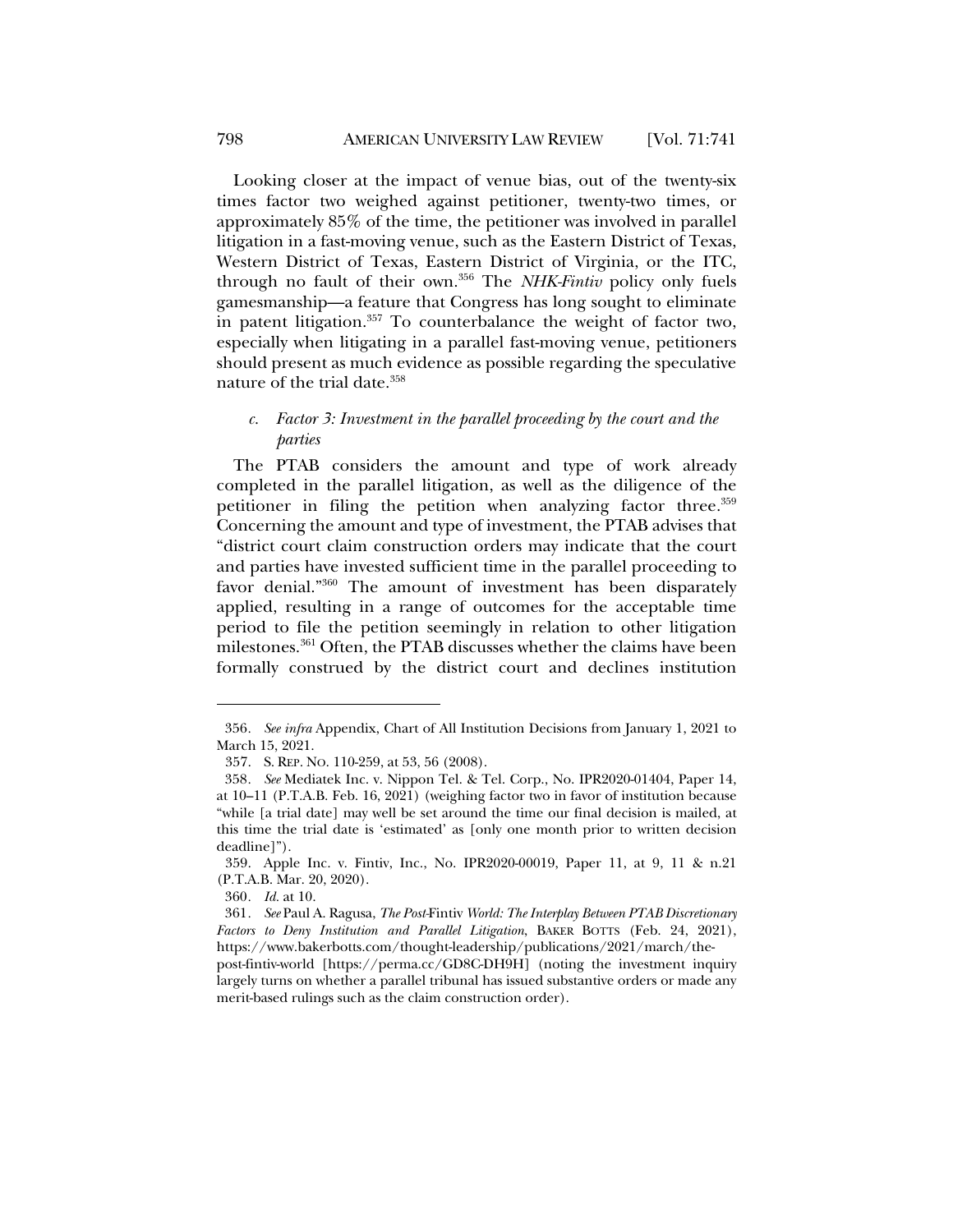because of this investment; however, USPTO regulations expressly provide that an IPR may proceed after a district court has construed the claims and discuss how the USPTO is to address this scenario.<sup>362</sup> Therefore, it is essentially impossible to ascertain how much investment the PTAB will ascribe in a given situation.

Concerning a petitioner's diligence in filing the IPR petition, the PTAB looks at the time between when the petitioner became aware of the claims asserted against them and the time when they filed the IPR, seeking to ascertain whether the petitioner acted expeditiously.<sup>363</sup> If the petitioner did not expeditiously file its petition "at or around the same time that the patent owner respond[ed] to the petitioner's invalidity contentions," diligence weighed in favor of denial, whereas prompt filing weighed against denial.<sup>364</sup> However, expeditious filing alone is not enough to make the third factor weigh in favor of institution, particularly if the parallel proceeding is happening in a rocket docket or at the ITC.<sup>365</sup> Late filing within the statutory window is also not dispositive because petitioners can always stipulate to broad estoppel; therefore, how much weight will be attributed to petitioner diligence or lack thereof depends on other factors.<sup>366</sup>

In response to the recent outrage regarding the speculative nature of factor two, especially considering the COVID-19 pandemic, it appears the PTAB is subtly shifting its analysis and dispositive nature to factor three.<sup>367</sup> Out of the first forty-six institution decisions of 2021, factor three matched the institution decision approximately 88% of

<sup>362.</sup> 37 C.F.R. § 42.100(b) ("Any prior claim construction determination concerning a term of the claim in a civil action, or a proceeding before the International Trade Commission, that is timely made of record in the *inter partes* review proceeding will be considered.").

<sup>363</sup>*. Fintiv*, No. IPR2020-00019, Paper 11, at 11.

<sup>364</sup>*. Id.* at 11–12.

<sup>365</sup>*. See* Philip Morris Prods., S.A. v. RAI Strategic Holdings, Inc., No. IPR2020- 00921, Paper 9, at 16–17, 18 (P.T.A.B. Nov. 16, 2020) (per curiam) (denying institution based on litigation in the rocket docket Eastern District of Virginia after being applauded for extreme diligence in filing less than one month after receiving complaint); Regeneron Pharms., Inc. v. Novartis Pharma AG, No. IPR2020-01317, Paper 15, at 13 (P.T.A.B. Jan. 15, 2021) (same but denying based on parallel ITC proceeding).

<sup>366</sup>*. See* Snap, Inc. v. SRK Tech. LLC, No. IPR2020-00820, Paper 15, at 12 (P.T.A.B. Oct. 21, 2020) (explaining that even though the petition was filed almost a year later the petition was not considered delayed ascribing no weight positive or negative to the late filing).

<sup>367</sup>*. See infra* Appendix, Table 3 (matching the institution decision 35 out of 40 times).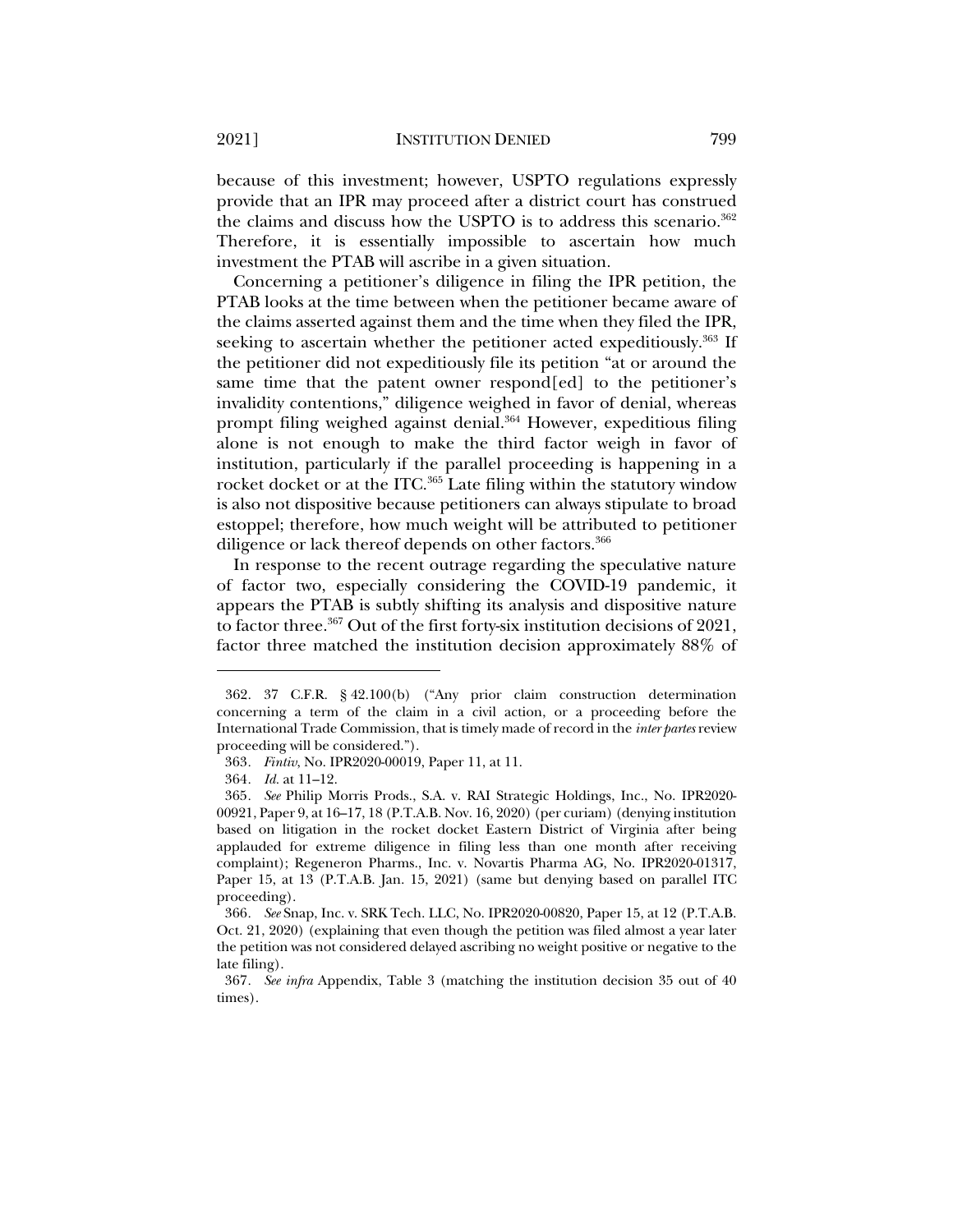the time, meaning if petitioners can sway this factor in their favor, they stand a good chance at institution.<sup>368</sup> Recall, factor three has two parts: (1) investment by the court and the parties in the parallel proceeding and  $(2)$  diligence in filing the IPR petition.<sup>369</sup> Though the petitioner does not have much control over the investment in the parallel proceeding, they do have control over the diligence with which they file the IPR petition. Accordingly, for the best chance of securing institution, petitioners should slow investment in the parallel proceeding when possible<sup>370</sup> and file an IPR quickly, ideally within two months of being served with the complaint, to help sway this factor in favor of institution.<sup>371</sup>

# *d. Factor 4: Overlap between the issues raised in the petition and in the parallel proceeding*

The PTAB assesses whether the same or similar claims, grounds, arguments, and evidence are presented in the parallel proceeding when analyzing factor four.<sup>372</sup> The PTAB notes that "any concerns of duplicative efforts between the district court and the Board, as well as concerns of potentially conflicting decisions" weigh in favor of denial.373 However, this forces the PTAB to assume that the claims, grounds, arguments, and evidence are fixed in the parallel proceeding when, in reality, the parties often reduce the number of asserted claims and patents in the parallel litigation as the case progresses and the trial

<sup>368</sup>*. Id.*

<sup>369</sup>*. Fintiv*, No. IPR2020-00019, Paper 11, at 9, 11 & n.21.

<sup>370</sup>*. See* Cellco P'ship v. Huawei Techs. Co., No. IPR2021-01129, Paper 9, at 11–14 (P.T.A.B. Feb. 2, 2021) (weighing factor three in favor of institution because only the *Markman* hearing had been held and fact discovery was still on-going).

<sup>371</sup>*. See* Verizon Bus. Network Servs. LLC v. Huawei Techs. Co., No. IPR2020-01292, Paper 13, at 14–15 (P.T.A.B. Jan. 25, 2021) (filing within two months of district court action not enough to overcome amount of resources spent in parallel proceeding); *see also* Britain Eakin, *As Attys Sharpen PTAB Strategies, Fintiv Denials Are Falling*, LAW360 (Oct. 27, 2021, 5:27 PM), https://www.sternekessler.com/news-insights/news/attyssharpen-ptab-strategies-fintiv-denials-are-falling (noting the most significant reason why discretionary denials under *Fintiv* are falling is because petitioners are filing much earlier after being served with the complaint and the PTAB is crediting the petitioners' diligence). *But see* Philip Morris Prods., S.A. v. RAI Strategic Holdings, Inc., No. IPR2020-00921, Paper 9, at 18 (P.T.A.B. Nov. 16, 2020) (per curiam) (noting that a petition filed just one month after receiving complaint weighed against exercising discretion).

<sup>372</sup>*. Fintiv*, No. IPR2020-00019, Paper 11, at 12–13.

<sup>373.</sup> Sotera Wireless, Inc. v. Masimo Corp., No. IPR2020-01019, Paper 12, at 19 (P.T.A.B. Dec. 1, 2020).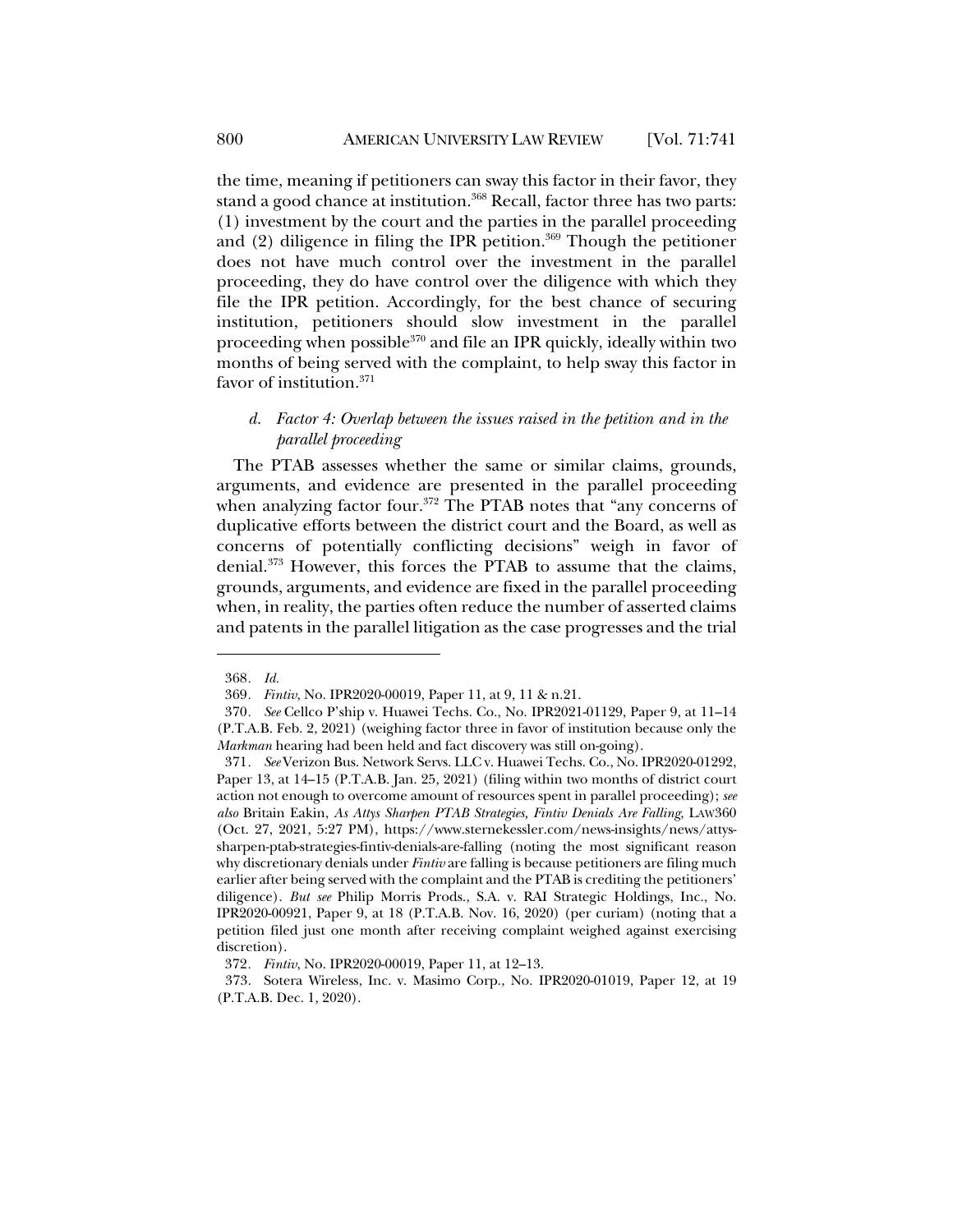date approaches.374 If this reduction occurs after the PTAB declines to institute review, it is possible that the unasserted and invalid claims and patents could be left unchallenged due to the one-year time bar or a party's inability to afford another IPR or continued litigation. 375 Application of this factor inspires gamesmanship by encouraging the patent owner to assert as many patents and claims as possible in their complaint to increase the "overlap" with the IPR, only to later drop them once IPR is no longer a viable pathway.376

Looking at this factor holistically, especially in the context of influence on factor one regarding the status or likelihood of a stay, "significant overlap between the issues in the proceedings [] makes it more likely that the district court will grant a motion to stay."<sup>377</sup> Therefore, overlap between the two proceedings should favor institution because it will ultimately simplify and efficiently resolve patent validity issues through estoppel.378

The PTAB has provided some guidance to petitioners on how to shift this factor to favor institution by encouraging broad stipulations not to pursue overlapping grounds in district court.379 However, the effect of stipulations has been unpredictable.<sup>380</sup> Again, the petitioner is put in a

378*. Id.* at 9–10.

<sup>374</sup>*. See* Elizabeth Rader, *Preserving Due Process in Approaches to Narrowing Claims in Multi-Patent Lawsuits*, IPWATCHDOG (Sept. 8, 2019), https://www.ipwatchdog.com/ 2019/09/08/preserving-due-process-in-approaches-to-narrowing-claims-in-multi-

patent-lawsuits/id=113031 [https://perma.cc/N8XS-N866] (discussing how issues narrow as litigation progresses).

<sup>375</sup>*. See* 35 U.S.C. § 315(b).

<sup>376</sup>*. See* Jonathan H. Ashtor et al., *Patents at Issue: The Data Behind the Patent Troll Debate*, 21 GEO. MASON L. REV. 957, 971 (noting NPEs assert more patents on average and have been rewarded with higher average damages, indicating this strategy may already be in motion).

<sup>377.</sup> Cisco Sys., Inc. v. Ramot at Tel Aviv Univ. Ltd., No. IPR2020-00122, Paper 15, at 9 (P.T.A.B. May 15, 2020) (Crumbley, Administrative Patent J., dissenting) (cautioning against "interpret[ing] this *Fintiv* factor so strictly that it creates a presumption that both cases will move forward concurrently").

<sup>379.</sup> Sotera Wireless, Inc. v. Masimo Corp., No. IPR2020-01019, Paper 12, at 19 (P.T.A.B. Dec. 1, 2020).

<sup>380</sup>*. See* Sand Revolution II, LLC v. Cont'l Intermodal Grp. – Trucking LLC, No. IPR2019-01393, Paper 24, at 12 n.5 (P.T.A.B. June 16, 2020) (observing that a broader stipulation not to raise any § 102 or § 103 invalidity grounds in the district court, even if those grounds are not included in the pending petition, "might have tipped this factor more conclusively in [the petitioner's] favor"). *But see Sotera Wireless*, No. IPR2020-01019, Paper 12, at 18–19 (finding a stipulation not to pursue the specific grounds asserted in the IPR in district court, or any other ground that was raised or could have been reasonably raised in an IPR strongly favors institution).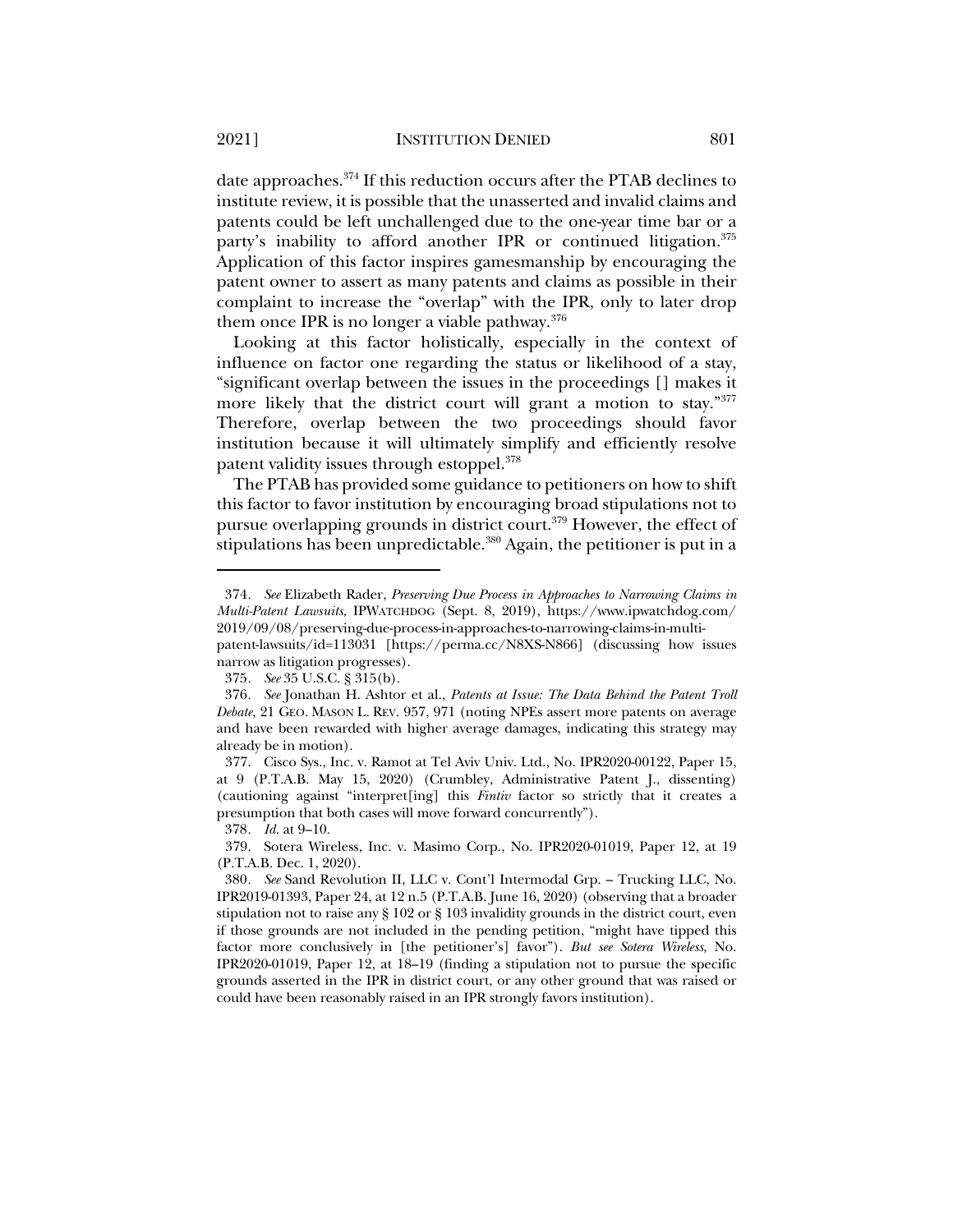difficult position: assert all available grounds at the outset in the petition, thereby increasing the chance that the PTAB denies institution, or risk waiving its right to an IPR altogether and lose the associated benefits that come therewith.381

Since the recent precedential decision in *Sotera Wireless, Inc. v. Masimo Corp.*, <sup>382</sup> factor four has become a relative heavy weight, with the PTAB citing it strongly favors or disfavors institution on six occasions.383 In *Sotera Wireless*, the petitioner broadly stipulated not to pursue any ground that it raised, or reasonably could have raised, in the IPR in district court, which mirrors the IPR estoppel provision in  $\S 315(b)(2).$ <sup>384</sup> The PTAB indicated that this kind of stipulation "weighs strongly in favor of not exercising discretion to deny institution."385 In decisions since *Sotera Wireless*, the PTAB seems to be paying closer attention to the strength of stipulations in deciding how to weigh factor four.386 This offers petitioners some hope in this currently bleak landscape of discretionary denials, and petitioners whose cases are particularly weak in the other factors should consider a broad stipulation if they want to increase their chance of having an IPR taken up.387

# *e. Factor 5: Whether the petitioner and the defendant in the parallel proceeding are the same party*

The plain text of factor five suggests that the PTAB only considers whether petitioner and defendant are the same party.<sup>388</sup> However, this factor can still weigh against petitioners when they are not the defendant if the PTAB finds the issues presented are substantially

<sup>381</sup>*. See* Andrei Iancu et al., *Challenging Validity of Issued Patents Before the PTO: Inter Partes Reexam Now or Inter Partes Review Later*, 94 J. PAT. & TRADEMARK OFF. SOC'Y 148, 149 (2012) (describing one of the benefits of IPR for the petitioner is that it presumably has the option to simply elect IPR).

<sup>382.</sup> No. IPR2020-01019, Paper 12 (P.T.A.B. Dec. 1, 2020) (precedential as to section II.A).

<sup>383</sup>*. See infra* Appendix, Table 4 (matching institution decision 74% of the time).

<sup>384</sup>*. Sotera Wireless*, No. IPR2020-01019, Paper 12, at 18–19.

<sup>385</sup>*. Id.* at 19.

<sup>386</sup>*. See* Samsung Elecs. Co., v. Acorn Semi, LLC, No. IPR2020-01204, Paper 21, at 10 (P.T.A.B. Jan. 13, 2021) (noting Samsung's stipulation in this and the ten other copending IPRs weighed strongly in favor of institution).

<sup>387</sup>*. See* Eakin, *supra* note 371 (noting that "[p]etitioners are getting more accustomed to using prior art stipulations to successfully avoid denials.").

<sup>388.</sup> Apple Inc. v. Fintiv, Inc., No. IPR2020-00019, Paper 11, at 14 (P.T.A.B. Mar. 20, 2020).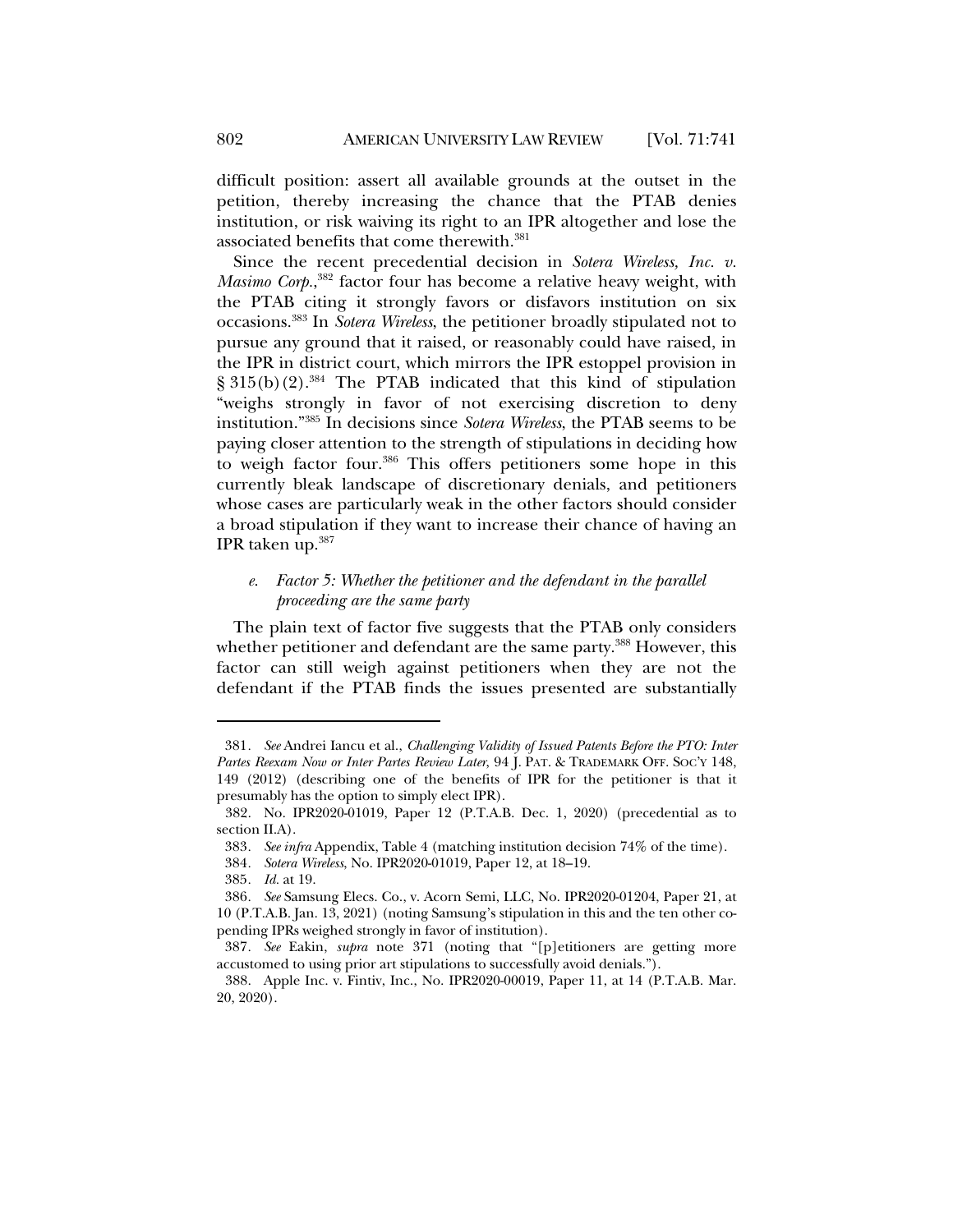similar to claims that are already, or are about to be, litigated, even if by other parties.389 This factor is illogical for two reasons. First, it automatically penalizes a petitioner simply for being a defendant in a district court or ITC proceeding.<sup>390</sup> Second, it ignores the realities of litigation wherein parties have different motivations and strategies.<sup>391</sup> Neither the legislative history nor the text itself provides support for this factor, and it runs contrary to the goal of providing district court litigants with an alternative venue for resolving questions of patentability.392 This is especially true considering two or more district courts may freely adjudicate the same or substantially similar invalidity issues regarding the same patent against different defendants.<sup>393</sup>

Factor five did not have a swaying impact in any of the decisions and was the weakest predictor of outcome. It came down to a coin flip of whether factor five matched the institution decision.<sup>394</sup> Factor five was either neutral or weighed in favor of exercising denial approximately 98% of the time, yet petitioners were granted institution approximately 66% of the time.395 It appears petitioners are not particularly prejudiced by the PTAB for also being a defendant in a parallel proceeding. Further, since this factor had no real sway, petitioners should not take this into account when filing an IPR and thus it should be removed from the *NHK-Fintiv* test.

## *f. Factor 6: Other circumstances that impact the Board's exercise of discretion, including the merits*

Factor six is the catchall provision, and the PTAB considers the strengths of the merits, noting that if the merits seem particularly strong, this factor weighs in favor of institution; however, when the

<sup>389</sup>*. Id.*

<sup>390</sup>*. See* Cisco Sys. Inc. v. Ramot Tel Aviv Univ. Ltd., No. IPR2020-00122, Paper 15, at 11 (P.T.A.B. May 12, 2020) (Crumbley, A.L.J., dissenting) (noting this factor should be neutral when parties are the same as there is no support for this factor in the statute or legislative history).

<sup>391</sup>*. See* Vishnubhakat, *supra* note 246, at 51 (discussing motivations of parties seeking IPR).

<sup>392.</sup> H.R. REP. NO. 112-98, at 40 (2011) (providing no basis for the PTAB's fifth factor).

<sup>393.</sup> Cisco Sys. Inc. v. Ramot Tel Aviv Univ. Ltd., No. IPR2020-00122, Paper 15, at 11 (P.T.A.B. May 12, 2020) (Crumbley, A.L.J., dissenting) (analyzing how one district court may come to a different conclusion from another).

<sup>394</sup>*. See infra* Appendix, Table 5 (matching institution decision 50% of the time). 395*. Id.*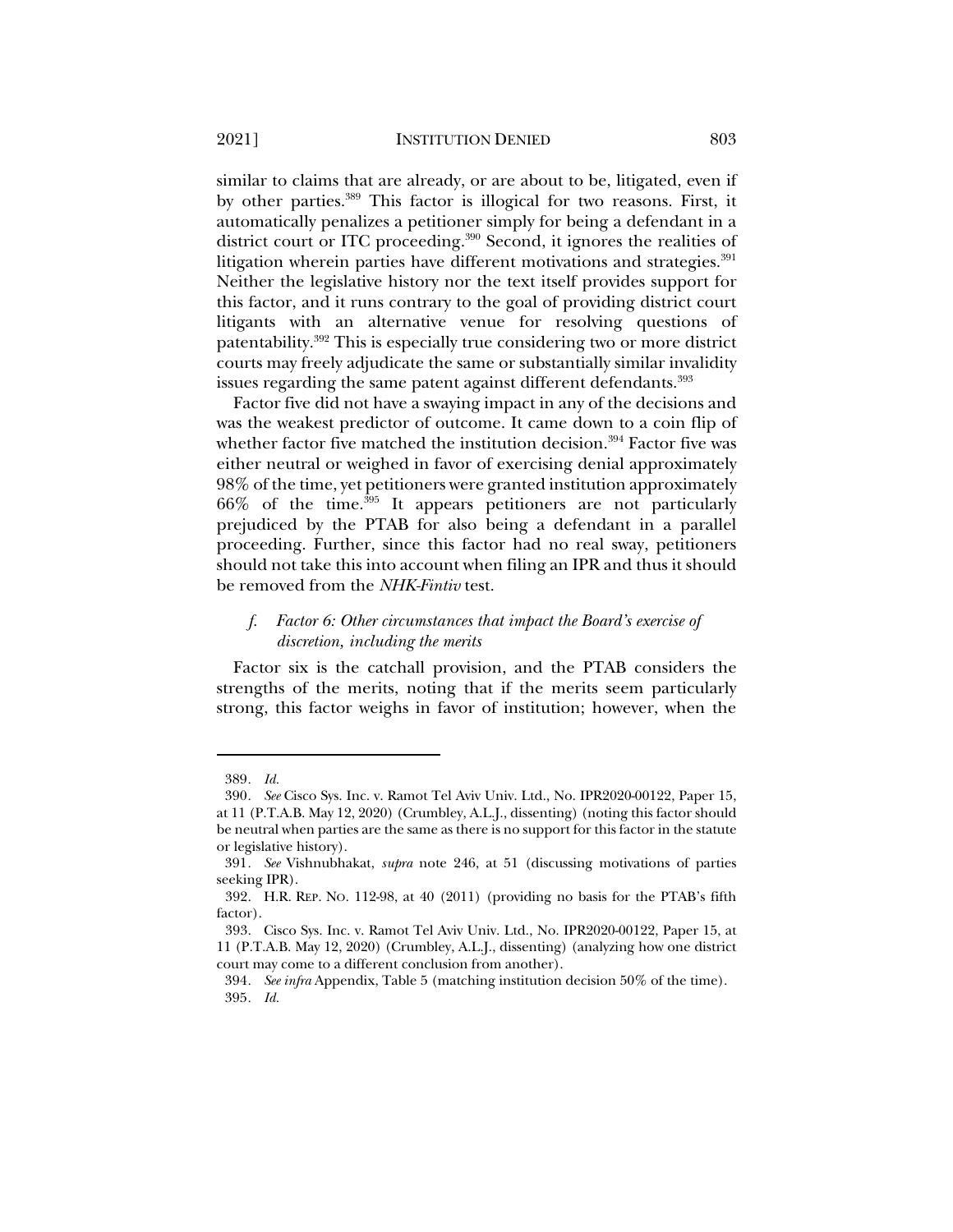merits are a "closer call," then this factor weighs against institution.<sup>396</sup> Inclusion of a factor that weighs the merits is confusing because, under § 314(a), the merits assessment should be of the utmost importance in reviewing the petition and really the only consideration guiding institution.397 Yet, in applying *NHK-Fintiv*, institution of a petition that would all but ensure a finding of invalidity that complies with the other statutory requirements can still be outweighed by the non-statutory factors.398 Looking at the various discrepancies that exists in each factor individually, and then mashing all the inconsistences together as a whole, illustrates how application of the *NHK-Fintiv* test epitomizes unreasoned decision making and does not comport with the AIA.

The overall impact of factor six is relatively hard to assess quantitatively because of its catchall nature.<sup>399</sup> Though factor six predicted the outcome 84% of the time, in each instance, factors two, three, or four also matched the decision. $400$  There were no instances where factor six alone swayed the institution decision. $401$  This makes sense considering the petition already had to meet the merit standard for the *NHK-Fintiv* test to be applied to deny institution. Petitioners should of course set forth strong merits, but efforts arguing that the merits are particularly strong will go unrewarded.<sup>402</sup>

## *C. The* NHK-Fintiv *Policy Undermines the Efficiency of the Patent System and Encourages Forum Shopping and Venue Bias*

The *NHK-Fintiv* policy upsets the delicate balance Congress struck in creating these post-grant review proceedings and introduces

<sup>396.</sup> Apple Inc. v. Fintiv, Inc. IPR2020-00019, Paper 11, at 14–15 (P.T.A.B. Mar. 20, 2020).

<sup>397.</sup> 35 U.S.C. § 314(a).

<sup>398</sup>*. See, e.g.*, Google LLC v. Personalized Media Commc'ns, No. IPR2020-00720, Paper 20, at 9–11 (P.T.A.B. Nov. 5, 2020) (explaining even when the merits weigh in favor of institution, the PTAB can still deny institution because the other factors weigh strongly against institution).

<sup>399</sup>*. Fintiv*, No. IPR2020-00019, Paper 11, at 6; *see* Intel Corp. v. FG SRC LLC, No. IPR2020-01449, Paper 13, at 19 (P.T.A.B. Mar. 3, 2021) ("The final factor is a catchall  $\dots$ .").

<sup>400</sup>*. See infra* Appendix, Chart of All Institution Decisions from January 1, 2021 to March 15, 2021.

<sup>401</sup>*. Id.*

<sup>402.</sup> SK Innovation Co. v. LG Chem, Ltd., No. IPR2020-01239, Paper 14, at 22 (P.T.A.B. Jan. 12, 2021) (weighing factor six in favor of institution, noting "[p]etitioner presents a reasonably strong case of unpatentability" but still exercising discretion to deny).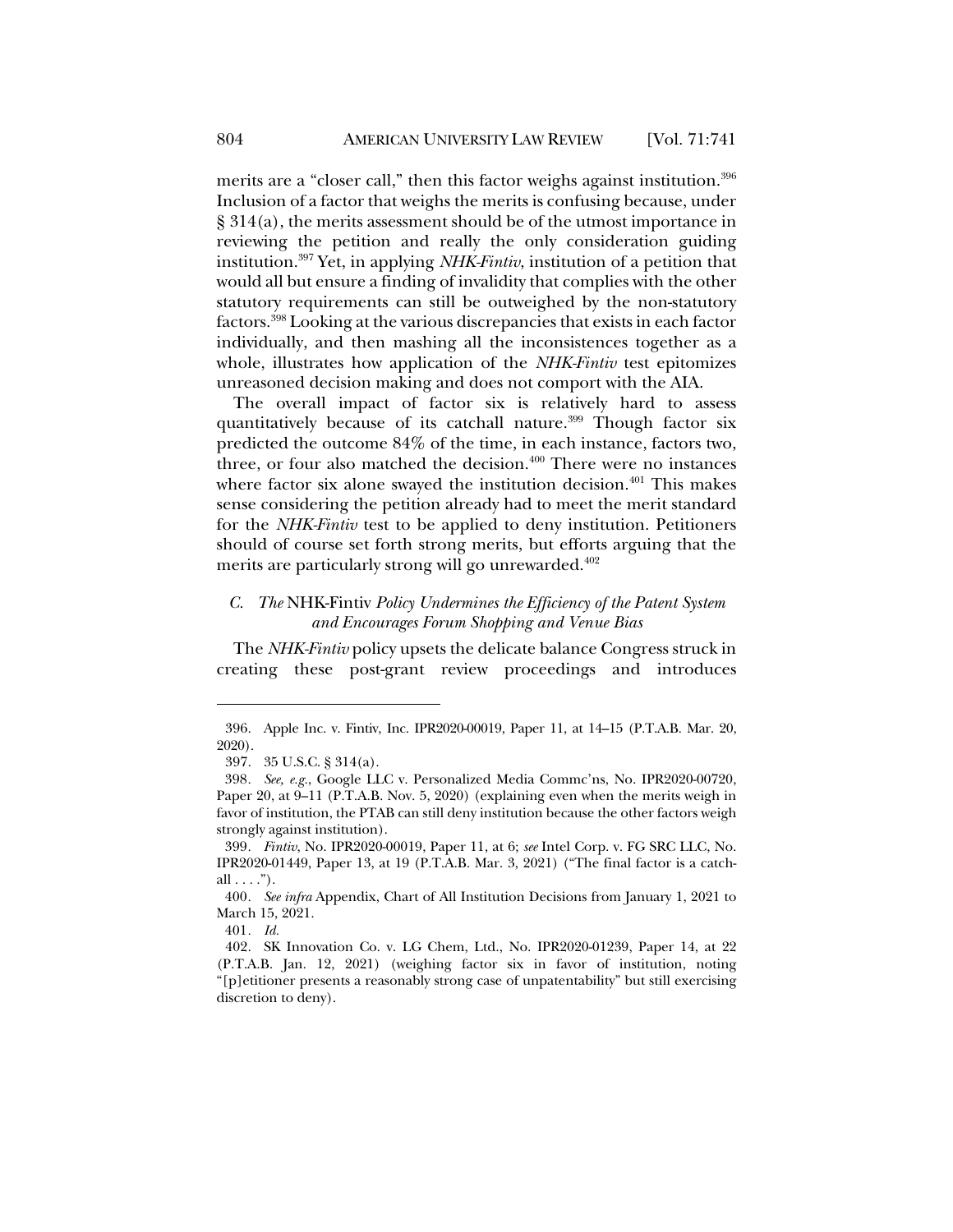inefficiencies into the system. Additionally, the *NHK-Fintiv* policy exacerbates the already serious problem of forum shopping in patent litigation and results in venue bias.

#### 1. *Undermining efficiency*

Though the PTAB believes the *NHK-Fintiv* policy promotes efficiency, Congress, in creating these new post-grant proceedings, believed that increasing access to the administrative process improves system efficiency, and Congress's word and intent should govern.<sup>403</sup> Congress chose to add post-grant review options, not remove them.<sup>404</sup> The *NHK-Fintiv* test restricts access to the more efficient and expert process that Congress created, which minimizes system efficiency.405 In applying the *NHK-Fintiv* factors, the PTAB fails to understand two fundamental features of district court litigation: (1) early trial dates are tentative and often subject to postponement, and (2) district courts are more likely to stay cases when the PTAB institutes IPR.<sup>406</sup>

When the PTAB denies institution based on an early trial date, but the trial is pushed back near or past the deadline for a final written decision, any supposed efficiency gains evaporate.<sup>407</sup> Also, under the *NHK-Fintiv* policy, the PTAB may guess or rely on information regarding when the trial will begin that is subject to change.<sup>408</sup> This is

<sup>403</sup>*. See* 77 Fed. Reg. 48,680 (Aug. 14, 2012) (noting Congress's purpose in enacting the AIA was "to establish a more efficient and streamlined patent system that will improve patent quality and limit unnecessary and counterproductive litigation costs"). 404. H.R. REP. NO. 112-98, at 48 (2011).

<sup>405</sup>*. See* British Telecomms. PLC v. IAC/Interactivecorp, No. 18-366, 2020 WL 5517283, at \*8 (D. Del. Sept. 11, 2020) (denying stay under *Fintiv* could "depriv[e] [petitioner] of its right to an effective administrative remedy notwithstanding Congress's intent to make such a remedy available as a supplement to invalidity defenses in district court").

<sup>406.</sup> Trial date used to justify non-institution in NHK itself was later pushed back by six months. *See* Ritchie & Johnson, *supra* note 111.

<sup>407</sup>*. See* Scott McKeown, *District Court Trial Dates Tend to Slip After PTAB Discretionary Denials*, PATS. POST-GRANT (July 24, 2020), https://www.patentspostgrant.com/districtcourt-trial-dates-tend-to-slip-after-ptab-discretionary-denials [https://perma.cc/25WJ-UMRM] (finding that over 70% of trials in the Western District of Texas and 100% of trials in the District of Delaware, the two busiest patent venues, were postponed after the PTAB denied IPR in reliance on earlier trial dates).

<sup>408</sup>*. See, e.g.*, Intel Corp. v. VLSI Tech. LLC, No. IPR2020-00113, Paper 15, at 10 (P.T.A.B. May 19, 2020) (denying institution based on speculation that the trial date might still occur before the PTAB would reach a final decision); Intel Corp. v. VLSI Tech. LLC, No. IPR2020-00582, Paper 19, at 6–7 (P.T.A.B. Oct. 1, 2020) (denying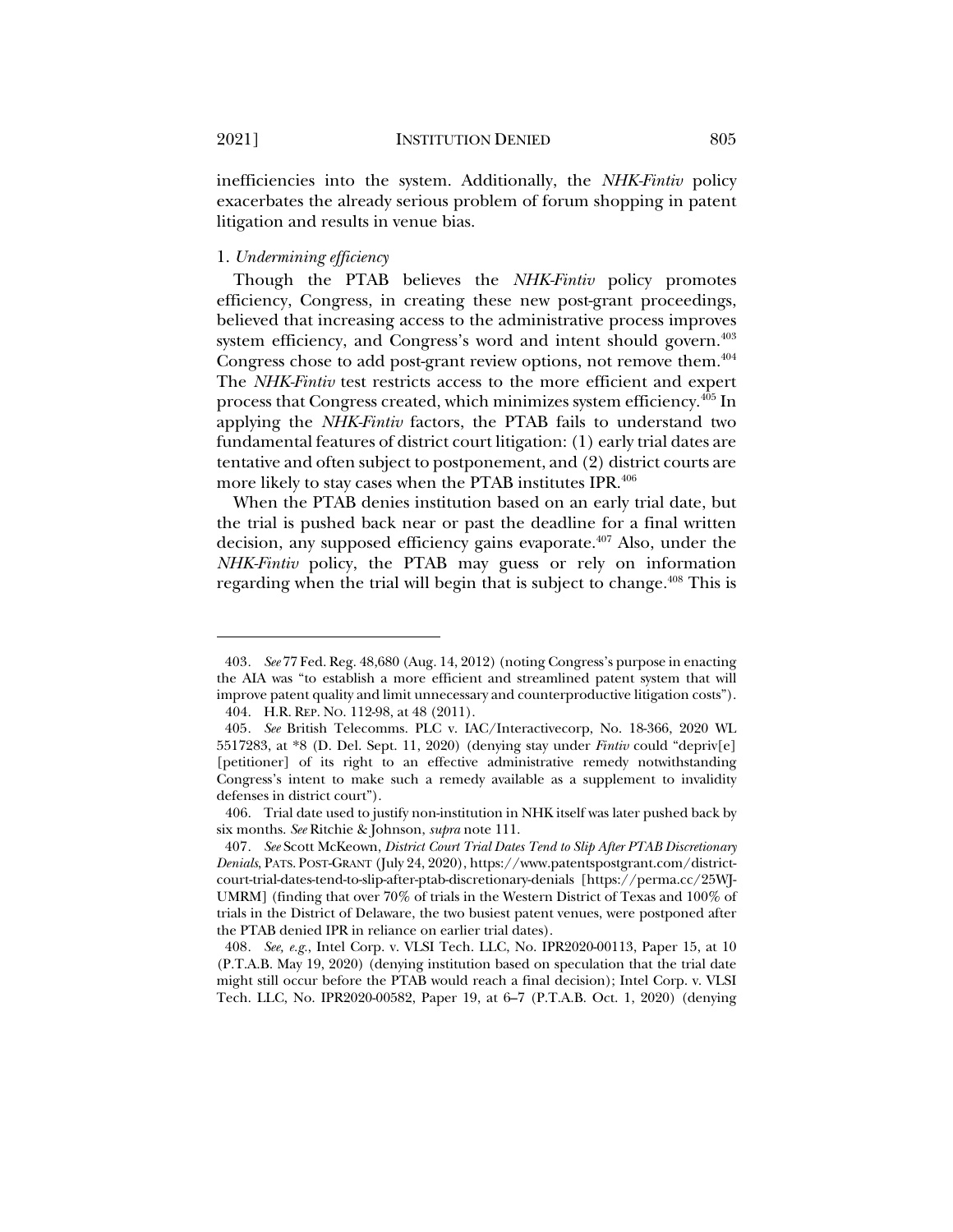especially problematic because a rescheduled trial date often occurs after the PTAB has already denied the IPR.<sup>409</sup> If the postponement occurs within thirty days of the institution denial, the petitioner can seek rehearing, but most petitioners are not so lucky, and even those who can request rehearing face an uphill battle as requests for rehearing are rarely granted.<sup>410</sup>

In *Fintiv* itself, a trial date had not been scheduled when the petition was filed, though one was later set and rescheduled amid briefing in the institution phase. <sup>411</sup> Despite the trial date having already been rescheduled once, the PTAB declined to institute review, noting the trial date was set two months before it would issue a written decision.<sup>412</sup> Yet, five months after the denial, the district court again rescheduled the trial, now after the deadline for the written decision.<sup>413</sup> Most petitioners subject to the *NHK-Fintiv* test are deprived of all avenues for speedy review as they are blocked from IPR, and the district court trial is often serially pushed back.<sup>414</sup>

Additionally, a trial is rarely the end of a district court's consideration, as post-trial motions and appeals drag on long after the

institution where there was no firm trial date and concluding that in absence of evidence to the contrary, the trial date may still occur first).

<sup>409</sup>*. See McKeown*, *supra* note 407 (finding that the majority of patent trials in two of the busiest districts experienced frequent trial date postponement).

<sup>410.</sup> 37 C.F.R. § 42.71(d)(2); *see* Sand Revolution II, LLC v. Cont'l Intermodal Grp. – Trucking LLC, No. IPR2019-01393, Paper 24, at 8–10 (P.T.A.B. June 16, 2020) (reversing previous denial on rehearing because the trial was postponed); Jason N. Mock & Michael R. Houston, *While Tempting, PTAB Request for Rehearing Face Long Odds*, FOLEY & LARDNER LLP (Oct. 15, 2019), https://www.foley.com/en/insights/ publications/2019/10/ptab-requests-rehearing-face-long-odds [https://perma.cc/ 9HVM-SUKL] (finding requests for rehearing on institution decisions are granted 7.7% of the time). With the resolution of *United States v. Arthrex* and the promulgation of a new "Director review process," petitioners were hopeful for another avenue for challenging *Fintiv* denials; however, the interim policy only allows review of final written decisions, not institution decisions. *USPTO Implementation of an Interim Director Review Process Following Arthrex*, U.S. PAT. & TRADEMARK OFF. (June 29, 2021, 10:13 AM) https://www.uspto.gov/patents/patent-trial-and-appeal-board/procedures/usptoimplementation-interim-director-review [https://perma.cc/DC9Q-DFPM].

<sup>411.</sup> Apple Inc. v. Fintiv, Inc., No. IPR2020-00019, Paper 15, at 2, 9 (P.T.A.B. May 13, 2020).

<sup>412</sup>*. Id.* at 13.

<sup>413.</sup> Amended Scheduling Order at 2, Fintiv, Inc. v. Apple, Inc., No. 19-CV-01238 (W.D. Tex. Dec. 15, 2020).

<sup>414</sup>*. See* Google LLC v. Unilock 2017 LLC, No. IPR2020-00115, Paper 8, at 1, 7 (denying institution based on a trial date that was rescheduled after the deadline to request for rehearing had expired).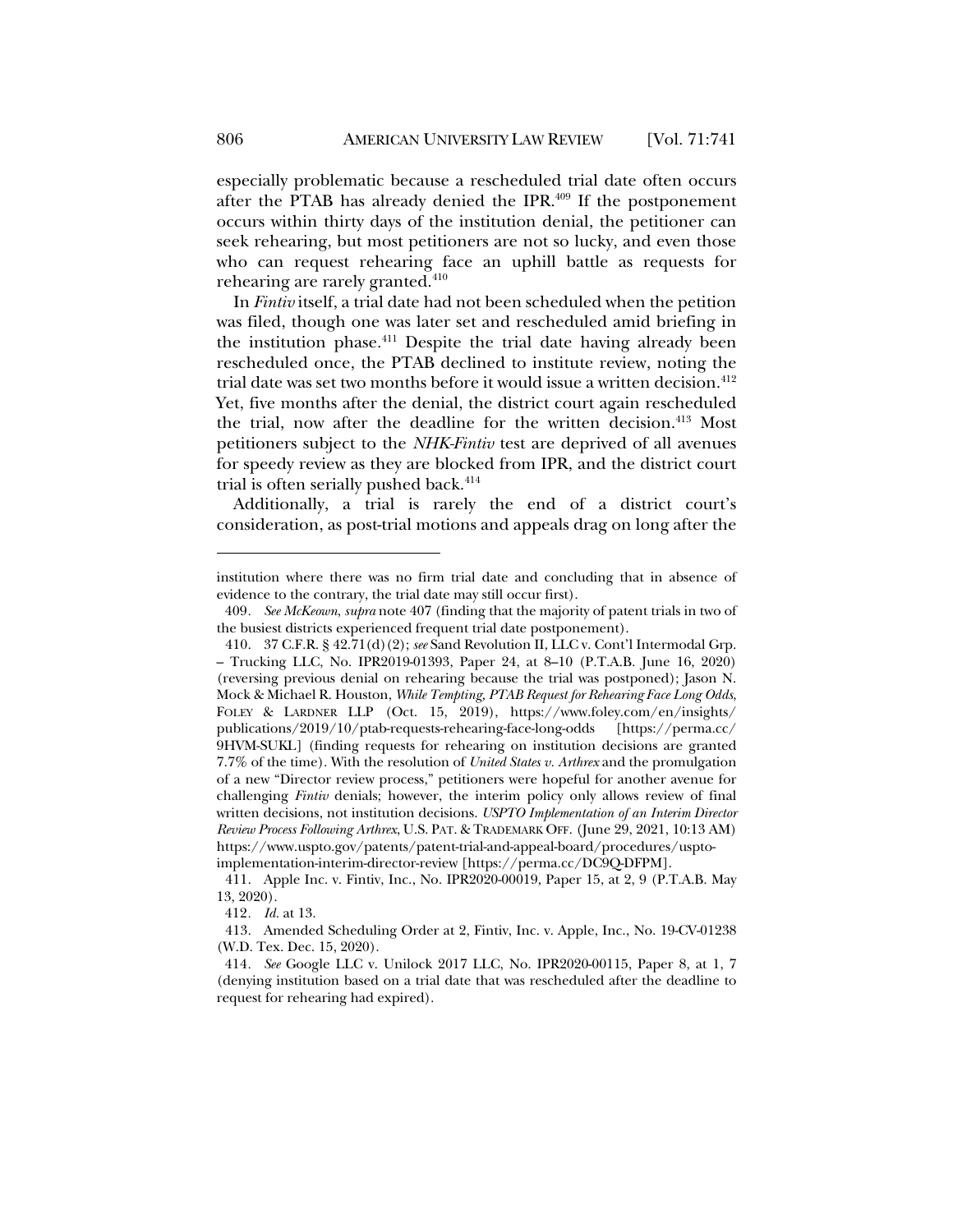PTAB would have resolved validity questions that could extinguish the infringement case. $415$  By taking a snapshot of the investments the parties have already made, the *NHK-Fintiv* test does not properly account for the "investment that will be required if the litigation proceeds," which will usually outweigh the sunk costs.416 The vagaries of district court trial dates allow infringement plaintiffs to exploit the *NHK-Fintiv* framework to foreclose IPR, defeating Congress's intent and undermining the patent system.<sup>417</sup>

When the PTAB institutes IPR, district courts are more likely to stay the parallel litigation.<sup>418</sup> Stays increase the efficiency of the system by allowing parties to use a faster and more cost-effective administrative forum to narrow the issues in the district court, or obviate the need for litigation altogether.419 The PTAB's claim that the *NHK-Fintiv* policy avoids "an inefficient use of Board resources" is also misguided because it may encourage defendants to flood the PTAB with hastily crafted, overstuffed petitions in order to avoid the one-year institution time bar or in an effort to tip some of the *NHK-Fintiv* factors (particularly factors

<sup>415</sup>*. See* John Thornburgh, *Post-Trial Motions: No Rest for the Post-Trial Attorney*, JD SUPRA (June 5, 2020), https://www.jdsupra.com/legalnews/post-trial-motions-no-restfor-the-post-97761 [https://perma.cc/2M26-VD45] (discussing the typical motions filed after trial conclusion).

<sup>416.</sup> Cisco Sys. Inc. v. Ramot Tel Aviv Univ. Ltd., No. IPR2020-00122, Paper 15, at 7–8 (P.T.A.B. May 15, 2020) (Crumbly, APJ dissenting).

<sup>417.</sup> The Eastern and Western Districts of Texas are notorious for setting early trial dates in infringement suits that are often impracticable to meet. *See* Intel Corp. v. VLSI Tech. LLC, No. IPR2020-00113, Paper 15, at 9–10 (P.T.A.B. May 19, 2020) (noting the expected trial date weighed against institution even though three trials were impossibly set for same day).

<sup>418</sup>*. But see* Pauline Pelletier et al., *How West Texas Patent Trial Speed Affects PTAB Denials*, LAW360 (Feb. 16, 2021, 4:14 PM), https://www.law360.com/articles/ 1355139/how-west-texas-patent-trial-speed-affects-ptab-denials (reviewing 39 IPR petitions with parallel litigation in the Western District of Texas and finding Judge Albright did not grant a stay in any of the proceedings, regardless of whether the PTAB instituted).

<sup>419.</sup> Ioengine, LLC v. PayPal Holdings, Inc., No. 18-452, 2019 WL 3943058, at \*3– 5 (D. Del. Aug. 21, 2019) ("Congress intended for district courts to be liberal in granting stays . . . ."); *see also* Forrest McClellen et al., *How Increased Stays Pending IPR May Affect Venue Choice*, LAW360 (Nov. 15, 2019, 2:13 PM) https://www-law360 com.proxywcl.wrlc.org/articles/1220066/how-increased-stays-pending-ipr-may-affectvenue-choice (noting that from 2013 to 2017 district courts granted stays for pending IPRs 72% of the time with that amount increasing to 77% after *SAS* was decided).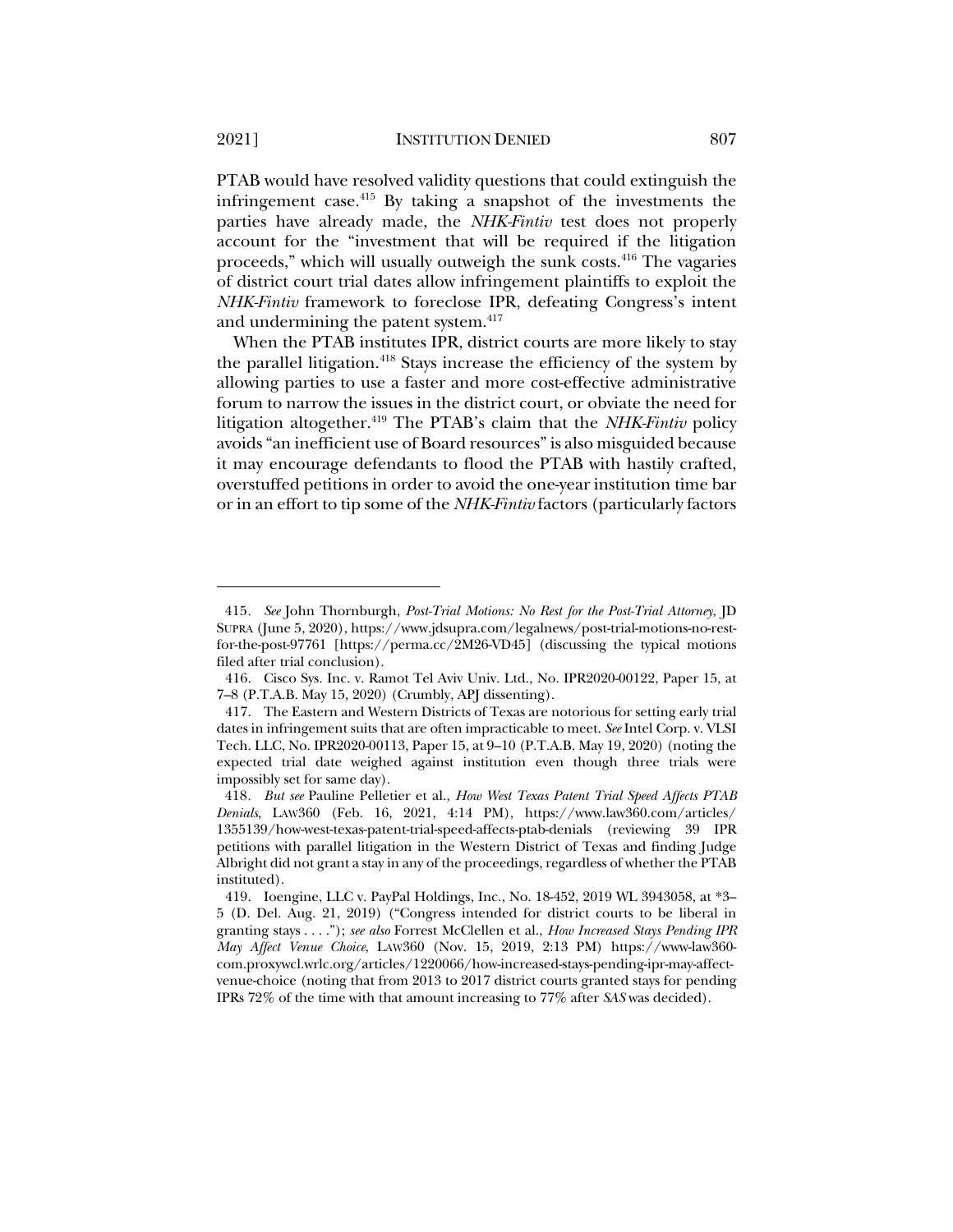two and three) in its favor.<sup>420</sup> When initial petitions fail, the PTAB has to contend with follow-on petitions that create more work for the PTAB, which could have been avoided had parties been able to take advantage of the full statutory period to narrow the contentions and vet the grounds of patentability.<sup>421</sup>

Since the *NHK-Fintiv* policy has been festering, there has been an uptick in patent litigation generally, especially in cases brought by nonpracticing entities (NPEs).422 Patent litigation hinders the efficiency of the patent system, as well as innovation generally, by reducing venture capital investment in startups and decreasing funding for research and development.423 Recent data suggests NPEs may be taking advantage of the *NHK-Fintiv* policy, which is allowing them to avoid PTAB review and likely invalidation, especially by filing in fast-moving venues. <sup>424</sup> For NPEs, avoiding institution of IPR is the single most important step to ensuring a potential settlement or securing a winning infringement verdict. <sup>425</sup> The *NHK-Fintiv* test is upsetting the congressional balance set by the AIA and allowing them to do just that. $426$ 

<sup>420</sup>*.* NHK Spring Co. v. Intri-Plex Techs., Inc., No. IPR2018-00752, Paper 8, at 20 (P.T.A.B. Sept. 12, 2018); *see* Tran, *supra* note 16, at 264 (advising "an alleged infringer to consider early IPR petitions to try to preempt" application of the *NHK-Fintiv* rule).

<sup>421.</sup> Consider a scenario where a defendant is served with numerous lawsuits asserting multiple patents and hundreds of claims. If the defendant must challenge the patentability of each of the patents and claims soon after the case is filed, the burden imposed on both the defendant and the PTAB by the *NHK-Fintiv* rule becomes astronomical. *See* Intel Corp. v. VLSI Tech. LLC, No. IPR2020-00142, Paper 13, at 4 (P.T.A.B. Apr. 6, 2020).

<sup>422</sup>*. See Q2 2020 Patent Dispute Report*, UNIFIED PATS. (July 1, 2020), https://www. unifiedpatents.com/insights/q2-2020-patent-dispute-report [https://perma.cc/ LA7Y-5M5V] (noting that patent litigation has reached a high since 2016 with over 1,000 new cases filed).

<sup>423.</sup> James Bessen, *The Evidence Is In: Patent Trolls Do Hurt Innovation*, HARV. BUS. REV. (Nov. 2014), https://hbr.org/2014/07/the-evidence-is-in-patent-trolls-do-hurt-innovation [https://perma.cc/XX3E-VDZZ] (noting that patent troll litigation costs firms \$29 billion each year and is responsible for a decline of \$22 billion in venture capital investing over a five-year period).

<sup>424</sup>*. See* Daniel B. Weinger et al., *Tip #1 for Avoiding IPR Institution: Litigation Venue Selection*, NAT'L L. REV. (Oct. 29, 2020), https://www.natlawreview.com/article/tip-1 avoiding-ipr-institution-litigation-venue-selection [https://perma.cc/UA4U-RDMZ] (advising litigants to select fast-moving venues to avoid IPR).

<sup>425</sup>*. Id.*

<sup>426</sup>*. Id.*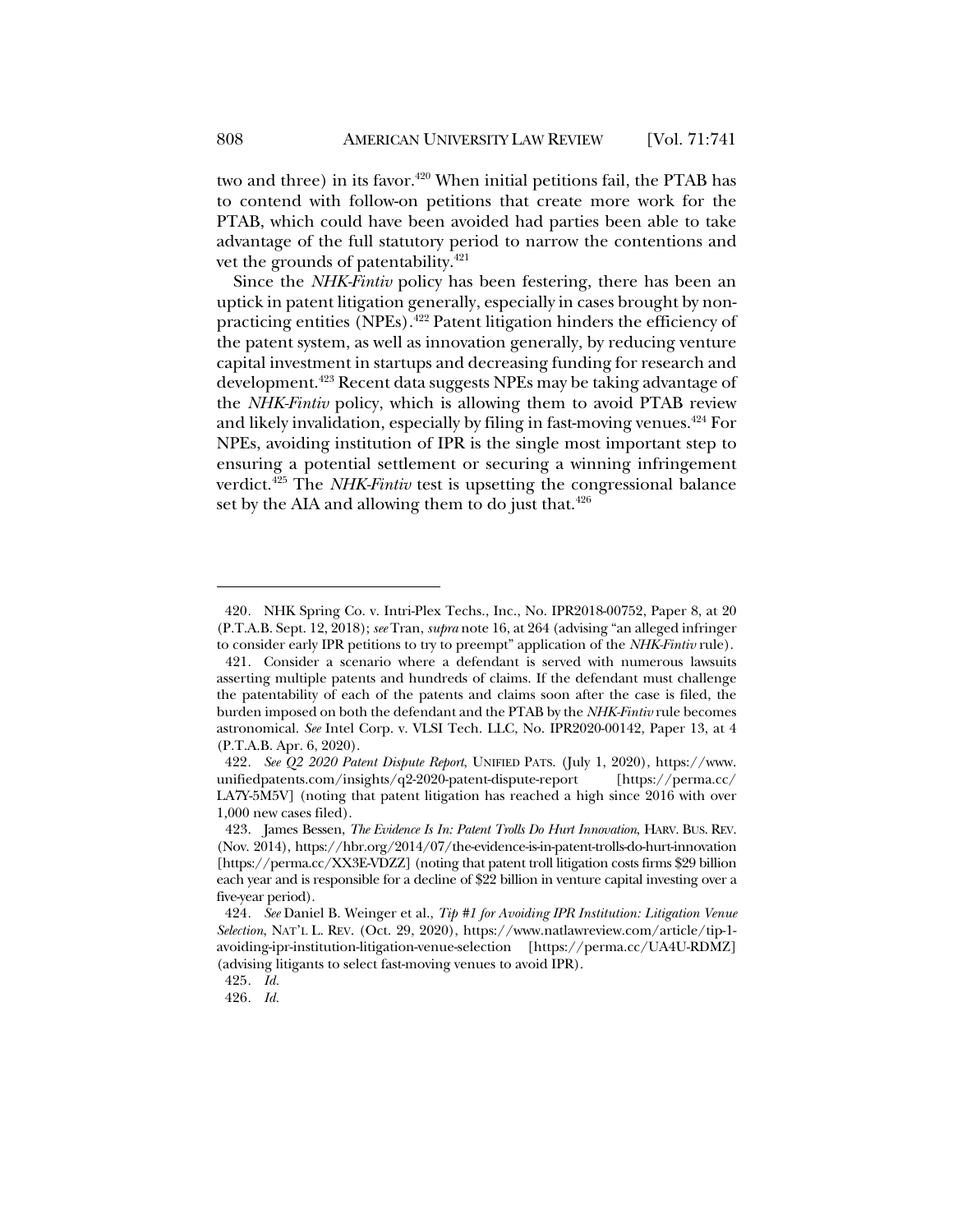#### *2. Forum shopping and venue bias*

Continued application of the *NHK-Fintiv* policy will also further exacerbate the already serious problem of forum shopping in patent cases.427 Forum shopping is "[t]he practice of choosing the most favorable jurisdiction or court in which a claim might be heard."428 Though the Supreme Court tightened the venue requirements for patent cases in *TC Heartland LLC v. Kraft Foods Group Brands LLC*, <sup>429</sup> the laws governing venue for U.S. patent infringement suits remain relatively liberal, enabling patentees to file suit just about anywhere.<sup>430</sup>

One of the most important opening moves for a plaintiff in patent litigation is selecting the most favorable forum.431 Typically, plaintiffs seek forums with the right mix of speed, likelihood of getting to trial, and win-rate.432 Though the proliferation of a certain few "favorite" forums cannot be wholly explained by the traditional forum shopping theories,433 patentees are motivated to file in forums they perceive will be most favorable, which often leads to filing in forums that push cases to trial relatively quickly.434 These courts have a low average time from filing to trial and tend to quickly set early trial dates that later change.435 These venues also tend to set early dates for claim

<sup>427</sup>*. See* Kimberly A. Moore, *Forum Shopping in Patent Cases: Does Geographic Choice Affect Innovation?*, 79 N.C. L. REV. 889 (2001) (discussing problems caused by forum shopping).

<sup>428</sup>*. Forum-Shopping*, BLACK'S LAW DICTIONARY (11th ed. 2019).

<sup>429.</sup> 137 S. Ct. 1514, 1521 (2017).

<sup>430</sup>*. See* Lauren Cohen et al., *"Troll" Check? A Proposal for Administrative Review of Patent Litigation*, 97 B.U. L. REV. 1775, 1799 (2017) (discussing how broad venue interpretation enables large concentrations of patent suits to be filed in few district courts); *see also* Jonas Anderson, *Reining in a "Renegade" Court:* TC Heartland *and the Eastern District of Texas*, 39 CARDOZO L. REV. 1569, 1614 (2018) ("We are unlikely to see the end of patent forum shopping, or courts engaging in attracting forum shopping plaintiffs, any time soon.").

<sup>431.</sup> Kevin M. Clermont & Theodore Eisenberg, *Exorcising the Evil of Forum-Shopping*, 80 CORNELL L. REV. 1507, 1508 (1995).

<sup>432.</sup> Jonas Anderson, *Court Competition for Patent Cases*, 163 U. PA. L. REV. 631, 650 (2015).

<sup>433</sup>*. See id.* at 657 (discussing how courts' administrative practices influence forum shopping).

<sup>434</sup>*. See* Anderson, *supra* note 430, at 1577–87 (mapping the history of rocket dockets).

<sup>435</sup>*. See* Saurabh Vishnubhakat, *Reconceiving the Patent Rocket Docket: An Empirical Study of Infringement Litigation 1985–2010*, 11 J. MARSHALL REV. INTELL. PROP. L. 60, 69 (2011) (discussing typical factors that make up patent rocket dockets including speed of adjudication, specialized local court rules, damage awards, and patent owner perception).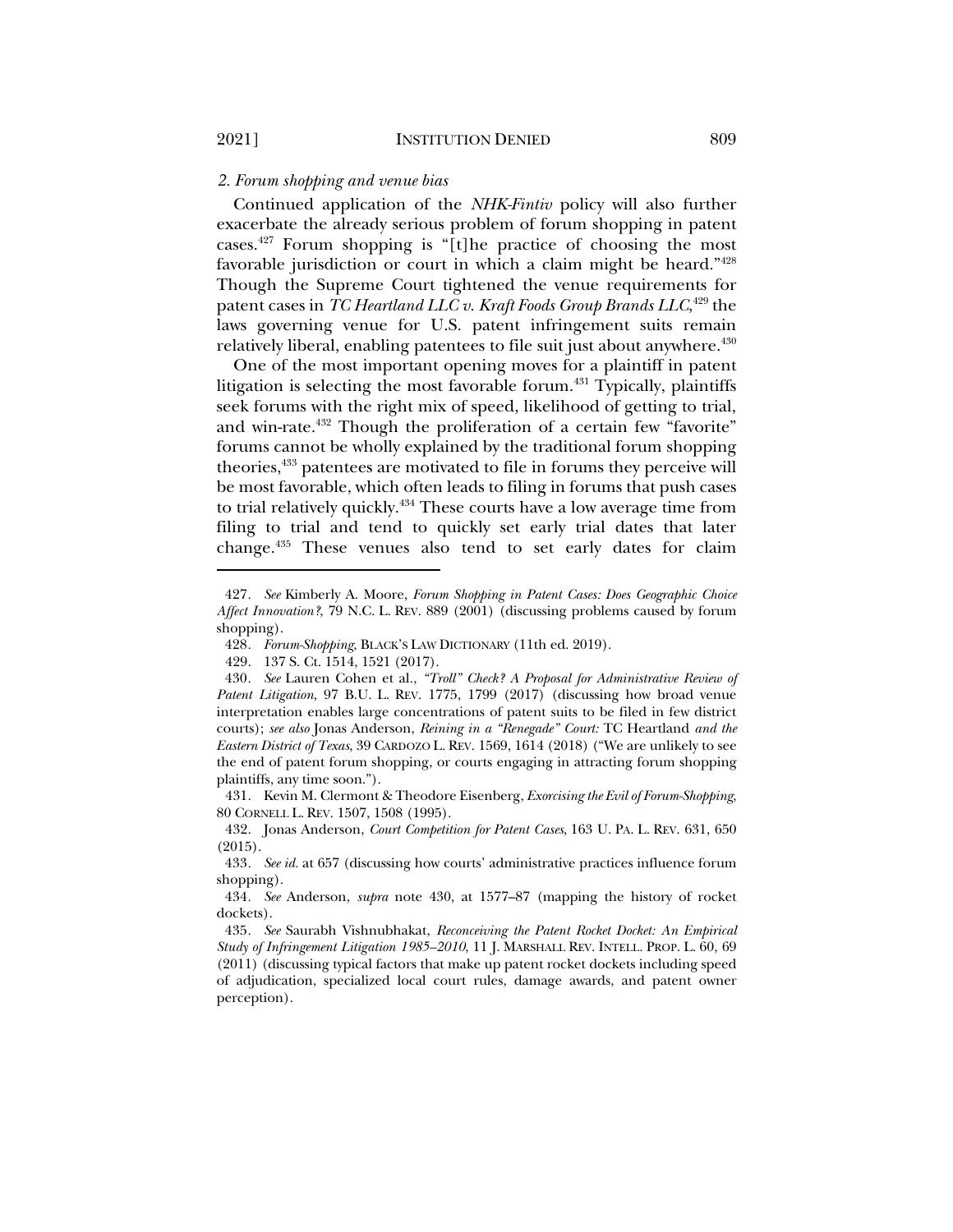construction (the *Markman* hearing) and discovery and deny motions to stay pending PTAB proceedings.436 These practices significantly disadvantage petitioner-defendants who seek administrative review and then are unfairly subjected to the *NHK-Fintiv* test because of the parallel proceeding.

The *NHK-Fintiv* framework encourages forum shopping by inviting plaintiffs to bring suit in one of these fast-moving forums and rewards them with an uphill road for the defendant to climb to obtain PTAB review. First, by virtue of being a defendant in the parallel proceeding, factor five $437$  is automatically weighed against the petitioner.  $438$  Next, for a petitioner-defendant whose parallel proceeding is occurring in a rocket docket or at the ITC, factor two $439$  weighs against them because the fast-moving forum will almost always set the trial date to occur before the PTAB will issue its decision, notwithstanding the fact that the trial date will likely be pushed back.<sup>440</sup> Additionally, factor three<sup>441</sup> is likely to weigh against the petitioner because the court moves quickly to issue substantive orders, including scheduling or completing claim construction and beginning discovery.442 Although the petitioner can seek to counter the impact of the court's fast pace by diligently filing the IPR petition, diligence by no means guarantees the pendulum will

<sup>436</sup>*. See* Anderson & Gugliuzza, *supra* note 197, at 35–36 (noting that Judge Albright schedules the *Markman* hearing almost two-and-a-half months earlier than other "rocket" dockets).

<sup>437.</sup> Whether the petitioner and the defendant in the parallel proceeding are the same party. Apple Inc. v. Fintiv, Inc., No. IPR2020-00019, Paper 11, at 8 (P.T.A.B. Mar. 20, 2020).

<sup>438</sup>*. See* Cisco Sys. Inc. v. Ramot Tel Aviv Univ. Ltd., No. IPR2020-00122, Paper 15, at 11 (P.T.A.B. May 12, 2020) (Crumbley, A.L.J., dissenting) (disagreeing with inclusion of factor five because it "tip[s] the scales against a petitioner merely for being a defendant in the district court").

<sup>439.</sup> Proximity of the court's trial date to the Board's projected statutory deadline for a final written decision. *Fintiv*, No. IPR2020-00019, Paper 11, at 8.

<sup>440</sup>*. See, e.g.*, Verizon Bus. Network Servs. Inc. v. Huawei Techs. Co., IPR2020-01292, Paper 13, at 13–14 (P.T.A.B. Jan. 25, 2021) (weighing factor two against petitioner because the district court trial was scheduled seven to eight months before the final written decision would issue).

<sup>441.</sup> Investment in the parallel proceeding by the court and the parties. *Fintiv*, No. IPR2020-00019, Paper 11, at 8.

<sup>442</sup>*. See, e.g.*, Samsung Elecs. Co. v. Clear Imaging Rsch., LLC, No. IPR2020-01399, Paper 13, at 18 (P.T.A.B. Feb. 3, 2021) (weighing factor three against petitioner because parties and court had already spent resources completing discovery, claim construction, and motion practice).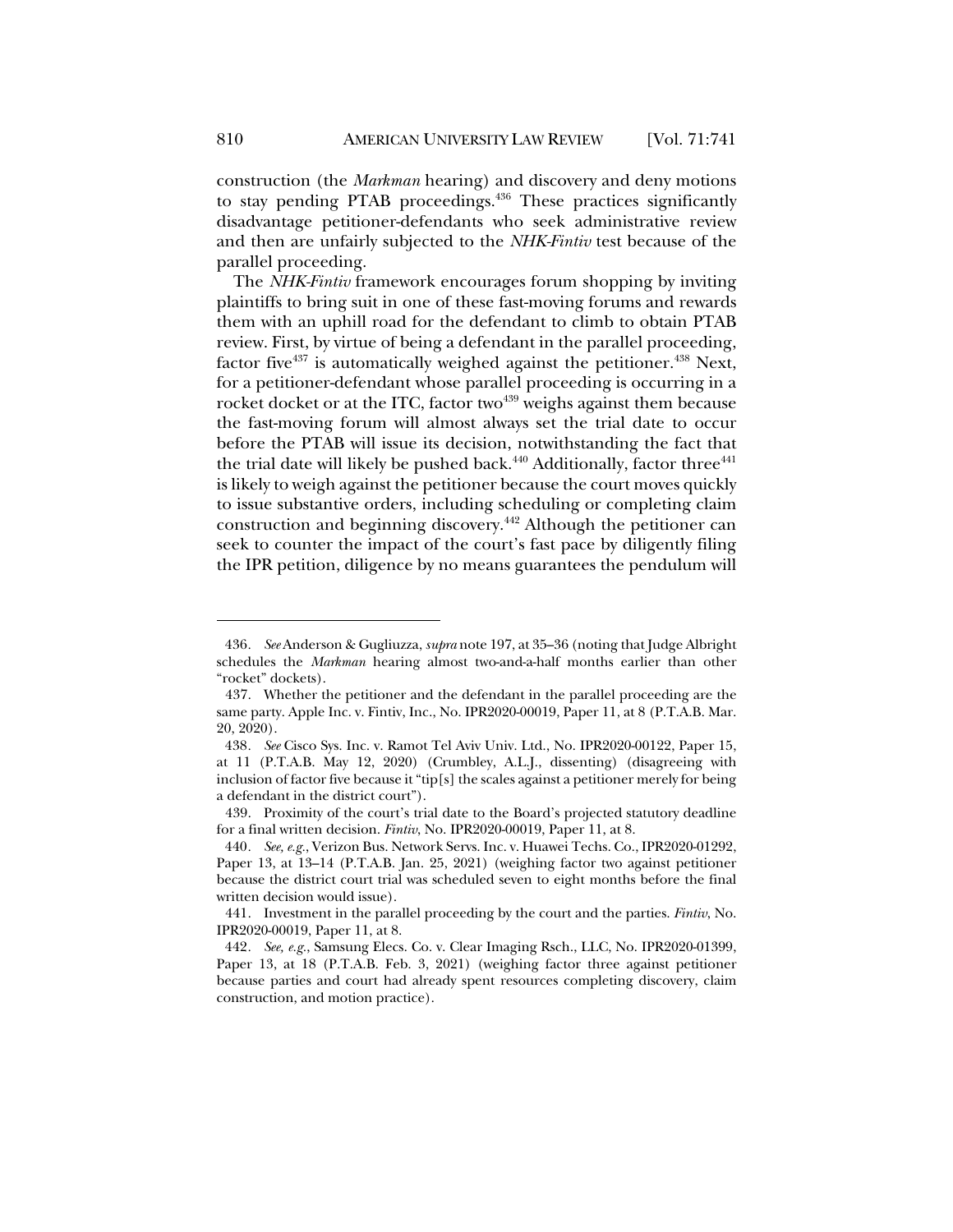swing far enough in the petitioner's favor to secure institution.<sup>443</sup> Further, factor one<sup>444</sup> can be leveraged against petitioners because fastmoving courts are far less likely to stay proceedings, especially preinstitution.445 So by understanding *NHK-Fintiv* policy, a smart plaintiff will choose to bring their suit in a fast-moving forum, essentially guaranteeing a petitioner-defendant will not secure IPR institution since four out of the six factors weigh against them from the outset. The *NHK-Fintiv* test encourages forum shopping and gamesmanship by patent owners seeking to shield their questionable patents from IPR

challenges. $446$ 

Interestingly, though these dockets have slowed in light of the COVID-19 pandemic, early set trial dates and investment by the court and the parties continue to weigh against petitioners as the PTAB has not paused its application of the *NHK-Fintiv* test amidst the pandemic.447 Accordingly, plaintiffs have not been deterred from shopping for a forum that will set an early trial date, even though that trial date is often merely aspirational, which they can then use to persuade the PTAB to deny IPR institution through application of the *NHK-Fintiv* test.<sup>448</sup> By filing in these rocket dockets, plaintiffs can essentially preempt IPR entirely, thereby depriving defendants of the alternative administrative option that Congress offered.<sup>449</sup>

449*. See* 157 CONG. REC. 3403 (2011) (statement of Sen. Mark Udall) (recognizing administrative review is "preferred . . . because a panel of experts is more likely to

<sup>443</sup>*. See* Philip Morris Prods., S.A. v. RAI Strategic Holdings, Inc., No. IPR2020- 00921, Paper 9, at 28–29 (P.T.A.B. Nov. 16, 2020) (filing within one month did shift factor three in petitioner's favor but was holistically outweighed by factor two, the expected trial date).

<sup>444.</sup> Whether the court granted a stay or evidence exists that one may be granted if a proceeding is instituted. *Fintiv*, No. IPR2020-00019, Paper 11, at 6.

<sup>445</sup>*. See* Warriner, *supra* note 340.

<sup>446.</sup> Colletti, *supra* note 11; *see also* S. REP. NO. 110-259, at 53 (2008) (noting rocket dockets are detrimental to the patent system because they lead to the perception the system can be "gamed").

<sup>447</sup>*. See, e.g.*, Scott Graham, *It Will Be Months Before We See the Next Patent Jury Trial* LAW.COM (Nov. 25, 2020, 9:36 AM), https://www.law.com/2020/11/25/it-will-bemonths-before-we-see-the-next-patent-jury-trial [https://perma.cc/MHB4-D88D] (noting two of the rocket dockets, the Eastern and Western District of Texas, had paused jury trials for at least four months because of the COVID-19 outbreak).

<sup>448.</sup> Institution was initially denied because the court set an early and unrealistic trial date. On rehearing, petitioner presented evidence from the judge who stated, "'we're not going to get to trial any time soon,' not 'until maybe 2022, maybe the end of 2022' due to COVID and the backlog of criminal cases." *Philip Morris*, No. IPR2020- 00921, Paper 10, at 5 (P.T.A.B. Dec. 15, 2020).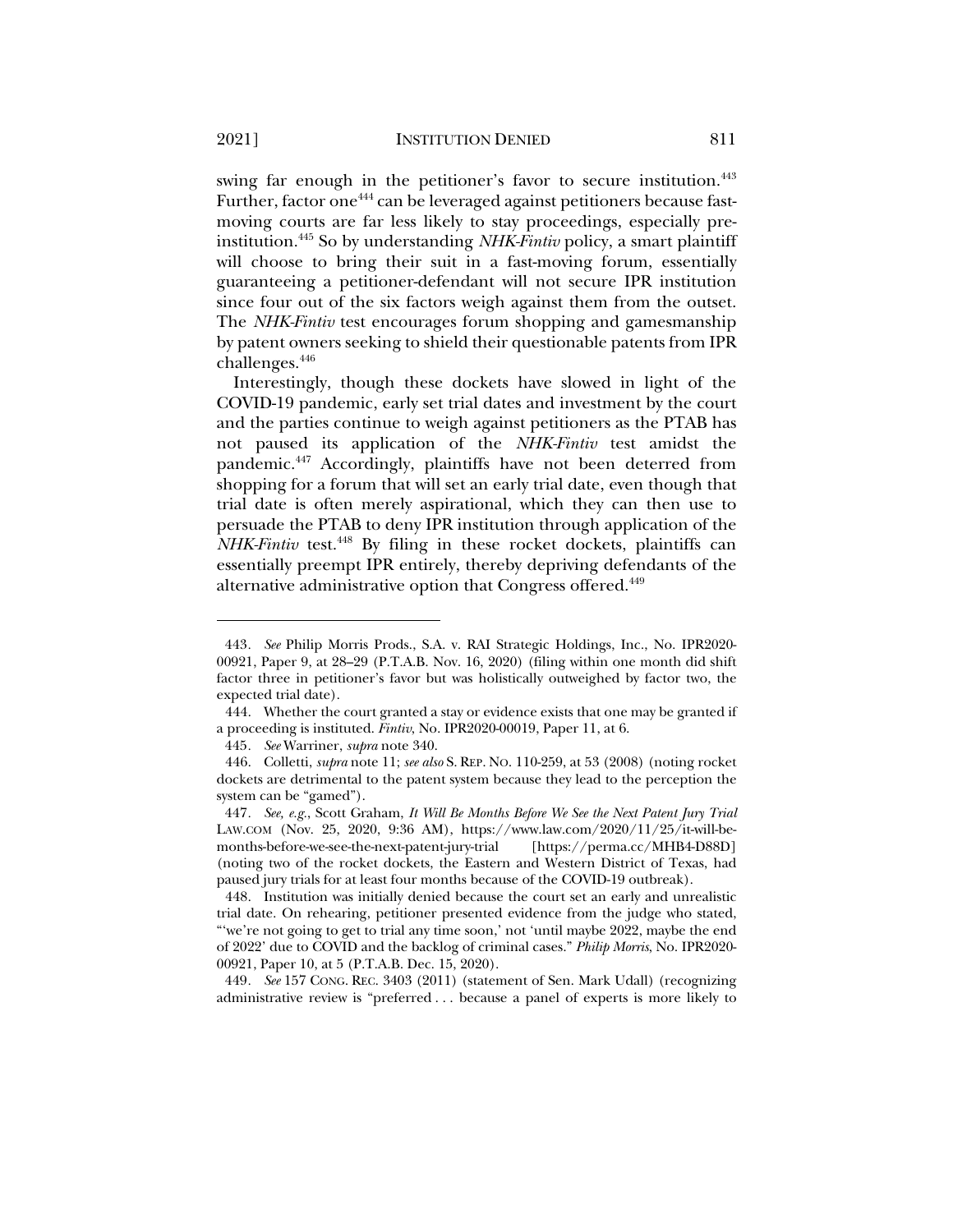### *D. The* NHK-Fintiv *Factors Should Not be Applied to Parallel ITC Proceedings*

Though Congress explicitly contemplated how IPR would function in the landscape of parallel district court litigation, reference to the ITC in the legislative history and text of the AIA is limited to the estoppel provision.450 Presumably, Congress was well aware of the possibility of parallel ITC investigations and saw fit to let the current statutory scheme governing ITC proceedings involving patents govern this scenario.451 Recently, the PTAB has begun extending application of the *NHK-Fintiv* factors to apply when the same patent is challenged in a parallel ITC proceeding, noting its discretionary authority under § 314(a) extends to "events in other proceedings related to the same patent, either at the Office, in district courts, or the ITC."452

This is inappropriate because the ITC has a different mission: to prevent unfair trade acts.453 Though the ITC serves an important role in the scheme of patents, all it can do is issue an injunction, preventing a product that is found to infringe in an ITC investigation from being imported.454 The entire infringement and validity issues still must be fought in either district court or at the PTAB.<sup>455</sup> Therefore, it is illogical

454. Sun, *supra* note 170, at 146.

reach the correct decision on a technical question compared to a jury composed of laypeople"). Congress recently took note of one particularly egregious forum shopping problem in patent litigation that has led to a consolidation of a large portion of cases before a single district court judge in the Western District of Texas and has asked Chief Justice John Roberts to direct a Judicial Conference to conduct a study of abuses enabled by the present rules and regulations and provide a report with legislative recommendations to address this problem. *See* Samantha Handler, *Eyeing West Texas, Senators Urge Judicial Look at Patent Venues*, BLOOMBERG L. (Nov. 3, 2021, 3:44 PM), https://news.bloomberglaw.com/ip-law/eyeing-west-texas-senators-urgejudicial-look-at-patent-venues.

<sup>450.</sup> 35 U.S.C. §§ 315(e)(2), 325(e)(2).

<sup>451.</sup> 19 U.S.C. § 1337(a)(1)(B).

<sup>452.</sup> 2019 USPTO TRIAL PRACTICE GUIDE, *supra* note 19, at 58.

<sup>453</sup>*. About the USITC*, U.S. INT'L TRADE COMM'N https://www.usitc.gov/ press\_room/about\_usitc.htm [https://perma.cc/KGK2-P334] ("Mission: Investigate and make determinations in proceedings involving imports claimed to injure a domestic industry or violate U.S. intellectual property rights . . . .").

<sup>455</sup>*. See* Tex. Instruments v. Cypress Semiconductor Corp., 90 F.3d 1558, 1569 (Fed. Cir. 1996) (holding ITC lacks authority to invalidate a patent and its rulings on invalidity are not binding either on the USPTO or the district court); *see also* Nichia Corp. v. Lighting Sci. Grp. Corp., No. IPR2019-01259, Paper 21, at 27 (P.T.A.B. Jan. 15, 2020) (noting that because "the ITC does not have the authority to invalidate a patent . . . ITC decisions do not preempt issues addressed in an [IPR]").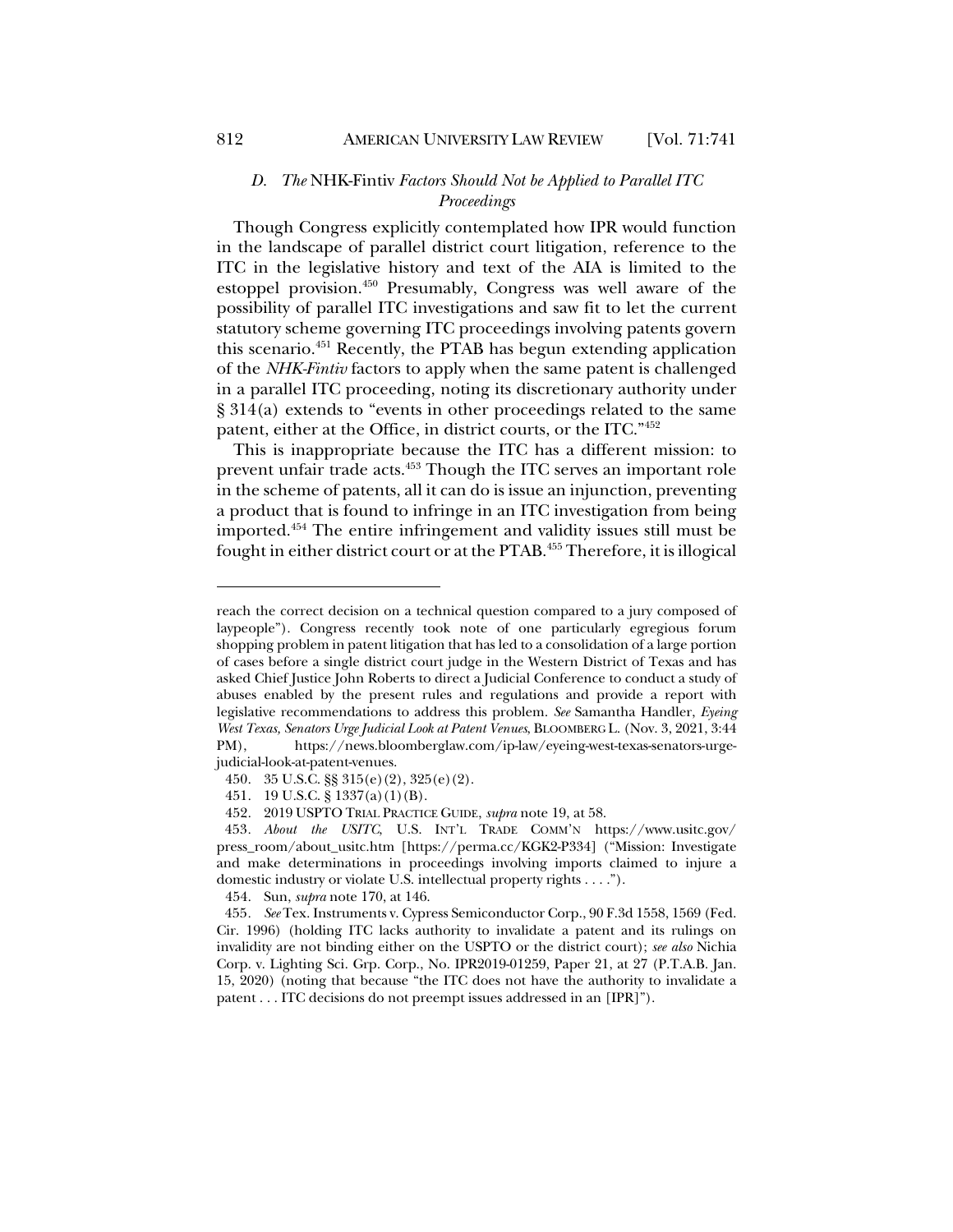for the PTAB to defer to another agency, especially one whose validity decisions lack any preclusive power and whose stated policy defers to the PTAB's decision on patentability.456

Congress gave ITC rulings on patent issues a nonbinding effect because the task of issuing patents and ensuring patent quality is reserved for the USPTO.<sup>457</sup> In creating IPR, Congress designed an expeditious forum as an alternative to district court litigation with the goal of eliminating "bad" patents and claims.<sup>458</sup> It would be contrary to congressional design for the agency tasked with the specific mission of issuing and reviewing patents to defer to an agency with no role in the patent process and with a totally different focus.<sup>459</sup>

#### *1. Recent trends post* NHK Spring *and* Fintiv*—the odds are stacked against petitioners*

Prior to the *NHK Spring* and *Fintiv* decisions, the PTAB routinely reviewed patents involved in an ITC investigation and would take up meritorious petitions because the ITC's patent decisions are not binding on district courts or at the PTAB, the ITC determination is not final and may be reviewed by the Commission of the ITC, and the ITC determination cannot result in the cancellation of any claims.<sup>460</sup> However, post-*NHK*-*Fintiv*, three of the six factors of pending parallel ITC litigation strongly weigh against petitioners. First, weighing against *NHK*-*Fintiv* factor two, <sup>461</sup> ITC investigations move quickly, generally aiming for completion within sixteen months, which is shorter than

<sup>456</sup>*. See In re* Certain Unmanned Aerial Vehicles, Inv. No. 337-TA-1133, Comm'n Op., 2020 WL 5407477, at \*20–21 (U.S.I.T.C. Sept. 8, 2020).

<sup>457</sup>*. See* Tandon Corp. v. U.S. Int'l Trade Comm'n, 831 F.2d 1017, 1019 (Fed. Cir. 1987) ("[T]he Commission's primary responsibility is to administer the trade laws, not the patent laws  $\dots$ .").

<sup>458</sup>*. See* Thryv, Inc. v. Click-To-Call Techs., LP, 140 S. Ct. 1367, 1374 (2020) (noting the goal of IPRs was to "weed out bad patent claims efficiently").

<sup>459.</sup> Garmin Int'l, Inc. v. Koninklijke Philips N.V., No. IPR2020-00754, Paper 12, at 8–9 (P.T.A.B. Nov. 19, 2020).

<sup>460</sup>*. See, e.g.*, Emerson Elec. Co. v. Sipco, LLC, No. IPR2019-00545, Paper 16, at 13 (P.T.A.B. Aug. 30, 2019) ("[T]he ITC does not have the authority to invalidate a patent in a way that is applicable to other forums . . . ."); 3Shape A/S v. Align Tech., Inc., No. IPR2020-00223, Paper 12, at 33 (P.T.A.B. May 26, 2020) (noting the ITC cannot even cancel an invalid patent claim).

<sup>461.</sup> Proximity of the court's trial date to the Board's projected statutory deadline for a final written decision. Apple Inc. v. Fintiv, Inc., No. IPR2020-00019, Paper 11, at 9 (P.T.A.B. Mar. 20, 2020).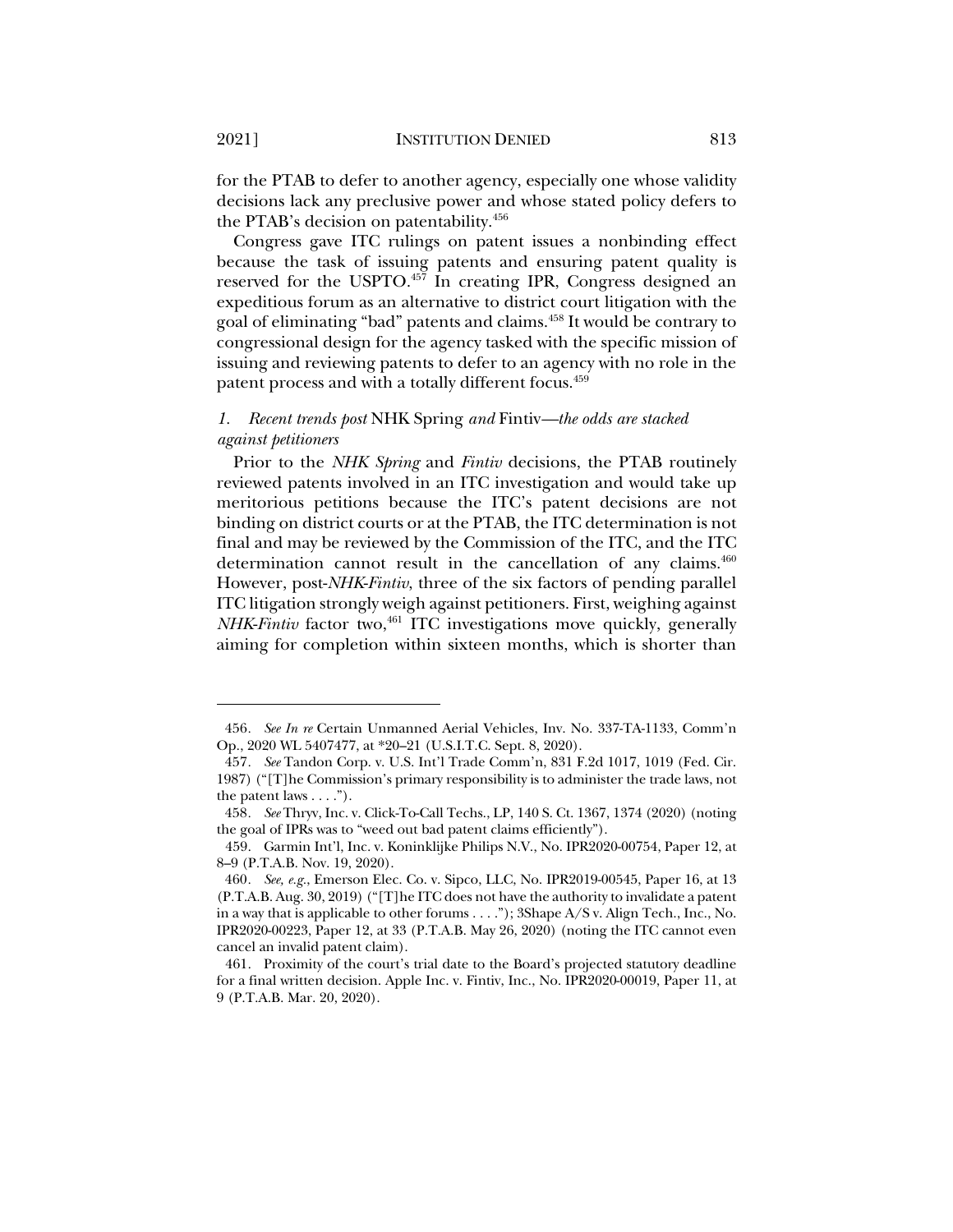the PTAB's eighteen month review period.<sup>462</sup> Second, weighing against *NHK-Fintiv* factor one,<sup>463</sup> the ITC typically does not pause its investigations for PTAB review. $464$  Third, weighing against factor five,  $465$ for the proceedings to be parallel and even invoke the *NHK-Fintiv* test, the petitioner and defendant in the parallel proceeding must be the same party.<sup>466</sup> Therefore, a party involved in a parallel ITC proceeding already has half the *NHK*-*Fintiv* factors weighing against them when they file an IPR petition.<sup>467</sup> Congress cannot have intended to close the door halfway at the start, significantly disadvantaging petitioners that meet the merit standard yet face a parallel ITC proceeding.

Applying the *NHK*-*Fintiv* factors to deny institution because of parallel ITC proceedings risks significantly curtailing IPR as a mechanism for challenging questionable patents and encourages exploitation of another administrative forum. Given the current statutory scheme and landscape of patent litigation, where parties are often fighting in multiple forums, discretionary denials in view of an ITC proceeding are especially dangerous. This precedent can be effectively wielded as a shield for patent owners, all but ensuring an IPR will not be instituted if the patent owner plays their cards right.468 This becomes even more pronounced when examining the remaining

<sup>462.</sup> Lehman et al., *ITC Dispute May Lead to PTAB Litigation Strategy Shifts*, LAW360 (Jan. 27, 2021, 6:09 PM), https://www.law360.com/articles/1347614/print?section=ip.

<sup>463.</sup> Whether the court granted a stay or evidence exists that one may be granted if a proceeding is instituted. *Fintiv*, No. IPR2020-00019, Paper 11, at 6.

<sup>464.</sup> Eric J. Fues, *The Interplay Between the ITC and the PTAB—More Progress Needed*, FINNEGAN (Jan. 22, 2019, 10:56 AM), https://www.finnegan.com/en/insights/ articles/the-interplay-between-the-itc-and-the-ptabmore-progress-needed.html

<sup>[</sup>https://perma.cc/J5GZ-2DNA]. Under 28 U.S.C. § 1659, the district court must stay its case at the respondent's request. This should make factor one weigh in favor of institution. Yet, the PTAB recently held a stay forced by a parallel ITC proceeding still weighs against institution. *See Garmin*, No. IPR2020-00754, Paper 11, at 7.

<sup>465.</sup> Whether the petitioner and the defendant in the parallel proceeding are the same party. *Fintiv*, No. IPR2020-00019, Paper 11, at 6.

<sup>466</sup>*. But see* Mylan Lab'ys Ltd. v. Janssen Pharmaceutica NV, No. IPR2020-00440, Paper 17, at 14–15 (P.T.A.B. Sept. 16, 2020) (considering the stage of third-party parallel litigation and refusing to institute in part because the third-party litigation raised similar issues and was set for trial the same month the institution decision would issue).

<sup>467</sup>*. Fintiv*, No. IPR2020-00019, Paper 11, at 8 (leaving the petitioner only factors three, four, and six to possibly tip the balance in favor of institution).

<sup>468.</sup> Matthew Bultman, *Companies Hit with ITC Patent Complaints Face Long Odds at PTAB*, BLOOMBERG L. (Jan. 29, 2021, 5:56 AM), https://news.bloomberglaw.com/iplaw/companies-hit-with-itc-patent-complaints-face-long-odds-at-ptab [https://perma. cc/QXK7-J23D].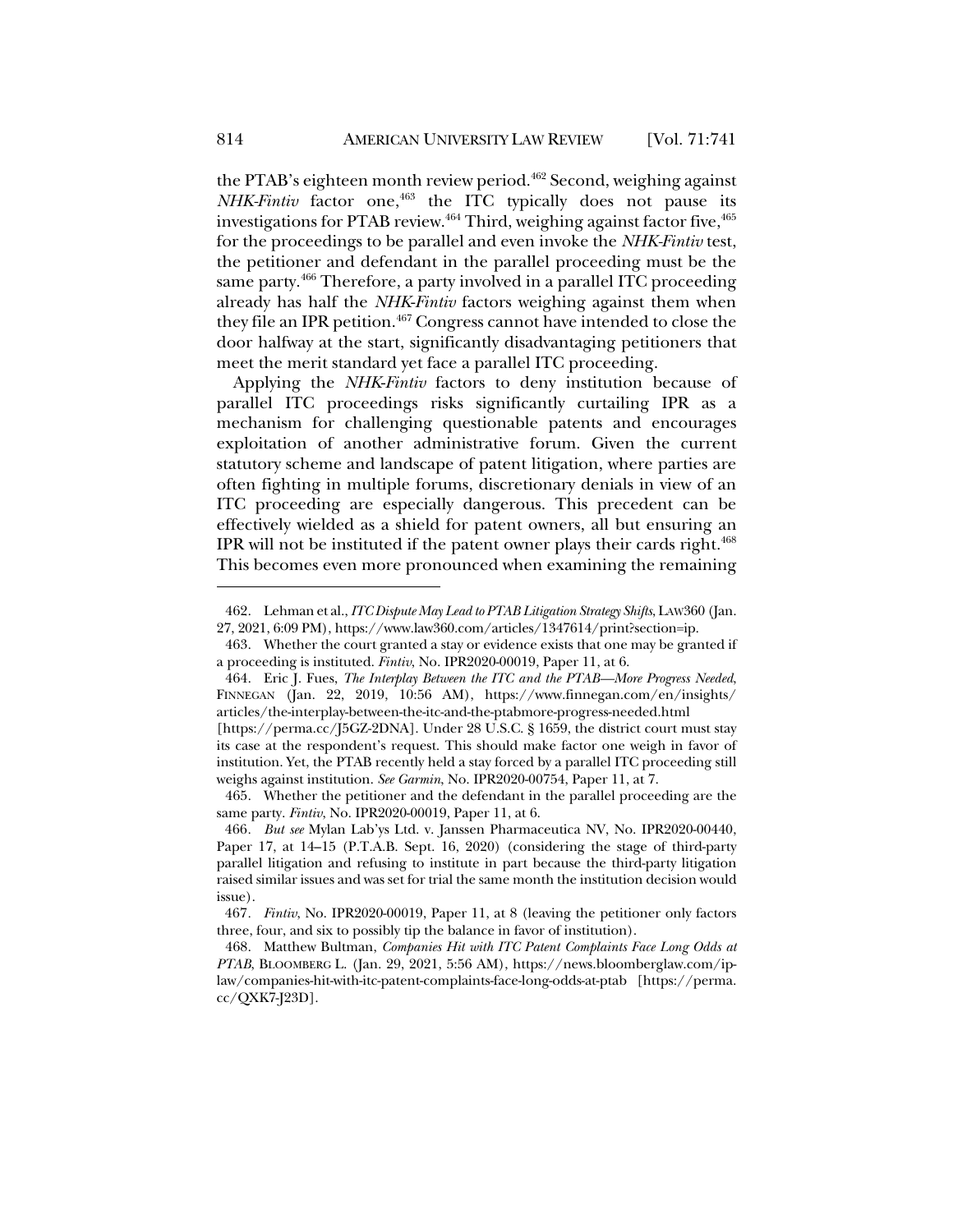factors that the petitioner would have to prove overwhelmingly to win the "holistic" balancing test, namely factors three, four, and six.469 Factor three, investment in the parallel proceeding, is almost impossible to overcome given the ITC's tight statutory deadlines and the speed with which it conducts proceedings. $470$  Factor four, overlap between issues, occurs in almost all petitions, likely because parties assert their best arguments from the onset and though petitioners can assert broad estoppel, which sometimes shifts this factor to weighing in favor of institution, that is rarely enough to shift the balance.<sup>471</sup> Factor six, other considerations including merits, is unlikely to shift the balance as even petitions particularly strong on the merits have failed to overcome just one other factor weighing against institution.<sup>472</sup>

Patent owners can essentially close the door for petitioners to seek IPR by filing a complaint in district court to begin the one-year statutory clock and filing an ITC investigation around the same time to shift the *NHK*-*Fintiv* factors heavily in favor of the patent owner and against institution. Statistics indicate patent owners are taking advantage of this strategy.473 Eighteen consecutive IPR petitions that involved parallel ITC proceedings were recently denied, indicating that application of the *NHK-Fintiv* test has resulted in the odds stacked against petitioners and in favor of denial. <sup>474</sup> If this trend continues,

<sup>469</sup>*. Fintiv*, No. IPR2020-00019, Paper 15, at 11 ("[C]onsiderations of efficiency and fairness require a holistic look at the facts surrounding the parallel proceeding  $\dots$ "). 470*. See, e.g.*, Google LLC v. Ecofactor Inc., No. IPR2020-00946, Paper 11, at 5–6 (P.T.A.B. Nov. 18, 2020) (deciding not to institute because parties already concluded discovery and begun depositions in the ITC investigation); *see also* Regeneron Pharms. Inc. v. Novartis Pharma AG, No. IPR2020-01317, Paper 15, at 17 (P.T.A.B. Jan. 15, 2021) (applauding diligence in filing within one month but noting that ITC proceedings are statutorily required to be completed expeditiously so the minimal investment in the ITC proceeding still weighs against institution).

<sup>471</sup>*. But see* Philip Morris Prods., S.A. v. RAI Strategic Holdings, Inc., No. IPR2020- 01094, Paper 9, at 22–23 (P.T.A.B. Jan. 25, 2021) (weighing factor four strongly in favor of institution because of the lack of overlap since the issues raised at the ITC could not be raised in an IPR).

<sup>472</sup>*. See* Philip Morris Prods., S.A. v. RAI Strategic Holdings, Inc., No. IPR2020- 00921, Paper 9, at 26 (P.T.A.B. Nov. 16, 2020) (noting that "[t]he merits of Petitioner's three grounds are particularly strong" but deciding not to institute because the anticipated trial date).

<sup>473</sup>*. See* Bultman, *supra* note 468 (reviewing institution decisions with parallel ITC proceedings post-*Fintiv* and finding only eight out of twenty-nine, or 28%, were instituted).

<sup>474.</sup> Lehman, *supra* note 462.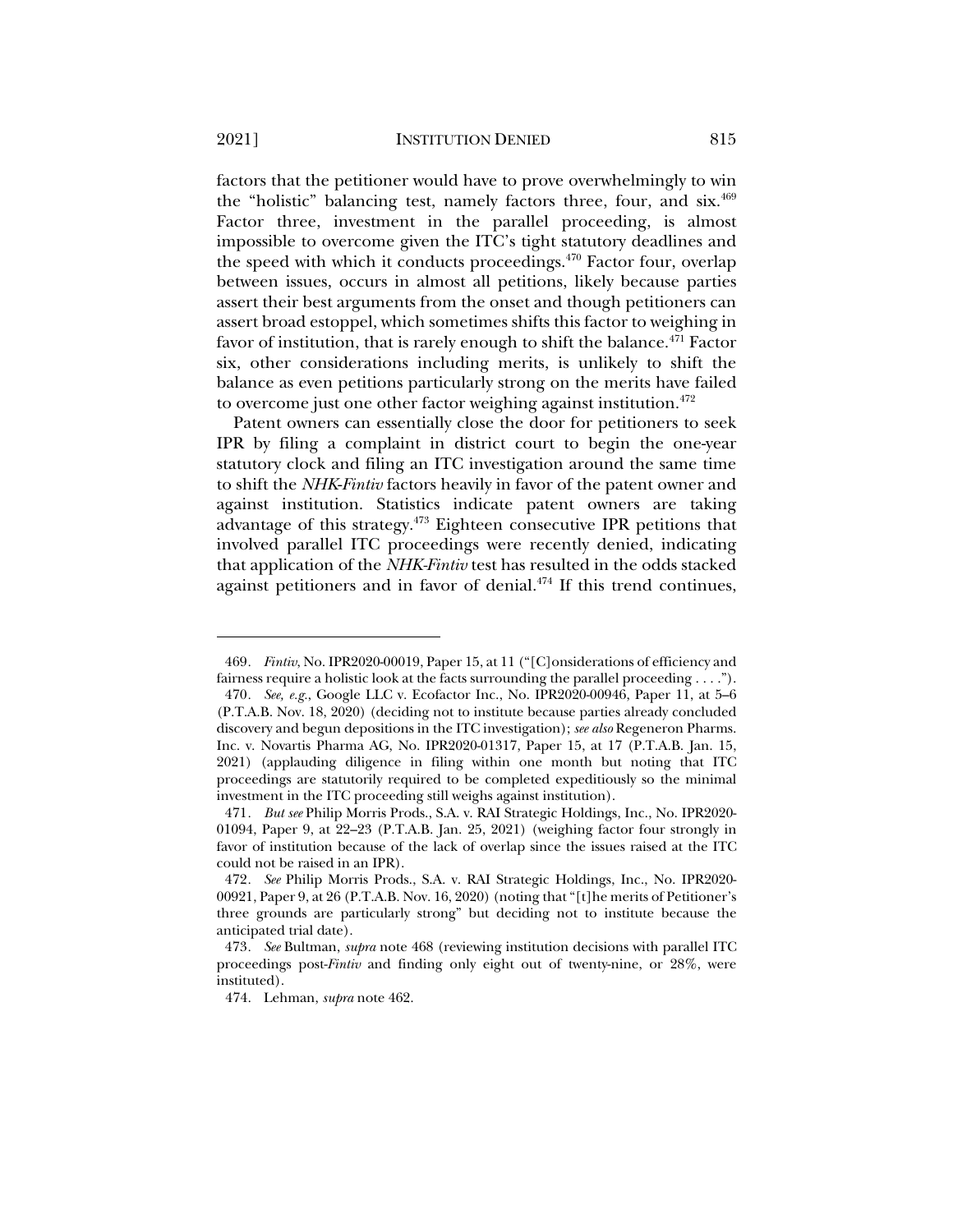patent owners could turn to the ITC to avoid the "risk" of IPR.<sup>475</sup> There is already evidence that ITC filings have increased in 2021 as patent owners seek to avoid review by the "death squad," as the PTAB is frequently termed by opponents. $476$  This loophole should not exist, and it cannot be left to fester. Congress gave the USPTO the final say on patents, and the ITC and district courts should defer to the PTAB on issues of patentability.477

#### **CONCLUSION**

Section 314(a) does not give the PTAB discretionary authority to deny institution of meritorious petitions solely because the parties are also involved in a parallel proceeding. Since the AIA gave the USPTO new authority and was drafted in close consultation with the USPTO, the bounds of discretion must be informed by the legislative history, statutory scheme, and text itself.<sup>478</sup> When looking at these key players, it is clear that the *NHK-Fintiv* policy exceeds the PTAB's authority, violates the AIA, imposes venue bias, encourages forum shopping, and leads to the very inefficiencies the PTAB sought to eliminate in creating the policy. If the *NHK-Fintiv* policy continues in its current unpredictable form, IPRs will cease to provide an effective mechanism for eliminating "bad" patents, thwarting Congress's overarching intent.

The PTAB should carefully consider the many criticisms of this policy and thoughtfully analyze its impact. If the PTAB chooses to formally adopt this policy, it may be necessary to alter the current thirty-day request for rehearing procedure to provide an opportunity to bring new evidence to the PTAB's attention when there are changes

<sup>475.</sup> For the real-time status and outcome of all petitions with parallel ITC investigations, see Michael Oblon et al., *Jones Day's* Fintiv*-ITC Developments Tracker*, JONES DAY (Jan. 22, 2021), https://www.ptablitigationblog.com/jones-days-fintiv-itcdevelopments-tracker [https://perma.cc/2WQN-HSUH].

<sup>476</sup>*. See* Peter J. Pitts, *'Patent Death Squads' vs. Innovation*, WALL ST. J. (June 10, 2015, 7:13 PM), https://www.wsj.com/articles/patent-death-squads-vs-innovation-143397 8591 (explaining the origin of the phrase coined by former Federal Circuit Chief Justice Randall Rader at the October 2013 AIPLA meeting where he referred to the PTAB as "patent death squads").

<sup>477</sup>*. See* Savannah Carnes, *The ITC Should Refer to the PTAB on Patentability*, CALIF. L. REV. BLOG (July 2020), https://www.californialawreview.org/itc-should-defer-to-ptab (noting when the ITC defers to the PTAB both agencies fulfill their missions with increased speed and accuracy).

<sup>478.</sup> Joe Matal, *A Guide to the Legislative History of the America Invents Act: Part I of II*, 21 FED. CIR. BAR J. 435, 437–38 (2012).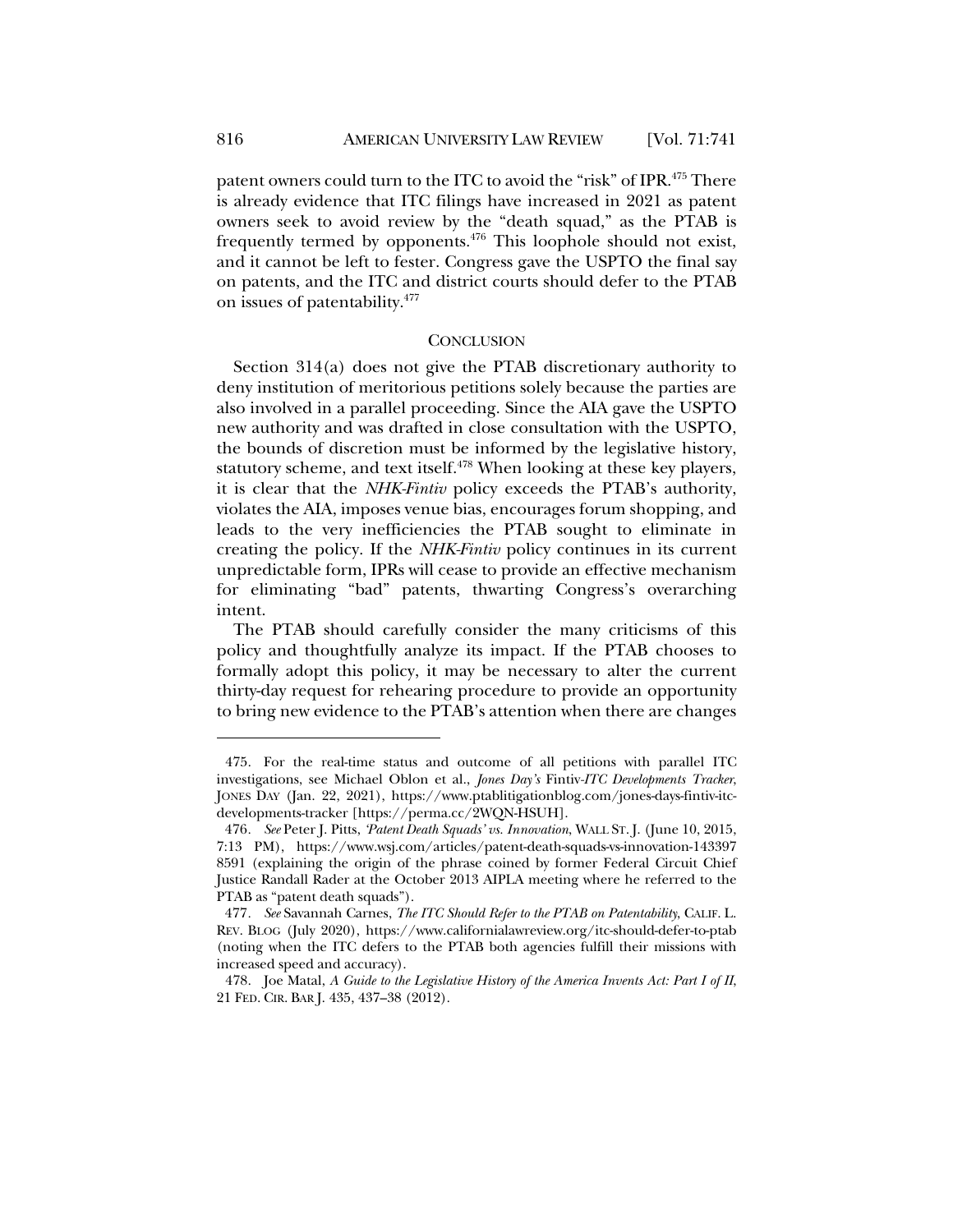in the parallel proceeding. This may help quell some of the current concerns regarding venue bias. As the USPTO continues to adjust to the changes ushered in by the AIA, it must remember to keep Congress's intent at the forefront.479

The *NHK-Fintiv* policy does not comport with congressional intent, and it is not supported by the text or the statutory scheme. For the foregoing reasons, the *NHK-Fintiv* policy must be abolished.

#### APPENDIX

| Factor 1             |                         |         |           |
|----------------------|-------------------------|---------|-----------|
| Weighs against       | Weighs in favor         | Neutral | Match $%$ |
| denial (i.e., favors | of denial (i.e., favors |         |           |
| institution)         | discretionary           |         |           |
|                      | denial)                 |         |           |
|                      |                         | 33      | 92%       |
| Strongly: 3          | Strongly: 0             |         |           |
| Slightly: $0$        | Slightly: 1             |         |           |

| - 13<br>۰ |  |
|-----------|--|
|-----------|--|

TABLE 2

| Factor 2             |                      |                |                   |
|----------------------|----------------------|----------------|-------------------|
| Weighs against       | Weighs in favor      | <b>Neutral</b> |                   |
| denial (i.e., favors | of denial (i.e.,     |                |                   |
| institution)         | favors discretionary |                |                   |
|                      | denial)              |                |                   |
| 15                   | 26                   | 5              | 76%               |
| Strongly: 4          | Strongly: 2          |                | Note: All 15      |
| Slightly: 3          | Slightly: 4          |                | times this factor |
|                      |                      |                | weighed in favor  |
|                      |                      |                | of institution.   |

<sup>479.</sup> Senators Leahy and Cornyn recently introduced the Restoring America Invents Act to curtail the Director's discretion and abolish *NHK-Fintiv*, noting post-grant proceedings should be "widely available to the public." Press Release, Senator Patrick Leahy & Senator John Cornyn, Leahy and Cornyn Introduce Bipartisan Bill to Support American Innovation and Reduce Litigation (Sept. 29, 2021), https://www.leahy.senate.gov/press/leahy-and-cornyn-introduce-bipartisan-bill-tosupport-american-innovation-and-reduce-litigation [https://perma.cc/4D9J-5N77].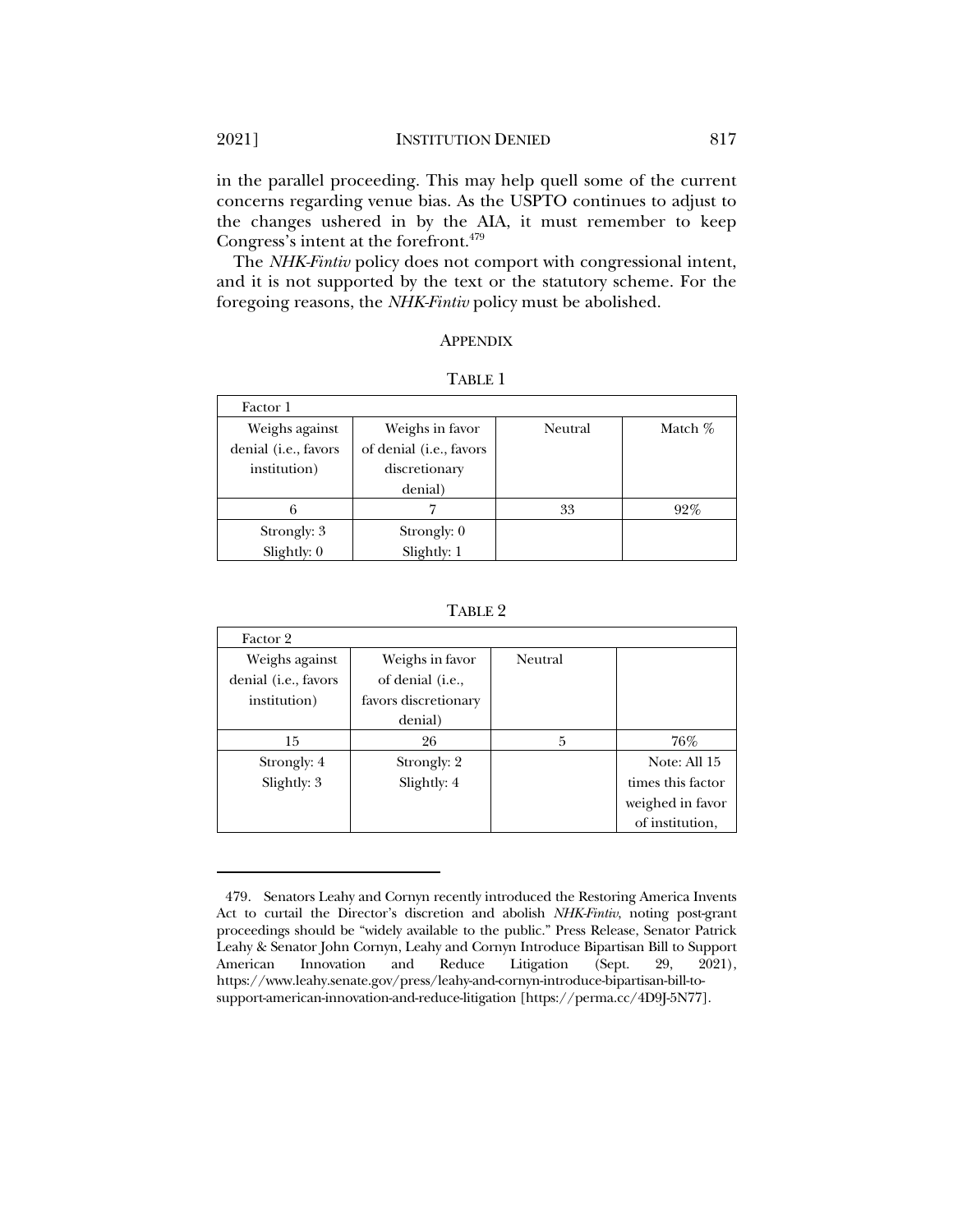### 818 AMERICAN UNIVERSITY LAW REVIEW [Vol. 71:741

|  | the proceeding  |
|--|-----------------|
|  | was instituted. |

| Factor 3             |                         |         |           |
|----------------------|-------------------------|---------|-----------|
| Weighs against       | Weighs in favor         | Neutral | Match $%$ |
| denial (i.e., favors | of denial (i.e., favors |         |           |
| institution)         | discretionary           |         |           |
|                      | denial)                 |         |           |
| 22                   | 18                      |         | $88\%$    |
| Strongly: 4          | Strongly: 4             |         |           |
| Slightly: 3          | Slightly: 5             |         |           |

# TABLE 3

## TABLE 4

| Factor 4                                               |                                                                        |         |           |
|--------------------------------------------------------|------------------------------------------------------------------------|---------|-----------|
| Weighs against<br>denial (i.e., favors<br>institution) | Weighs in favor<br>of denial (i.e., favors<br>discretionary<br>denial) | Neutral | Match $%$ |
| 25                                                     | 18                                                                     | 3       | 74%       |
| Strongly: 6<br>Slightly: 9                             | Strongly: 0<br>Slightly: 8                                             |         |           |

### TABLE 5

| Factor 5             |                         |         |           |
|----------------------|-------------------------|---------|-----------|
| Weighs against       | Weighs in favor         | Neutral | Match $%$ |
| denial (i.e., favors | of denial (i.e., favors |         |           |
| institution)         | discretionary           |         |           |
|                      | denial)                 |         |           |
|                      | 31                      | 14      | $50\%$    |
| Strongly: 0          | Strongly: 0             |         |           |
| Slightly: 0          | Slightly: 1             |         |           |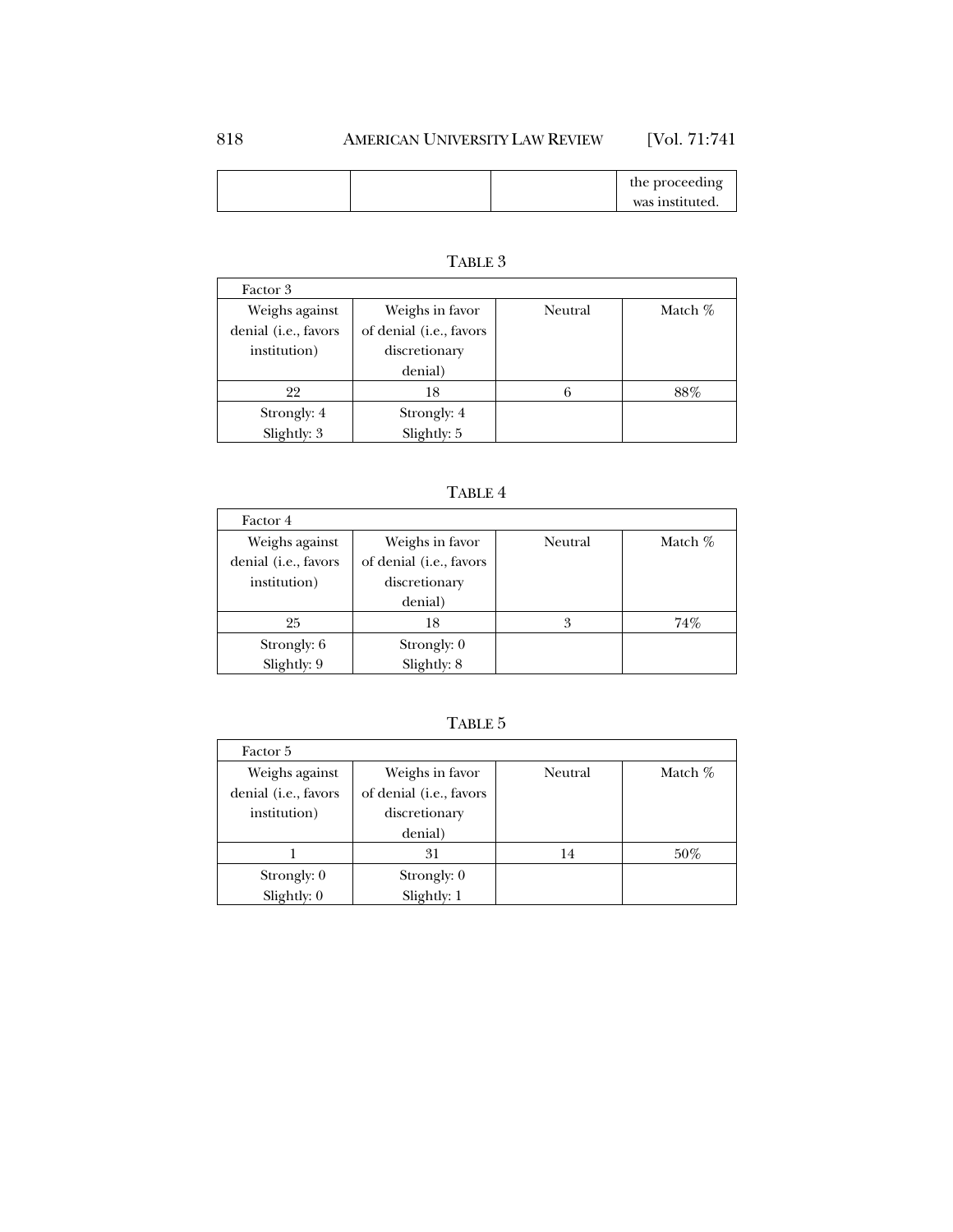# 2021] **INSTITUTION DENIED** 819

| Factor 6             |                         |         |           |
|----------------------|-------------------------|---------|-----------|
| Weighs against       | Weighs in favor         | Neutral | Match $%$ |
| denial (i.e., favors | of denial (i.e., favors |         |           |
| institution)         | discretionary           |         |           |
|                      | denial)                 |         |           |
| 97                   | 4                       | 15      | 84%       |
| Strongly: 2          | Strongly: 0             |         |           |
| Slightly: 2          | Slightly: 8             |         |           |

#### TABLE 6

#### TABLE OF ALL INSTITUTION DECISIONS FROM JANUARY 1, 2021 TO MARCH 15, 2021

|                |                       |               | Factors                | Factors in                       |         |            |
|----------------|-----------------------|---------------|------------------------|----------------------------------|---------|------------|
|                |                       |               | Against                | Favor of                         |         |            |
|                |                       | Parallel      | Denial                 | Denial                           |         |            |
|                | Parties               | Proceeding    | $(^{\dagger}$ strongly | $(^{\dagger}$ strongly           | Neutral | Decision   |
|                |                       |               | against;               | in favor;                        |         |            |
|                |                       |               | * slightly             | * slightly                       |         |            |
|                |                       |               | against)               | in favor)                        |         |            |
|                | Samsung Elecs., Co.   |               |                        | $4^{\circ}, 2, 3, 5,$            |         |            |
| $\mathbf{1}$   | v. Ancora Techs.,     | W.D. Tex.     |                        | 6                                | 1       | Denied     |
|                | Inc.                  |               |                        |                                  |         |            |
|                | Dolby Lab'ys, Inc. v. | N.D. Cal. &   |                        |                                  |         |            |
| $\overline{2}$ | Intertrust Techs.     |               | 2, 6                   |                                  | 1, 3, 5 | Instituted |
|                | Corp.                 | E.D. Tex.     |                        |                                  |         |            |
| 3              | PEAG LLC v. Varta     |               |                        |                                  |         |            |
|                | Microbattery GmbH     | E.D. Tex.     | $3^{\dagger}$ , 6      | 2, 4                             | 1, 5    | Instituted |
| $\overline{4}$ | Hisense Visual Tech.  | C.D. Cal.     |                        |                                  |         | Instituted |
|                | Co. v. LG Elecs. Inc. |               | 2, 3, 4, 6             |                                  | 1, 5    |            |
| 5              | SK Innovation Co. v.  | D. Del. & ITC | $6^*$                  | 1, 2, 3, 4,                      |         | Denied     |
|                | LG Chem, Ltd.         |               |                        | 5                                |         |            |
|                | Nintendo Co. v.       |               |                        | $1, 2, 3, 4^*$                   | 6       |            |
| 6              | Gamevice, Inc.        | <b>ITC</b>    |                        | 5,                               |         | Denied     |
| $\overline{7}$ | Amazon.com Inc. v.    |               |                        |                                  |         |            |
|                | Freshub, Ltd.         | W.D. Tex.     |                        | 2, 3, 4, 5                       | 1,6     | Denied     |
|                | Keyme, LLC v.         |               |                        |                                  |         |            |
| 8              | Hillman Grp., Inc.    | E.D. Tex.     |                        | $2^{\dagger}, 3^{\dagger}, 4, 5$ | 1, 6    | Denied     |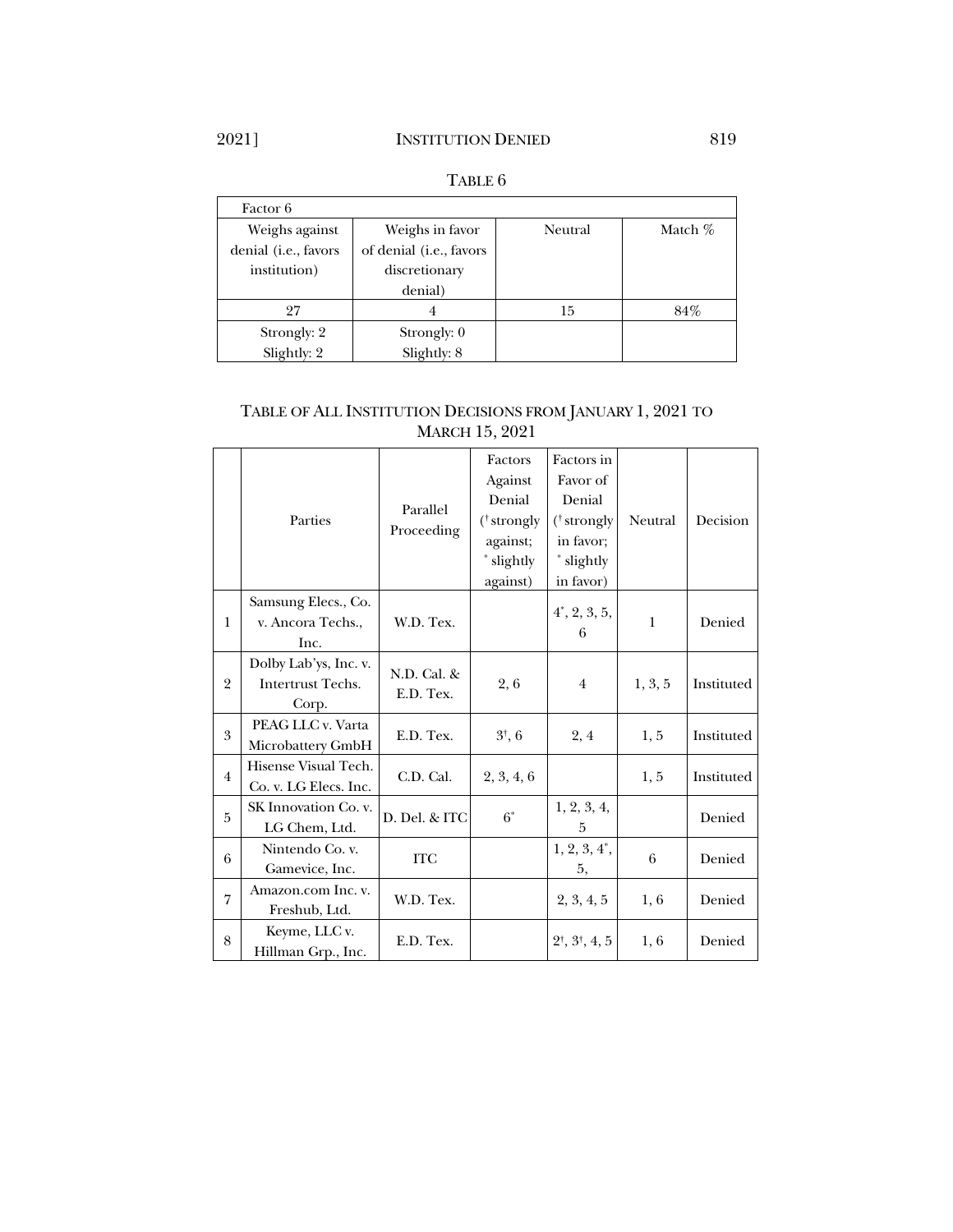## 820 AMERICAN UNIVERSITY LAW REVIEW [Vol. 71:741

|    | Parties                                                          | Parallel<br>Proceeding   | Factors<br>Against<br>Denial<br>$(*strongly$<br>against;<br>* slightly<br>against) | Factors in<br>Favor of<br>Denial<br>$(^{\dagger}$ strongly<br>in favor;<br>* slightly<br>in favor) | Neutral      | Decision   |
|----|------------------------------------------------------------------|--------------------------|------------------------------------------------------------------------------------|----------------------------------------------------------------------------------------------------|--------------|------------|
| 9  | Regeneron Pharms.,<br>Inc. v. Novartis<br>Pharma AG              | N.D.N.Y. &<br>S.D.N.Y.   |                                                                                    | $1, 2, 3^*, 4^*,$<br>5,6                                                                           |              | Denied     |
| 10 | 10X Genomics, Inc.<br>v. Harvard Coll.                           | D. Mass.                 | $\,6\,$                                                                            | $2^*, 3^+, 4, 5$                                                                                   | 1            | Denied     |
| 11 | Verizon Bus.<br>Network Servs. Inc. v.<br>Huawei Techs. Co.      | W.D. Tex.                | $3, 4^*, 6^*$                                                                      | $\overline{2}$                                                                                     | 1, 5         | Instituted |
| 12 | Samsung Elecs. Co.,<br>Ltd v. Acorn Semi,<br><b>LLC</b>          | E.D. Tex.                | $4^{\dagger}$ , 6                                                                  | $2^*, 3^*, 5$                                                                                      | $\mathbf{1}$ | Instituted |
| 13 | HP Inc. v. Slingshot<br>Printing LLC                             | W.D. Tex.                | 3, 4, 6                                                                            |                                                                                                    | 1, 2, 5      | Instituted |
| 14 | Philip Morris Prods.,<br>S.A. v. RAI Strategic<br>Holdings, Inc. | E.D. Va. &<br><b>ITC</b> | $3^*$ , 6                                                                          | 4, 2, 5                                                                                            | 1            | Denied     |
| 15 | Align Tech., Inc. v.<br>3Shape A/S                               | D. Del.                  | $2, 4^*, 6$                                                                        | 5                                                                                                  | 1, 3         | Instituted |
| 16 | Dish Network L.L.C.<br>v. Broadband ITV,<br>Inc.                 | W.D. Tex.                | $3^{\dagger}$ , 6                                                                  | $2^*, 4, 5^*$                                                                                      | 1            | Instituted |
| 17 | LG Display Co. v.<br>Solas Oled Ltd.                             | W.D. Tex.                | $\overline{4}$                                                                     | 2, 3, 6                                                                                            | 1, 5         | Denied     |
| 18 | Tide Int'l (USA),<br>Inc. v. UPL NA Inc.                         | C.D. Cal.                | $2^*, 4, 6^*$                                                                      | $3^*$ , 5                                                                                          | 1            | Instituted |
| 19 | Juniper Networks,<br>Inc. v. Huawei Digit.<br>Tech. Co.          | W.D. Tex.                | $3, 4^*, 6$                                                                        | $\mathbf 2$                                                                                        | 1, 5         | Instituted |
| 20 | Verizon Bus.<br>Network Servs. Inc. v.<br>Huawei Techs. Co.      | E.D. Tex.                | $3,4^*$                                                                            | 2, 5                                                                                               | 1,6          | Denied     |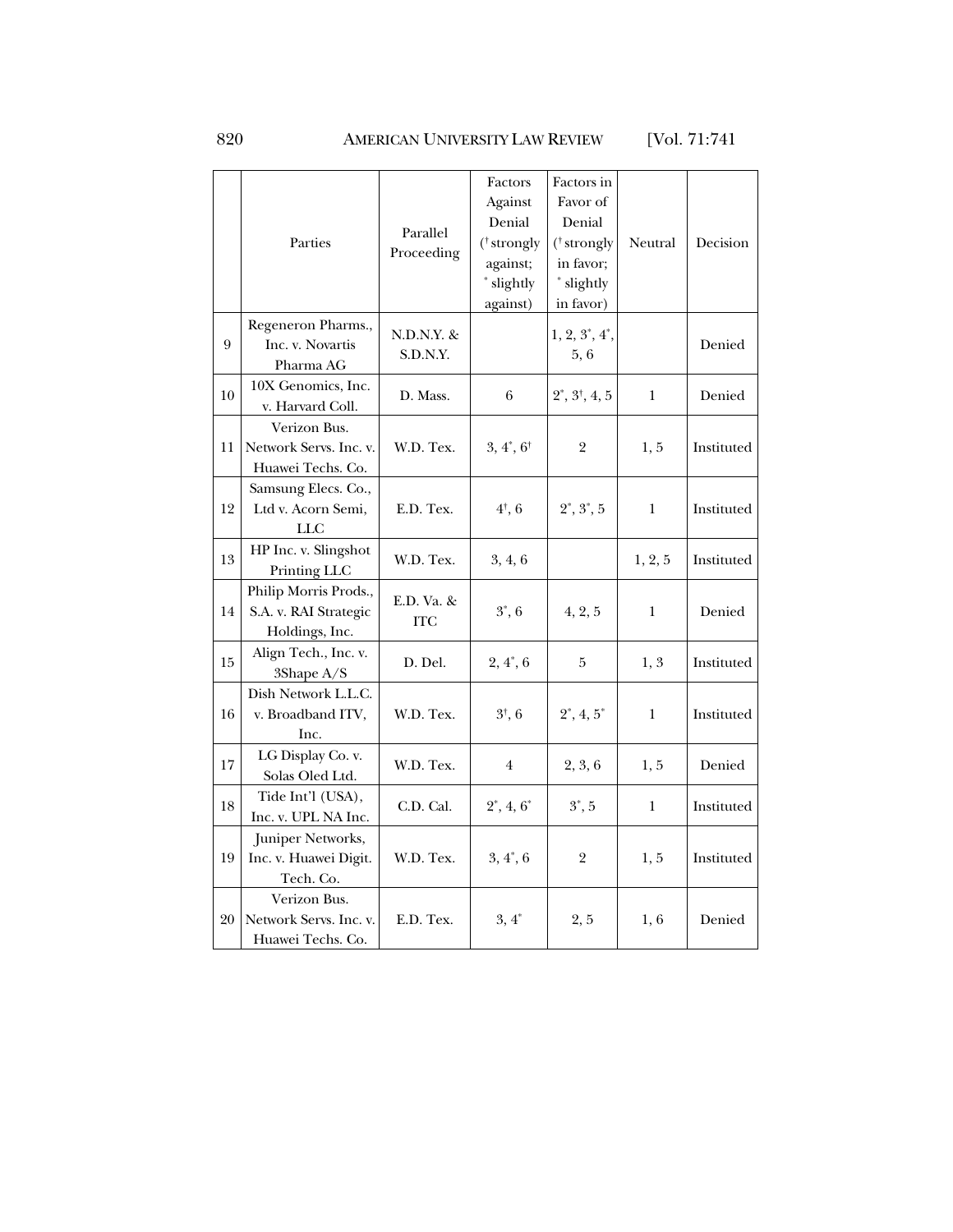|    | Parties                                                                          | Parallel<br>Proceeding  | Factors<br>Against<br>Denial<br>(† strongly<br>against;<br>* slightly<br>against) | Factors in<br>Favor of<br>Denial<br>$(^{\dagger}$ strongly<br>in favor;<br>* slightly<br>in favor) | Neutral | Decision   |
|----|----------------------------------------------------------------------------------|-------------------------|-----------------------------------------------------------------------------------|----------------------------------------------------------------------------------------------------|---------|------------|
| 21 | Nested Bean, Inc. v.<br><b>Big Beings USA Pty</b><br>Ltd.                        | D. Mass.                | 1, 2, 3                                                                           | $4^*$ , 5                                                                                          | 6       | Instituted |
| 22 | Philip Morris Prods.,<br>S.A. v. RAI Strategic<br>Holdings, Inc.                 | E.D. Va &<br><b>ITC</b> | $3^*, 4^*, 6$                                                                     | 2, 5                                                                                               | 1       | Instituted |
| 23 | Intel Corp. v.<br>Parkervision, Inc.                                             | W.D. Tex.               | $2, 3^{\dagger}, 6$                                                               | $4^*$                                                                                              | 1, 5    | Instituted |
| 24 | Samsung Elecs. Co. v.<br>Clear Imaging Rsch.,<br><b>LLC</b>                      | E.D. Tex.               | 6                                                                                 | $1^*, 2^{\dagger}, 3^{\dagger},$<br>$4^*$ , 5                                                      |         | Denied     |
| 25 | Cellco P'ship v.<br>Huawei Techs. Co.                                            | W.D. Tex.               | $3, 4^*, 6$                                                                       | $2^*$                                                                                              | 1, 5    | Instituted |
| 26 | Code200, UAB v.<br>Luminati Networks<br>Ltd.                                     | E.D. Tex.               | 6                                                                                 | 2, 3, 4, 5                                                                                         | 1       | Denied     |
| 27 | Ameristar Perimeter<br>Sec. USA, Inc. v. RSA<br>Protective Techs.,<br><b>LLC</b> | D. Del.                 | 1, 2, 4                                                                           |                                                                                                    | 3, 5, 6 | Instituted |
| 28 | Medtronic, Inc. v.<br><b>Teleflex Innovations</b><br>S.A.R.L.                    | D. Minn.                | 1 and $2^{\dagger}$ , 6                                                           | 4, 5                                                                                               | 3       | Instituted |
| 29 | Unified Pats., LLC v.<br>Ideahub, Inc.                                           | C.D. Cal. &<br>D. Del.  | 3, 5, 6                                                                           |                                                                                                    | 1, 2, 4 | Instituted |
| 30 | DJI Europe B.V. v.<br>Daedalus Blue LLC                                          | W.D. Tex.               | $3^*$ , $4^+$                                                                     | $\bf{l}$                                                                                           | 2, 5, 6 | Instituted |
| 31 | Lego Sys. Inc. v. MQ<br>Gaming LLC                                               | D. Del.                 | $4^{\dagger}$ , 6                                                                 | $2, 3^*, 5$                                                                                        | 1       | Instituted |
| 32 | Mediatek Inc. v.<br>Nippon Tel. and Tel.<br>Corp.                                | W.D. Tex.               | $2^*, 3, 4$                                                                       | 5                                                                                                  | 1,6     | Instituted |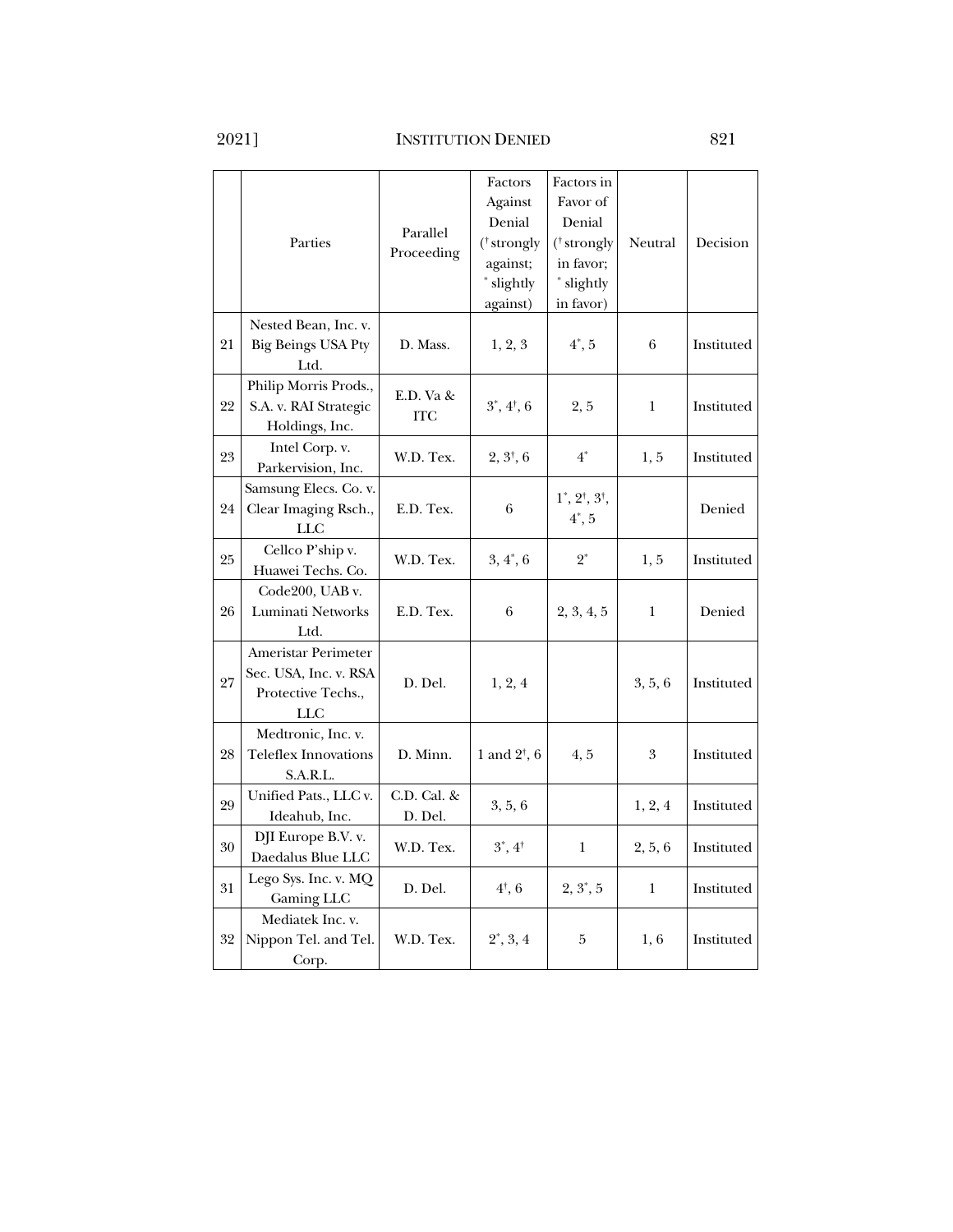## 822 AMERICAN UNIVERSITY LAW REVIEW [Vol. 71:741

|    | Parties                                                                         | Parallel<br>Proceeding               | Factors<br>Against<br>Denial<br>(† strongly<br>against;<br>* slightly<br>against) | Factors in<br>Favor of<br>Denial<br>(† strongly<br>in favor;<br>* slightly<br>in favor) | Neutral    | Decision   |
|----|---------------------------------------------------------------------------------|--------------------------------------|-----------------------------------------------------------------------------------|-----------------------------------------------------------------------------------------|------------|------------|
| 33 | W. Digit. Corp. v.<br>Kuster                                                    | W.D. Tex.                            | $3, 4^*, 6$                                                                       | 5                                                                                       | 1, 2       | Instituted |
| 34 | Supercell Oy v. Gree,<br>Inc.                                                   | E.D. Tex.                            |                                                                                   | $2, 3, 4^*, 5$                                                                          | 1, 6       | Denied     |
| 35 | <b>Owens Corning</b><br>Roofing & Asphalt,<br>LLC v. Kirsch Rsch &<br>Dev., LLC | N.D. Ohio                            | $1^{\dagger}$ , $2^{\dagger}$                                                     |                                                                                         | 3, 4, 5, 6 | Instituted |
| 36 | Unified Pats., LLC v.<br>Justservice.net LLC                                    | W.D. Tex.                            | $2, 3^*, 4, 6$                                                                    | 5                                                                                       | 1          | Instituted |
| 37 | Ability Opto-Elec.<br>Tech. Co. v. Largan<br>Precision Co.                      | N.D. Cal.                            | $2^{\dagger}, 3^{\dagger}, 4$                                                     | 5                                                                                       | 1,6        | Instituted |
| 38 | Beckman Coulter,<br>Inc. v. Sysmex Corp.                                        | D. Del                               | $3^*$ , 6                                                                         | $4^*$                                                                                   | 1, 2, 5    | Instituted |
| 39 | Medtronic, Inc. v.<br>Teleflex Life Sci. Ltd.                                   | D. Minn.                             | $1^{\dagger}$ , $2^{\dagger}$ 6                                                   |                                                                                         | 3, 4, 5    | Instituted |
| 40 | Canon Inc. v.<br><b>Optimum Imaging</b><br>Techs. LLC                           | E.D. Tex.                            | $4^*$                                                                             | 1, 2, 3, 5                                                                              | 6          | Denied     |
| 41 | Intel Corp. v. FG<br><b>SRC LLC</b>                                             | W.D. Tex., D.<br>Del., W.D.<br>Wash. | $2^*, 3, 4, 6$                                                                    | 5                                                                                       | 1          | Instituted |
| 42 | Cisco Sys., Inc. v.<br><b>Monarch Networking</b><br>Sols. LLC                   | E.D. Tex.                            | $4^*$                                                                             | 2, 3, 5                                                                                 | 1,6        | Denied     |
| 43 | Cellco P'ship v.<br>Huawei Techs. Co.                                           | E.D. Tex.                            | $4^*$                                                                             | 2, 3, 5, 6                                                                              | 1          | Denied     |
| 44 | Samsung Elecs.<br>America, Inc. v.<br>Snick LLC                                 | E.D. Tex.                            | $3, 4, 6^{\dagger}$                                                               | 2, 5                                                                                    | 1          | Instituted |